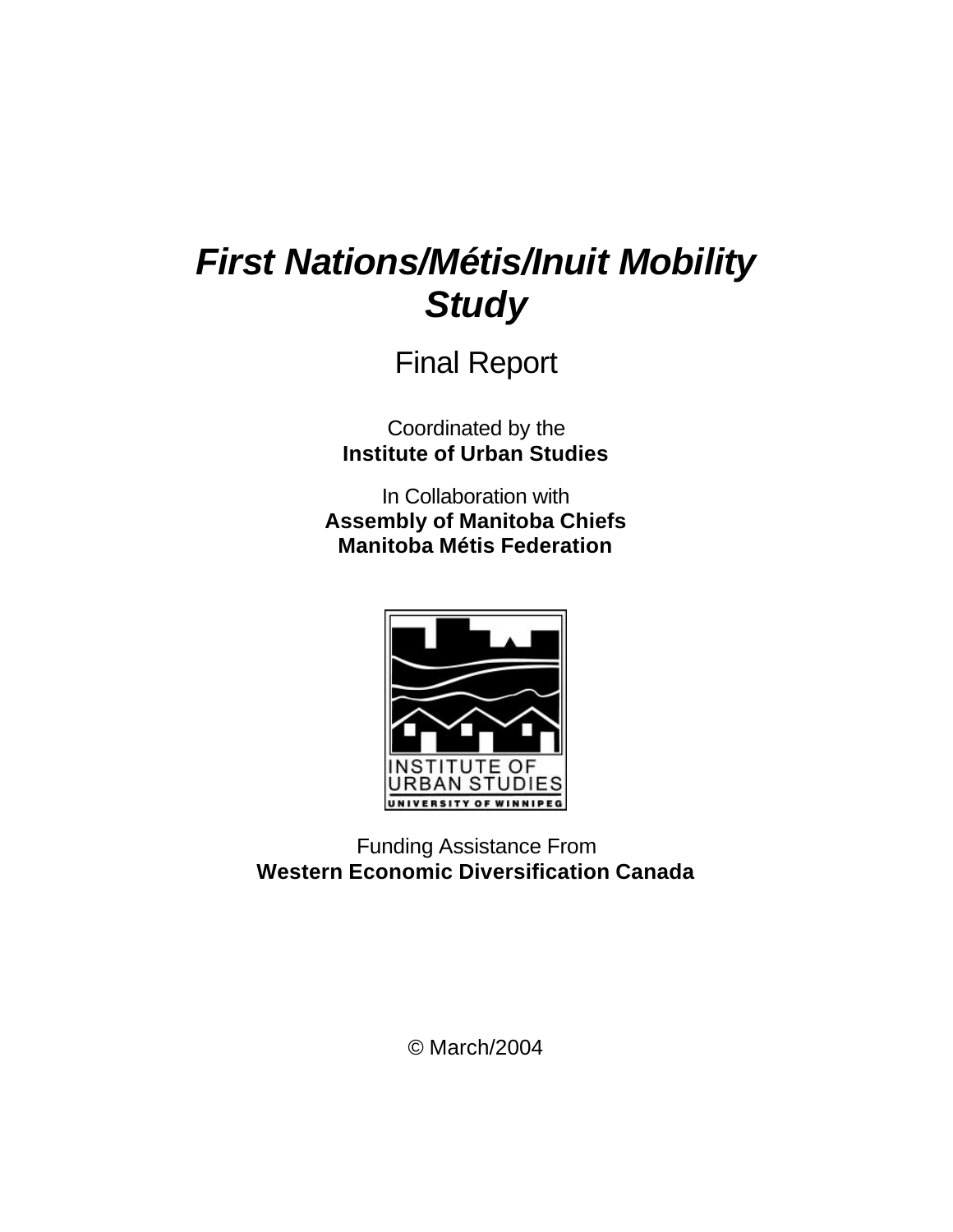### *First Nations/Métis/Inuit Mobility Study Final Report*

**Principal Investigator: Jino Distasio**

**Senior Researcher:** Gina Sylvester

 **Research Assistants: Christa Jaccubucci Susan Mulligan Kurt Sargent** 

The *First Nations/Métis/Inuit Mobility Study* represents the collaborative efforts of the Assembly of Manitoba Chiefs, the Manitoba Métis Federation, Western Economic Diversification, and the Institute of Urban Studies (the coordinating consultant). The study received further support from a steering committee comprised of representatives from a diverse set of government departments.

ISBN 1-894858-10-7

- 1. Indians of North America Manitoba Winnipeg Housing
- 2. Indians of North America Manitoba Winnipeg Housing
- 3. Residential Mobility Manitoba Winnipeg

*This project was carried out by the Institute of Urban Studies in collaboration with the Assembly of Manitoba Chiefs and the Manitoba Métis Federation, with funding from Western Economic Diversification Canada. The views expressed in this report are those of the Institute of Urban Studies and the participants who completed surveys. Every attempt has been made to accurately reflect the information gathered and reported.*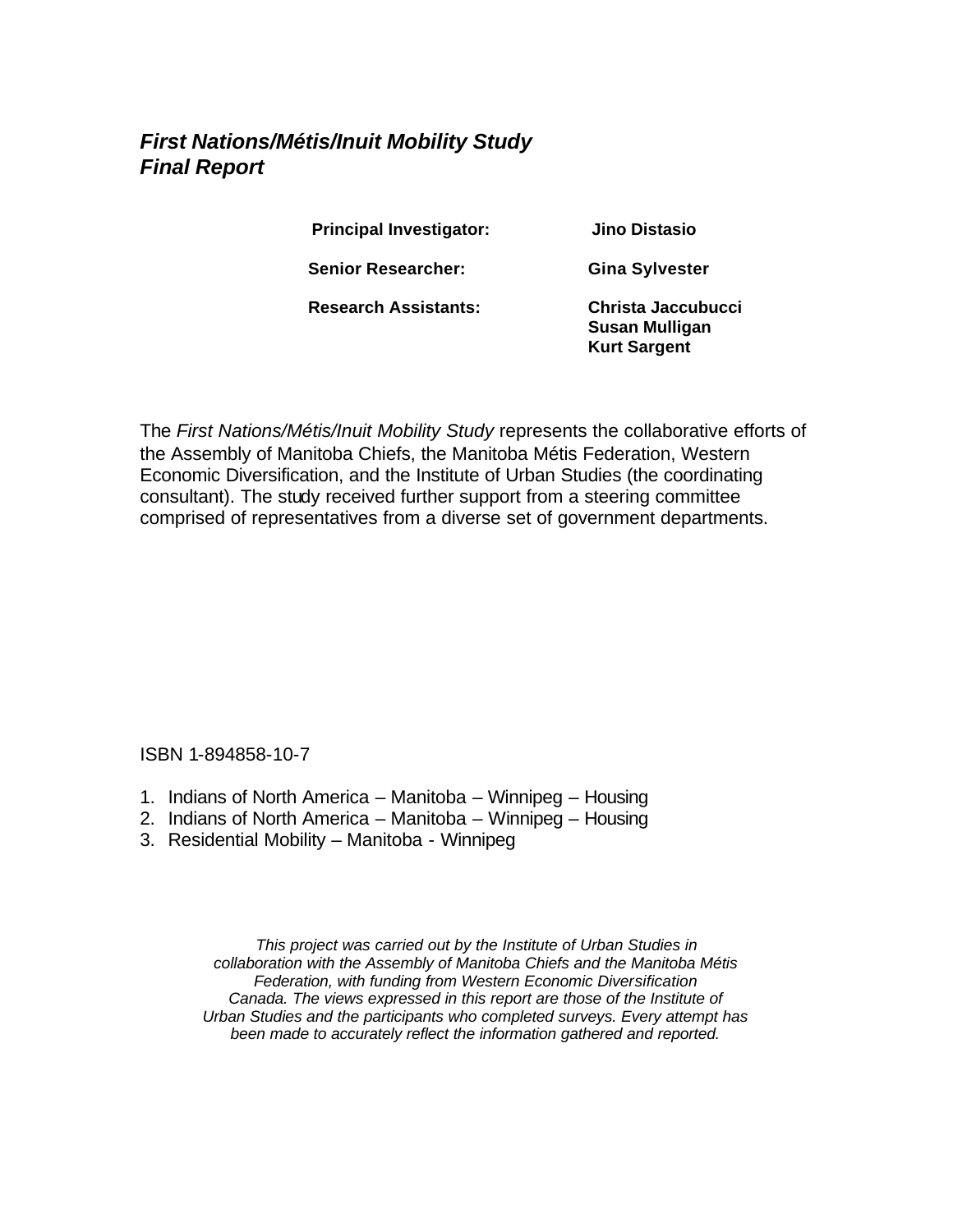# **Findings and Recommendations**

The *First Nations/Métis/Inuit Mobility Study* completed 1350 interviews with persons recently moving to Winnipeg. The research was carried out over a fifteen-month period, with study participants interviewed on three separate occasions. The objective was to examine the mobility process from two perspectives: the initial move into the city and the reasons why, and the subsequent pattern of movement within the city once persons remained. The research also assessed the pattern of service use during this period to better understand the needs of persons as they adjusted to living in the city. The following section presents the key findings and recommendations derived over the course of the research.

#### **Critical Findings:**

#### **1.0 The Initial Movement into the City**

- 1.1 Three issues fueled the initial mobility process: family reasons, employment opportunities and education and training.
- 1.2 Upon first arrival, and through each survey, respondents faced a 50/50 chance of finding a place of their own. Those who did not lived temporarily with friends and family.
- 1.3 Many of the persons living temporarily are estimated to have been doing so for upwards of 2 years.
- 1.4 Upon first arriving in the city, many respondents lacked sufficient knowledge of existing services and supports to assist them in making the transition to urban living.
- 1.5 Once persons arrived, regardless of the reason for moving, 70% said housing (both rent subsidized and market) was the most important service they needed.
- 1.6 First time movers to Winnipeg were of particular concern, as they tended to not be aware of the available services to assist them, especially with respect to employment and training.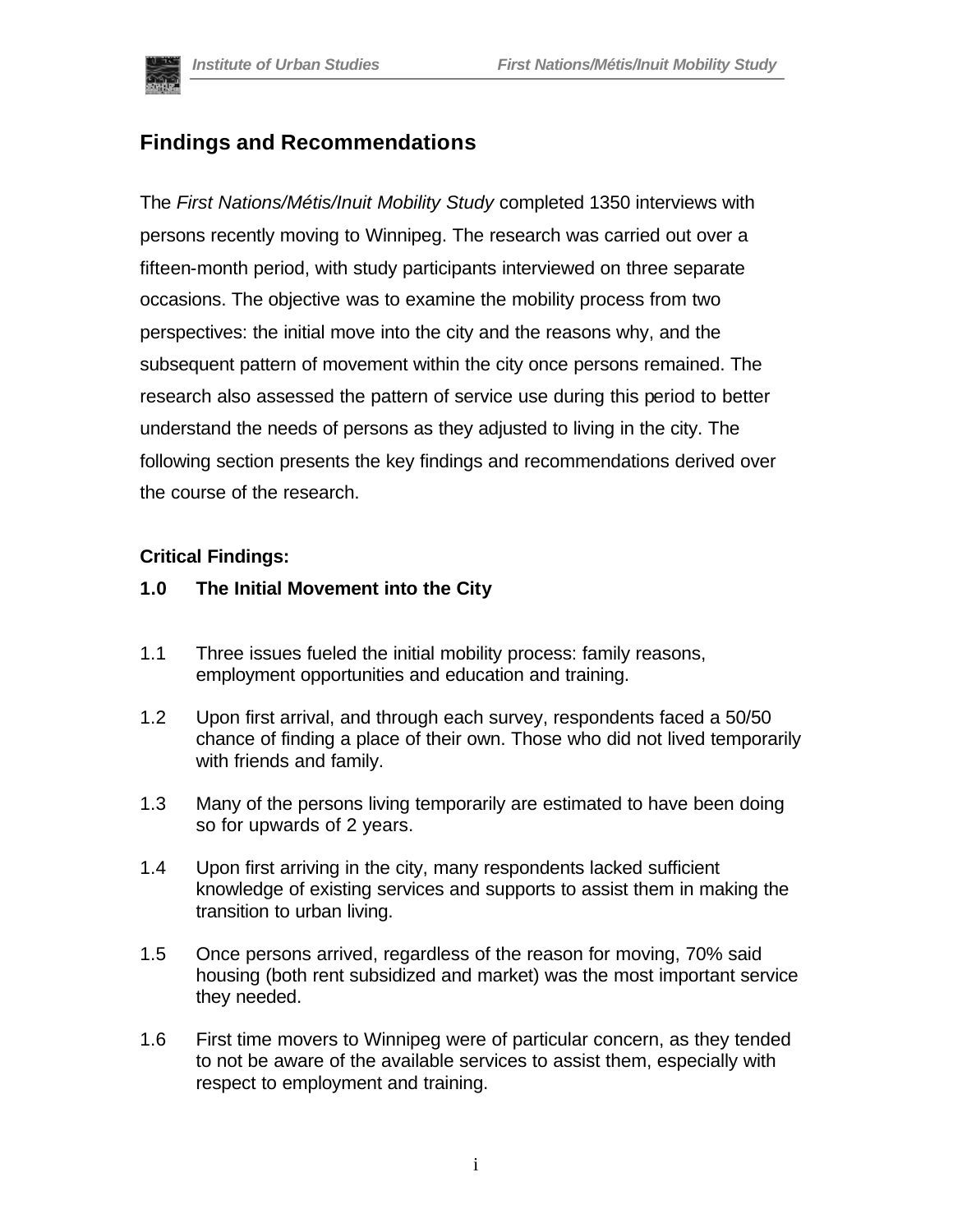

- 2.1 Mobility not only remained high but is expected to continue to be a concern as 40% of respondents stated they are likely to move within the next six months, citing housing, family and employment as contributing factors.
- 2.2 Increasing household size was seen as a mechanism for allowing families to live more affordably as more contributed to the monthly shelter costs.
- 2.3 Those persons with low overall satisfaction tended to display a higher level of mobility. This situation was most likely caused by living in neighbourhoods and housing that was perceived to be in poor condition or unsafe.
- 2.4 It was concluded that despite the shortage of housing, the proportion of respondents who planned to remain permanently in the city increased from 20% at Survey 1 to 60% by the final survey.

#### **3.0 The Quality of Housing and Struggle to Secure Shelter**

- 3.1 The unavailability of housing (both rent subsidized and market), coupled with low average incomes among respondents contributed to the spatial concentration of 85% of the respondents within the inner city boundaries.
- 3.2 The inability to leave neighbourhoods perceived as unsafe or in poor condition may be partially explained by income which limited where people can live.
- 3.3 Those most satisfied with their neighbourhood were those who were able to access services and generally felt safe.
- 3.4 The average rent of respondents was \$353 which is simply not enough to give respondents choice of location.
- 3.5 Those persons on Social Assistance with rent subsidies tended to indicate rents were affordable. This suggests that there are benefits for those able to access housing subsidy programs, especially for those earning up to \$15,000 where paying for affordable shelter was often difficult and required additional persons to contribute.
- 3.6 85% of renters earned up to \$15,000, with most spending in excess of 30% on shelter, causing an affordability crisis.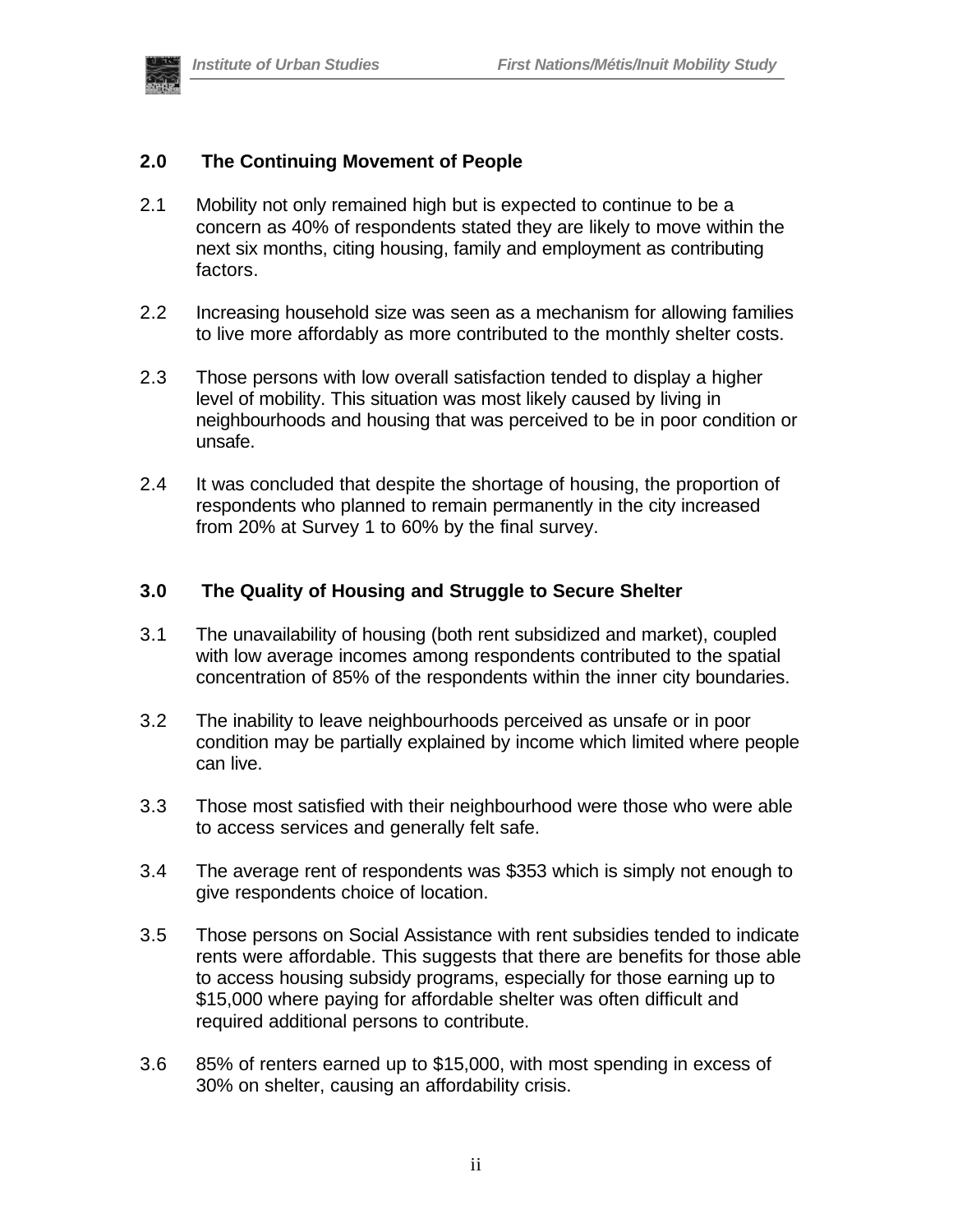

- 3.7 To curb the gap between rent and shelter costs, 35% of households had additional tenants who contributed to the monthly rent to help offset affordability issues (the average contribution was \$111).
- 3.8 Although respondents did not directly attribute increased household size to crowding, it is strongly believed that should this trend continue, a crowding problem will become more pronounced.
- 3.9 Households had in excess of two persons per bedroom in each survey. This is an indication that crowding does exist. Further evidence was noted in the rise in the number of persons living with each survey respondent which increased from 1.77 to 2.82.

#### **4.0 Understanding the Pattern of Service Usage**

- 4.1 Once people arrived, most were satisfied with the services they accessed. This remained a consistent finding throughout the study.
- 4.2 Those persons who accessed more services including housing, medical and educational services appeared to be more aware of the existing supports available in the city.
- 4.3 A key finding was that the majority of those persons who were identified as unemployed also tended to be first time movers. These persons were also less likely to have accessed education or employment services.
- 4.4 A positive finding was that it was estimated that upwards of 20% of services accessed were with Aboriginal agencies.
- 4.5 Respondents learned about many services by word of mouth, referrals or walking by. There also appears to be a well-established informal network of current staff (from various agencies) who have an excellent knowledge of what services are available. This has allowed staff to better inform persons of sources of potential help both within their organizations and elsewhere in the community. This must be examined more closely to better understand this essential layer in the service network.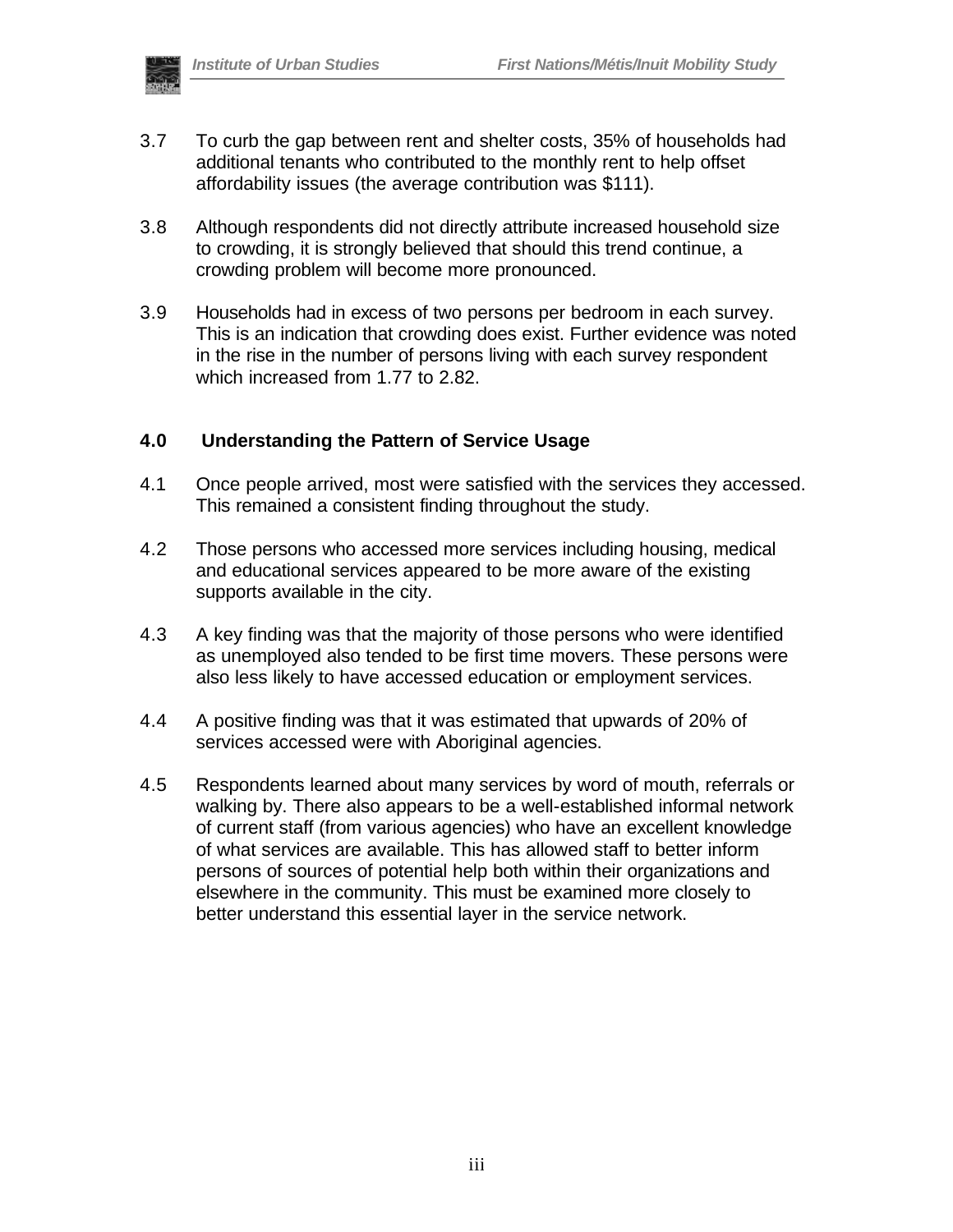

#### **Recommendations:**

#### **1.0 Better Information Delivery Mechanism - Providing More Supports**

- 1.1 At the point of departure and arrival into Winnipeg, a more coordinated effort is essential to ensure that those moving to the city have access to the services and supports needed.
- 1.2 The location and visibility of any service delivery agency or otherwise is of critical importance so as to maximize the likelihood that as many persons as possible will be able to easily access available services.
- 1.3 An optimal location is considered one that is situated in a highly visible and central area of Winnipeg to maximize the number of walk bys and exposure.
- 1.4 First time movers must be given a priority as they appeared to be most in need of additional supports and services, especially education and training.
- 1.5 For persons recently arriving there is also an urgency to ensure that services are readily available such as temporary housing units which could be accessed on a short-term basis.

#### **2.0 Helping People Remain in Winnipeg**

- 2.1 Over the course of the research, respondents increasingly voiced their desire to remain in the city but changes are needed to make this transition more successful.
- 2.2 Respondents repeatedly emphasized they need better employment opportunities (with higher wages) and better housing (along with housing services). These concerns must be addressed.
- 2.3 Expending effort to improve housing quality and neighbourhood conditions will go a long way in contributing to less mobility among respondents. This was evident in the fact that those with low residential satisfaction tended to move more frequently (both within the city and outside).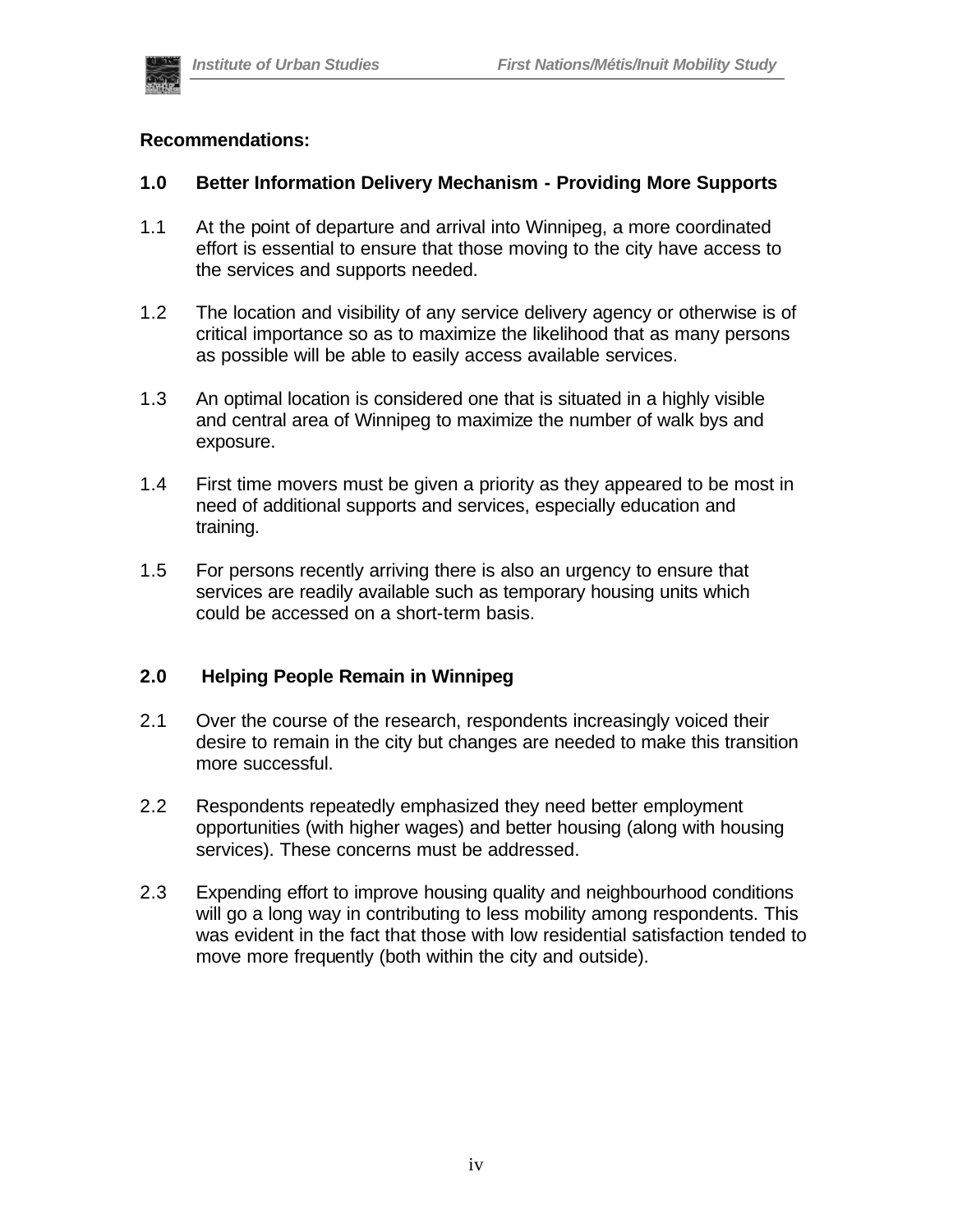

#### **3.0 Dealing with the Housing Crisis**

- 3.1 At present, there are extensive waiting lists (including families and children) among many housing agencies. This encapsulates the severity of the housing situation and is reason enough for government to act quickly to alleviate the problem through the provision of additional support.
- 3.2 Any expansion of housing (rent subsidized or market) must ensure good proximity to the services most likely to be accessed. A supporting finding was that those most satisfied with their housing and neighbourhood tended to live close to available services and supports.
- 3.2 To alleviate the housing crisis, it was determined that two changes must take place, building more housing (rent subsidized and market) and increasing incomes so as to better afford shelter costs.
- 3.3 With individuals and families frequently moving to escape areas with poor quality housing and unsafe conditions, it is important to address these concerns through increased community involvement and programs to improve neighbourhoods.
- 3.4 The fact that those persons receiving a rent subsidy appeared more satisfied and less likely to have affordability problems indicates that expanding rent subsidy programs will greatly assist those with incomes up to \$15,000, and who are currently not accessing housing services.
- 3.5 A more concerted effort is needed to ensure that persons have access to a range of housing choices that are suitable and located in a variety of neighbourhoods in Winnipeg. This must include the provision of additional public housing, non-profit and rent subsidized units as well as increased access to market rental options.
- 3.6 Dealing with the spatial concentration of Aboriginal persons in the inner city is of concern. It is recommended that much more detailed work be undertaken to better understand the geographic distribution of the Aboriginal population for two reasons:
	- 3.6.1 First, it is important to determine whether greater efforts are needed to provide additional supports and housing within the inner city or whether supports should be moved to other locations to help stem the concentration within the inner city.
	- 3.6.2 Second, it is important to determine the preferences of Aboriginal persons in terms of what locational attributes are important to better determine potential areas for housing expansion and service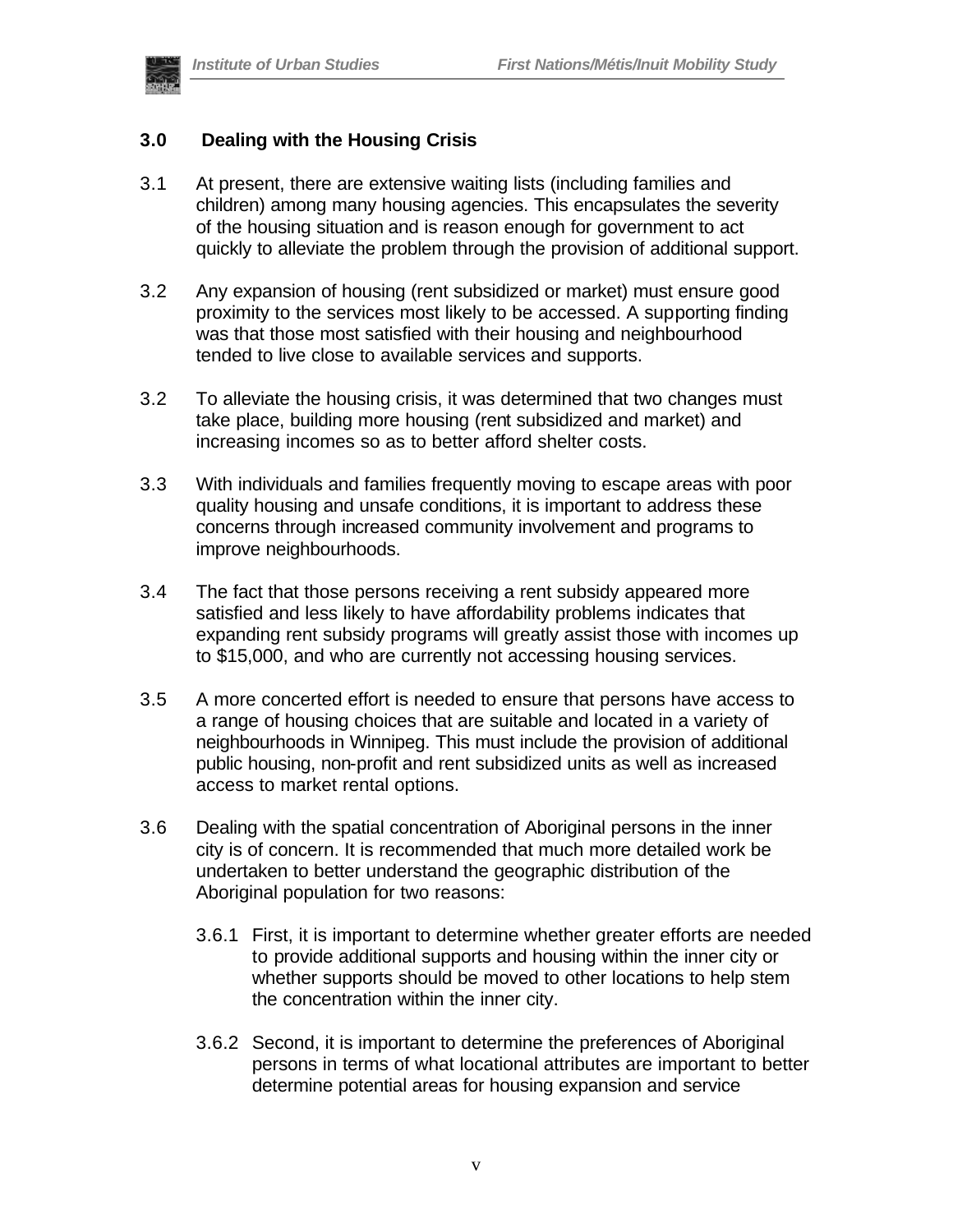

delivery. This should certainly include exploring a range of housing options.

#### **4.0 Expanding Services**

- 4.1 Transitional supports are critical but an emphasis must be placed on first time movers to the city. This segment of the sample appeared to be more vulnerable to unemployment and were not able to access needed services such as education and training.
- 4.2 There appears to be strong support among respondents to access additional Aboriginal Services. This finding is important and provides solid evidence of the importance of further expanding the delivery of services by Aboriginal agencies.
- 4.3 Non-Aboriginal agencies should be encouraged to continue to hire more Aboriginal employees. This finding was seen as critical among respondents.
- 4.4 Providing additional cultural awareness training is also an area that should be encouraged to continue to expand. This is certainly critical for non-Aboriginal agencies who must ensure that their staff are sensitive to Aboriginal culture.
- 4.5 An area identified as needing strengthening is in assistance with the employment search and training. Expanding these service sectors will have a great impact on the quality of life of respondents.
- 4.6 It is strongly contended that a service delivery model must be developed that takes into account the geographic distribution of Aboriginal persons. Findings from the 2001 Census indicate that the concentration of Aboriginal persons in the inner city of Winnipeg is decreasing as more individuals migrate to suburban areas. Therefore, the demand for services in locations outside the inner city must be addressed.
- 4.7 It is strongly believed that there is an increased demand for additional housing services to be provided by Aboriginal Agencies and is therefore suggested that Aboriginal Housing agencies continue to expand their services to provide more shelter options in many geographic locations.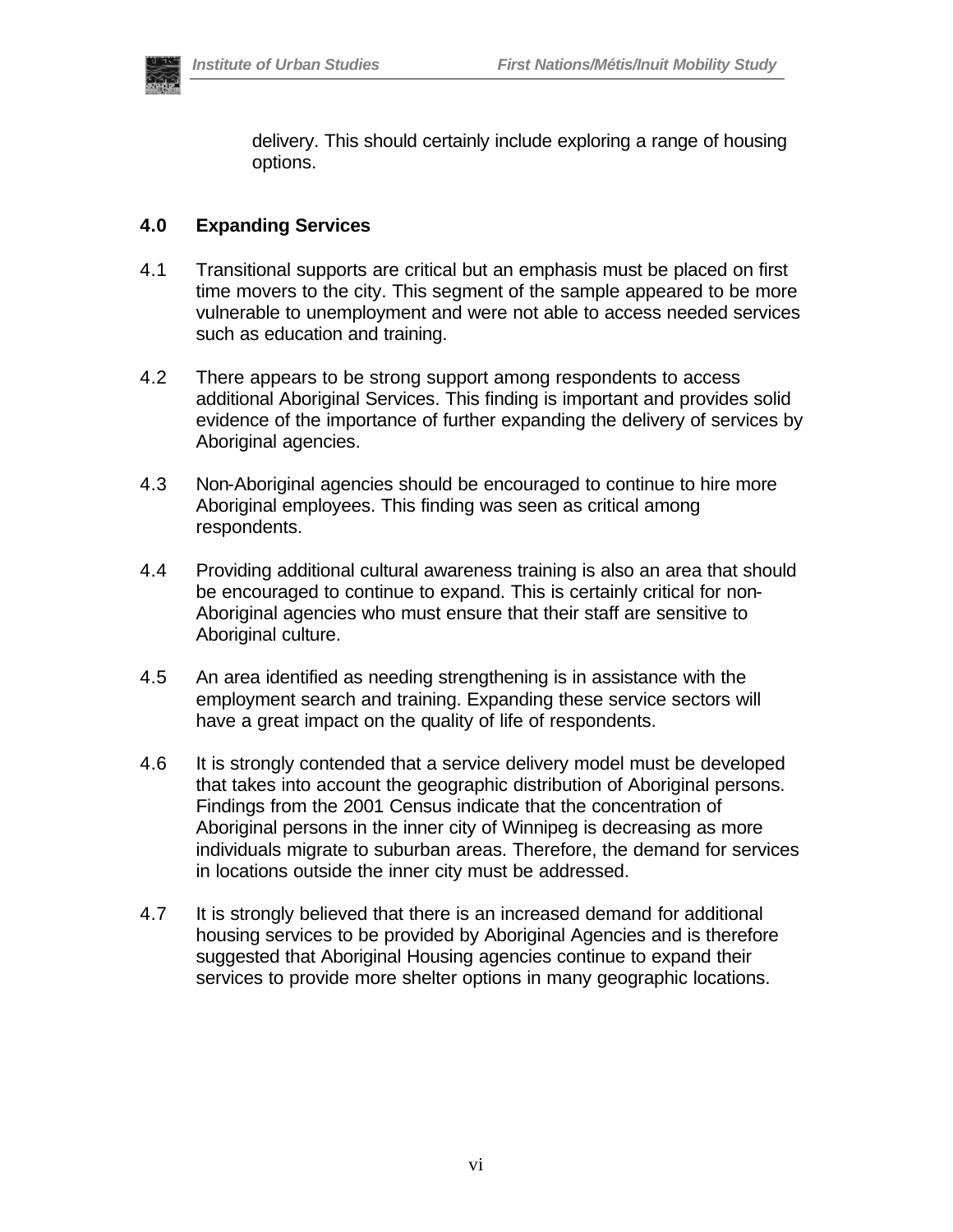

# **Table of Contents**

|     |                                              | <b>Findings and Recommendations</b>                                                   |                |
|-----|----------------------------------------------|---------------------------------------------------------------------------------------|----------------|
| 1.0 |                                              | Introduction                                                                          | $\mathbf{1}$   |
|     | 1.1                                          | Methodology                                                                           | $\overline{4}$ |
|     | 1.2                                          | <b>Survey Design</b>                                                                  | $\overline{4}$ |
|     |                                              | 1.3 Sample Design and Data Collection Procedures                                      | $\overline{7}$ |
|     | 1.4                                          | Data Analysis                                                                         | 12             |
| 2.0 |                                              | Introduction to Findings                                                              | 16             |
|     | 2.1                                          | <b>Residential Mobility</b>                                                           | 16             |
|     |                                              | 2.1.1 The Initial Move to Winnipeg                                                    | 18             |
|     |                                              | 2.1.2 Reasons for Moving Between Surveys                                              | 21             |
|     | 2.2                                          | Who Moved                                                                             | 24             |
|     | 2.3                                          | <b>Summary of Mobility</b>                                                            | 25             |
|     |                                              | 2.4 Potential for Remaining in the City                                               | 26             |
|     |                                              | 2.5 Plans to Move in Near Future                                                      | 30             |
| 3.0 |                                              | <b>Household Characteristics</b>                                                      | 35             |
|     |                                              | 3.1 Housing Suitability                                                               | 35             |
|     |                                              | 3.2 Household Size                                                                    | 38             |
|     | 3.3                                          | <b>Respondents Rating of Housing</b>                                                  | 42             |
|     |                                              | 3.3.1 Positive and Negative Aspects of Current Housing                                | 45             |
|     |                                              | 3.3.2 Shelter Costs and Subsidy Programs                                              | 48             |
|     | 3.4                                          | <b>Summary of Housing</b>                                                             | 49             |
|     | 3.5                                          | Neighbourhood Characteristics                                                         | 53             |
|     | 3.6                                          | <b>Expectations and Satisfaction with City</b>                                        | 59             |
| 4.0 |                                              | Services Accessed in Winnipeg                                                         | 66             |
|     | 4.1                                          | Service Types Usage Patterns                                                          | 68             |
|     | 4.2                                          | <b>Information Source</b>                                                             | 72             |
|     | 4.3                                          | <b>Satisfaction with Services</b>                                                     | 73             |
|     |                                              | Needs Met by Current Services and Use of Informal<br>4.3.1                            | 75             |
|     |                                              | <b>Services</b>                                                                       |                |
|     |                                              | 4.3.2 Informal Service Provision                                                      | 76             |
|     |                                              | 4.3.3 Knowledge of Services                                                           | 77             |
|     | 4.4                                          | Advice for Improving Services in Winnipeg                                             | 79             |
|     | 4.5                                          | <b>Summary of Service Use</b>                                                         | 82             |
|     | 4.6                                          | Profiles of Selected Groups of Respondents                                            | 84             |
| 5.0 |                                              | <b>Spatial Analysis</b>                                                               | 92             |
| 6.0 |                                              | Conclusion                                                                            | 97<br>99       |
|     |                                              | Appendix A: Comparisons of the Sample<br>Sample for the Final Analysis<br>Appendix B: | 100            |
|     |                                              | Appendix C:<br>Adaptation of Newly Arrived Aboriginal Persons:                        | 102            |
|     |                                              | <b>Outcomes and Predictor Variables</b>                                               |                |
|     |                                              | The First Nations/Métis /Inuit Mobility Study, Stage 1<br>Appendix D:                 | 107            |
|     |                                              | <b>Logistic Regression Models</b>                                                     |                |
|     |                                              | Appendix E:<br><b>Logistic Regression Models</b>                                      | 113            |
|     |                                              | Results of Surveys 1, 2, and 3<br>Appendix F:                                         | 118            |
|     |                                              | Appendix G:<br>Socio-Economic Profile                                                 | 122            |
|     |                                              | Appendix H:<br>Spatial Analysis: Plates 1-13                                          | 126            |
|     |                                              | Appendix I:<br>Glossary of Terms                                                      | 139            |
|     | <b>Bibliography &amp; Suggested Readings</b> |                                                                                       | 142            |
|     |                                              |                                                                                       |                |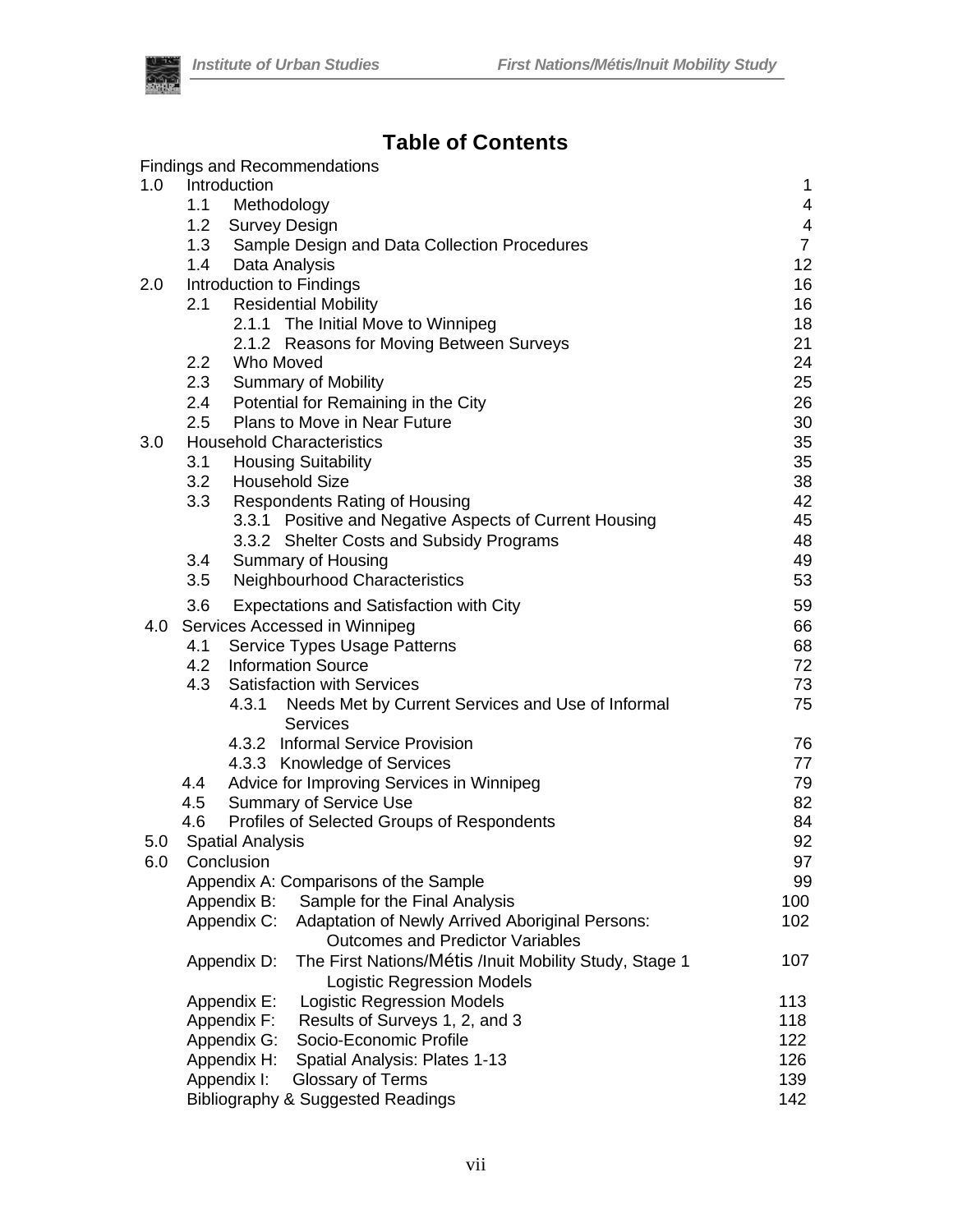

# **List of Tables**

| Table 1   | Number of Times Respondents Moved Between Survey 1 and 2,<br>Percentages                   | 21 |
|-----------|--------------------------------------------------------------------------------------------|----|
| Table 2   | Reasons for Moving Between Surveys, Percentages                                            | 22 |
| Table 3   | Reasons for Moving by Sub-Groups, Percentages                                              | 24 |
| Table 4   | Expected Length of Stay in Winnipeg, Survey, 1, 2, and 3,<br>Percentages                   | 28 |
| Table 5   | Services and Supports Required to Remain in Winnipeg<br>Permanently, Survey 3, Percentages | 28 |
| Table 6   | Plan to Move, Survey 1, 2 and 3, Percentages                                               | 30 |
| Table 7   | Reasons for Moving, Survey 1, 2 and 3, Percentages                                         | 31 |
| Table 8   | Residency Status, Survey 1, and 3, Percentages                                             | 36 |
| Table 9   | Household Annual Income, Survey 1, 2 and 3, Percentages                                    | 36 |
| Table 10  | Number of Persons in Household, Survey 1, 2 and 3, Percentages                             | 39 |
| Table 11  | Number of Bedrooms in Residence, Survey 1, 2 and 3,<br>Percentages                         | 40 |
| Table 11B | Number of Persons Per Bedroom, Survey 1,2 and 3 Percentages                                | 41 |
| Table 12  | Type of Residence, Survey 1, 2 and 3, Percentages                                          | 41 |
| Table 13  | Condition of Residence, Survey 1, 2 and 3, Percentages                                     | 42 |
| Table 14  | Housing Affordability, Survey 1, 2 and 3, Percentages                                      | 43 |
| Table 15  | Residence Crowding, Survey 1, 2 and 3, Percentages                                         | 44 |
| Table 16  | Housing Satisfaction, Survey 1, 2 and 3, Percentages                                       | 44 |
| Table 17  | Positive Aspects of Current Housing Situation, Percentages                                 | 46 |
| Table 18  | Concerns with Current Housing Situation, Percentages                                       | 47 |
| Table 19  | Subsidized Rent, Survey 1, 2 and 3, Percentages                                            | 48 |
| Table 20  | Subsidy Program, Survey 1, 2 and 3, Percentages                                            | 48 |
| Table 21  | Monthly Rental Rates, Survey 1, 2 and 3, Percentages                                       | 49 |
| Table 22  | Neighbourhood Characteristics, Survey 3, Percentages                                       | 53 |
| Table 23  | Positive Aspects of Neighbourhood, Survey 1, 2 and 3,<br>Percentages                       | 54 |
| Table 24  | Neighbourhood Concerns Survey, Survey 1, 2 and 3, Percentages                              | 55 |
| Table 25  | Neighbourhood Satisfaction, Percentages                                                    | 56 |
| Table 26  | Overall Situation, Survey 1, 2 and 3, Percentages                                          | 60 |
| Table 27  | Expected Satisfaction Levels in Next Six Months, Survey 1, 2 and<br>3, Percentages         | 61 |
| Table 28  | Satisfaction Level with the City Today, Survey 1, 2 and 3,<br>Percentages                  | 61 |
| Table 29  | Overall Satisfaction Since First Arriving in Winnipeg, Survey 3,<br>Percentages            | 62 |
| Table 30  | Overall Situation Since First Arriving in Winnipeg, Survey 3,<br>Percentages               | 62 |
| Table 31  | Proportion of Respondents Accessing Service Types, Percentages                             | 67 |
| Table 32  | Service Type by Satisfaction Level, Percentages                                            | 74 |
| Table 33  | Service Type by Needs Met, Survey 2, Percentages                                           | 75 |
| Table 34  | Services that Respondents were Unable to Access, Percentages                               | 76 |
| Table 35  | Informal Services Provided by Friends and Family, Percentages                              | 77 |
| Table 36  | Knowledge of Winnipeg Aboriginal Services, Survey 3                                        | 79 |
| Table 37  | Respondent Density, Survey 1, 2 and 3, Percentages                                         | 93 |
| Table 38  | Distance, Category of Movers, Survey 1, 2 and 3, Percentages                               | 95 |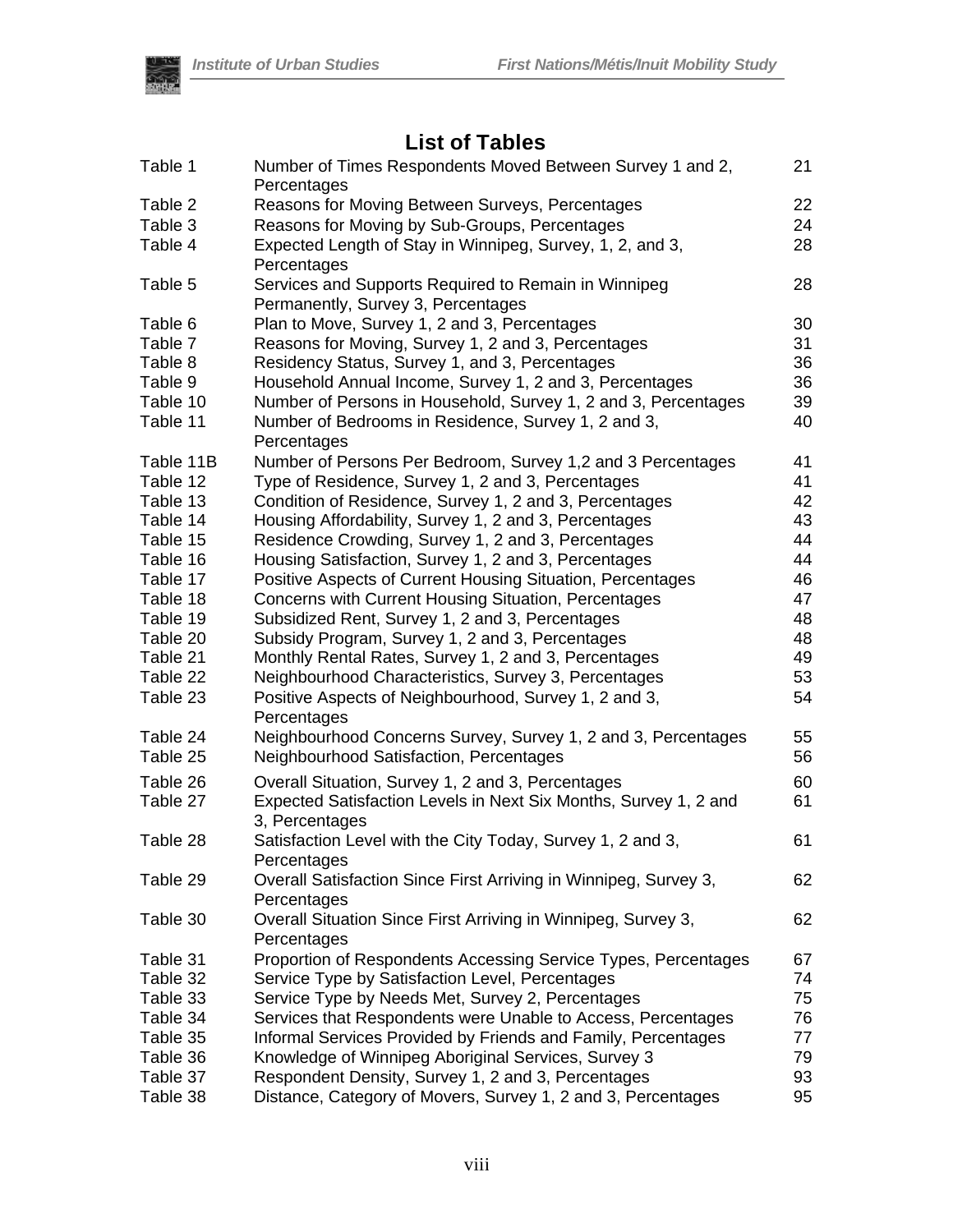

| Table 39   | Services – Distance Radius, Survey 1, 2 and 3, Percentages      | 95  |
|------------|-----------------------------------------------------------------|-----|
| Appendix A | <b>Comparison of the Samples</b>                                | 99  |
| Appendix B | Characteristics of the Sample for the Final Analysis            | 100 |
| Appendix C | Adaptation of Newly-Arrived Aboriginal Persons: Outcomes and    | 102 |
|            | <b>Predictor Variables</b>                                      |     |
| Appendix D | The First Nations/ Métis/Inuit Mobility Study, Stage 1 Logistic | 107 |
|            | <b>Regression Models</b>                                        |     |
| Appendix E | <b>Logistic Regression Models</b>                               | 113 |
| Appendix F | Results of Surveys 1, 2, and 3                                  | 118 |
| Appendix G | Socio-Economic Profile                                          | 122 |
| Appendix H | Spatial Analysis: Plates 1-13                                   | 126 |
| Appendix I | Glossary of Terms                                               | 139 |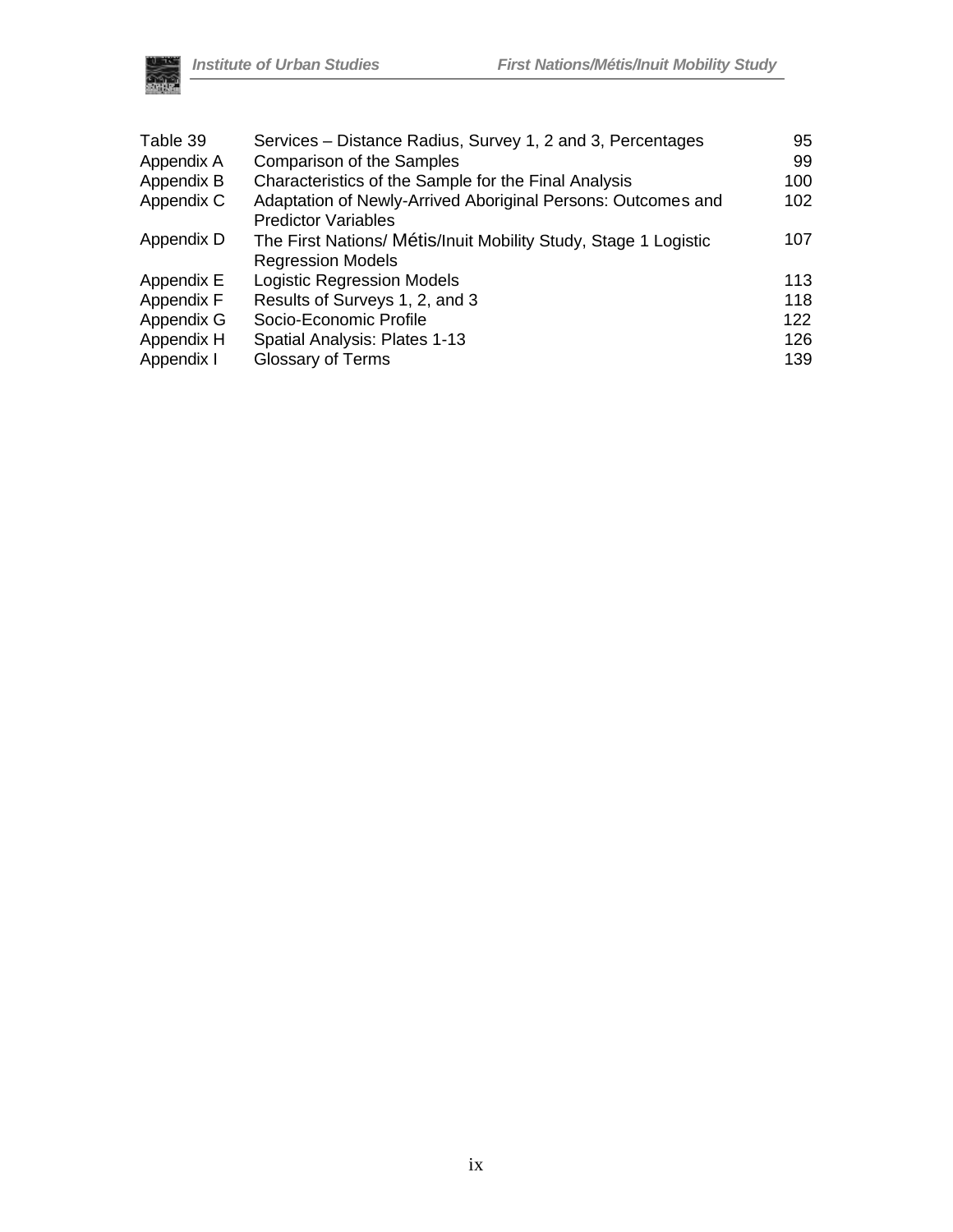# **1.0 Introduction**

The *First Nations/Métis/Inuit Mobility Study* examined the pattern of mobility and service use among Aboriginal peoples recently moving to Winnipeg. Study participants were interviewed three times in a fifteen-month period to measure changes in their living arrangements and service use.

The results point to a slow transition progress, along with an increase in the number of respondents who were unable to find suitable housing. The findings suggest that support is needed at two critical junctures. First, and perhaps most important, is when people initially arrive in the city. It is absolutely critical that there be assistance available to connect people in need to the services required, especially housing. Although many came to Winnipeg for other reasons, housing became the single most important service required when persons first arrived. One of the more troubling findings was that once persons entered the city and remained, they faced a 50/50 chance of finding a place of their own, and this ratio did not change over the course of the research.

The second critical point where help is most needed is during the first few months of living in the city, where increased residential instability was observed. Over the three surveys, people moved extensively, and into larger households with five or more persons. The reason for this increased level of intra-city movement was the result of either a direct housing shortage or an affordability problem. It is believed that these issues contributed directly to the spatial concentration of persons into the inner city, where rents best matched the available incomes of respondents. In each successive survey, over 80% of respondents remained living within the inner city of Winnipeg.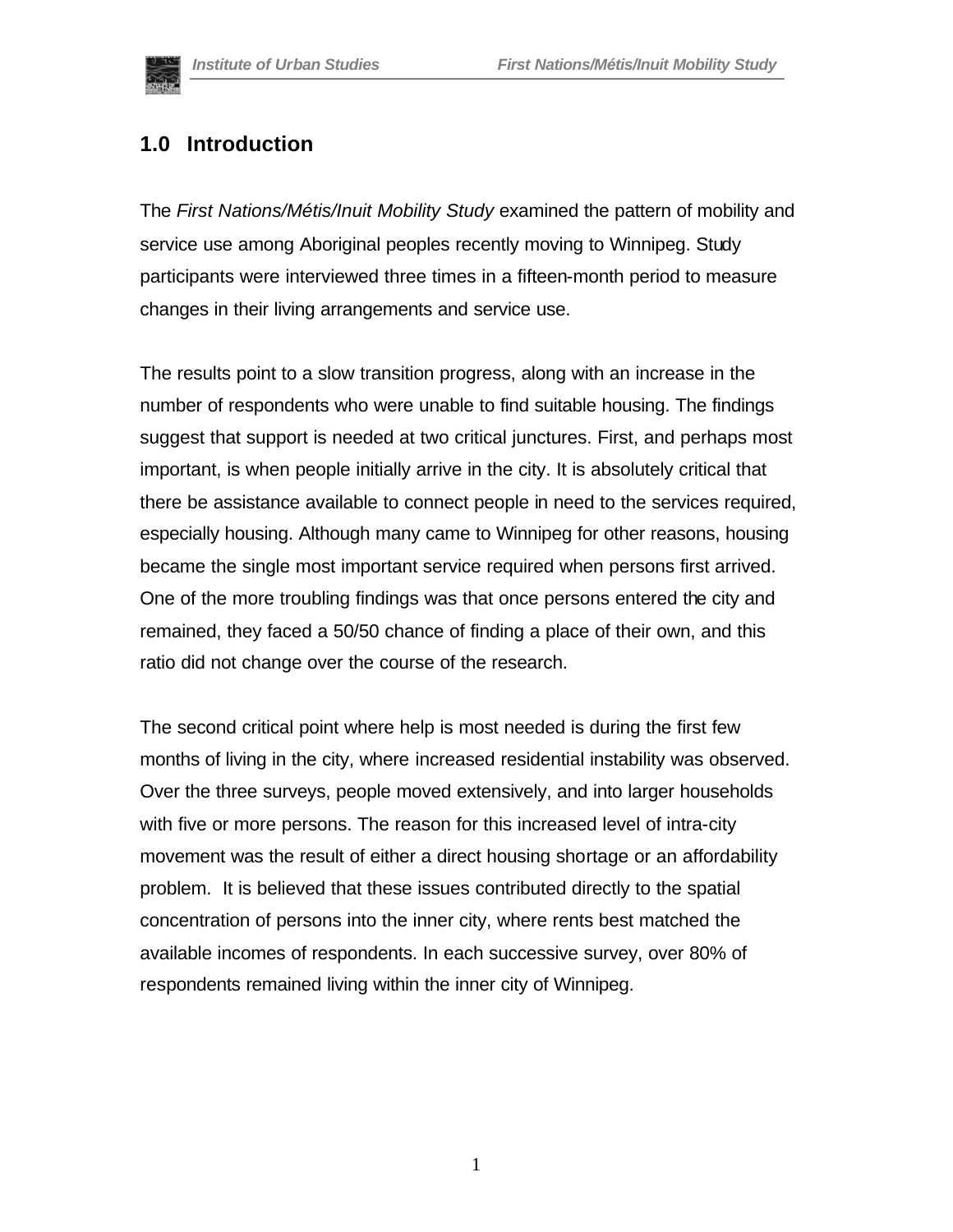

It is clear that many respondents require ongoing support to ensure that they can successfully make the transition to Winnipeg. This report concluded that, presently, there are many adequate services and supports in the city with respect to such areas as social, cultural and health. However, it became obvious that upon first arrival, a critical shortfall existed in helping to make the initial move less stressful. This observation should be viewed through two lenses: one that looks backward towards providing as much information as possible to persons prior to their arrival. Most likely, information and assistance should be made available in the home community. Second, more work is needed to (re)focus the delivery of services and information at the point of arrival. At present, when people first come to Winnipeg, simply telling them they are on a wait-list of thousands for housing is unacceptable. They need to be provided with information concerning the availability of accommodations upon arrival. For most, that first night, and many more, are spent sharing a home with friends and family, hoping that at some point, they too would find a place of their own.

It must also be stated with clarity that this report would not have been possible without the participation of the respondents who shared, with researchers, their stories and thoughts on moving to, and living in the city. Without their voices, there would be no report. As such, and respectfully, their comments, observations, and insights guide this study and are used to frame the results and conclusions offered herein. Where possible, direct quotations are used to outline the struggles and successes observed over the course of this research. In effect, this report is owned by the initial 525 persons who gave their time and shared their emotions and information about their experience of moving to Winnipeg.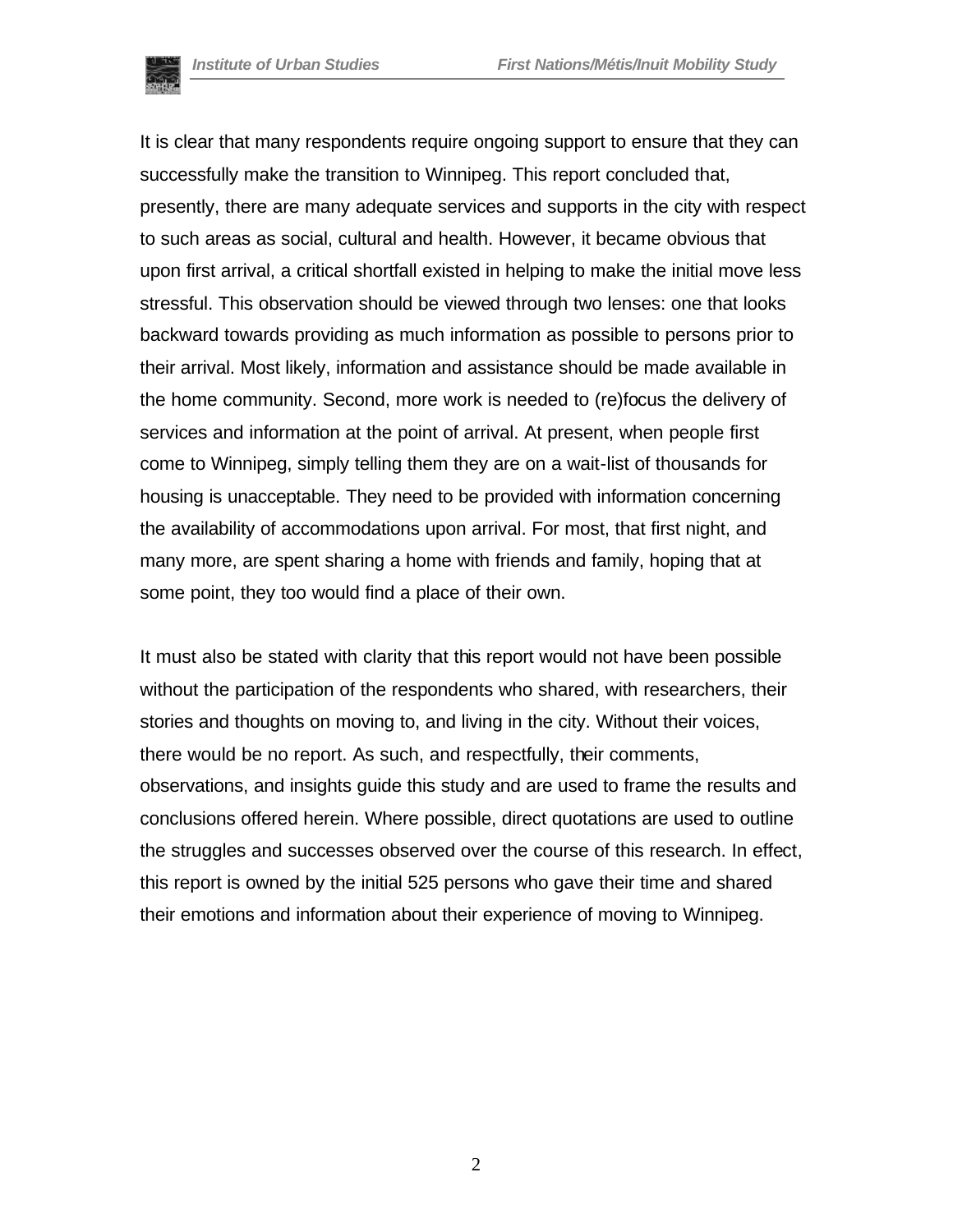

The *First Nations/Métis/Inuit Mobility Study* was guided by five broad objectives including:

- 1. To develop a better appreciation of the circumstances, expectations and experiences of Aboriginal peoples who move to Winnipeg and in so doing develop a better understanding of their service needs and the extent to which those needs are being met;
- 2. To develop a sound basis for policy development and informed decision-making in order to better provide for Aboriginal peoples in Winnipeg.
- 3. To develop a working relationship between governments and the Aboriginal community in assessing and responding to urban service delivery needs;
- 4. By using the instruments and building on the experience of this study, to develop a longer-term capacity in both government and the Aboriginal community to maintain communications with Aboriginal peoples relocating to Winnipeg in order to assess the accessibility of services; and,
- 5. To develop the capacity within the Aboriginal community to continue to monitor the situation and use the instruments developed during the study.

These objectives provided the framework for assessing the changing circumstances of persons arriving in the city of Winnipeg and subsequently remaining. In total, 1346 interviews were conducted with respondents between May 2002 – August 2003. The report commences with a review of the methodology/survey design, and then proceeds to discuss the specific findings including measures of residential mobility, housing and neighbourhood characteristics, services accessed, as well as the socio-economic and demographic profile of the sample. The report concludes with a discussion of the key findings and potential areas of policy concern.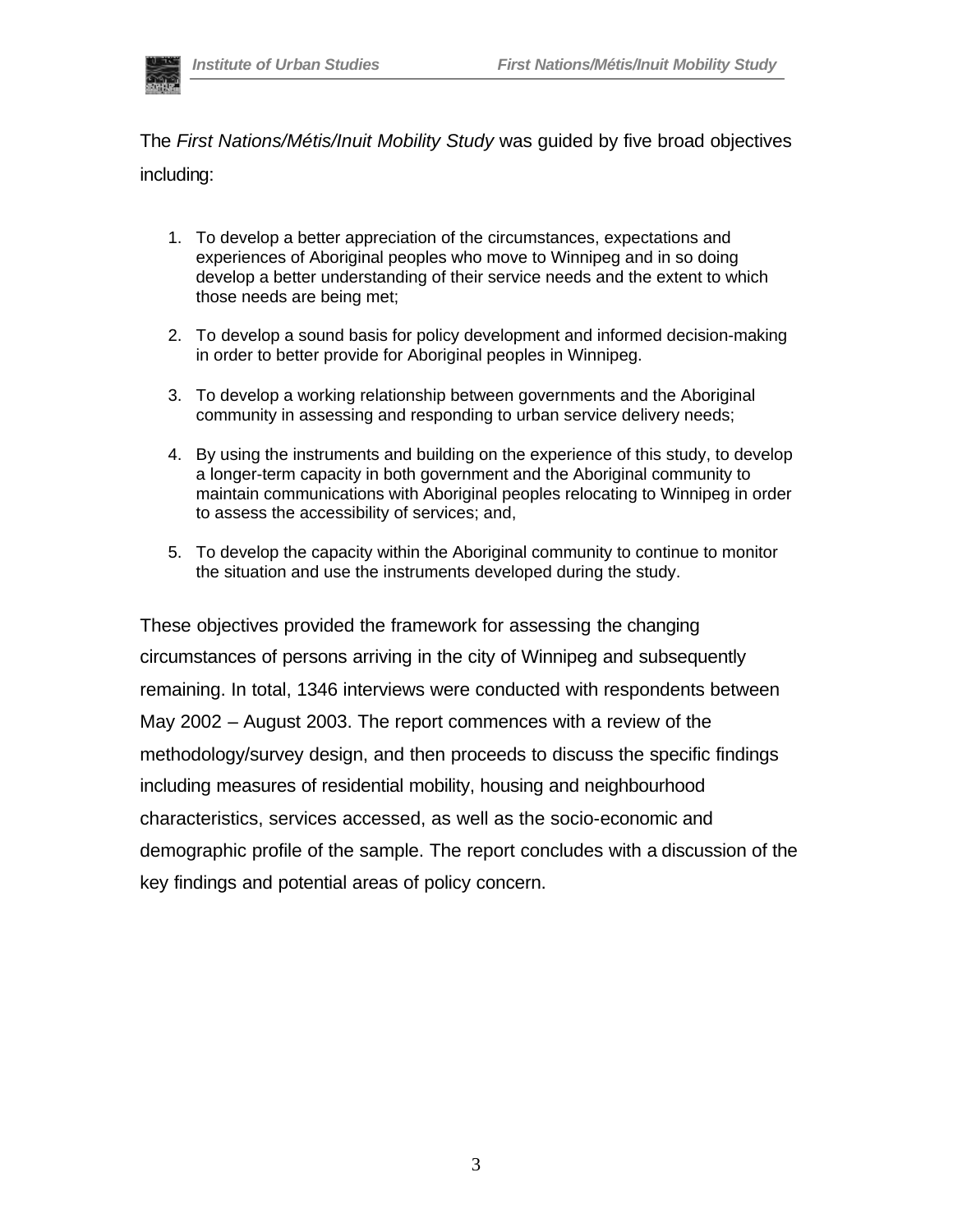#### **1.1 Methodology**

This section outlines the methodology concerning the three interview surveys included in the *First Nations/Métis/Inuit Mobility Study*. The first sub-section provides a description of the survey design used for all waves of the longitudinal study. Six categorical themes are presented to describe the type of information collected by the survey instrument. In the sub-section that follows, the sample design and data collection procedures are discussed. In addition to the selection of both interviewers and respondents, this section also provides a description of the field study in which data was collected over a one-year period in order to complete the first (Survey 1), second (Survey 2), and third (Survey 3) surveys. The final sub-section provides a description of the analysis that was conducted with this data to investigate the experience of Aboriginal peoples when moving to Winnipeg. The results of this analysis are discussed in the subsequent sections of the report.

#### **1.2 Survey Design**

The main objective of the *First Nations/Métis/Inuit Mobility Study* was to examine the mobility of Aboriginal peoples to Winnipeg, Manitoba, and the subsequent process of their adjustment to the urban environment. Therefore, the survey design encompasses a longitudinal format. The study involves three interview surveys that were conducted with Aboriginal peoples who recently moved to Winnipeg. The surveys were designed to collect data concerning the respondent's socio-demographic attributes, satisfaction, access to services, as well as the characteristics of their housing and neighbourhoods. It is important to note that the survey questionnaire and format was created during extensive consultations with representation from both the Association of Manitoba Chiefs and the Manitoba Métis Federation. These sessions helped ensure that the final template was culturally sensitive and appropriate.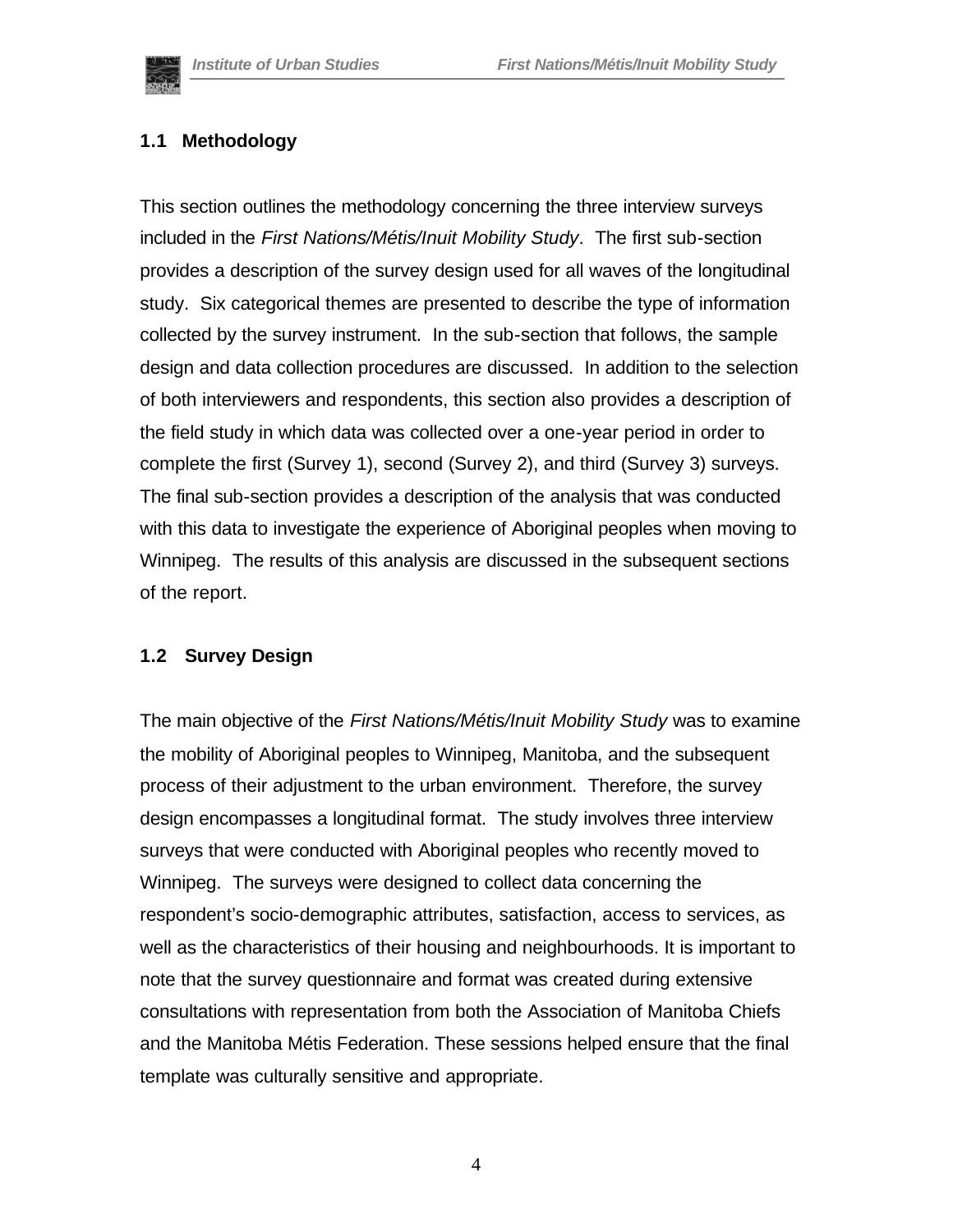

The format of the questionnaire remained consistent for all three surveys.<sup>1</sup> Both quantitative categorical questions, and questions that allowed for open-ended responses were included. Moreover, the information collected in all three surveys can be classified into six categorical themes. First, information was requested concerning various socio-demographic characteristics of the respondents including age and marital status. In addition, Survey 1 recorded information on the mobility history of respondents and their reasons for moving to Winnipeg. In the second and third surveys, the occurrence of subsequent moves was recorded, and respondents were asked about their expectations of remaining in the city.

The surveys also gathered information related to the socio-economic profile of the sample. Respondents were requested to indicate their employment status (i.e., employed/student/unemployed) and type of occupation. Those who received a subsidized income were asked to specify the source of this income. Finally, questions were included to determine the respondent's level of education, as well as annual income.

The third category of information garnered in the surveys is related to the housing characteristics and living arrangements of the respondents. Questions were included concerning the type of housing and the residential status of the respondent (i.e., renting or living temporarily). The number of persons in the housing unit, as well as their relation to the respondent was recorded in the survey. Respondents were also requested to rate the conditions, costs, level of crowding and satisfaction with their housing.

 1 A copy of the surveys can be obtained by contacting the authors.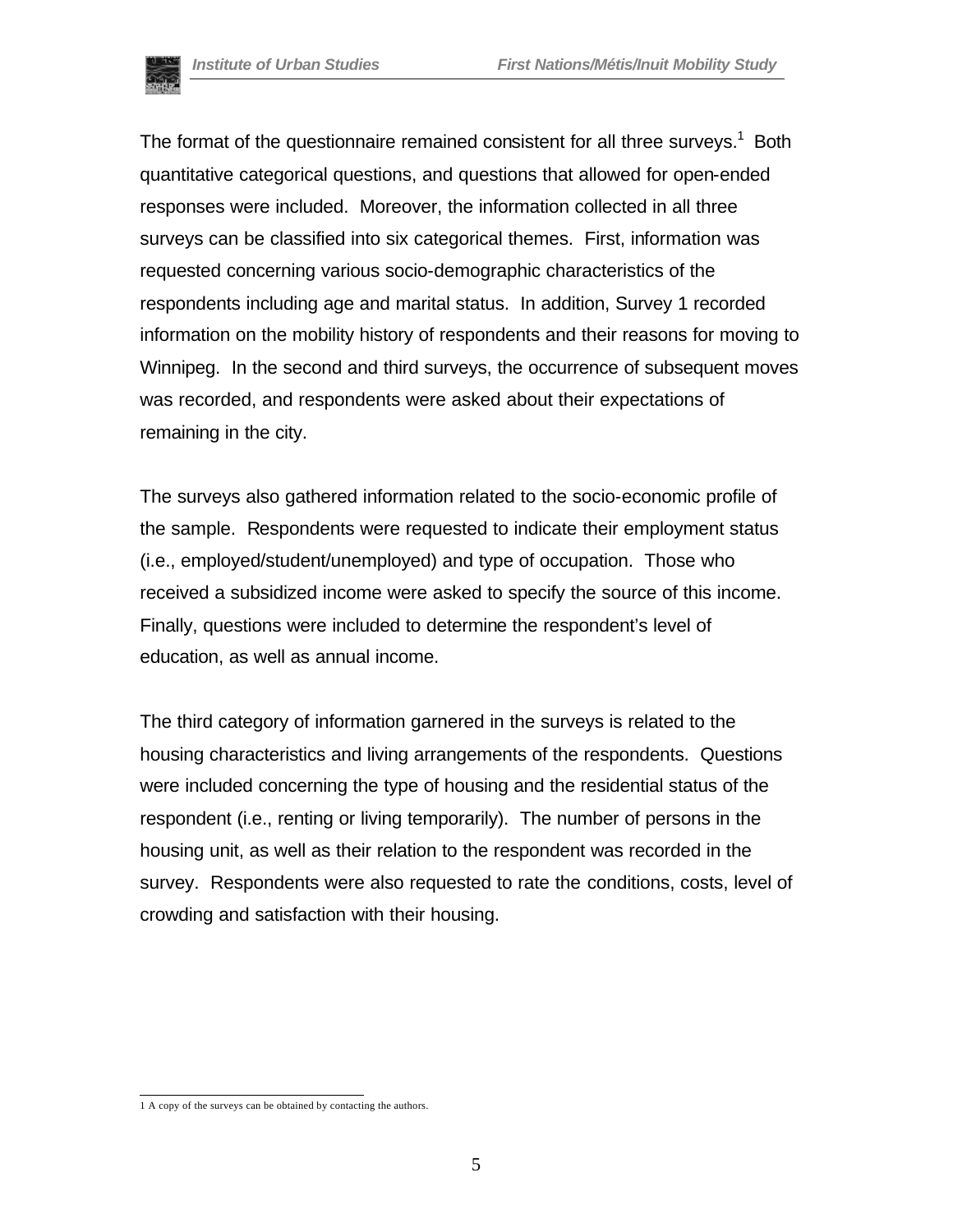

The assessment of neighbourhood characteristics represents the fourth category of information collected in the *First Nations/Métis/Inuit Mobility Study* surveys. Respondents were requested to rate several characteristics of the neighbourhood surrounding their residence. They were asked to express, for example, whether they felt their neighbourhood and home were safe. They were also requested to rate their access to transportation, shops and services, as well as to the homes of friends and family. Finally, the respondents rated the adequacy of services and programs to meet their cultural and spiritual needs.

The fifth category of information relates to the respondent's access and utilization of services since arriving in Winnipeg. In Survey 1, questions were included to determine the respondent's access to information regarding services in the city prior to moving. In all surveys, respondents were requested to indicate the services that they were utilizing at the time of the survey, as well as their satisfaction level with these services. In addition, questions were included to determine whether the respondent accessed informal services for such things as childcare and financial assistance.

Finally, measures of satisfaction were included in all three surveys. Satisfaction was rated on a four-point scale ranging from "very unsatisfied" (1) to "very satisfied" (4). Using this measure of satisfaction, respondents were requested to rate their overall satisfaction, as well as their satisfaction with the city. They were also asked to rate their expectations of satisfaction in six months time.

This discussion illustrates that the survey instrument utilized in all three waves of the study consisted of a broad range of measurements to examine the experience of Aboriginal peoples when relocating to an urban setting. In the following sub-section, an overview is provided of the selection of the sample and the procedures employed to collect data at three time periods.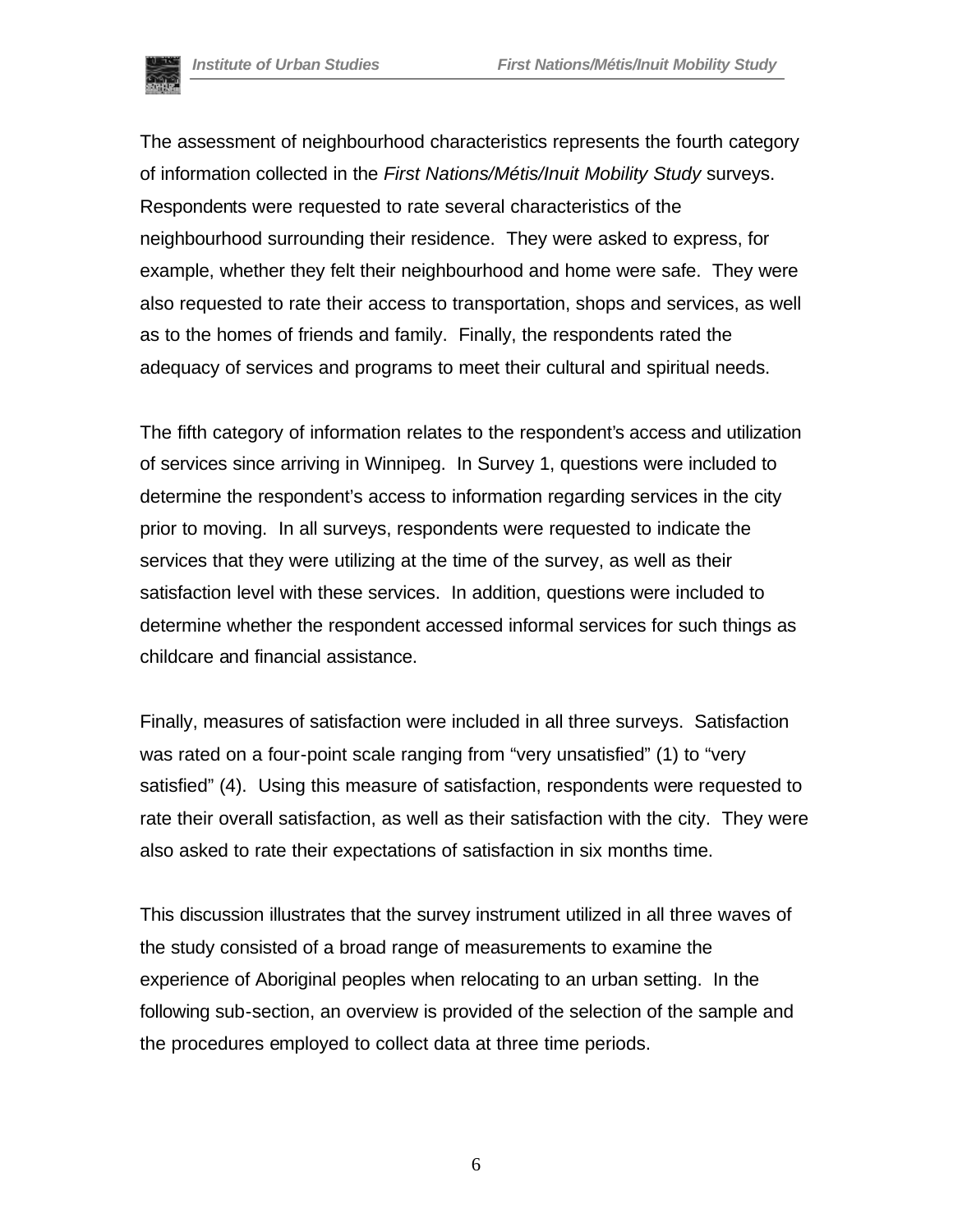

#### **1.3 Sample Design and Data Collection Procedures**

The design of the longitudinal research study required three waves of data collection. This section provides an outline of the field study that was conducted for Surveys 1-3 during a 15-month period. A description is included regarding the selection and training of interviewers, as well as the process of respondent selection. In addition, the response rates of the surveys are reviewed and the characteristics of the three samples are compared.

The primary criterion for the selection of interviewers for the *First Nations/Métis/Inuit Mobility Study* was identified to be the Aboriginal background of the individual. This ensured that the interviewers were familiar with the culture and life experiences of those individuals chosen for the sample. Prior to commencing the first survey, a training session for the Aboriginal interviewers was organized by the Institute of Urban Studies (IUS). A series of three sessions were included to present the questionnaire to the interviewers and discuss any concerns regarding the survey questions. Additionally, the interviewers met individually with IUS staff prior to commencing the second and third surveys, in order to examine the survey instrument once again and clarify any concerns regarding the follow-up questions to be posed to respondents.

Respondents were selected based on eligibility criteria that were developed by the Institute of Urban Studies in coordination with the research proposal. The research population included all individuals of First Nations, Métis or Inuit status who had lived in Winnipeg for no more than twelve months. Aboriginal adults and teenagers were both eligible to participate; however, only one spouse per household was interviewed as it was possible that married or common-law partners would have similar life experiences.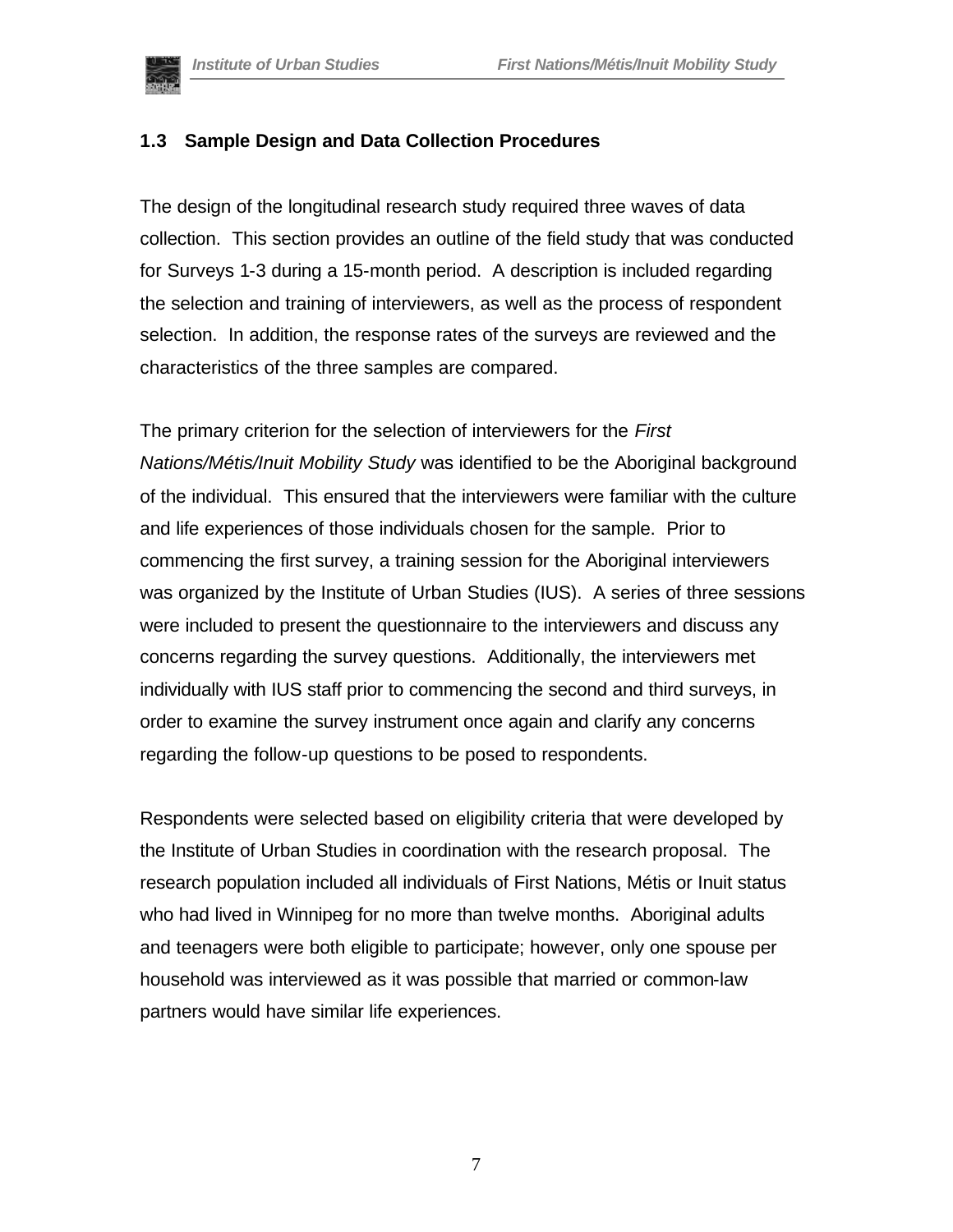

In relation to Survey 1, persons who had moved to Winnipeg within the past year were initially eligible for inclusion. While some potential respondents were referred to the study by Aboriginal organizations, Aboriginal interviewers identified and located the majority of respondents. As a result, in some cases, the sample is over-represented by individuals from the same areas or bands as the Aboriginal interviewers.

It should also be noted that the interviewers were given an honorarium for identifying respondents in the initial survey. In addition, due to the longitudinal nature of this study and the need for respondents to participate in three surveys, it was decided that respondents would be paid \$30 for each survey they completed. This remuneration was an essential component of the study as it ensured sufficient numbers of participants for the second and third waves of the research.

At the completion of the first survey respondents were told that a second survey would be conducted in four months. As many of the respondents were living in temporary accommodations, it was anticipated that in certain circumstances contact for the second and third surveys would be difficult. Therefore, in addition to a contact number that was recorded on the interview, instructions were also provided to the respondent on how to contact the interviewer through the Institute of Urban Studies.

The interviewers from the first survey also conducted the interviews for the second and third waves of the study. For Survey 2 and Survey 3, interviewers were provided with a list of those respondents that had been interviewed in the previous wave and the specified date for the next interview survey to be completed. The interviewers attempted to contact all respondents through the contact number provided previously, as well as through contacts in the community.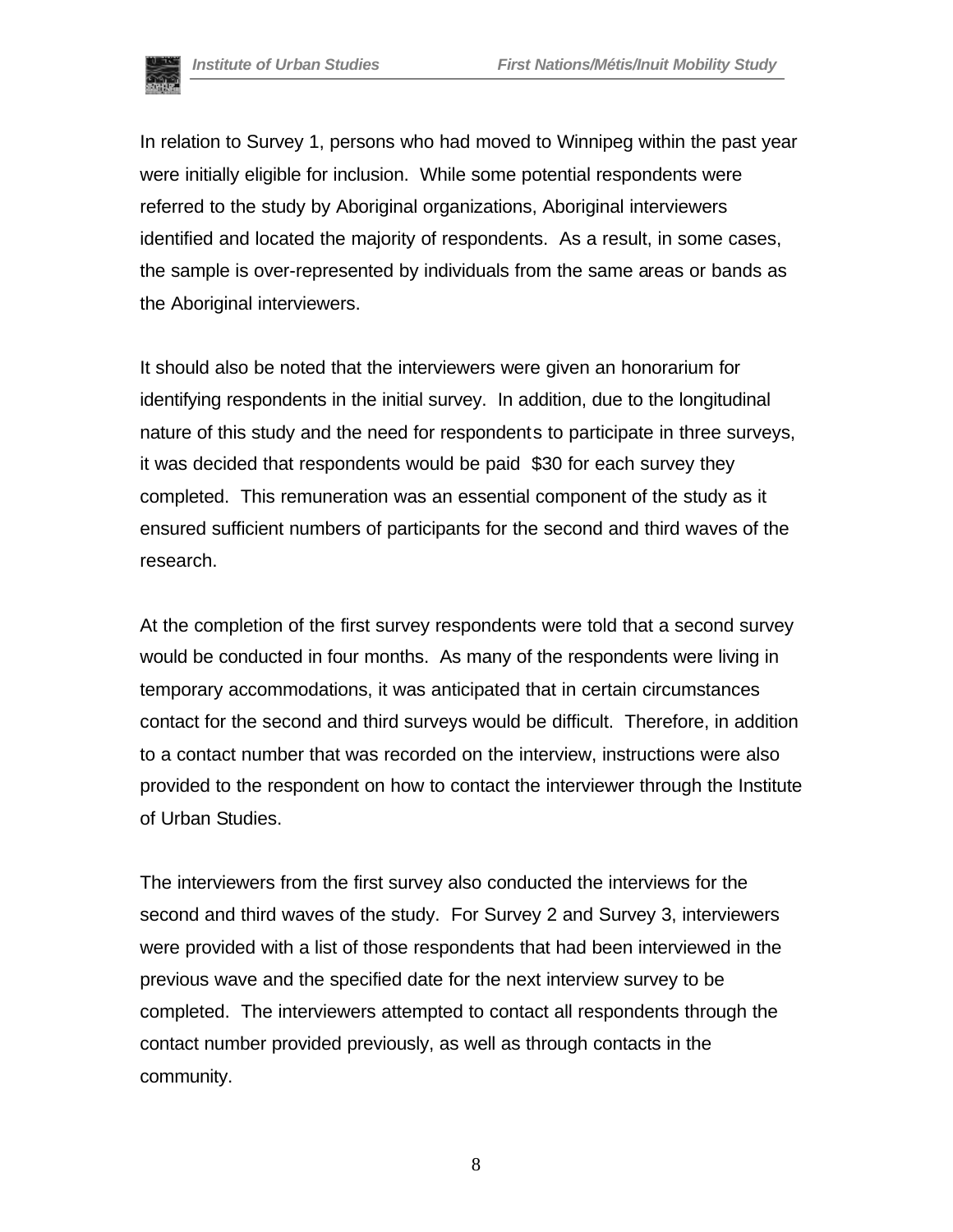

With regard to all three waves of the study, interviewers completed the surveys based on the parameters outlined below:

- 1. All interviews were conducted in-person. The interviewer first described the questions included in the survey and then assured the respondent that all answers provided would be confidential.
- 2. A personal identification sheet was completed prior to commencing the interview. The name, address and contact information of the respondent were included so that he or she could be contacted for subsequent surveys.
- 3. Interviews were held at a time and location that was convenient to the interviewee.
- 4. In some situations two interviewers (or one interviewer and a security person) attended the interview. This was done to guarantee the safety of the interviewer.
- 5. Language preferences were respected as much as possible given the language proficiencies of the interviewers.

Each interview survey took approximately 30 to 45 minutes to complete. The majority of surveys were conducted in the home of the respondent. However, some respondents preferred to meet at a place outside their residence, and, as a result, some interviews were conducted in local coffee shops, on the premises of IUS, or at other suitable locations.

The study involves three interview surveys of recent movers to Winnipeg. The interviews were designed to yield three waves of data. The first wave of data is based on information obtained by administering the Survey 1 questionnaire to all individuals who had lived in Winnipeg for a period no greater than 12 months (May, 2001 or later). The initial interview survey for the study was begun in July of 2002 and completed in October of the same year. A total of 525 First Nations, Métis, Inuit individuals who had recently moved to Winnipeg completed the first survey.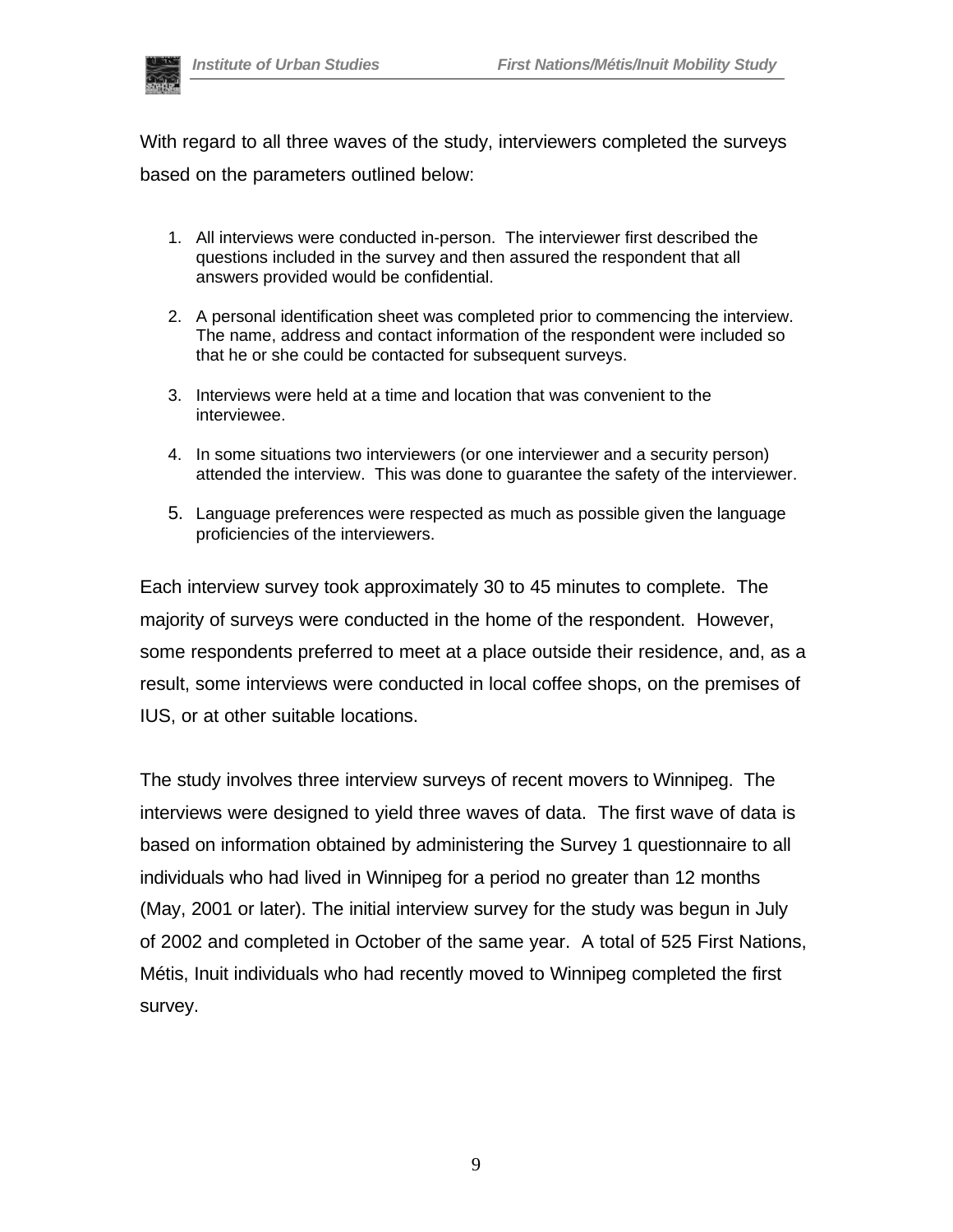

The research programme specified that respondents would be interviewed at four-month intervals during a 15-month period. The second and third waves of data were collected in order to examine the subsequent circumstances and adjustment of the respondents interviewed in Survey 1. Both Survey 2 and Survey 3 were based on follow-up interviews with Survey 1 respondents who continued to live in Winnipeg.

As the prerequisite for participation in the study was residency in Winnipeg for no more that twelve months at the first survey, the length of residence in Winnipeg for those who participated in Survey 2 ranged from five to 17 months. It should be noted that between surveys it was possible that respondents left Winnipeg. However, if they were residing in the city at the time of Survey 2, they were eligible to participate in the second wave of the study. The field study for the second survey got underway in November of 2002 and was completed by the end of February, 2003.

A total of 384 respondents, or 73.1 percent of the sample from the first wave of the study (n=525), completed the second survey. The remainder of the sample from the first survey (n=141) could not be located although interviewers attempted to contact all previous respondents on several occasions. This represents a non-response rate of 27 percent. It was demonstrated in the findings of the first survey that a large proportion of the Aboriginal population migrating to Winnipeg lives in temporary accommodations with high levels of residential mobility. Therefore, the relatively large number of non-responses in the second survey was not unexpected. As contact could not be made with these individuals, it was not possible to determine whether they continued to reside in Winnipeg or had returned to their home community.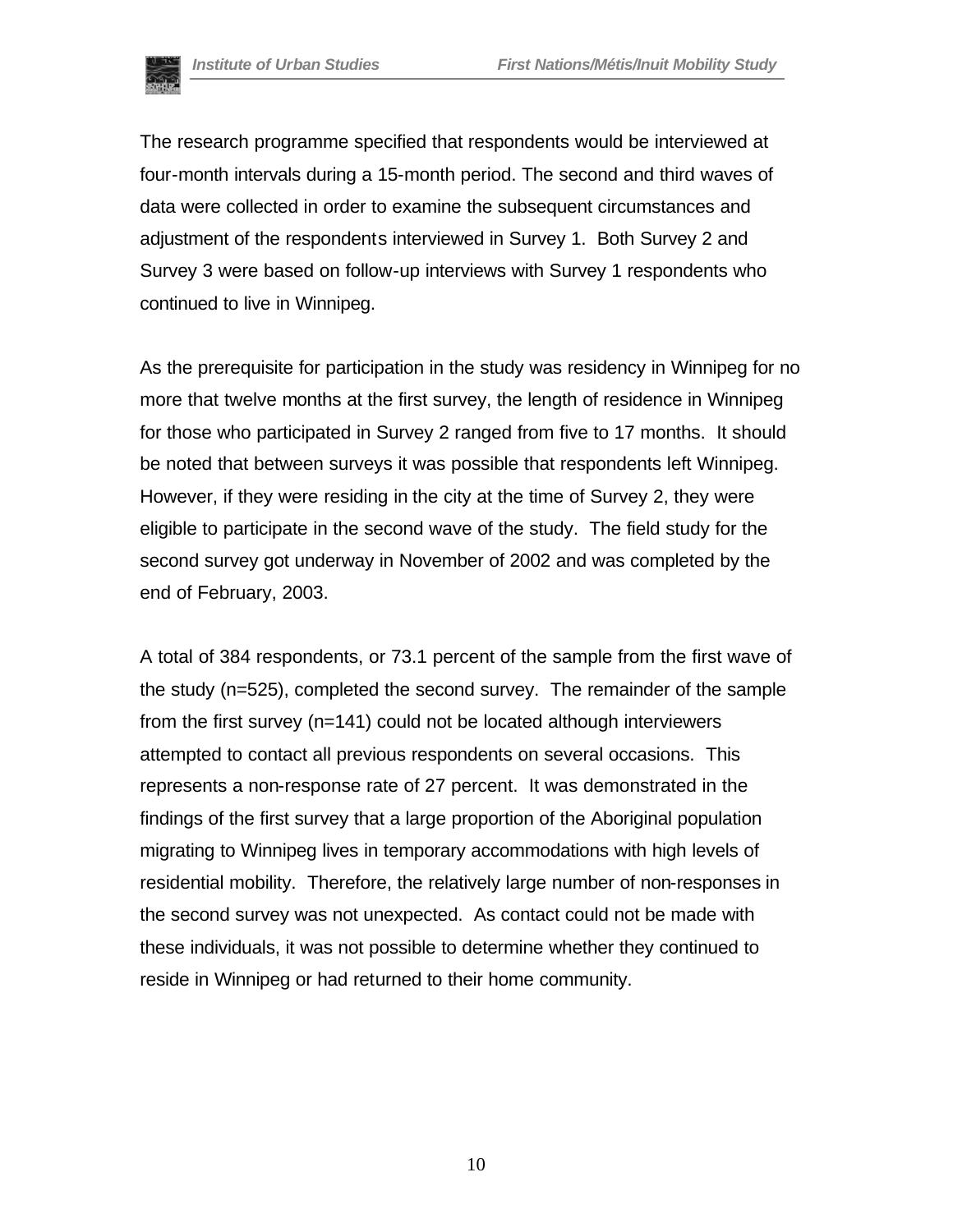

The third interview survey was begun in May, 2003, and completed by the end of August, 2003. By the third survey, respondents had lived in Winnipeg between ten and twenty-seven months. For this final wave, 437 respondents completed the questionnaire representing a response rate of 83.2 percent of the sample from the first wave of this study (N=525). Those respondents who had not completed Survey 2, were still deemed eligible to participate in Survey 3. Interviewers once again experienced difficulty locating some respondents, however, they were able to contact several participants who could not be located for the second survey. In comparison to Survey 2, the non-response rate for Survey 3 was reduced to 16.8 percent (n=88).

Since there was a high rate of attrition for both follow-up surveys, it was important to compare the Survey 1 (N=525), Survey 2 (N=384), and Survey 3 (N=437) samples. Appendix A provides a comparative table that includes several socio-demographic characteristics of the samples. The table illustrates that after Survey 1, there was a slight increase in the proportion of females, as well as persons of First Nations status. There was also a decrease in the proportion of youths and an increase in those 40 years of age and over who participated in the second and third surveys. In addition, the ratio of single respondents decreased as more common-law or married relationships were reported by the sample. The table also demonstrates that while more respondents reported accessing rental accommodation by the third wave, there was a marked increase in the proportion of the sample that reported living with four or more persons. In addition, an increase in the number of respondents reporting employment status was offset by a decrease in the proportion of the sample that reported student or unemployed status. The table also illustrates that there was a notable increase in the number of respondents reporting incomes of less than \$20,000 in the second and third waves. This increase can be attributed to the high proportion of respondents who did not report an income in the first survey.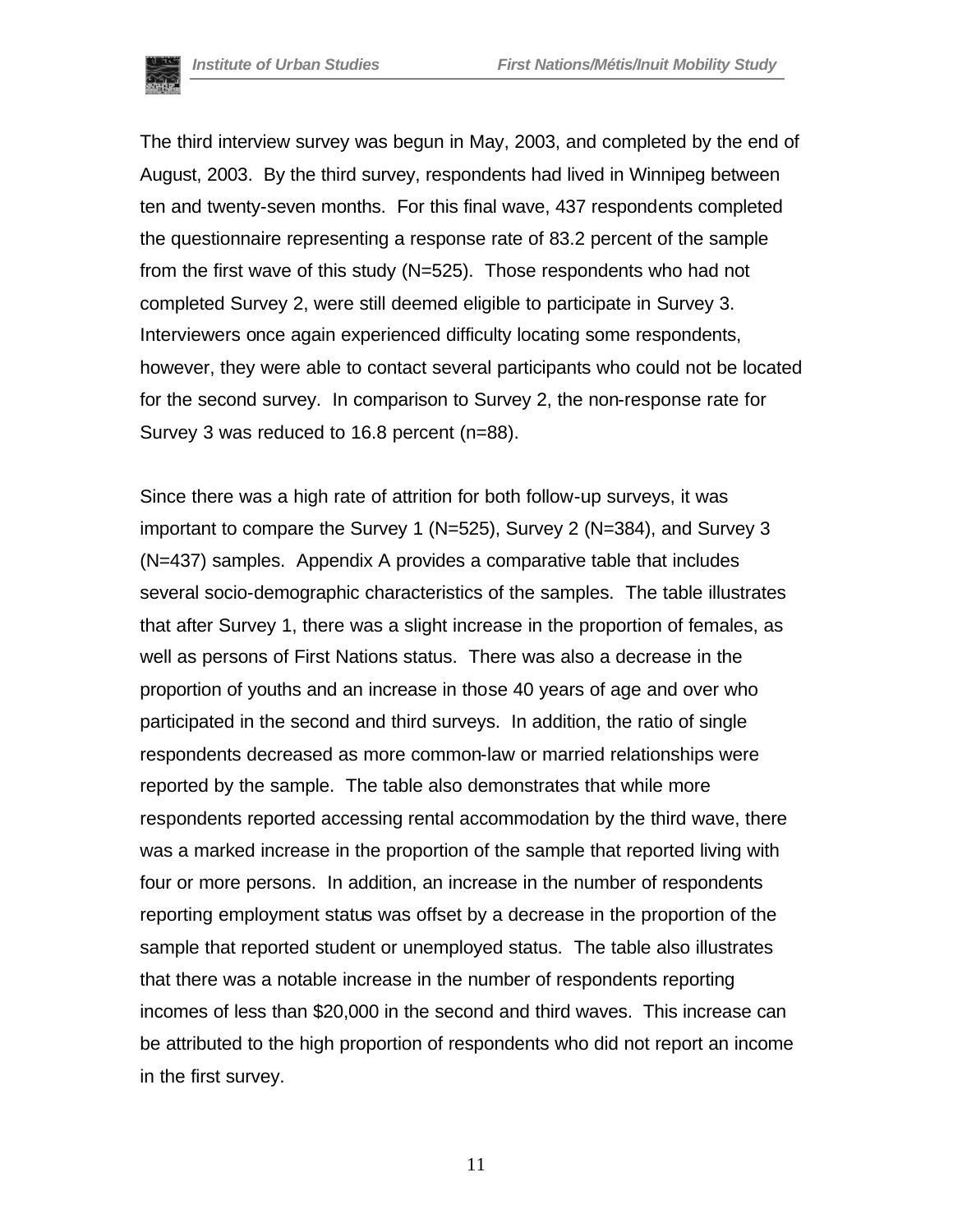

Overall, the comparison demonstrates that the structure of the sample remained relatively consistent for all waves of the study. In the sub-section that follows, an introduction to the data analysis undertaken for the *First Nations/Métis/Inuit Mobility Study* is described, along with a consideration of the sample that was utilized for the investigation.

#### **1.4 Data Analysis**

In this final report, the findings drawn from the three surveys are examined in order to consider the study's contribution to a greater understanding of the experiences and needs of Aboriginal peoples when moving to an urban centre. The results of the study will be documented in the sections that follow based on descriptive information, along with the results of bi-variate and multi-variate analyses of the three waves of data.

Of the 525 individuals who were originally interviewed, 357 respondents (68% of the total sample) completed all three surveys.<sup>2</sup> Therefore, the final analysis for the *First Nations/Métis/Inuit Mobility Study* is based on the three waves of data for these 357 participants. A comparative table regarding the characteristics of the sample (N=357) at Times 1-3 is included in Appendix B. This table demonstrates that the characteristics of the sample are analogous to those of the entire sample for each wave of the study (Appendix A). Similarly, transitions that occurred in the fifteen-month period of the study, such as an increased proportion of renters, are also noted for the final sample (N=357).

 2 For the remainder of the sample, 80 respondents (15.2%) completed Survey 1 and Survey 3, while 27 respondents (5.1%) completed Survey 1 and Survey 2. It should also be noted that 61 respondents (11.6%) of the original sample completed only the first survey.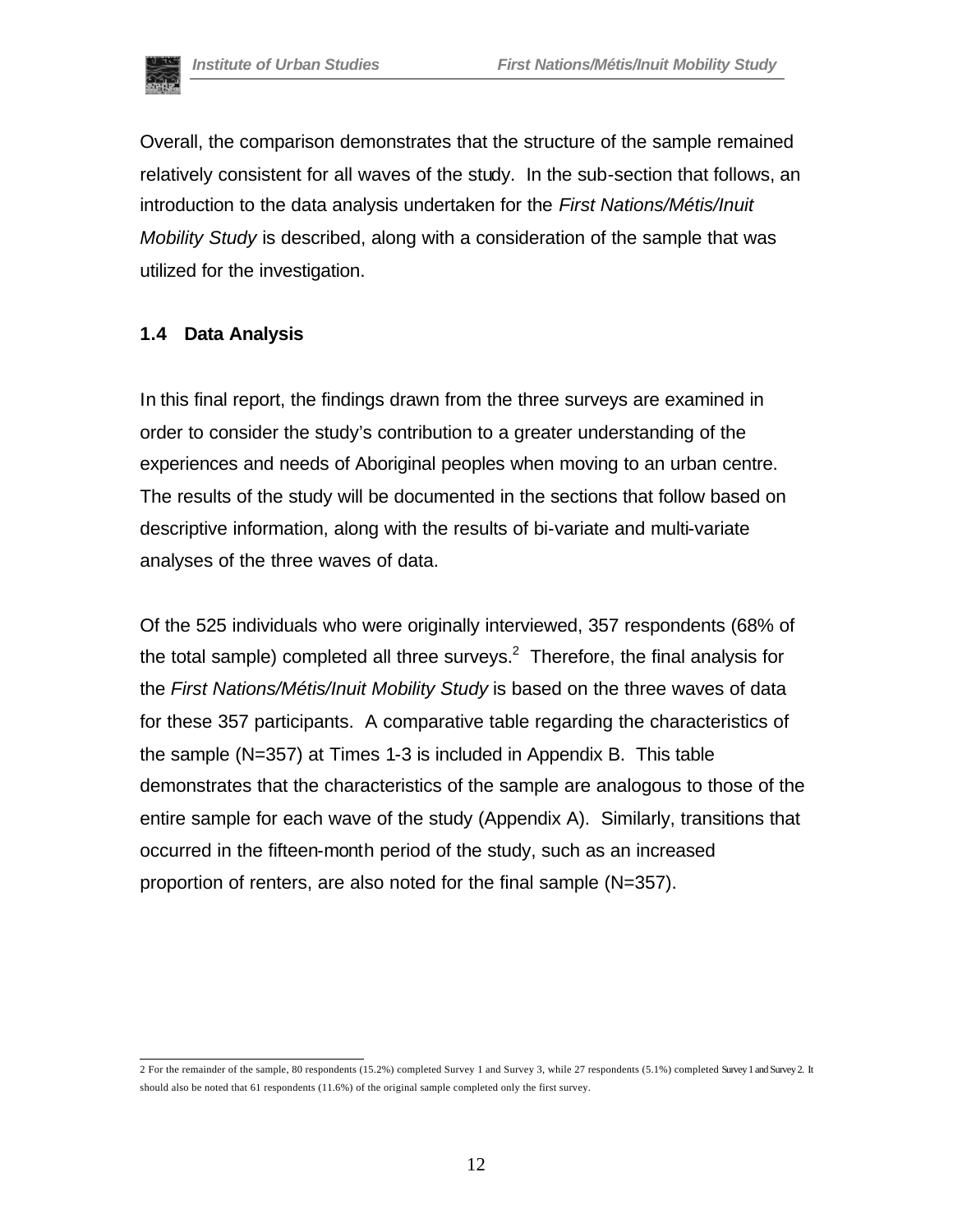

In the sections that follow, the discussion will focus on the results of the three surveys in relation to the final sample of 357 respondents. As an in-depth description of the data was provided in previous reports, only those findings of direct relevance to the conclusions and recommendations are presented in this final document. In particular, the perspective of respondents is included as they had the opportunity in the third survey to share their comments and ideas concerning the experience of moving to Winnipeg. In addition, this final report integrates information regarding descriptive data, as well as the results of crosstabulations and logistic regression models (Appendix C). Overall, the discussion outlines the implications of these findings for policy development to advance an improved quality of life for those Aboriginal persons who move to an urban setting.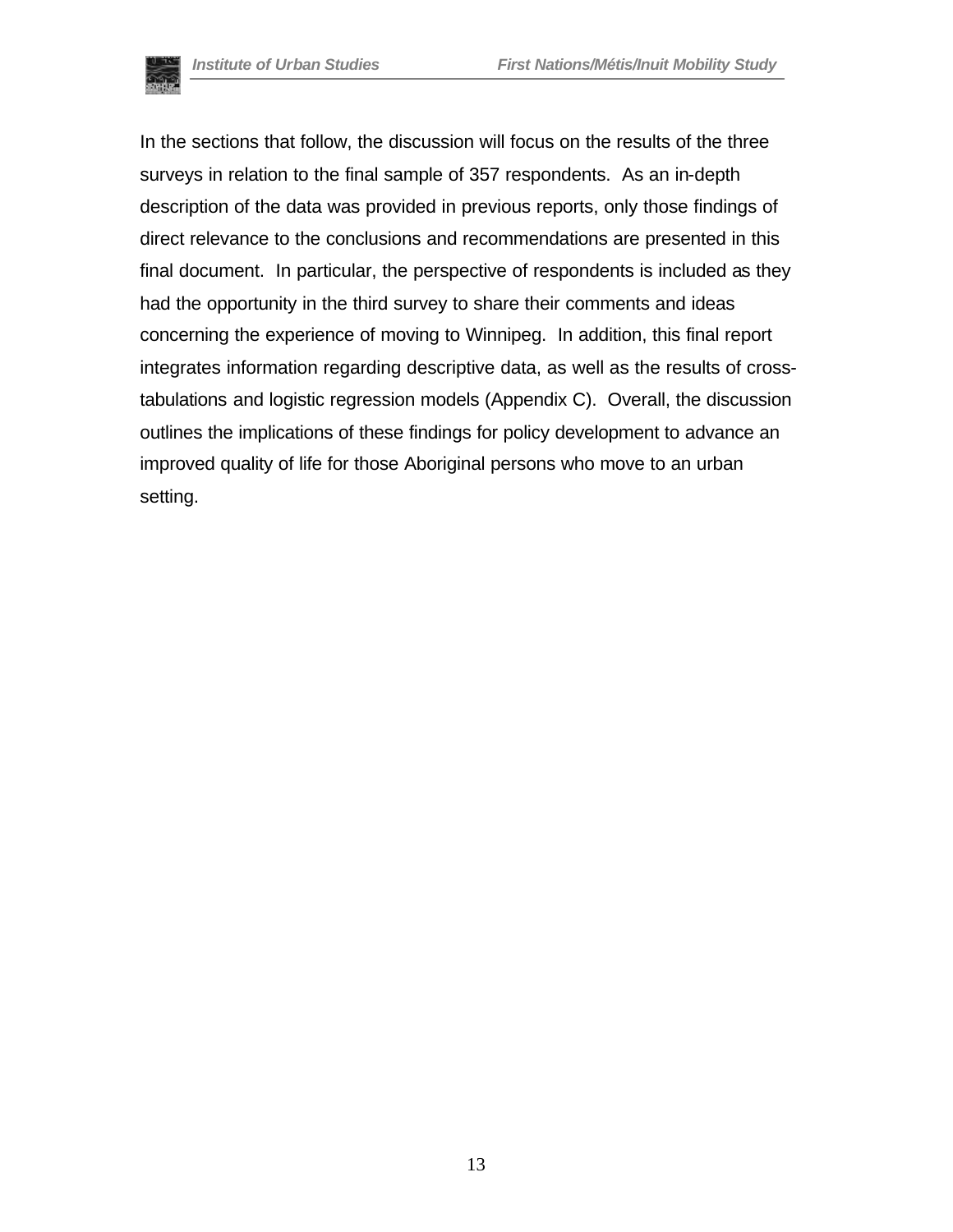## **The Experiences of Single Parents when Moving to Winnipeg…**

#### *"I moved to Winnipeg to escape an abusive situation from spouse."*

This 49-year-old female single parent of 3 had no prior information on housing before she arrived in Winnipeg. Manitoba Housing Authority has subsidized her 3-bedroom townhouse through Survey 1 to Survey 3. She worked in health care services until Survey 3 when a disability pension became her source of income. When asked if she would remain in Winnipeg permanently, she was undecided and stated that she needed more support services.

#### *"They could give us moving expenses from our Bands until we find work."*

This 20-year-old male single parent moved to Winnipeg because of correction/justice issues and lived with one friend temporarily. He was on Provincial Social Assistance during Survey 1 and moved because of employment reasons by Survey 2. He became a single parent by Survey 3 and lived in a 3 bedroom household with 6 residents. He was on Band Social Assistance in Survey 2 and 3. He was undecided if he will remain in Winnipeg permanently because he was seeking employment opportunities, wherever that may be located.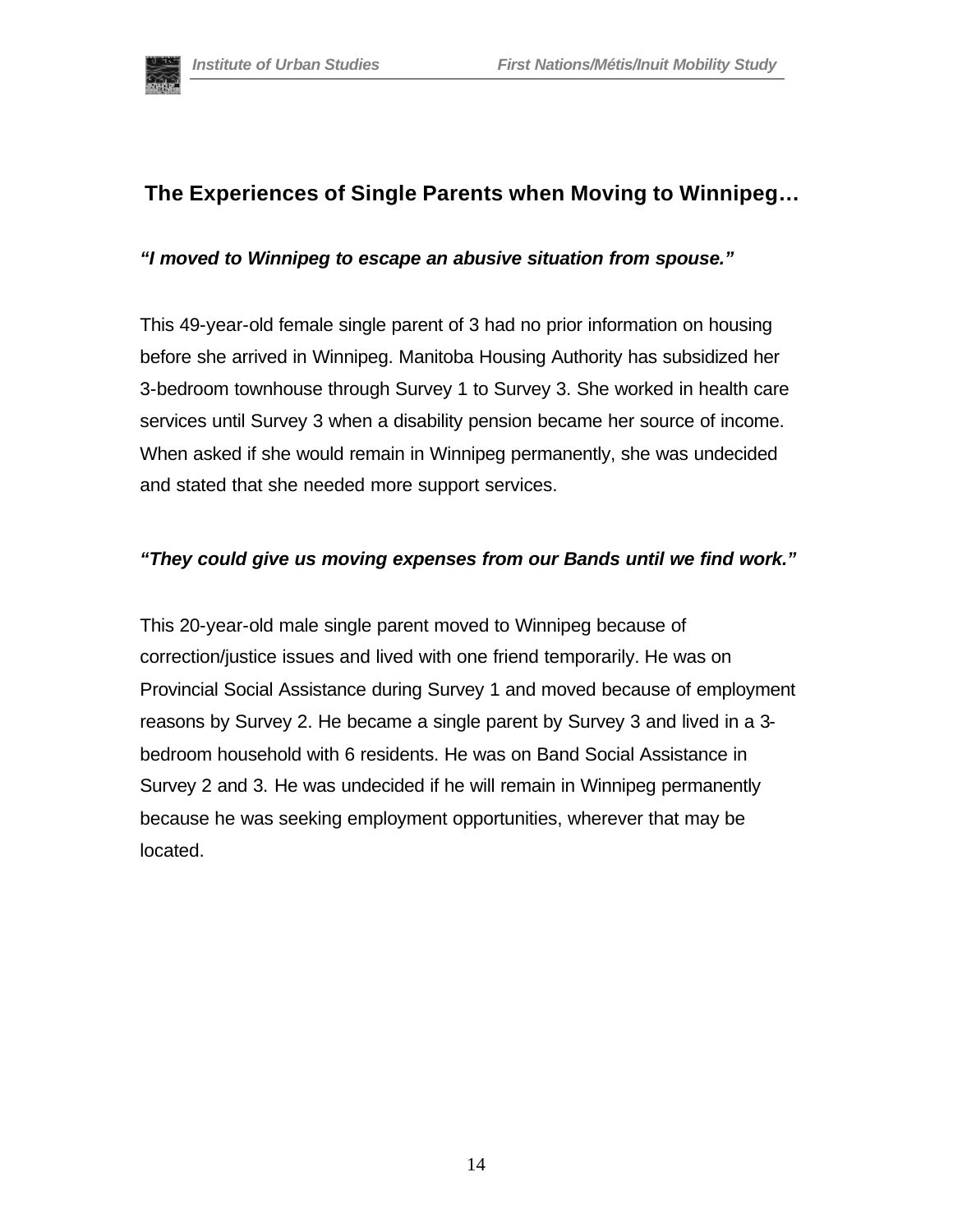

**Respondents from Survey 1 Told Us…**

*"I am more satisfied with the employment services because I am working a part-time job I got through them."* **(Male, single, 40- 49 years of age)**

*"I'm more satisfied with the services at Mamawiichitata Centre; I access their counseling services for the purpose of getting custody of my children."* **(Male, married or commonlaw, 30-39 years of age)**

 *"I've felt more satisfied with the health care services at the Health Sciences Centre Rehabilitation Hospital because they (staff) provided good care and were friendly and warm towards me."* **(Male, single, 50-59 years of age)**

*"I've been more satisfied with the employment services at the Active Personnel agency, because I am able to find work easier."* **(Male, single, unknown age)**

*"I have felt less satisfied with spiritual/cultural services because I could not find any services where young people hang out."* **(Female, single, 20-29 years of age)**

*"I have been mostly unsatisfied, especially for employment or training services because I need a phone which I don't have and can't afford; and for training I have to be on social assistance; but social assistance says I have to find a job. I don't qualify for assistance."* **(Male, single, 50-59 years of age)**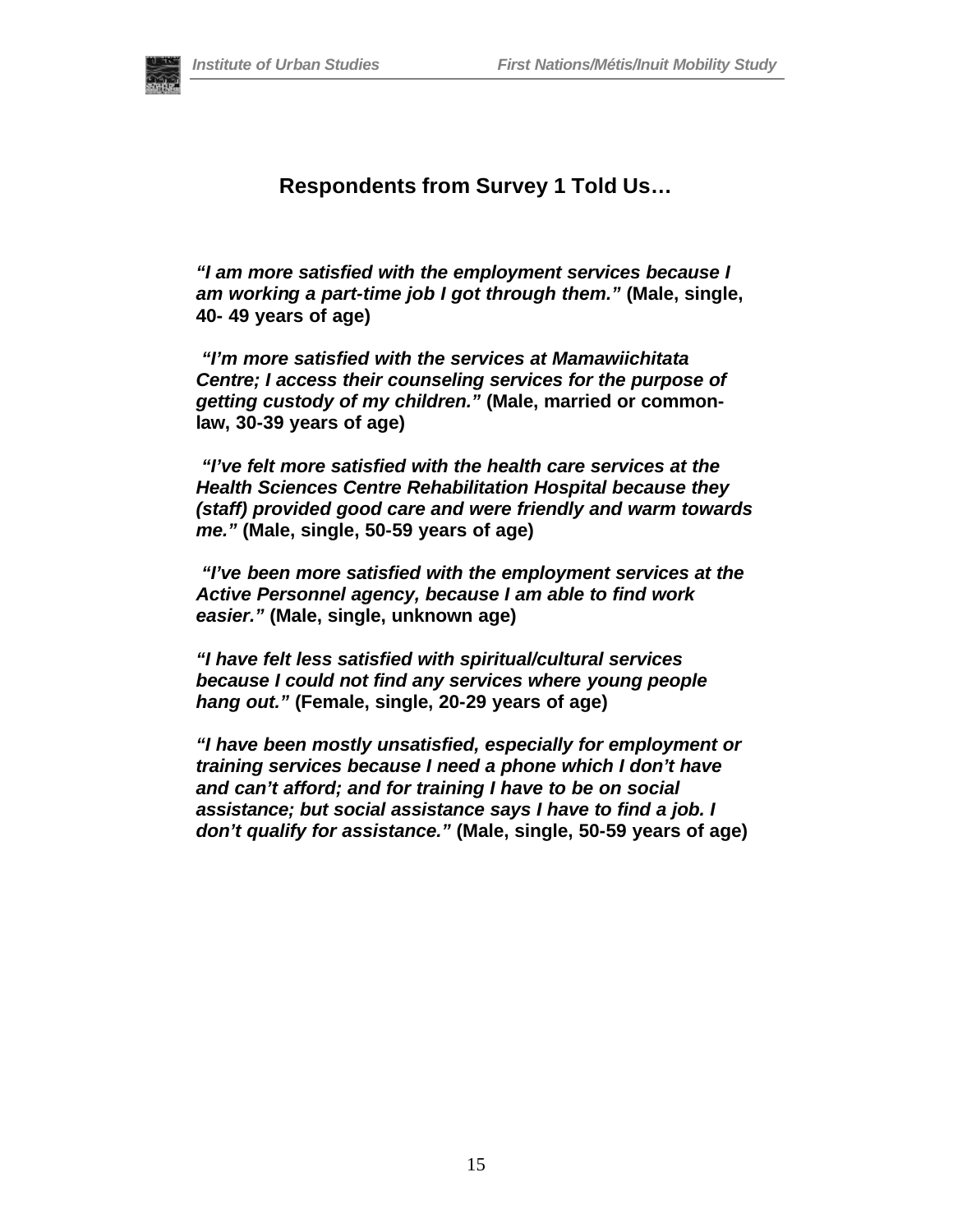



# **2.0 Introduction to Findings**

The following sections review the findings of this research, commencing with a discussion of residential mobility. This is examined from two important perspectives: the initial move and the subsequent pattern of mobility which occurred as respondents adjusted to living in the city. Subsequent sections include housing and neighbourhood characteristics, overall expectations, service use patterns, and socio-economic structure. At the conclusion of each section, a summary of findings is presented to highlight trends observed. A profile section is also included to gauge the changes in circumstances of single parents, students, those living temporarily, those employed vs. not employed and persons receiving social assistance. Each profile helps illustrate the changing experiences observed among segments of the sample. Where possible, direct quotations and observations of respondents are presented to ensure that their voices are heard and acknowledged.

#### **2.1 Residential Mobility**

Without exception, mobility remained a significant area of concern throughout the course of this research. Specifically, during each four-month interval between surveys, a frequent "change of address" was observed among respondents, with many persons moving more than once. The subsequent pattern that emerged, along with the reasons for moving, were diverse and as such, the present research identified two distinct processes. The first was characterized by the initial flow of persons into the city, with many indicating it was for the first time. As was observed in *Interim Report One*, the majority of respondents (87%) had not previously lived in Winnipeg although many indicated they had visited. The high percentage of first time movers is important in that it suggests persons coming into the city may arrive with limited knowledge of the services and supports that are available to assist them during this period. This finding bodes well for the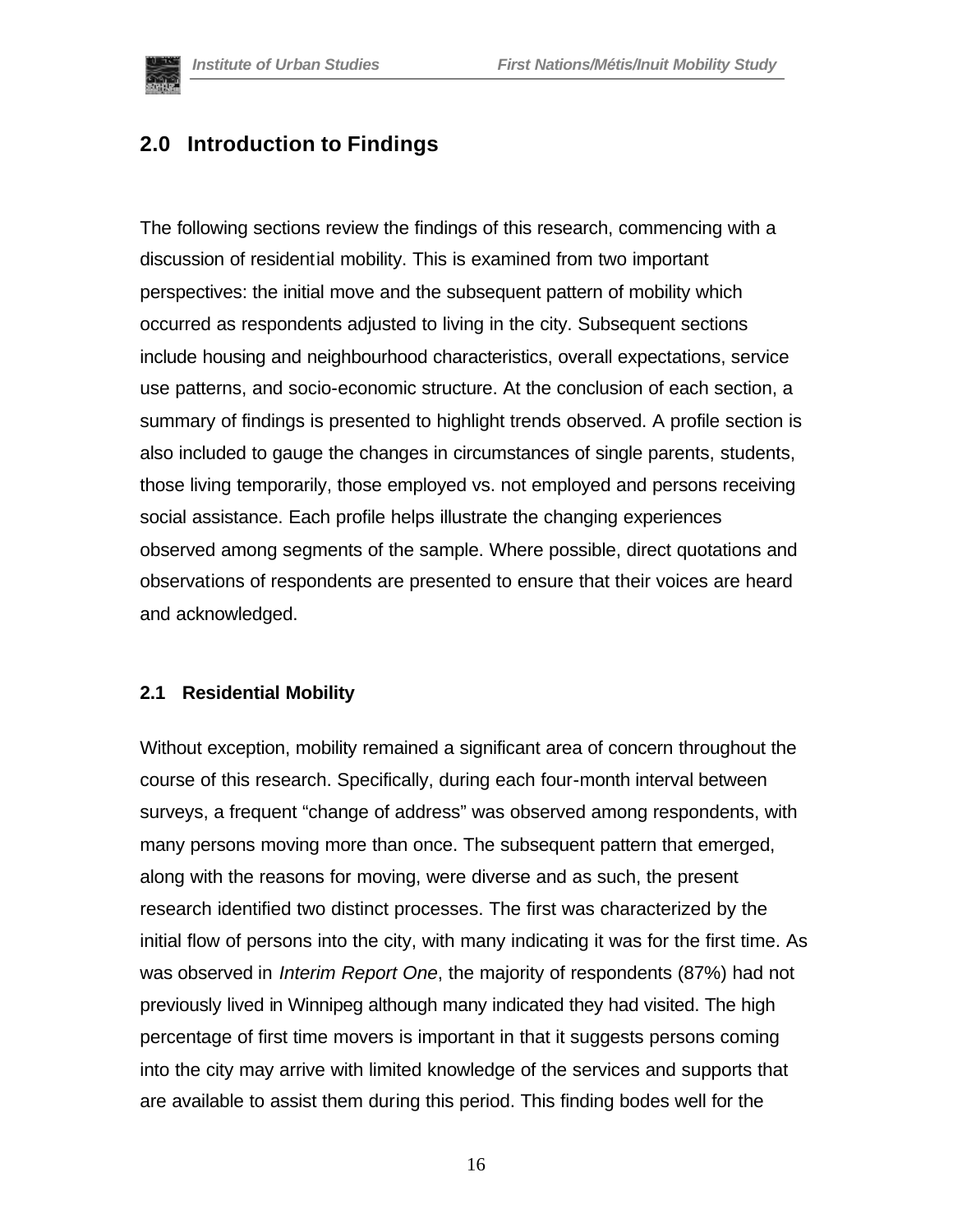

establishment of transition services to assist those persons arriving for the first time, especially with respect to those needing specialized services and supports.

The second process of mobility related to the continued and frequent movement of individuals within the city following their arrival (denoted herein as intra-city movement). This pattern was characterized by a high level of residential instability and marked by frequent changes of address. Between Survey 1 and 2, nearly 60% of respondents indicated that they had changed residences, with the majority moving more than once. Those who moved between Survey 1 and 2, were more likely to be living temporarily, to feel unsafe in their home, and to be planning to move at the time of the first survey.

Between Surveys 2 and 3, the frequency of moves declined to 37% but nonetheless remained a significant area of concern with respect to establishing residential stability. It is significant that those who moved between Survey 2 and 3, were also more likely to be planning to remain in Winnipeg permanently. This highlights the need for services that will allow recently arrived Aboriginal persons to achieve a stable living environment.

A high frequency of mobility continued over the course of this research even though some respondents had been in the city for upwards of two years<sup>3</sup>. This finding suggests that further supports are needed to help persons adjust to living in the city. It is also important to note that although the number of moves declined as the surveys progressed, it was concluded that many respondents potentially "gave up" in looking for either a place of their own or something better. This contention is substantiated by the chronic shortage of housing and the fact that nearly 50% of respondents remained homeless<sup>4</sup> during the course of the three

 3 The two-year threshold is based on the fact that some respondents entered the study having lived in the city of upwards of one year. By then adding the time to complete the three surveys, it is possible for some persons to have been in the city for 27 months.

<sup>4</sup> The term homeless is used to refer to the 50% of respondents who indicated that they were unable to secure their own source of shelter. As a result, these persons were forced to live "temporarily with friends and family."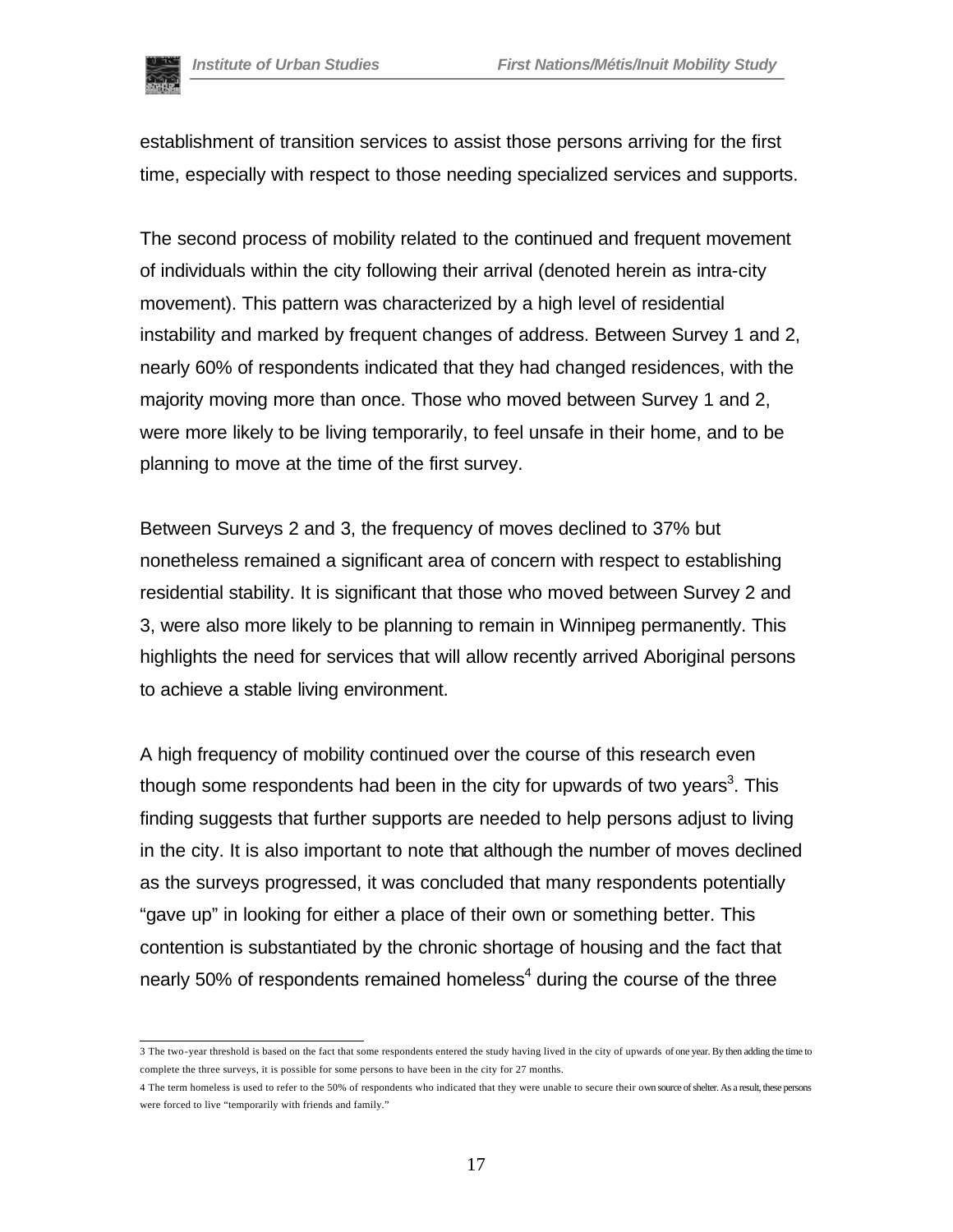

surveys. Furthermore, respondents were adamant in wanting to secure a place of their own yet struggled to do so.

Once respondents arrived into the city, two distinct patterns of mobility emerged and were subdivided into the following: intra-city (movement only within Winnipeg), and inter-city (movement outside of the city and back again). The reason for distinguishing between these two processes was due to the uniqueness of each, and pointed to the diversity existing within the sample. Both processes are discussed in detail below.

#### **2.1.1 The Initial Move to Winnipeg**

According to respondents, the initial move to Winnipeg was the result of three main causes: *family reasons, employment* and *education.* To a lesser extent, respondents listed *housing* or *health* (either in need of better shelter options or moved for medical treatment)*.* These findings are consistent with Graham & Peters (2002) who cited that "the reasons for migration indicate that family and community circumstances and housing are motives for moving both to and from the city, suggesting that there are elements that attract and repel people to and from both locations" (p.21).

Housing was cited by 6.7% of respondents as the primary reason for initially moving to Winnipeg. However, once persons arrived, housing became one of the most important areas of contention. The concerns over housing that emerged were directly related to the shortage of housing options including rent subsidized and affordable units. This was seen as a chronic problem, leaving many with little option other than sharing a residence with friends or family members. The inability of the housing market to absorb newly arriving persons created a distinct group of people defined in this report as those 'living temporary with friends and family." In effect, and as noted above, this segment of the sample was considered homeless as they had no success in securing a shelter of their own. It is also strongly believed that persons living temporarily had, by the conclusion of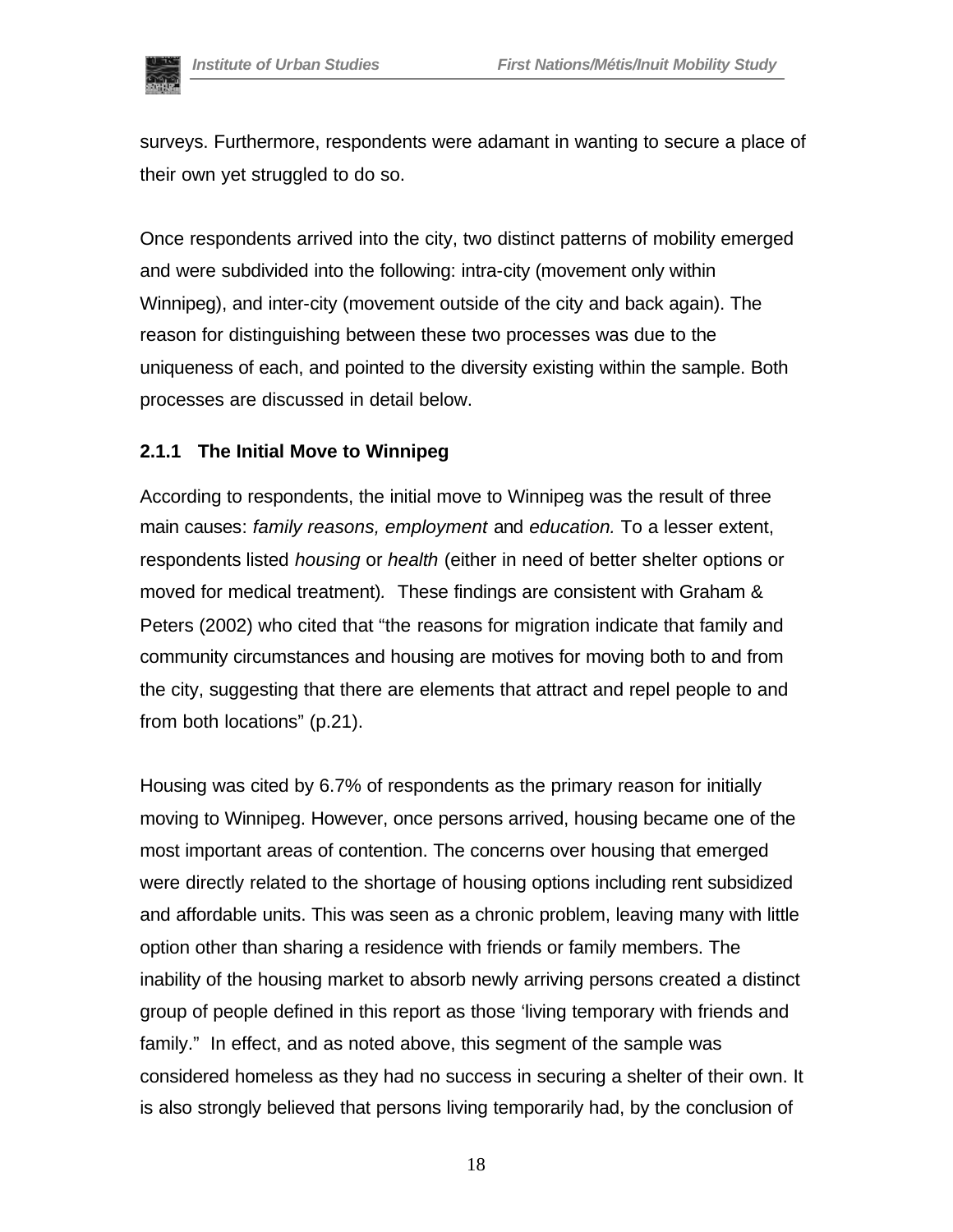

Survey 3, effectively given-up on the search for housing although many expressed a desire to continue looking.

The fact that those living temporarily with friends and family remained at nearly 50% during the course of the three surveys is reason for concern and merits swift policy attention by all levels of government. This result further exposes the cracks in the provision of affordable shelter and raises the need for government to reinvest in housing programs. However, within this contention there is also a need to expand the housing supports necessary to ensure that those persons looking for a home or those who have become disillusioned retain some hope. The danger of losing hope or giving up is illustrated by the finding that lower residential satisfaction was reported by those respondents who accessed housing services at the time of Survey 2, but did not access these same services by the time of the third survey.

To put the housing issue in perspective, Survey 3 asked respondents to offer advice on what services are needed for persons arriving in the city for the first time. Respondents stated that not only is better housing needed, but so too are the related housing services to assist people in better understanding what is available to them. This is one of the most significant observations of respondents who, over the course of three surveys, continued to struggle in securing shelter. In fact, when asked to state what was the single most important service needed when first arriving in the city, 70% stated housing, with employment second at 20%.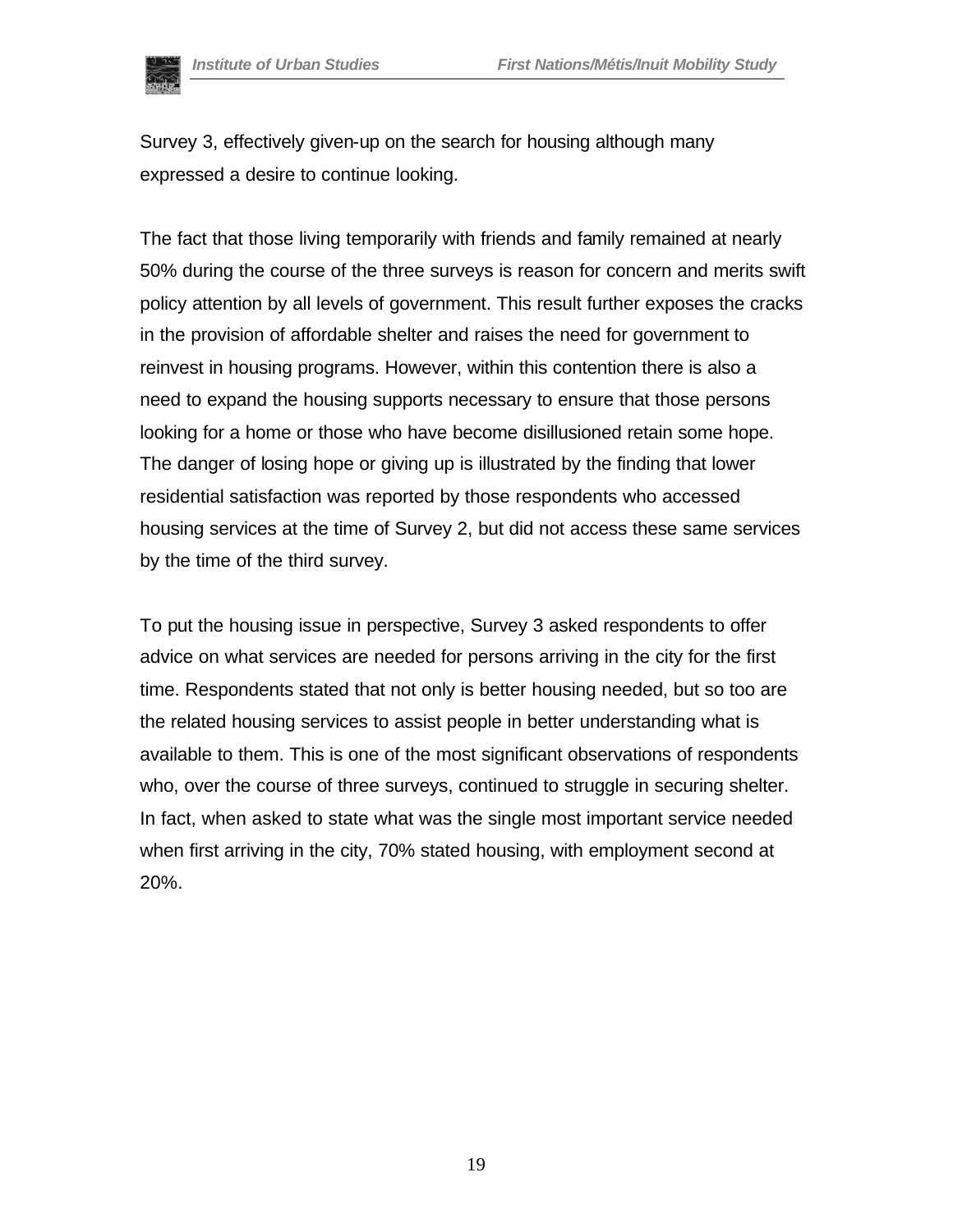*Respondents indicated that Housing and Employment Services are critical when first arriving in the city. Furthermore, a resource centre which can disseminate information and connect people to needed services was also seen as essential in helping facilitate a smoother transition upon arriving in the city.*

Housing, as will be shown throughout this report, emerged as one of the most important areas requiring immediate attention. With respondents isolating shelter as the single most important service needed when first arriving underscores its absolute necessity. Yet those arriving into the city observed that the complex administrative web in securing housing remained intimidating and difficult to access. This difficulty was heightened by the fact that housing agencies are not coordinated, and typically, persons arriving in the city must seek agencies individually. The result was that many individuals ended up applying at one agency and then having to go to another (which may be at a great distance). Therefore, respondents indicated that simplifying the process and providing better access to information and programs is important when they first arrive in the city. This would certainly include better coordination between Aboriginal and non-Aboriginal housing providers.

A related finding was that respondents indicated that a resource centre or a better information sharing system among service providers was needed when they first arrived. This comment stems from the need to provide persons arriving in the city with as much information as possible to help them make choices about which services they may need to access. It is important to note that although many services exist in the city, perhaps a fundamental problem is how people connect to the services that they are most in need of, or in fact, how they could benefit from simply knowing they existed. An important finding was that those who did not access housing services were also more likely not to access medical and educational services suggesting that many of these respondents lacked a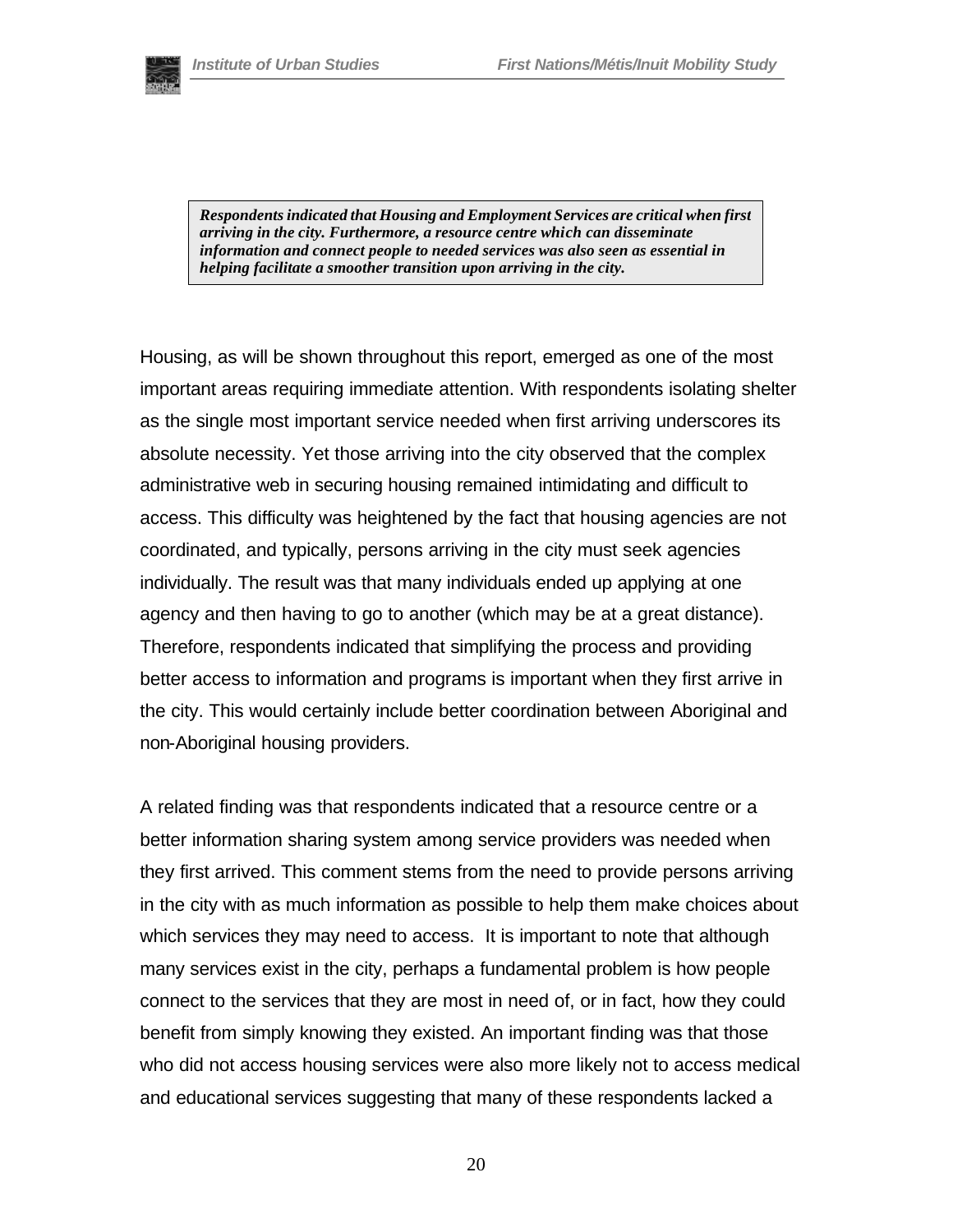

general knowledge of the availability of services. With this in mind, the fact that this "lack of knowledge of services" was raised points to the need to develop strategies to better market services currently available (for a more detailed discussion see Section 4.0).

As indicated above, the frequency with which respondents moved within Winnipeg steadily declined at each survey. Although the number of movers remained high (37%), an important finding was that those indicating they moved more than once declined dramatically from 68.8% at Survey 1 to 23% at the time of Survey 3. In fact, just over two thirds of respondents indicated they had moved once between Survey 2 and 3 (Table 1). Again, this finding is still troubling in that mobility remained high. Furthermore, the short time period between surveys (four months) also points to a significant amount of movement as respondents reported changing addresses a total of 549 times over the last two surveys averaging 1.6 moves per person.

| Table 1:<br>Number of Times Respondents Moved Between, Survey1, 2 and 3<br><b>Percentages</b> |                 |                 |                 |  |
|-----------------------------------------------------------------------------------------------|-----------------|-----------------|-----------------|--|
| <b>Number of Moves</b>                                                                        | <b>Survey 1</b> | <b>Survey 2</b> | <b>Survey 3</b> |  |
|                                                                                               | 30.8            | 31.1            |                 |  |
|                                                                                               | 58.6            | 57.5            | 19.8            |  |
|                                                                                               | 10.1            | 10.8            |                 |  |
|                                                                                               |                 | 0.5             |                 |  |

#### **2.1.2 Reasons for Moving Between Surveys**

The high degree of mobility is the result of numerous factors. As presented in Table 2, family and housing are the primary reasons for moving, followed by employment, health, safety and education. However, as noted in the table, housing became more pronounced between Survey 2 and 3, increasing just over 20%. Again, this finding is indicative of the inability of respondents to access a range of housing options including rent subsidized and affordable market units. It should be noted that "*Housing Issues*" included many factors but most common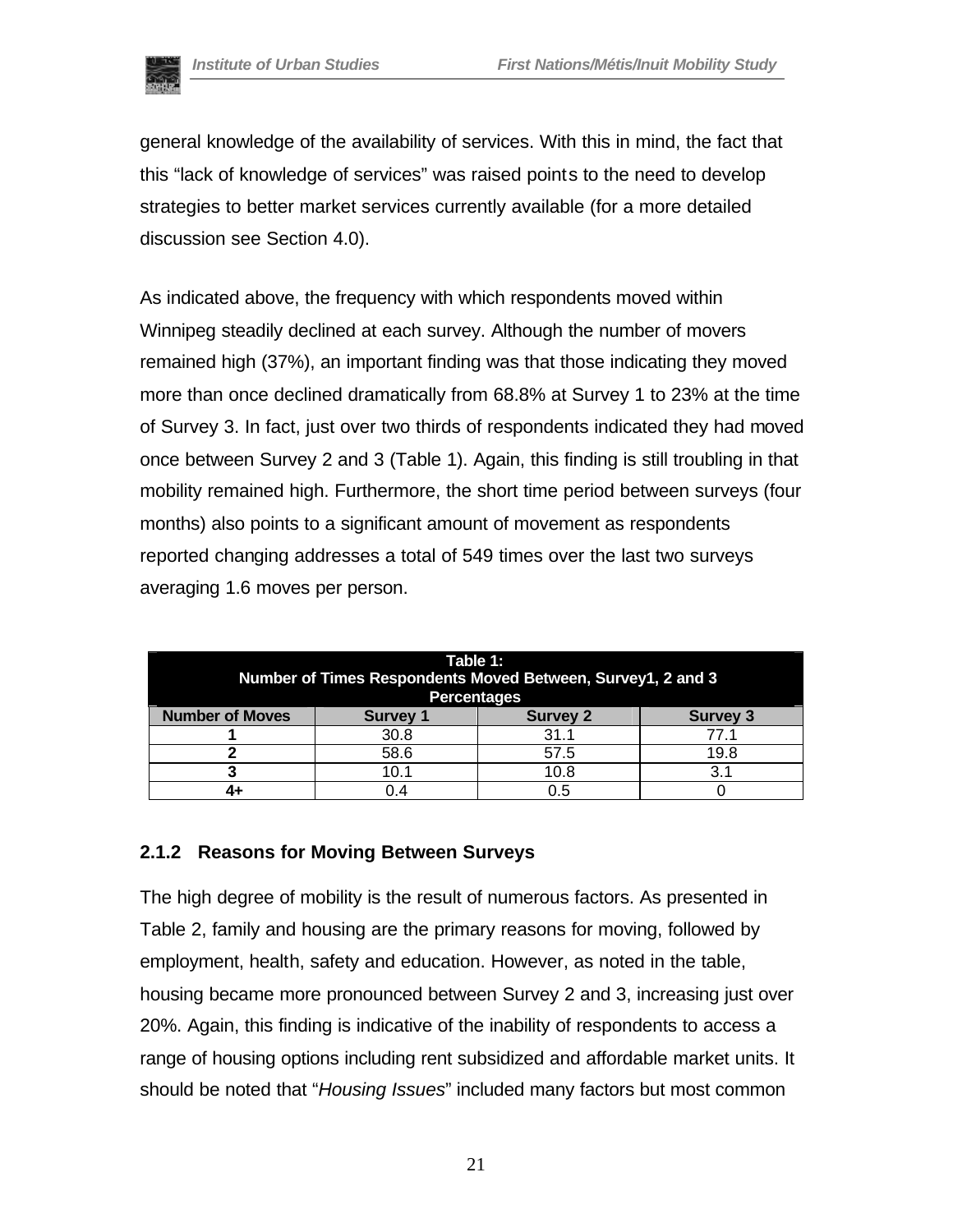

was the desire to move to a larger or better home. Also, respondents indicated that they moved because of poor quality housing (see both Interim Reports 1 & 2 for a detailed description of the factors included). Nevertheless, those who moved between surveys were more likely to report poor housing conditions at the time of survey 3.

| Table 2:<br>Reasons for Moving Between Surveys 1, 2 and 3<br><b>Percentages</b> |                |                |  |  |
|---------------------------------------------------------------------------------|----------------|----------------|--|--|
| <b>Reason for Moving</b>                                                        | Survey 1 and 2 | Survey 2 and 3 |  |  |
| <b>Family Reasons</b>                                                           | 33.9           | 33.3           |  |  |
| <b>Housing Issues</b>                                                           | 28.8           | 49.4           |  |  |
| <b>Employment Opportunities</b>                                                 | 17.2           | 5.4            |  |  |
| <b>Health</b>                                                                   | 5.6            | 3.6            |  |  |
| <b>Education Opportunities</b>                                                  | 4.1            | 0.6            |  |  |
| <b>Safety</b>                                                                   | 6.3            | 5.4            |  |  |
| <b>Justice/Corrections</b>                                                      | 3.8            | 2.4            |  |  |
| Socio-political                                                                 | 0.3            | 0              |  |  |
| <b>Total</b>                                                                    | 100            | 100            |  |  |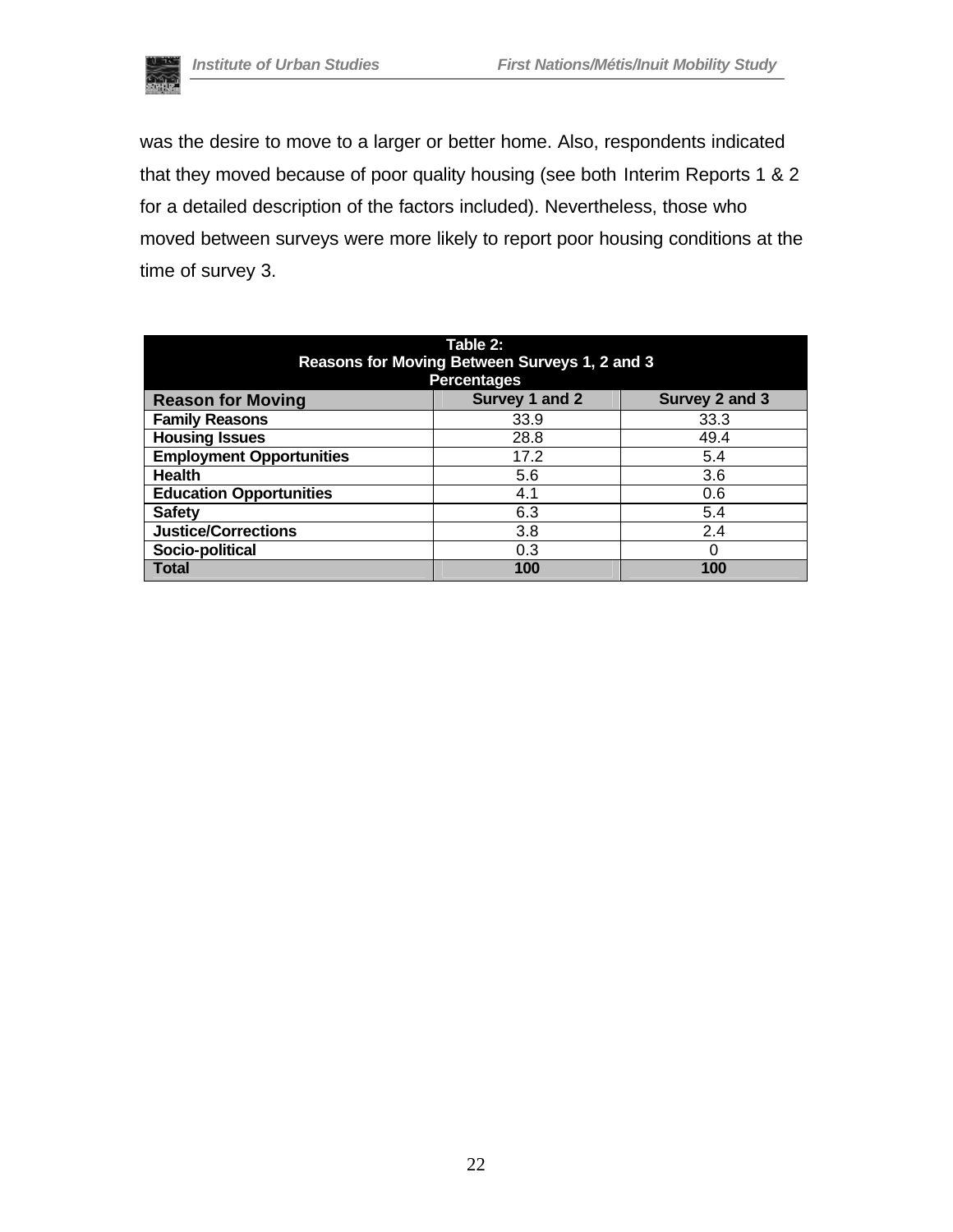# **The Experiences of Aboriginal Students when Moving to Winnipeg…**

*"At home I would have family and friends because family would help out i.e. daycare, money etc…"*

This female single parent of two moved to Winnipeg for educational opportunities. She had not moved between surveys and paid between \$500 to \$599 for her monthly rent. Her source of income was found through Band Sponsorship and she received no support from family or friends. She was undecided if she planned to remain in Winnipeg and believed that better housing would be necessary for her family to remain.

#### *"There should be immediate housing services in place for new arrivals to the city."*

This single 21-year old male student lived temporarily in a household with family members through Survey 1 to Survey 3. He lived with one other adult and three children and contributed \$150 to \$200 per month to the household. His source of income was through Band Sponsorship. He advocated that an emergency/crisis/housing/shelter was important for those arriving in the city for the first time.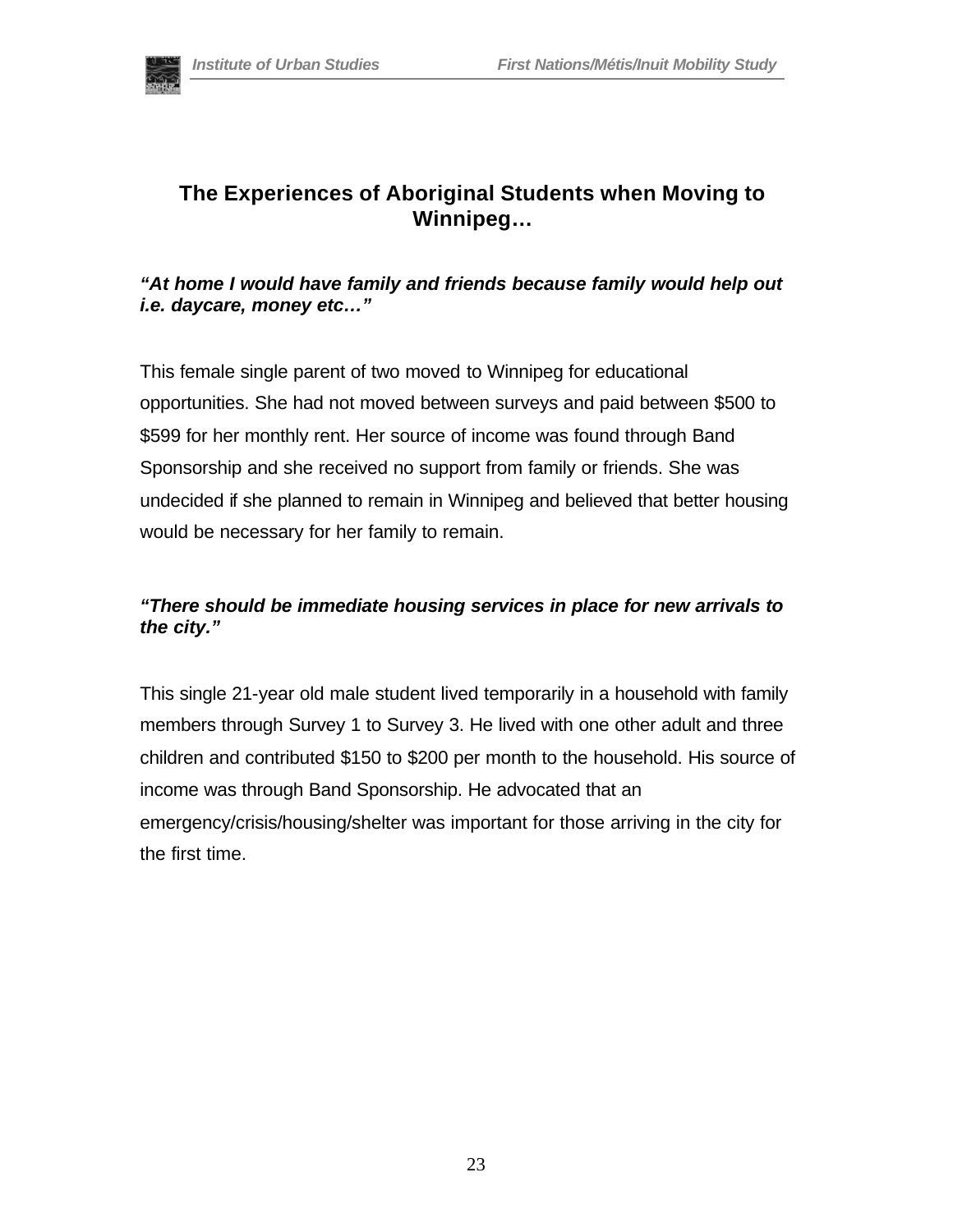#### **2.2 Who Moved**

The reasons for moving were examined in Table 3 based on first, those who moved once, and, secondly, those who moved two or more times<sup>5</sup>.

| Table 3:<br><b>Reasons for Moving by Sub-Groups</b><br><b>Percentages</b> |                   |                                          |  |  |
|---------------------------------------------------------------------------|-------------------|------------------------------------------|--|--|
| <b>Reasons for Moving</b>                                                 | <b>Moved Once</b> | <b>Moved Two or More</b><br><b>Times</b> |  |  |
| <b>Health</b>                                                             | 4.1               | 2.2                                      |  |  |
| <b>Employment</b>                                                         | 2.4               | 13.3                                     |  |  |
| <b>Family</b>                                                             | 28.5              | 46.7                                     |  |  |
| <b>Housing</b>                                                            | 55.3              | 33.3                                     |  |  |
| <b>Education</b>                                                          |                   | 2.2                                      |  |  |
| <b>Safety</b>                                                             | 7.3               |                                          |  |  |
| <b>Justice</b>                                                            | 2.4               | 2.2                                      |  |  |
| Total                                                                     | 100               | 100                                      |  |  |

What is clear from the table is that the reasons for moving (based on frequency) have continued to display variability. An important observation is that those who moved more than once were less likely to cite housing as the primary factor. In fact, changes between surveys point to a greater likelihood that those moving once do so primarily for housing, while family was a more likely explanation of those moving more frequently. Furthermore, those persons who moved outside of Winnipeg and back again were also more likely to do so primarily for family reasons.

 5 In previous reports, those who moved outside of the city were included in the analysis but given that only 5% of respondents moved outside of the city, including this group would produce skewed results.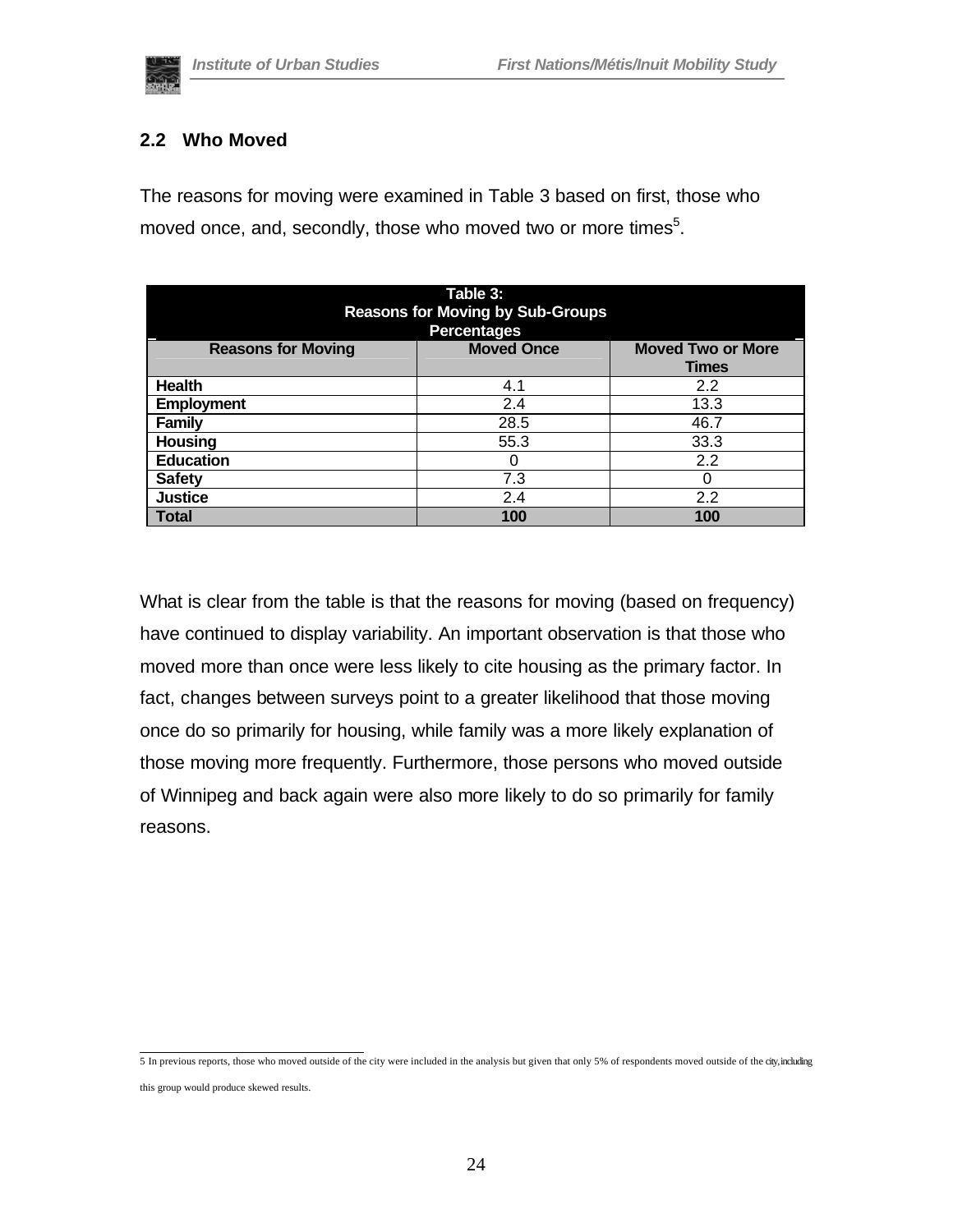

l

#### **2.3 Summary of Mobility**

Mobility among respondents remained an area of concern and pointed to a consistently high number of persons moving between surveys. Although the reasons for moving displayed variability, housing and family were the most often cited.

In the initial move to the city of Winnipeg, it was clear that persons arrived with insufficient information about potential resources to help them better adjust to living in the city. It is critical for this situation to be resolved. Furthermore, with the existence of many agencies currently offering support, it is also suggested that better coordination is needed.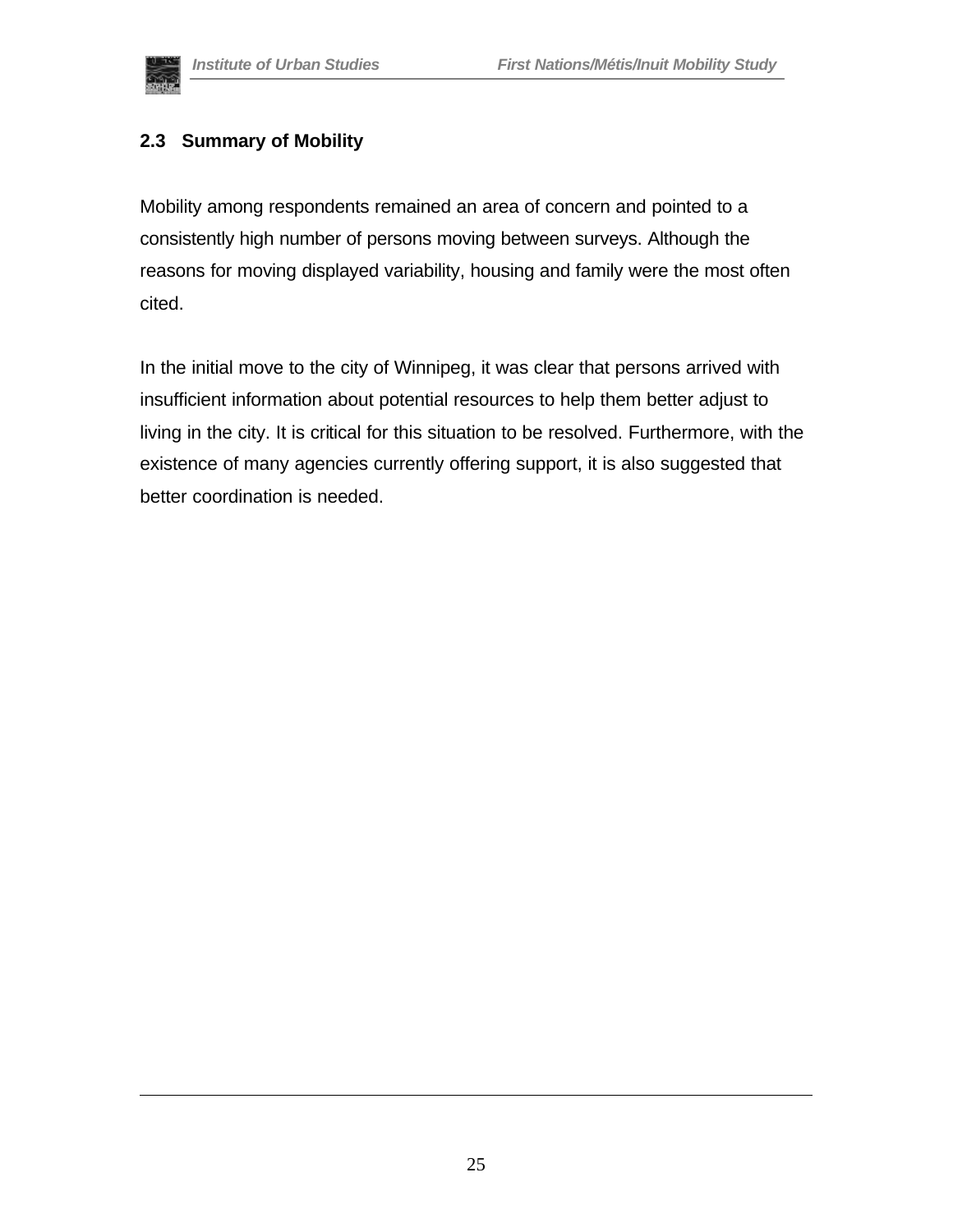

### **Specific Findings:**

- **1. Once persons arrived, mobility within the city remained a concern but was most likely the result of lack of housing options including rent subsidized and affordable market units. It is essential to expand the supports for finding housing and deal with the chronic shortage of housing. As many indicated they moved to escape poor quality housing, addressing this concern must take into account that housing must be quality and affordable. There is little doubt that new housing units are needed to stem the residential instability.**
- **2. Although family reasons were cited extensively, respondents offered little advice or suggestions as to how best to deal with this situation. However, one cannot deal with the mobility problems listed in this report without adequately addressing this issue either by way of having better supports and services or undertaking further research to specifically measure this important issue in more detail.**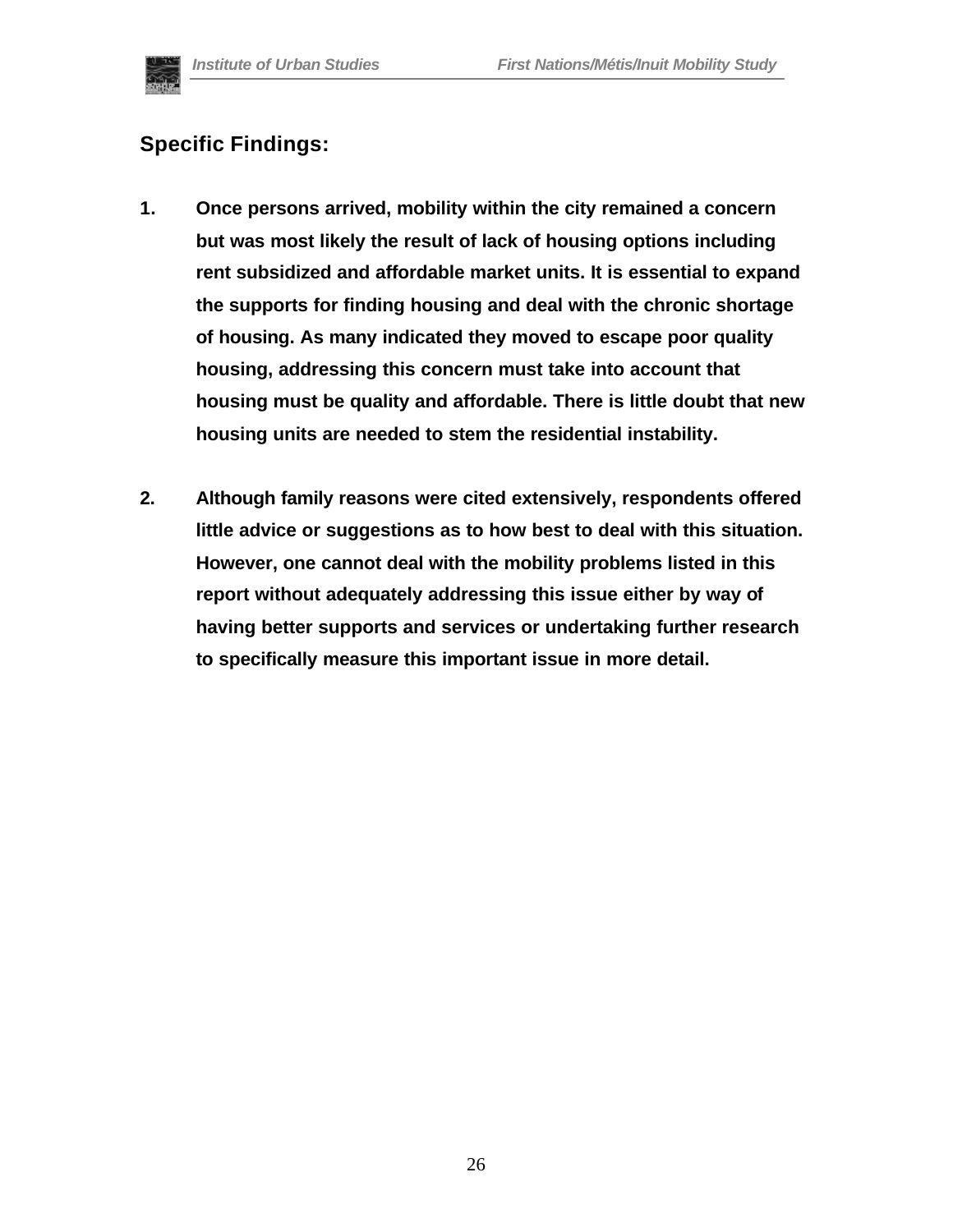

#### **2.4 Potential for Remaining in the City**

The previous section observed that mobility among respondents remained a significant concern over the course of this research. Of the factors influencing intra-city mobility, both housing and family were singled out as critical areas requiring immediate attention. A related objective of the research was to specifically assess the potential for persons to remain in the city on a permanent basis. Most important, this section sought to determine how long respondents planned to remain in the city and to assess change over the three surveys. It was strongly felt that understanding the expectations of respondents would provide an important perspective on how well they are doing in the city and whether they expected to remain.

Table 4 points out two important trends. First, respondents initially arriving into Winnipeg displayed great hesitation in stating that they expected to remain in the city on a permanent basis. This finding is supported by the fact that only 20.8% of respondents indicated they would remain, with nearly 60% being unsure. At the time of survey 2, the situation worsened with even less persons indicating they planned to remain permanently as nearly two thirds of the sample were uncertain. These results are troubling in that they point to a high level of uncertainty among respondents over an extended period of time. It can also be said that such uncertainty further underscores the need for a more coordinated service delivery system for those persons in need of help, especially when they first arrive.

At the time of Survey 3, an impressive transformation occurred with over half of respondents indicating they expected to remain permanently. Also important is that those who were unsure decreased by more than half (down to 35%). It is notable that those who planned to remain in Winnipeg permanently at Time 3 were less likely to have accessed social services at survey 1. However, by Survey 3 they were far more likely to be accessing supports through social

27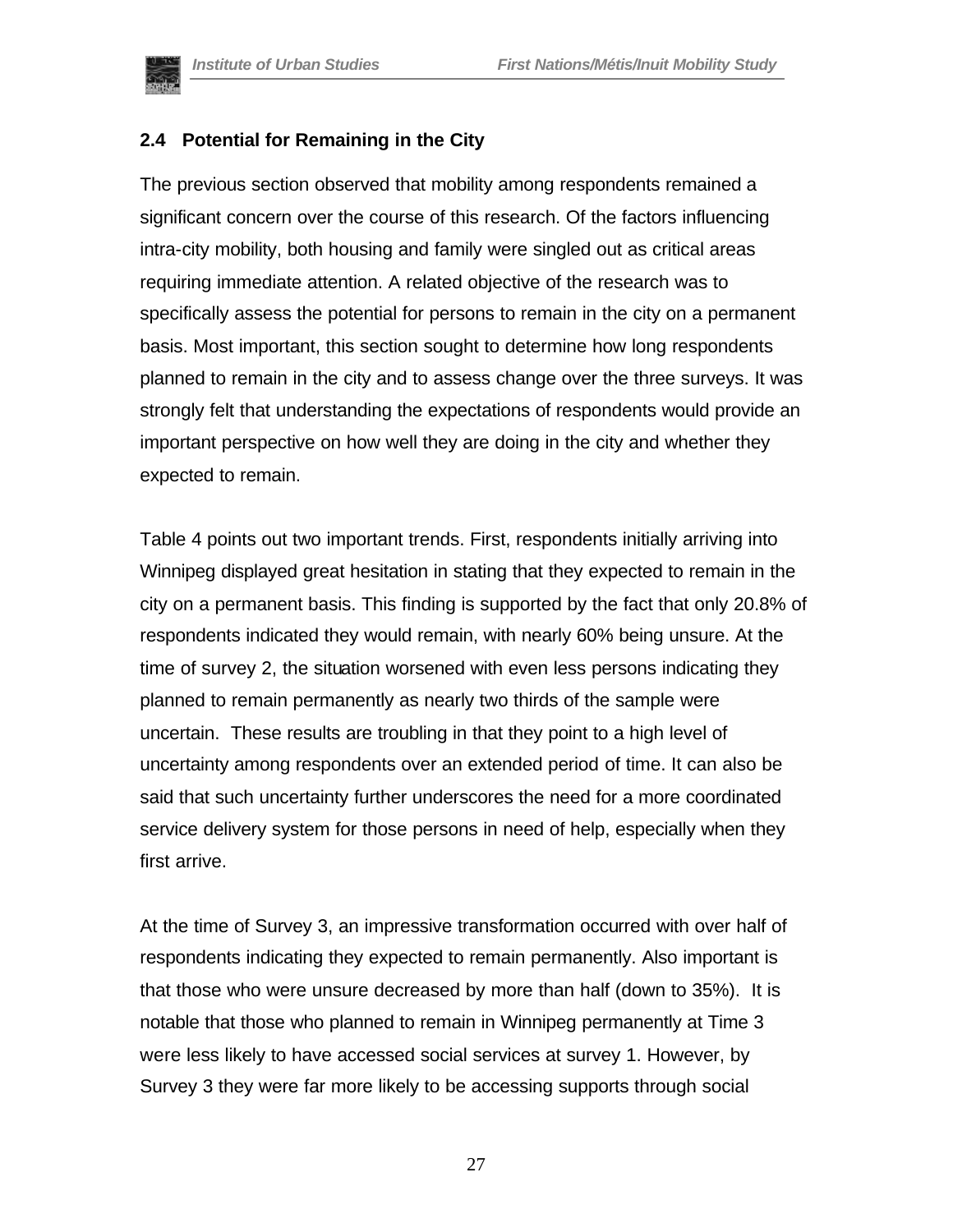

services. These findings suggest that as people adjust to living in the city and become more comfortable with services and supports, they appear more likely to remain. However, the fact that this change has taken such a long time, and that just over a third remain unsure, still indicates that supports are needed to assist people as they remain in the city, especially in the first 18 months after arriving.

| Table 4:<br>Expected Length of Stay in Winnipeg, Survey 1, 2 and 3<br><b>Percentages</b> |                 |                 |                 |  |
|------------------------------------------------------------------------------------------|-----------------|-----------------|-----------------|--|
|                                                                                          | <b>Survey 1</b> | <b>Survey 2</b> | <b>Survey 3</b> |  |
| 0 to 3 months                                                                            | 4.8             | 2.0             | 0.8             |  |
| 3 to 6 months                                                                            | 6.5             | 3.9             | 1.1             |  |
| 6 to 12 months                                                                           | 10.4            | 4.2             | 2.5             |  |
| <b>Permanently</b>                                                                       | 20.8            | 14.9            | 60.1            |  |
| Not sure                                                                                 | 57.6            | 75.0            | 35.4            |  |
| Total                                                                                    | 100.0           | 100.0           | 100.0           |  |

In order to further explore the importance of expected length of stay, respondents were asked what services and/or supports are needed to help them remain in the city on a permanent basis (Table 5).

| Table 5:                                                                   |      |  |  |  |
|----------------------------------------------------------------------------|------|--|--|--|
| Services and Supports Required to Remain in Winnipeg Permanently, Survey 3 |      |  |  |  |
| <b>Percentages</b>                                                         |      |  |  |  |
| <b>Services and Supports</b><br><b>Survey 3</b>                            |      |  |  |  |
| Good job/higher wages                                                      | 38.1 |  |  |  |
| Better housing services/own place to live                                  | 34.3 |  |  |  |
| Better employment services/employment                                      | 7.6  |  |  |  |
| training                                                                   |      |  |  |  |
| Better education services/education funding                                | 7.6  |  |  |  |
| <b>Better supportive services</b>                                          | 3.8  |  |  |  |
| <b>Family issues</b>                                                       | 2.9  |  |  |  |
| <b>Financial assistance</b>                                                | 1.9  |  |  |  |
| <b>Better health services</b>                                              | 1.9  |  |  |  |
| Safer environment                                                          | 1.9  |  |  |  |
| <b>Total</b>                                                               | 100  |  |  |  |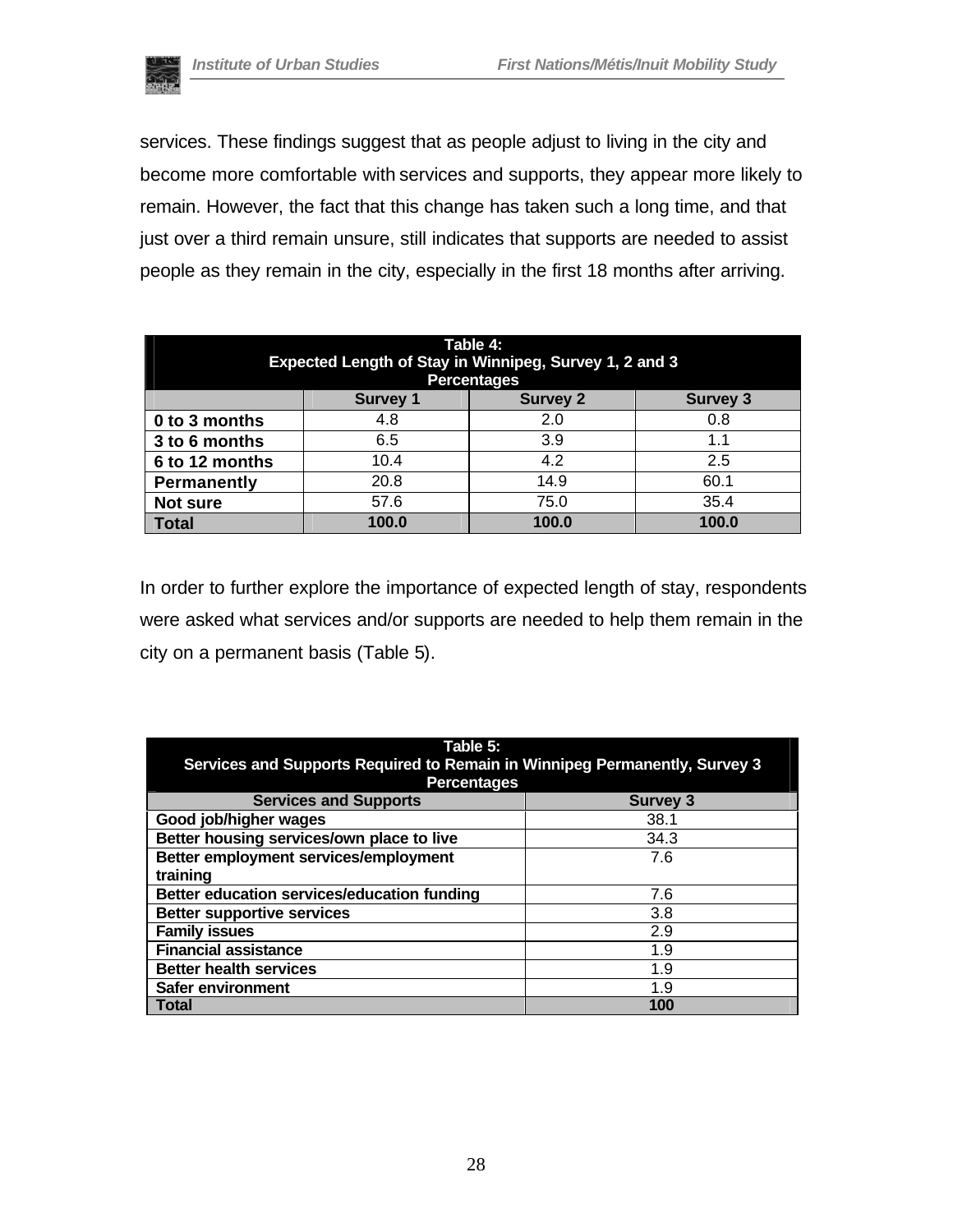

Table 5 presents three important findings. First it is clear that for persons to remain in the city, there must be employment opportunities to make their lives better through the provision of good jobs and adequate wages. This is a critical finding in that it supports the need to provide better opportunities for employment along with higher incomes as this will contribute to a greatly likelihood that newlyarrived Aboriginal persons will remain in the city. This finding also relates to the fact that 15% of respondents indicated that better training and access to educational supports were critical for them to stay on a permanent basis.

The final observation is that, once again, housing surfaced as being essential in allowing persons to remain in the city. While those who were expecting to remain in Winnipeg permanently reported crowding in their residence, at Time 2 they did not move between Survey 2 and 3. This suggests that they were forced to remain in inadequate housing. It is clear that the issue of housing transcends all areas of this report, and again emphasizes the need to address this concern immediately. The simple solution is to add new housing and /or provide transitional support services which may include some form of shelter (this is explored in more detail in the housing section).

To further explore the results listed in Table 5, a series of cross-tabulation were undertaken to determine if those living temporarily or those renting displayed differences in their expectations for remaining in the city. The result of this crosstabulation is interesting in that both groups were similar in terms of stating that employment/higher wages would be a key factor. However, when looking at housing, those living temporarily were more likely to state they required better housing to remain. This result was expected given that those living in a temporary situation would be most likely to desire a place of their own.

29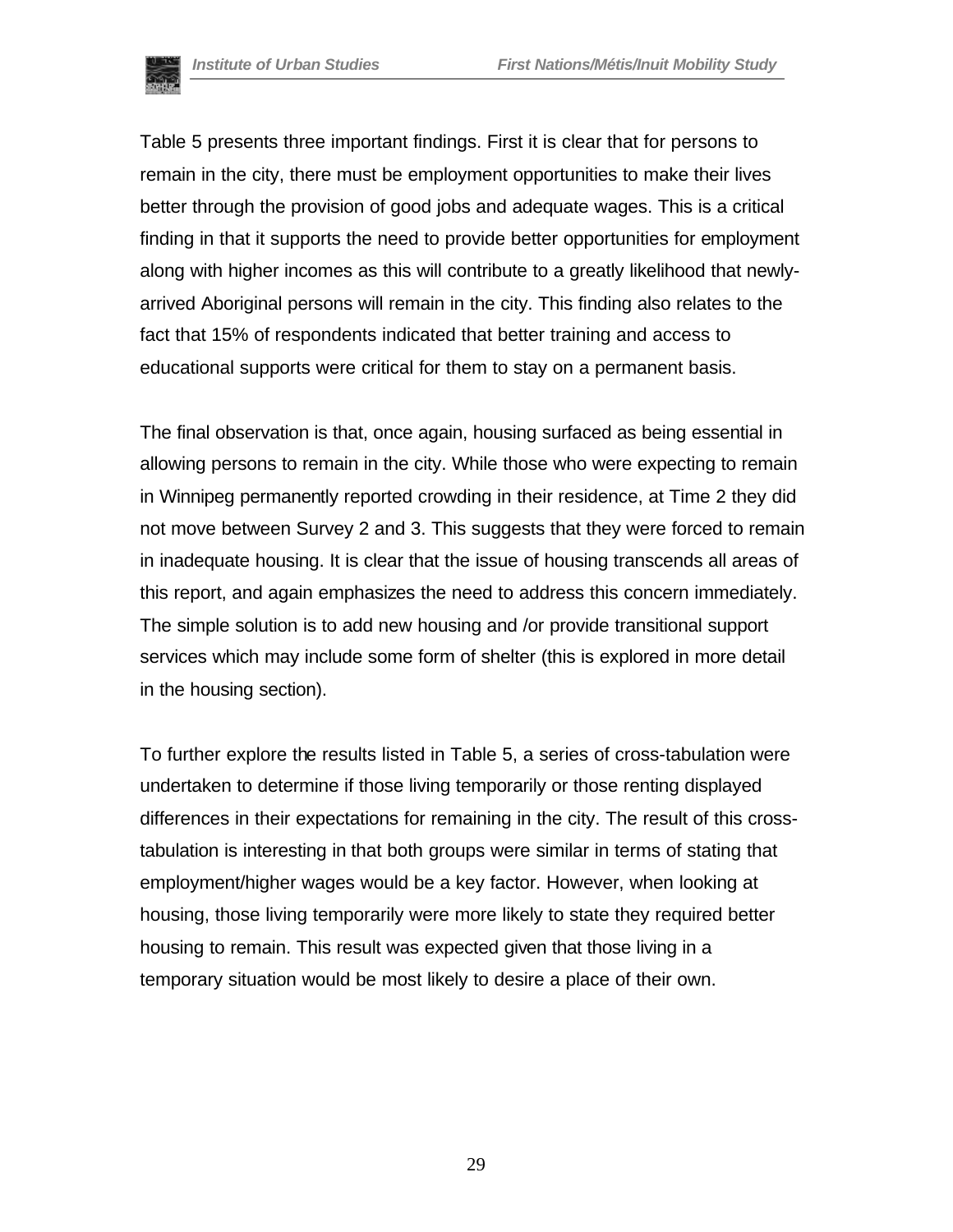

### **2.5 Plans to move in near future**

With high levels of residential mobility, a series of questions probed whether people planned to move in the near future and the reasons why they would move (Table 6).

| Table 6:<br>Plan to Move, Survey 1, 2 and 3<br><b>Percentages</b> |                                                       |       |       |  |  |
|-------------------------------------------------------------------|-------------------------------------------------------|-------|-------|--|--|
| <b>Status</b>                                                     | <b>Survey 1</b><br><b>Survey 3</b><br><b>Survey 2</b> |       |       |  |  |
| <b>Yes</b>                                                        | 76.3                                                  | 57.2  | 40.4  |  |  |
| <b>No</b><br>23.7<br>42.8<br>59.6                                 |                                                       |       |       |  |  |
| <b>Total</b>                                                      | 100.0                                                 | 100.0 | 100.0 |  |  |

As can be seen in Table 6, those expecting to move steadily decreased over the course of the three surveys, dropping by 36% over Survey 1. Although a high percentage still intended to move at Survey 3 (40.4%), there appears to be a leveling off. Again, this finding is important and suggests that residential status is stabilizing among respondents but a relatively high percent still intend or plan to move. Cross-tabulation of these data revealed that those temporarily residing with friends and family remain more likely to move as those in rental accommodation. This finding also suggests that having a home of one's own is a stabilizing factor.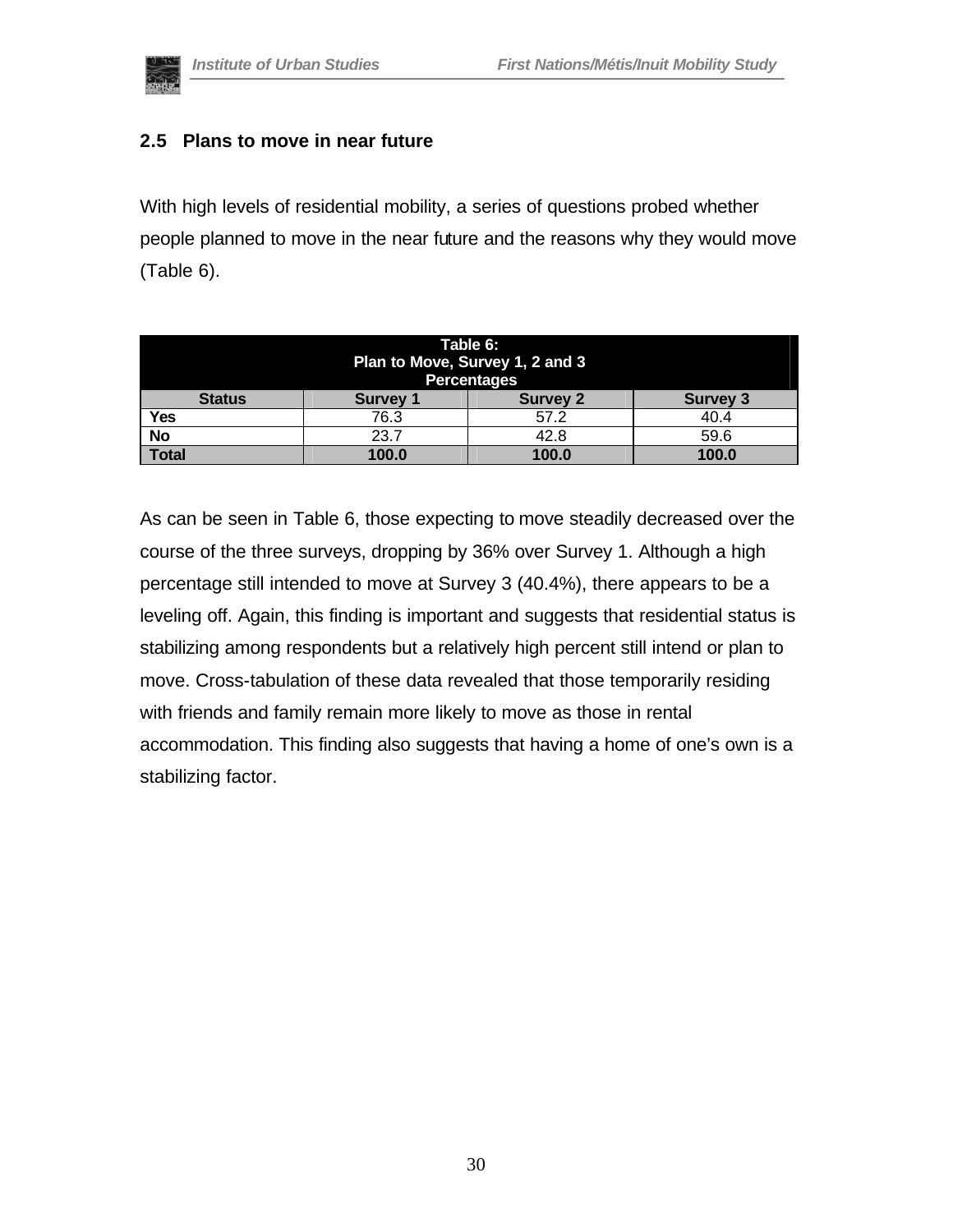In terms of those who indicated they planned to move, a follow-up question asked why they planned to move in the near future (Table 7).

| Table 7:<br>Reasons for Moving, Survey 1, 2 and 3<br><b>Percentages</b> |                 |                 |                 |  |  |
|-------------------------------------------------------------------------|-----------------|-----------------|-----------------|--|--|
| <b>Status</b>                                                           | <b>Survey 1</b> | <b>Survey 2</b> | <b>Survey 3</b> |  |  |
| <b>Housing Issues</b>                                                   | 35.7            | 46              | 43.7            |  |  |
| <b>Family</b>                                                           | 23.3            | 21.5            | 21.3            |  |  |
| <b>Employment Opportunities</b>                                         | 15.5            | 17.2            | 17.8            |  |  |
| <b>Safety</b>                                                           | 15.8            | 6.9             | 8               |  |  |
| <b>Health</b>                                                           | 3.2             | 3.1             | 5.2             |  |  |
| <b>Education and Training</b>                                           | 5.7             | 3.4             | 2.3             |  |  |
| <b>Justice</b>                                                          | NA.             | 1.1             | 1.7             |  |  |
| <b>Cultural/Spiritual</b>                                               | NA.             | 0.4             | 0               |  |  |
| <b>Other</b>                                                            | 0.8             | 0.4             | 0               |  |  |
| <b>Total</b>                                                            | 100             | 100             | 100             |  |  |

As presented in Table 7, the same set of explanatory factors has remained consistent: housing, family and employment. Of these three factors, housing experienced the largest change over the three surveys to remain an area of great concern. A second finding is that safety remained an issue for those expecting to move. Although the frequency with which this was reported as a factor declined, it still remained a concern. It should be noted that safety of the neighbourhood is explored extensively in the following sections.

Overall, the potential to remain in the city of Winnipeg relates directly to a number of factors including the ability of respondents to find better housing, access jobs and training (to obtain higher wages) and to find a safe place to live. The results of this section point to a slow overall improvement in the situation of respondents but change has not resulted in the achievement of a greater level of positive improvement. In fact, the propensity to move remains a factor (both within Winnipeg and to leave the city). It is strongly believed that until this uncertainty is resolved, residential instability will continue to be a significant problem.

31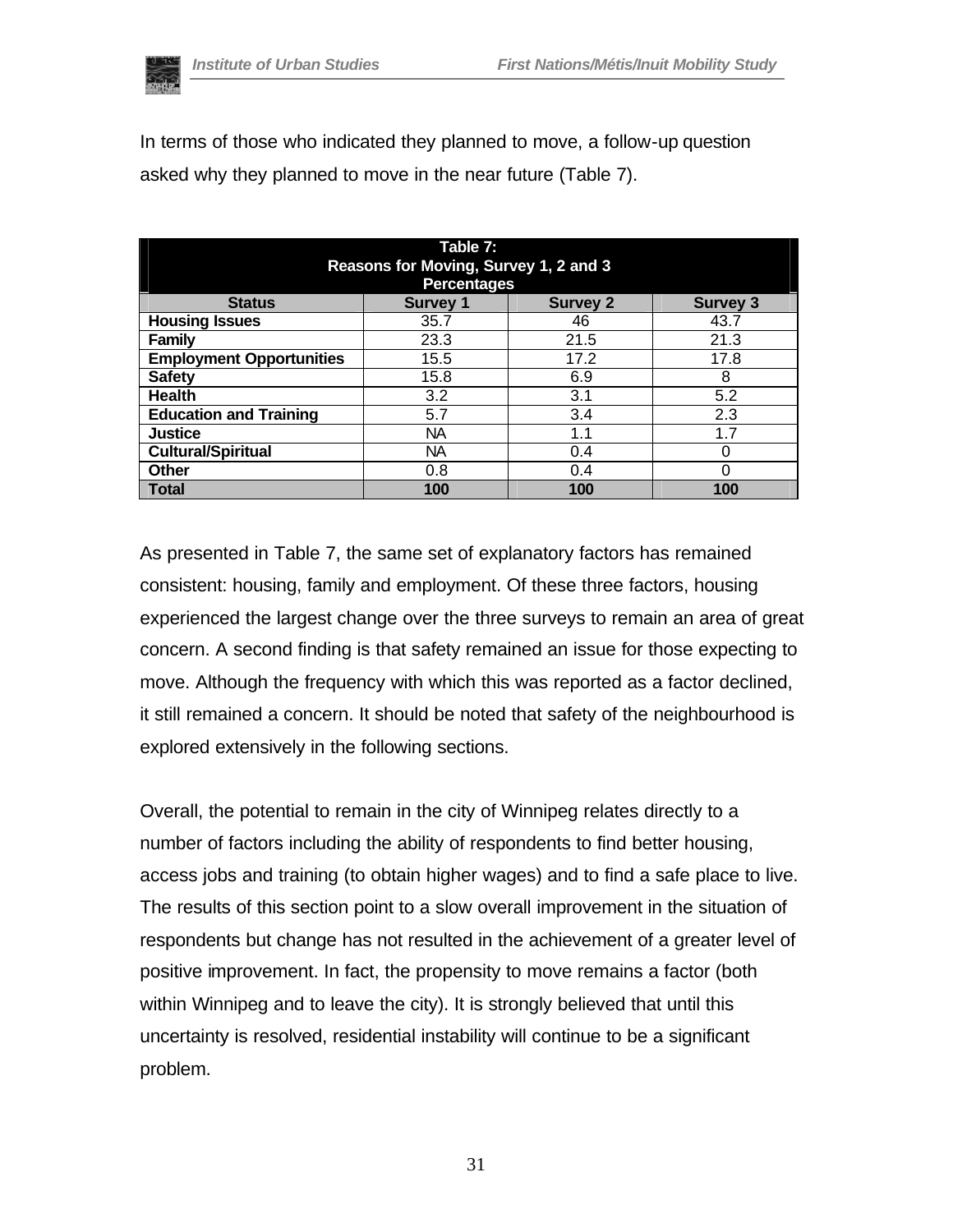

### **Specific Findings:**

- **1. A level of uncertainty has remained a concern regardless of the increase in the numbers of persons planning to remain in Winnipeg permanently.**
- **2. For people to remain on a permanent basis, better housing, better jobs and training are needed.**
- **3. Not surprisingly, those living temporarily were more likely to indicate they planned to move and cited housing as being the primary reason.**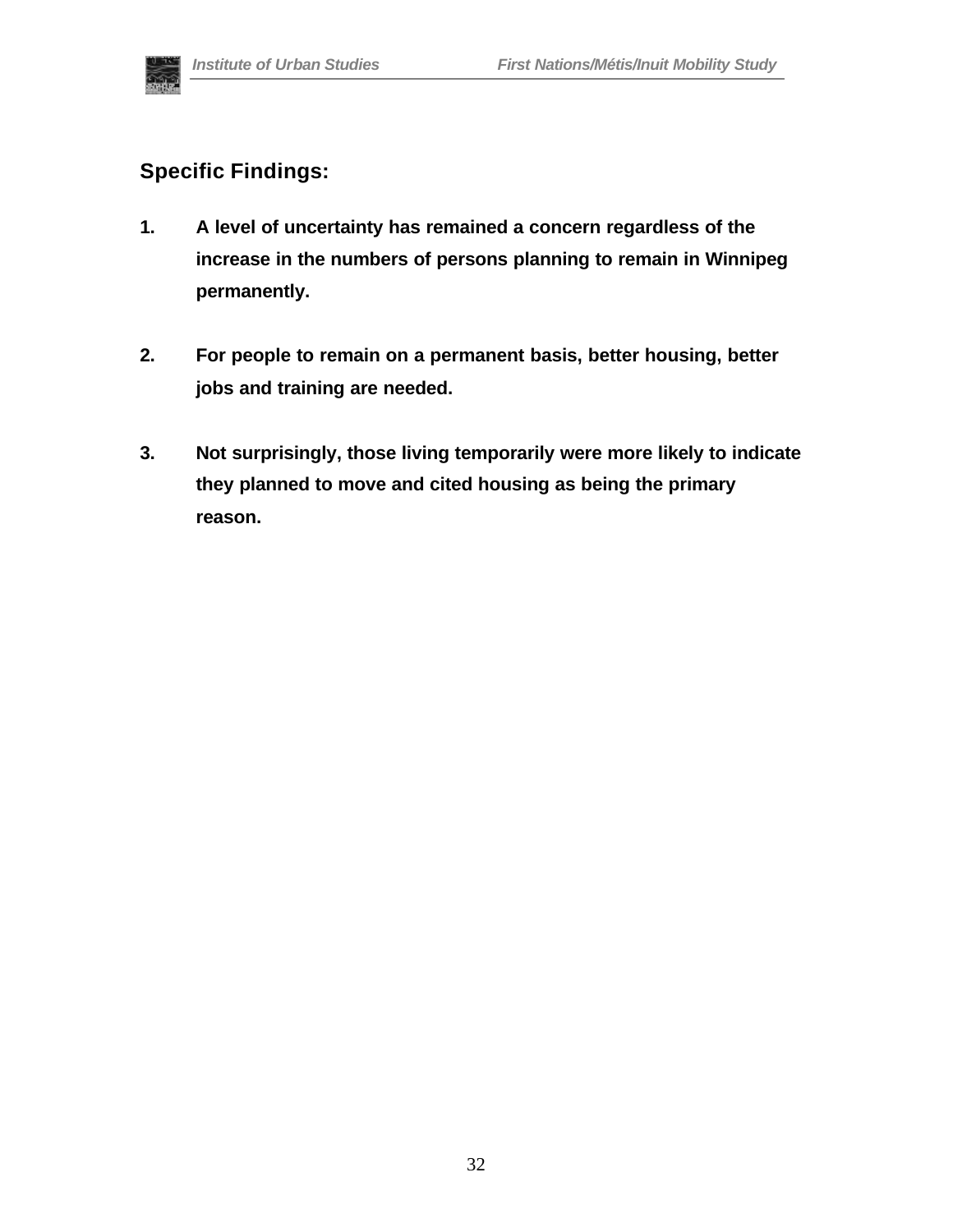

### **The Experiences of Those Living Temporarily when Moving to Winnipeg…**

### *"When and if I find full-time, permanent work, I plan to move into my own place."*

This 28-year-old male moved from his home community for family reasons. He found temporary accommodations with a family member who lived alone. As of Survey 2, he had moved into a two-bedroom apartment with a friend and was on Social Assistance. As of Survey 3, he remained in the same temporary dwelling, became common-law married and had a child. He planned to move once he found his own accommodations and expected to live permanently in Winnipeg.

### *"I applied to subsidized housing and I'm waiting to hear from their office to let me know if I have been accepted"*

This 28-year old female moved to Winnipeg because of housing issues in her home community. She found an apartment and lived alone. As of Survey 2, she moved out of the city for justice/correction reasons. As of Survey 3, she returned to Winnipeg, became a parent and lived temporarily with 5 residents in a 2 bedroom household. Her source of income was from Band Social Assistance. She expressed that an Aboriginal housing program in the city is needed.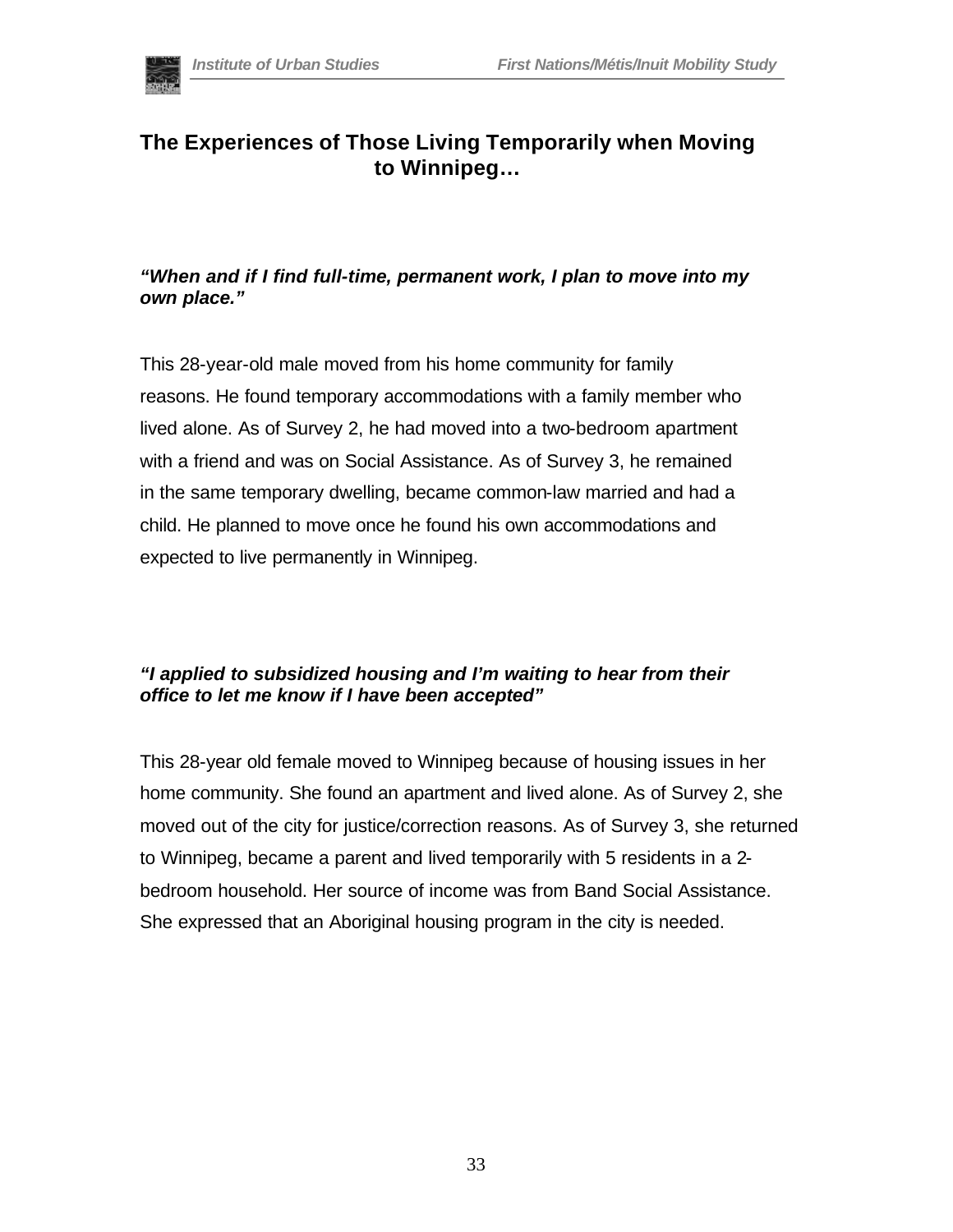# **Respondents From Survey 2 Told Us:**

*"It's a very unsettled atmosphere with unstable neighbours."* **(Male, 30-39 years of age)**

 *"Can't afford housing/tenant insurance."* **(Male, married or common-law with children, 30-39 years of age)**

*"Don't go to parties alone, always be with somebody. Don't go with people you don't know. For married couples, if you are having problems seek counselling as there are a lot of very good healing places out there."* **(Male, 20-29 years of age)**

 *"Health concerns with the housing (mold in apartment)."* **(Female, single parent, 20-29 years of age)**

 *"I can't find suitable housing in the city, and we don't know too many people or know of services and programs for help in adjusting to this city."*  **(Male, single, 30-39 years of age)**

*"I tell new Aboriginal arrivals to be careful of their money- not to show their money in public and for women not to carry purses at night out in the street."* **(Male, 50-59 years of age)**

*"I think I would rather live in a quieter, safer area."* **(Female, 50-59 years of age)**

*"I'd help them out in any way I can, because they will find out how hard it is for Aboriginal people to get good decent housing and permanent jobs in this city, especially if they don't have an education or lots of work experience."* **(Female, 30-39 years of age)**

*"I'd rather live closer to family and friends, and closer to downtown." (Female, 20-29 years of age)*

*"My apartment is in a dangerous area-very unsafe***." (Male, 30-39 years of age)**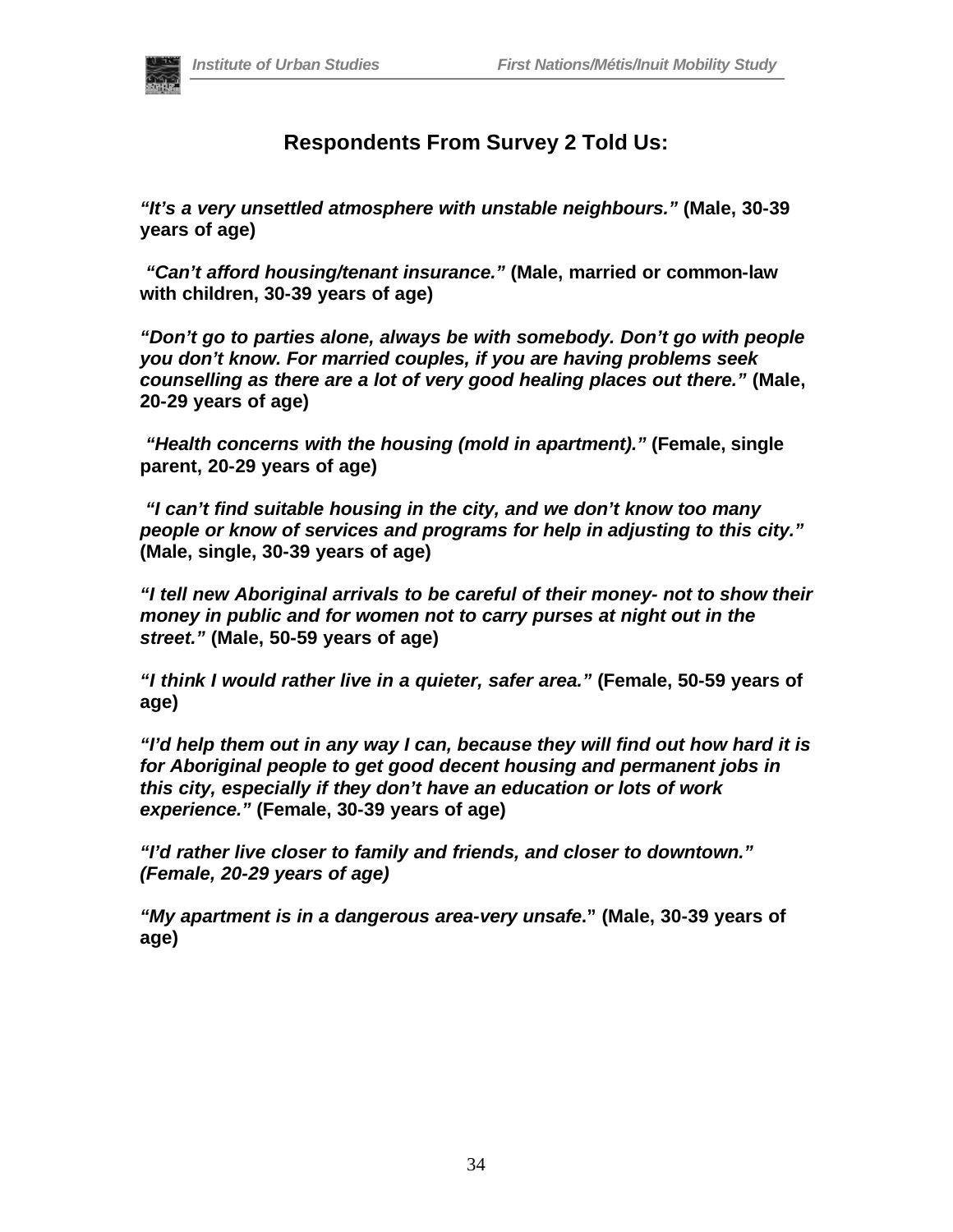

### **3.0 Household Characteristics**

The previous sections demonstrated that housing is one of the most significant concerns facing respondents who continually emphasized a lack of housing has contributed to a number of problems. Furthermore, the fact that there has been no significant change in the number of persons living temporarily points to the need to immediately deal with this situation (Table 8). The marginal decrease observed in the number of persons living temporarily remains reason enough to explore how best to provide shelter options to persons first arriving in the city. Second, the fact that so many of these persons living temporarily have done so now for upwards of two years indicates that the state of Winnipeg's housing market is simply incapable of absorbing newly arrived persons. It also underscores the point that a lack of housing options including rent subsidized and affordable units is a reality facing persons not only when they first arrive, but also for those choosing to remain in the city even though their prospects of finding a place to live is limited. One would typically expect that an initial search for housing may extend a few months, but the extent that has been observed in the present research is an unacceptable outcome, and one meriting swift attention.

#### **3.1 Housing Suitability**

As a result of insufficient housing options, respondents repeatedly moved to find better accommodations or to seek a place of their own. Those who were living in temporary accommodations at the time of the third survey were also more likely to be planning to move. Predominantly, this pattern of movement has been characterized by a deepening concentration of persons into the inner city. As will be shown, many factors contributed to the present housing situation including the lack of available options, low incomes and the need for additional services and supports to assist those persons looking for housing.

35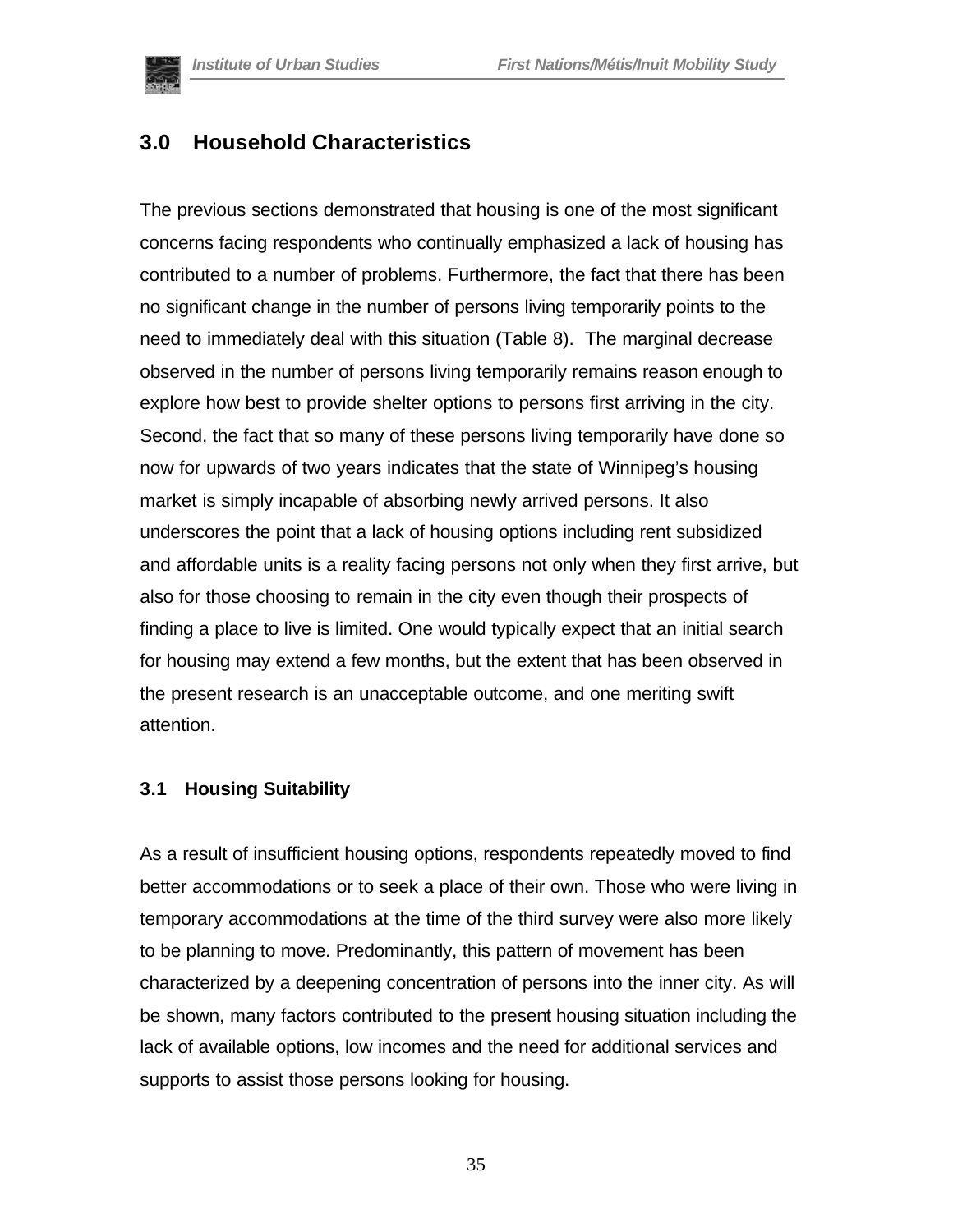| Table 8:<br>Residency Status, Survey 1, 2 and 3<br><b>Percentages</b> |                                                       |       |       |  |  |  |  |
|-----------------------------------------------------------------------|-------------------------------------------------------|-------|-------|--|--|--|--|
|                                                                       | <b>Survey 3</b><br><b>Survey 2</b><br><b>Survey 1</b> |       |       |  |  |  |  |
| Rent                                                                  | 44.0                                                  | 47.9  | 49.9  |  |  |  |  |
| Own                                                                   | 0.3                                                   | 0.0   | 0.3   |  |  |  |  |
| <b>Staying temporarily with</b><br>friends/family                     | 55.7                                                  | 51.8  | 49.6  |  |  |  |  |
| Other<br>0.3<br>0.3<br>0.0                                            |                                                       |       |       |  |  |  |  |
| Total                                                                 | 100.0                                                 | 100.0 | 100.0 |  |  |  |  |

This study contends that a key reason for the concentration of respondents in the inner city is directly related to income, a factor which tends to limit the range of options available (Table 9). As presented in Table 9, the majority of respondents, (75%) earned up to \$15,000. However, when considering only renters, it was determined that 85% earned up to \$15,000, with 62% paying rents of less than \$400 per month. The majority of these renters tended to live in one or two bedroom units (61%). The high numbers of respondents with earnings in this income range face two hurdles: first, is to simply find affordable housing, and second, the reality that much of the housing in this price range remains concentrated in the inner city and in questionable condition.

| Table 9:                                   |                    |                 |                 |  |
|--------------------------------------------|--------------------|-----------------|-----------------|--|
| Household Annual Income, Survey 1, 2 and 3 |                    |                 |                 |  |
|                                            | <b>Percentages</b> |                 |                 |  |
| <b>Income</b>                              | <b>Survey 1</b>    | <b>Survey 2</b> | <b>Survey 3</b> |  |
| Up to \$10,000                             | 57.5               | 62.7            | 70.2            |  |
| $$10,001$ to \$15,000                      | 14.6               | 20.1            | 16.1            |  |
| \$15,001 to \$20,000                       | 9.7                | 8.5             | 5.0             |  |
| \$20,001 to \$25,000                       | 4.5                | 3.4             | 2.6             |  |
| \$25,001 to \$30,000                       | 0.3                | 0.8             | 0.3             |  |
| \$30,001 to \$35,000                       | 1.0                | 0.3             | 0.6             |  |
| \$35,001 to \$40,000                       | 0.0                | 0.0             | 0.0             |  |
| \$40,001 to \$45,000                       | 0.3                | 0.0             | 0.0             |  |
| \$45,001 to \$50,000                       | 0.0                | 0.0             | 0.0             |  |
| $$50,001 +$                                | 0.0                | 0.0             | 0.3             |  |
| No income                                  | 12.0               | 4.2             | 5.0             |  |
| <b>Total</b>                               | 100.0              | 100.0           | 100.0           |  |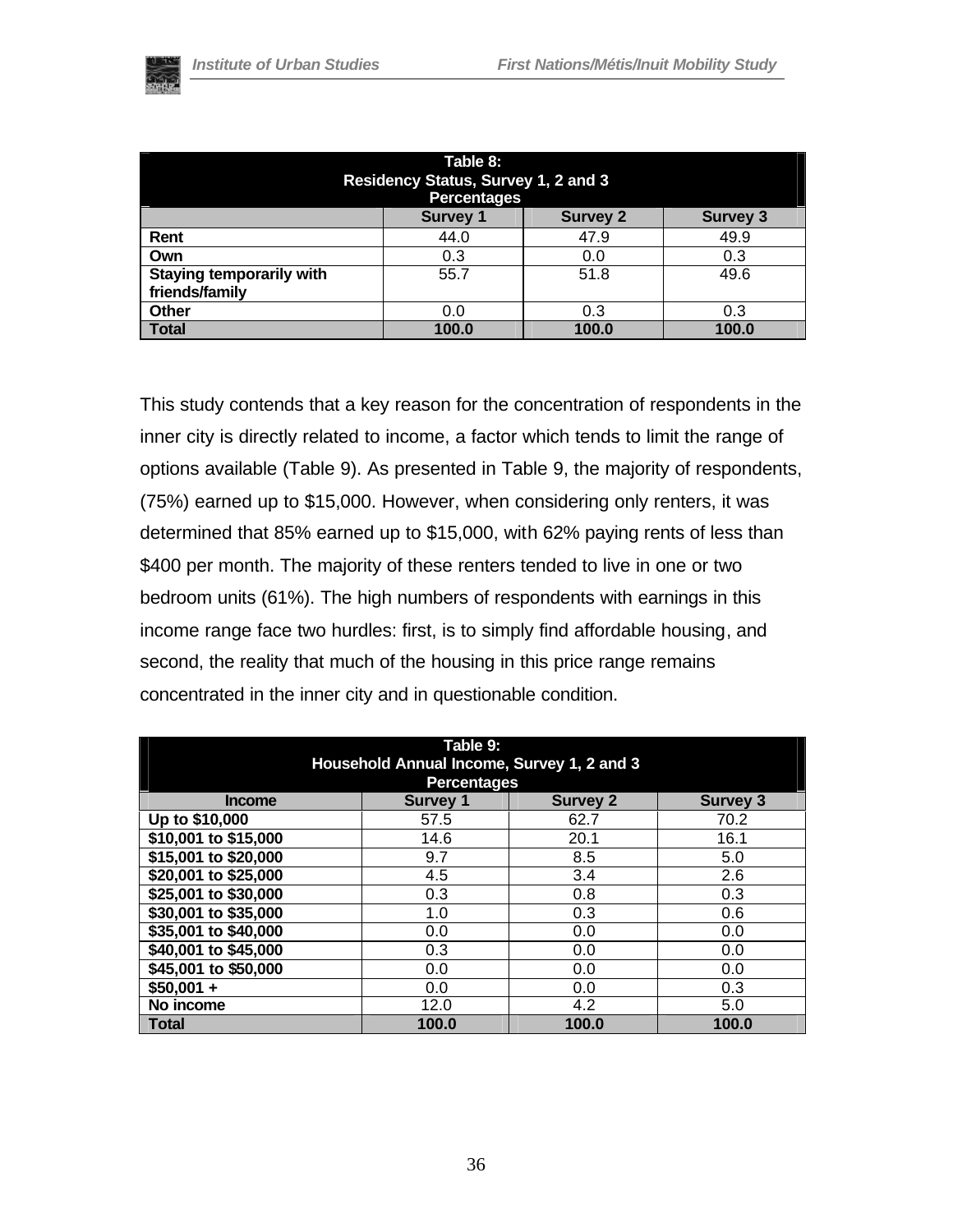To put housing affordability in perspective, the average monthly rent for the entire sample was \$353 (up just over 4% from Survey 1). It is believed that this amount not only limits the choice of housing but also the location of where someone can choose to live. In fact, for someone earning \$15,000, a rent of \$353 accounts for 28% of their annual income<sup>6</sup> Factoring utilities and insurance into this equation, at a modest \$120 per month, this percentage rises to nearly 38%, placing a person into a housing crisis. For the majority of renters earning up to \$15,000, spending in excess of 30% of income on shelter is most likely a reality. This is also a situation that is difficult to overcome without two specific changes occurring:

- **1.** increased wages through better employment opportunities; and
- **2.** the ability to find more suitable housing including rent subsidized and market units<sup>7</sup>.

The average rent of \$353 is also 35% lower than Winnipeg's 2002 average of \$537.<sup>8</sup> In fact, according to CMHC's 2002 Rental Market Report, the \$353 rent average found in the present report is lower than the City's overall average for bachelor units which stood at \$357.

 6 As a guide persons paying between 25-30 percent of their income to shelter is an acceptable but high number. Exceeding 30% places a person into a problematic situation and can raise affordability concerns.

<sup>7</sup> The housing situation is furthered stressed by the fact that Winnipeg is experiencing low vacancy rates of less than 2%. This has contributed to limited choice and furthermore, the vacancies for units in excess of 2 bedrooms is even tighter.

<sup>8</sup> Winnipeg's average rent is based on CMHC's 2002 Rental Market Report.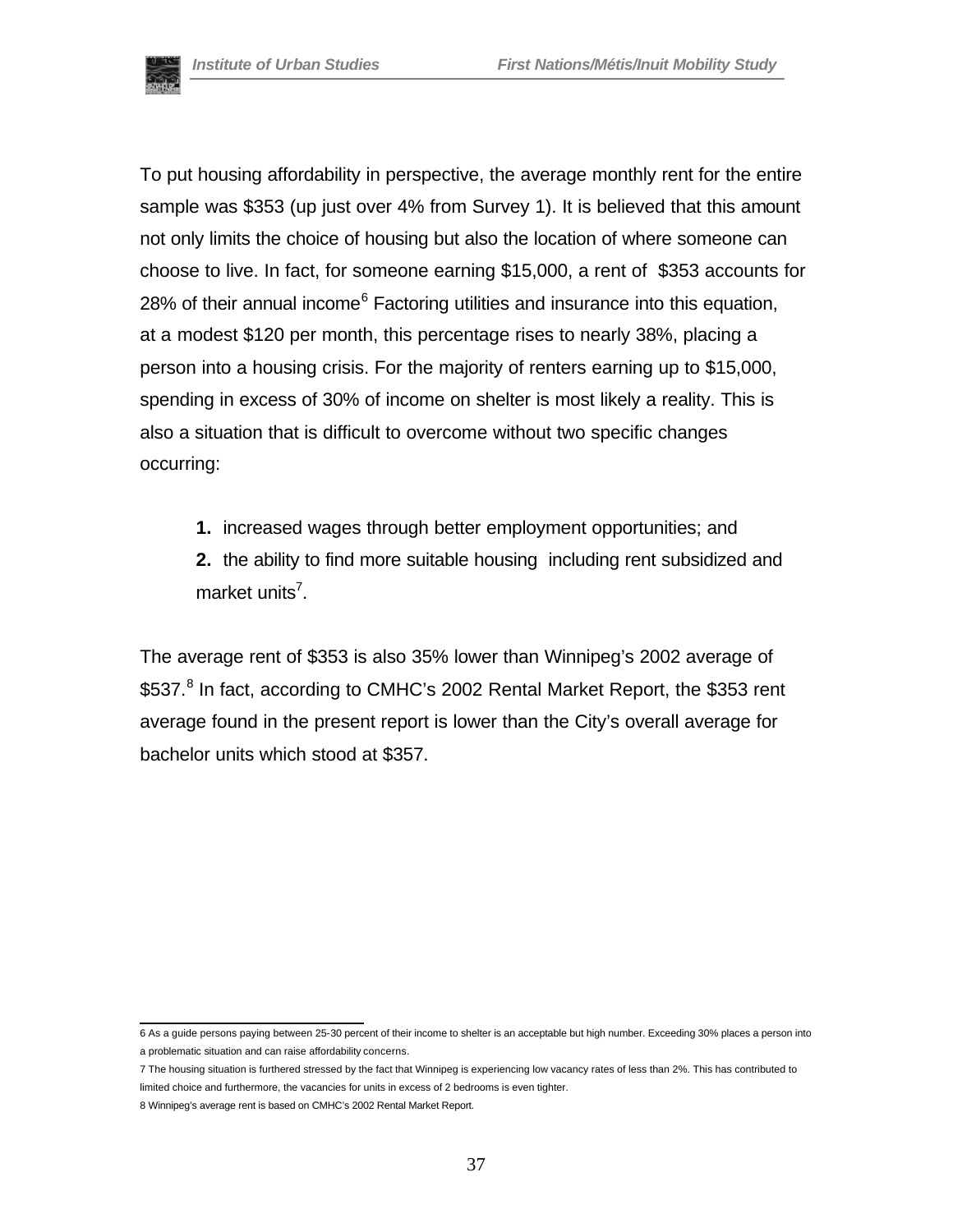

### **3.2Household Size**

To deal with housing affordability and the lack of alternative options, this research contends that many households have had to increase their relative size in order to bridge the gap between rent and available income in order to avoid paying in excess of 30% on rent. For example, it was determined that 35% of households had someone contributing to the monthly rent, with 85% of these persons paying up to \$150 per month (the average for the sample was \$111). Based on the average rent of \$353, this additional payment of \$111 accounts for just over 30% of the monthly rent. More important, this additional payment would be hard to make up should the person contributing move.

It is felt that this additional contribution is essential for households to be able to afford rents while having something left over for other essentials. Increased household size should also be considered an outcome of a housing shortage. It is strongly contended that many simply have no choice but to live temporarily with others. Yet, it should be noted that when those living temporarily do move out, the household they reside in may experience an affordability problem as they will have to compensate for loss of the rent supplement. This may push some households into paying excess of 40% of their income to shelter once persons find their own housing.

Perhaps one of the most visible changes in household composition is with respect to increasing household size, which experienced a near tripling of the number of households with five or more persons (Table 10). Equally important was the reduction of households with three or less persons. Again, this points to the fact that households are increasing, and most likely, this is a result of either an inability to find their own housing or to be able to better afford their present unit (through more persons contributing to the rent). In the previous section, it was noted that 40% of respondents planned to move in the next six months, most likely within Winnipeg. This finding is significant as when asked why they

38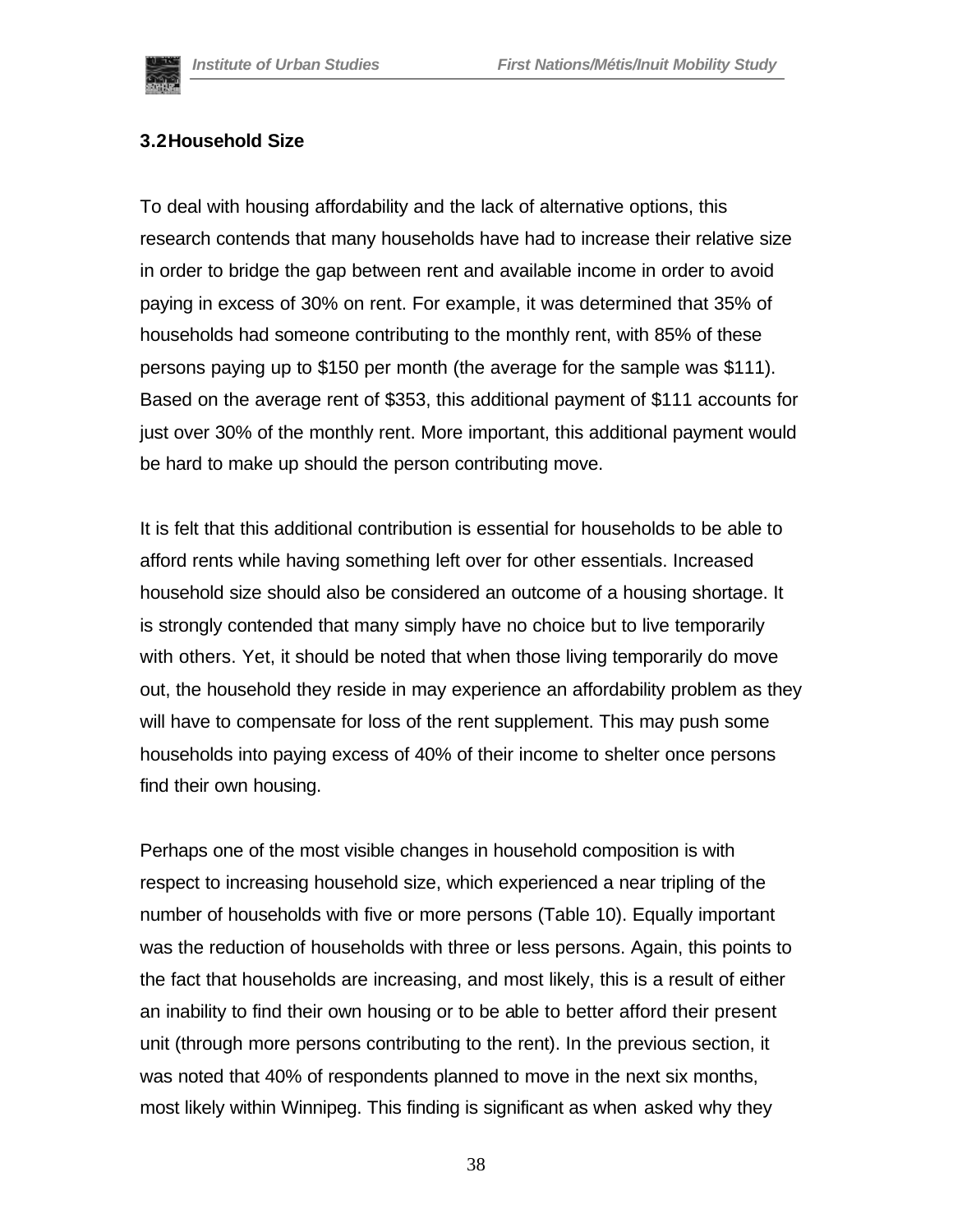

planned to move, respondents indicated that housing, family and employment were the most likely reasons. Of these reasons, 44% cited housing as the motivating factor. Housing reasons included such issues as problems with current home, waiting for a larger home to safety concerns. Or simply stated, of those planning to move in the next six months, nearly 30% are doing so because they are seeking a place of their own.

| Table 10:<br>Number of Persons in Household, Survey 1, 2 and 3<br><b>Percentages</b> |                                                       |       |       |  |  |  |  |
|--------------------------------------------------------------------------------------|-------------------------------------------------------|-------|-------|--|--|--|--|
| <b>Number of Persons in</b><br><b>Household</b>                                      | <b>Survey 3</b><br><b>Survey 1</b><br><b>Survey 2</b> |       |       |  |  |  |  |
|                                                                                      | 12.3                                                  | 13.4  | 13.6  |  |  |  |  |
| 2                                                                                    | 35.6                                                  | 20.5  | 15.1  |  |  |  |  |
| 3                                                                                    | 20.4                                                  | 19.0  | 14.5  |  |  |  |  |
|                                                                                      | 18.8                                                  | 18.8  | 19.3  |  |  |  |  |
| 37.5<br>5+<br>13.0<br>28.4                                                           |                                                       |       |       |  |  |  |  |
| Total                                                                                | 100.0                                                 | 100.0 | 100.0 |  |  |  |  |

Increasing household size and the potential for crowding was explored by examining the number of bedrooms and persons per bedroom (Tables 11 & 11B). As can be seen from Table 11, the distribution of bedrooms increased slightly with respect to the number of 2 plus bedrooms per home which went from 52% to just over 60%. This means that as the surveys progressed, people resided in homes with slightly rooms. In fact, the total number of bedrooms climbed by approximately 300 over Survey 1 (Table 11B). However, the increase in the total number of bedrooms, although substantial, did not keep pace with the dramatic growth of larger households (Table 10). This finding indicates that the number of bedrooms per unit did not proportionally increase to match either household size or the total number of persons residing in the home. The outcome of this situation is an increasing number of persons are sharing units that do not adequately accommodate all persons (Table 11B).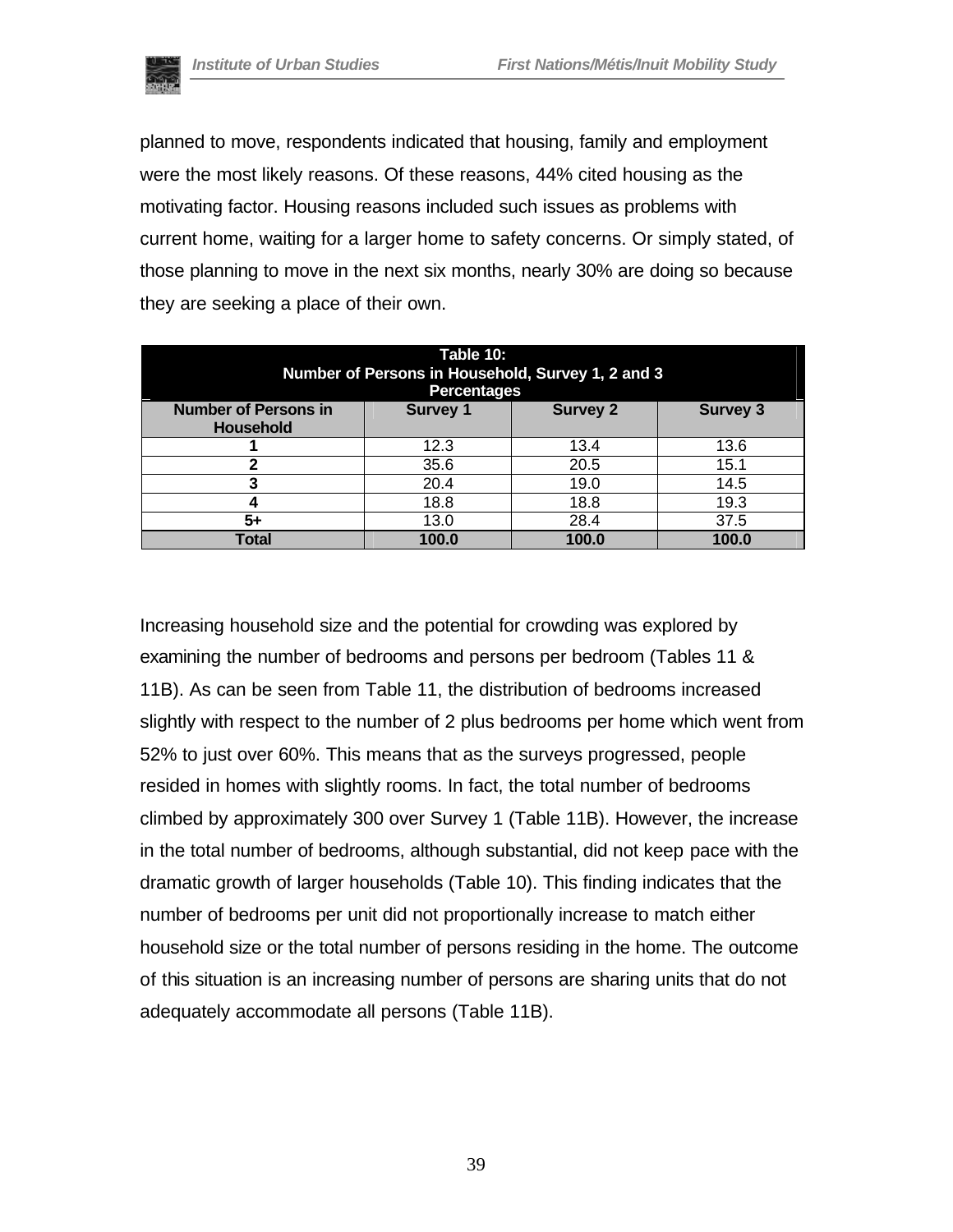

The bedroom to occupant ratio for the study ranged from a high of 2.85 persons per bedroom to 2.09 at the time of Survey 3. $9$  The result of this finding is that at the time of Survey 1, nearly three people shared every bedroom. Although this percentage declined to just over 2 persons per bedroom at the conclusion of the study, this number remains high. This ratio is also important in accounting for larger households where multiple persons share a bedroom.<sup>10</sup> Furthermore, a second finding in Table 11B is the total number of persons living with each survey respondent has also risen sharply, meaning that at the time of Survey 1, the 357 respondents in the sample had an additional 1.77 persons living with them but this number climbed to 2.82 at the conclusion, providing further evidence of increasing household size and the potential for crowding. The raw numbers are even more disconcerting as at the time of Survey 1, respondents had just over 600 persons living with them but at Survey 3, this ballooned to just over 1000 and includes both adults and children.

| Table 11:<br>Number of Bedrooms in Residence, Survey 1, 2 and 3<br><b>Percentages</b> |                                                       |       |       |  |  |  |
|---------------------------------------------------------------------------------------|-------------------------------------------------------|-------|-------|--|--|--|
|                                                                                       | <b>Survey 3</b><br><b>Survey 1</b><br><b>Survey 2</b> |       |       |  |  |  |
|                                                                                       | 13.8                                                  | 8.8   | 3.2   |  |  |  |
|                                                                                       | 34.2                                                  | 38.0  | 36.9  |  |  |  |
| າ                                                                                     | 23.0                                                  | 31.2  | 30.8  |  |  |  |
|                                                                                       | 20.9                                                  | 19.8  | 23.5  |  |  |  |
| 4 or more                                                                             | 8.1                                                   | 2.3   | 5.8   |  |  |  |
| Total                                                                                 | 100.0                                                 | 100.0 | 100.0 |  |  |  |

 9 According to the Government of Manitoba, a house with more than two persons per bedroom is almost certainly [crowded], because it means that, somewhere, there are three or more persons sleeping in a single room, or else one or more persons sleeping in a room not intended to be used as a bedroom. Furthermore, the report notes that 86% of Manitoba households have less than one person per bedroom whereas the this number dropped to 56.9% for Status Indians. In Winnipeg, it was determined that 10.4 of Status Indians live in households with more than two persons per bedroom. (Source: http://www.gov.mb.ca/ana/apm2000/7/d.html. Accessed March 25, 2004.

<sup>10</sup> Occupancy standards usually indicate that adults (not in a relationship) sharing a bedroom or children of the opposite sex in excess of 4 years old, constitutes a housing suitability problem.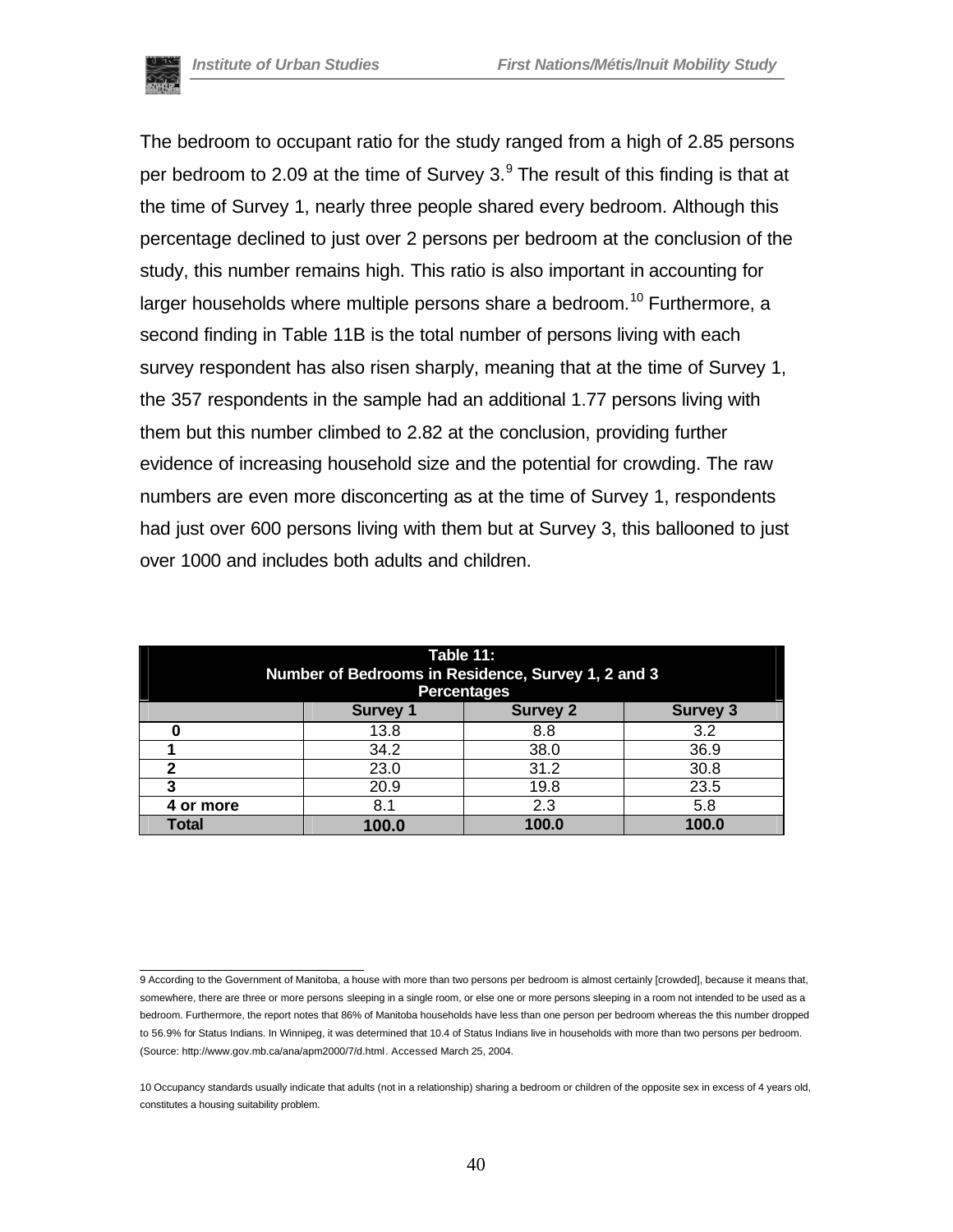| Table 11B:<br>Number of Persons Per Bedroom, Survey 1, 2 and 3<br><b>Percentages</b> |                 |                 |                 |  |
|--------------------------------------------------------------------------------------|-----------------|-----------------|-----------------|--|
|                                                                                      | <b>Survey 1</b> | <b>Survey 2</b> | <b>Survey 3</b> |  |
| <b>Total Number of Bedrooms</b>                                                      | 348             | 590             | 655             |  |
| <b>Total Number of Persons</b>                                                       | 992             | 1240            | 1367            |  |
| Persons per Bedroom Ratio                                                            | 2.85            | 2.10            | 2.09            |  |
| <b>Total Additional Persons per Respondent</b>                                       | 1 77            | 247             | 2.82            |  |

Table 12 provides evidence that not much change was observed in the types of accommodations respondents were living in. In fact, the majority continue to live in apartments with single family and townhouse/duplexes remaining consistent. A further observation is that respondents living in rooming houses increased from Survey 1 to 3. A cross-tabulation was undertaken with housing type and overall housing satisfaction. The results were that persons in rooming houses and apartments tended to be more dissatisfied with their present housing (this is explored in more detail in the following section).

| Table 12:<br>Type of Residence, Survey 1, 2 and 3<br><b>Percentages</b> |                 |                 |                 |  |  |  |
|-------------------------------------------------------------------------|-----------------|-----------------|-----------------|--|--|--|
|                                                                         | <b>Survey 1</b> | <b>Survey 2</b> | <b>Survey 3</b> |  |  |  |
| <b>Apartment</b>                                                        | 53.6            | 50.6            | 48.6            |  |  |  |
| Single detached dwelling                                                | 18.5            | 22.8            | 21.6            |  |  |  |
| <b>Townhouse or Duplex</b><br>20.4<br>20.7<br>19.4                      |                 |                 |                 |  |  |  |
| Condominium<br>1.1<br>0.0<br>0.0                                        |                 |                 |                 |  |  |  |
| <b>Rooming House</b><br>5.1<br>8.1<br>6.6                               |                 |                 |                 |  |  |  |
| Other<br>1.1<br>0.8<br>0.9                                              |                 |                 |                 |  |  |  |
| <b>Total</b>                                                            | 100.0           | 100.0           | 100.0           |  |  |  |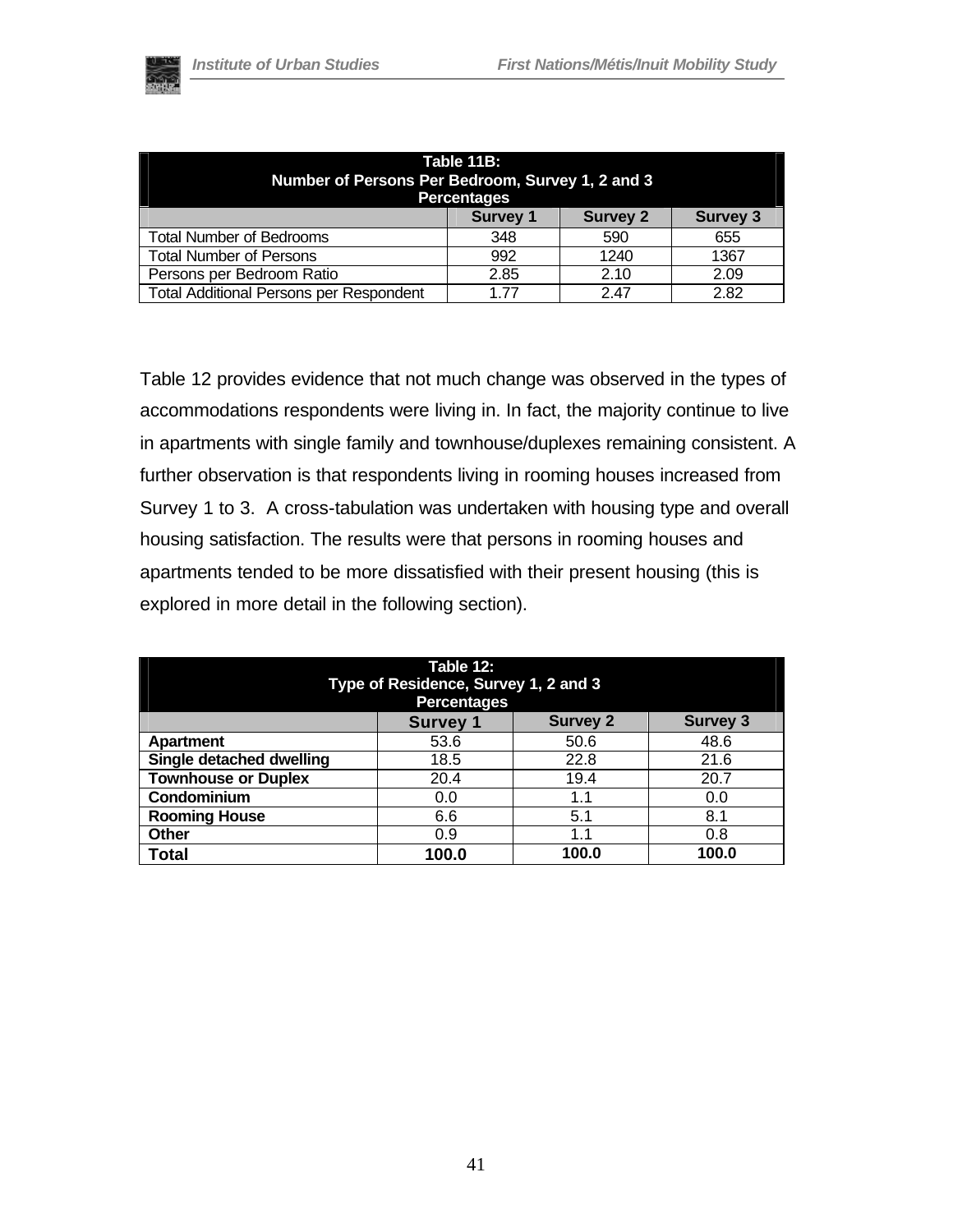

#### **3.3 Respondent's Rating of Housing**

To examine the housing situation facing respondents in more detail, four questions were repeated over the surveys to assess for changes in their overall shelter ratings (Tables 13-16). Although each question is based on subjective measures the results still point to a high number of persons dealing with housing problems. For example, when asked about the condition of housing, more than half of respondents indicated that their current shelter was in fair condition. Furthermore, those indicating their housing was fair increased by more than 10% while those who consider their housing to be good declined slightly from Survey 1 (Table 13).

It is particularly significant that the portion of respondents who rated the condition of their housing poorly declined from 14% to 6% at Survey 3. This may be an indication that the frequent 'changes of address' noted at the outset, resulted in people finding housing that was marginally better.

A more troubling finding is that those indicating they lived in "good housing" declined after Survey 1. This result suggests that for the majority of respondents, the ability to find housing considered "good" proved too difficult, regardless of the number of times they moved. The results indicate that, for the majority, the search for better housing has not resulted in success. This was an unexpected finding as it was expected that people would have found better accommodation after living in Winnipeg for a longer period of time.

| Table 13:<br>Condition of Residence, Survey 1, 2 and 3<br><b>Percentages</b>           |       |       |       |  |  |  |
|----------------------------------------------------------------------------------------|-------|-------|-------|--|--|--|
| <b>Condition of Residence</b><br><b>Survey 2</b><br><b>Survey 1</b><br><b>Survey 3</b> |       |       |       |  |  |  |
| <b>Good condition</b><br>38.7<br>34.0<br>40.0                                          |       |       |       |  |  |  |
| <b>Fair condition</b><br>55.5<br>46.1<br>60.1                                          |       |       |       |  |  |  |
| Poor condition<br>13.9<br>5.9<br>5.9                                                   |       |       |       |  |  |  |
| <b>Total</b>                                                                           | 100.0 | 100.0 | 100.0 |  |  |  |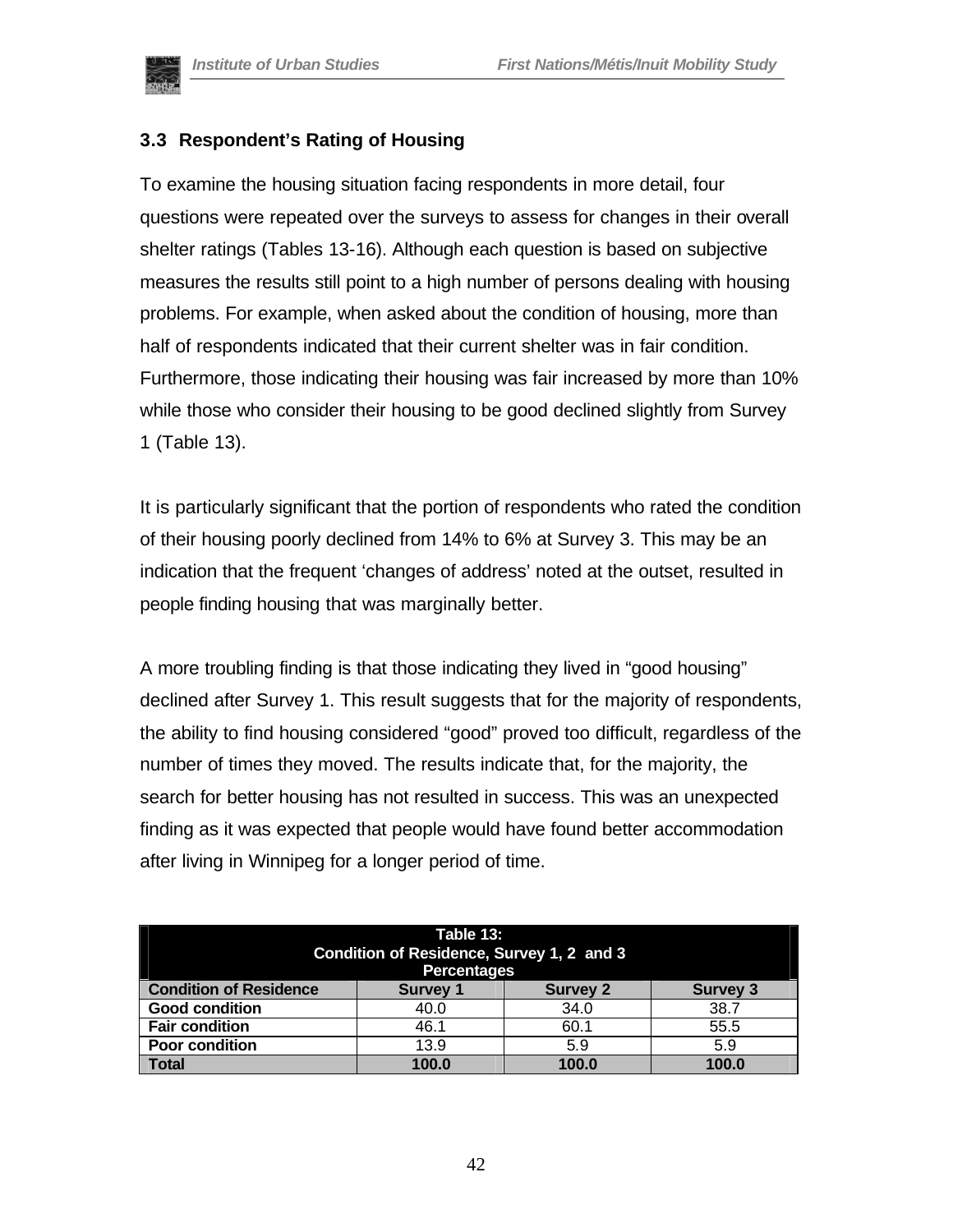

As previously noted, it was determined that 35% of households had additional persons contributing to the monthly rent. This remained consistent throughout the three surveys and is assumed to be a mechanism used by households as a means to better afford the costs of shelter and to avoid affordability problems. As Table 14 shows, approximately 20% of households have some trouble making payments. For the most part, these households tended to live in apartments and were more likely to contain three persons or less. This finding is important in that it substantiates the supposition that larger household formation was the result of the need to have more persons contributing to the rent.

| Table 14:<br>Housing Affordability, Survey 1, 2 and 3<br><b>Percentages</b>           |       |       |       |  |  |  |
|---------------------------------------------------------------------------------------|-------|-------|-------|--|--|--|
| <b>Housing Affordability</b><br><b>Survey 1</b><br><b>Survey 2</b><br><b>Survey 3</b> |       |       |       |  |  |  |
| No trouble making payments                                                            | 51.2  | 58.4  | 78.3  |  |  |  |
| Some difficulty making payments<br>37.8<br>17.9<br>38.7                               |       |       |       |  |  |  |
| Very difficult making payments<br>10.1<br>3.8<br>3.8                                  |       |       |       |  |  |  |
| <b>Total</b>                                                                          | 100.0 | 100.0 | 100.0 |  |  |  |

Table 15 shows that crowding remained consistent over the three surveys with approximately a third indicating that some crowding existed. When examining those specifically indicating that crowding was present, the persons identified as living temporarily were more likely to state that the home had some crowding (as opposed to renters). Also those indicating their home had some crowding tended to live in two and three bedroom units, with 65% being in households of four or more persons. This finding suggests that larger households are more likely to be crowded. It is also important to emphasize that the small number of larger homes (measured by number of bedrooms) indicates that the formation of larger households was occurring in smaller units. This is supported by the fact that of all the persons living in two bedroom units, nearly half consisted of households of four or more persons.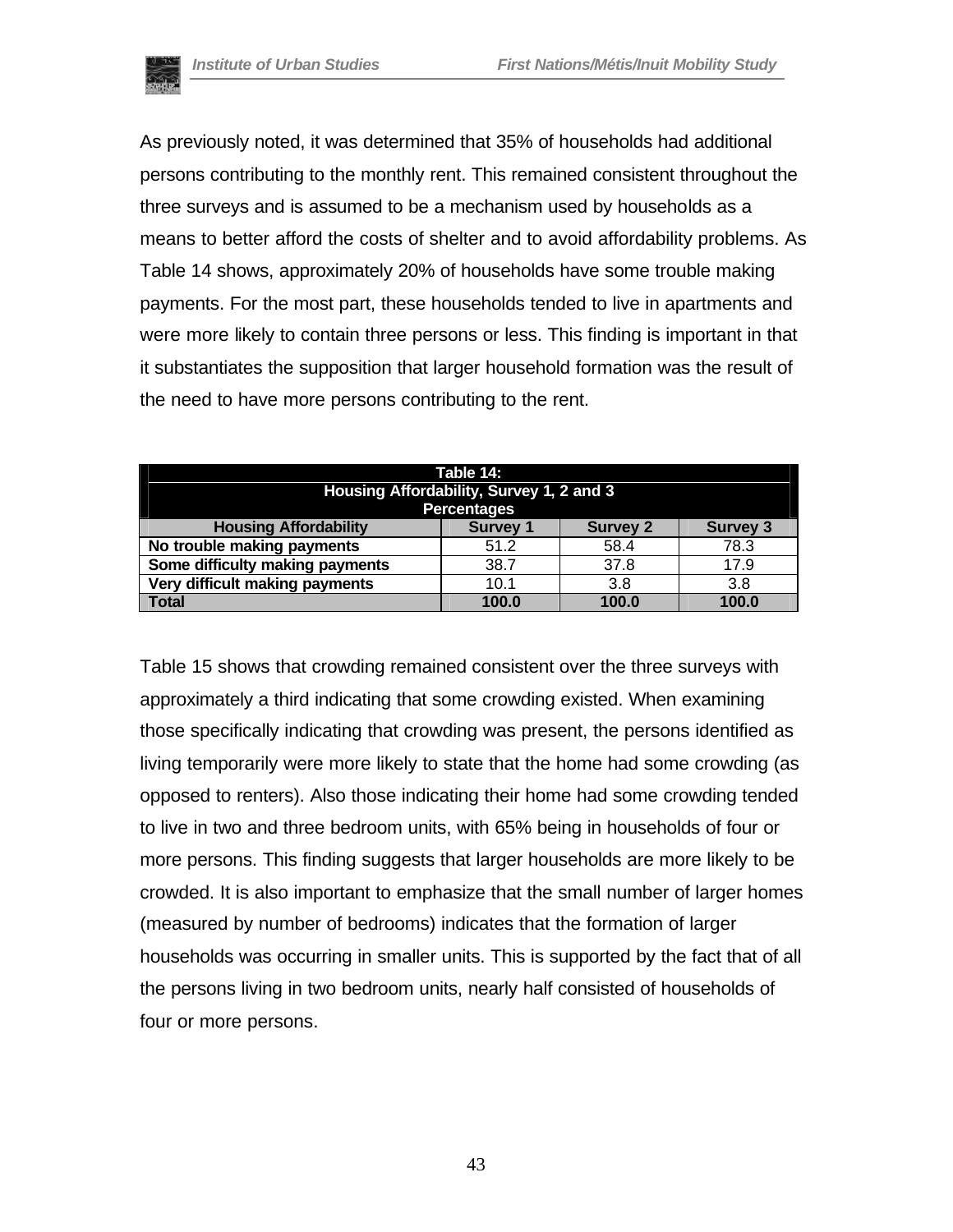| Table 15:<br>Residence Crowding, Survey 1, 2 and 3<br><b>Percentages</b> |                                                       |      |      |  |  |  |
|--------------------------------------------------------------------------|-------------------------------------------------------|------|------|--|--|--|
| <b>Residence Crowding</b>                                                | <b>Survey 2</b><br><b>Survey 3</b><br><b>Survey 1</b> |      |      |  |  |  |
| Not crowded                                                              | 65.9                                                  | 69.0 | 68.1 |  |  |  |
| Somewhat crowded                                                         | 23.6                                                  | 28.2 | 29.1 |  |  |  |
| Very crowded<br>10.4<br>2.8<br>2.8                                       |                                                       |      |      |  |  |  |
| <b>Total</b>                                                             | 100.0<br>100.0<br>100.0                               |      |      |  |  |  |

Perhaps, the final table in this series helps to summarize the overall pessimistic view on housing. As presented in Table 16, those indicating they were very satisfied with their housing showed a substantial decline as only 10% of the respondents were satisfied by Survey 3. This finding supports the claim that, overall, households have not been able to improve their situation to any significant extent. It is also significant that those reporting low residential satisfaction at Time 3, were also more likely to report poor housing conditions and a lack of safety in their home. Furthermore, the concentration of those indicating they were somewhat satisfied is again not thought to be an overly positive response, and more likely, indicates that most desire something better.

| Table 16:<br>Housing Satisfaction, Survey 1, 2 and 3<br><b>Percentages</b> |                                                       |      |      |  |  |  |
|----------------------------------------------------------------------------|-------------------------------------------------------|------|------|--|--|--|
| <b>Housing Satisfaction</b>                                                | <b>Survey 1</b><br><b>Survey 2</b><br><b>Survey 3</b> |      |      |  |  |  |
| <b>Very satisfied</b>                                                      | 18.8                                                  | 10.7 | 10.6 |  |  |  |
| <b>Somewhat satisfied</b>                                                  | 55.8<br>76.8<br>77.8                                  |      |      |  |  |  |
| <b>Unsatisfied</b><br>25.4<br>12.6<br>11.5                                 |                                                       |      |      |  |  |  |
| Total                                                                      | 100.0<br>100.0<br>100.0                               |      |      |  |  |  |

The four tables presented in this section emphasized that there has not been significant improvement in the rating of housing with respect to affordability, condition, crowding and overall satisfaction. More important, the survey results determined that there are specific concerns related to larger households where many respondents are living in crowded conditions. Also, many households require additional persons to contribute to the rent. The data in Tables 13-16,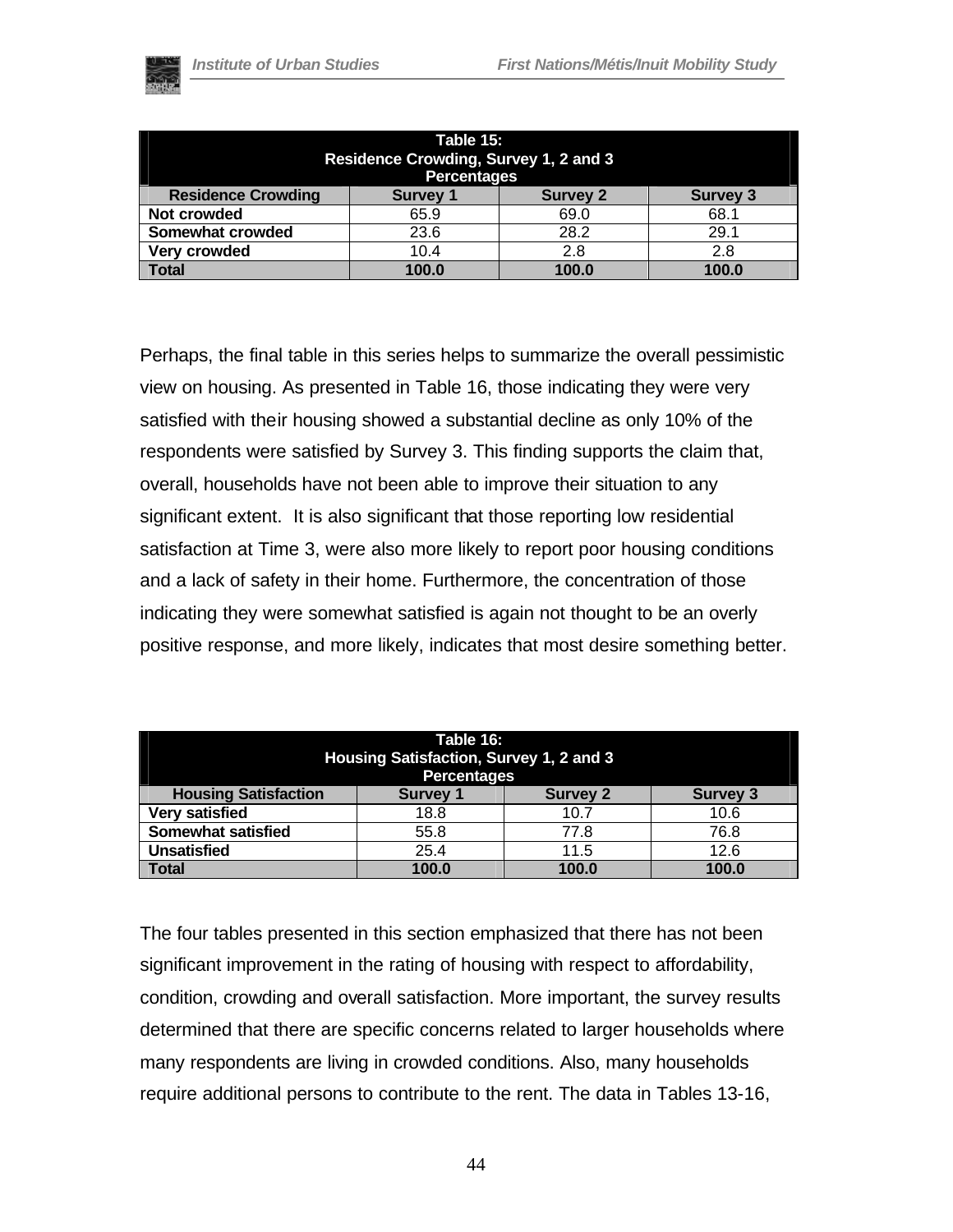

along with number of bedrooms (Table 11) were explored by way of crosstabulation to determine whether noteworthy patterns emerged. First, those dissatisfied with their overall housing tended to live in one bedroom units, and were also likely to state these accommodations were crowded, in poor condition, and had more difficulty making payments. This suggests that those living in smaller units faced increased housing problems but larger households with more persons contributing to the rent were less likely to state affordability problems existed.

The conclusions noted above must also be understood within the context that despite residing in the city for upwards of two years, significant improvements have not been observed for most respondents. Although positive observations can be drawn from Tables 13-16, such as the reduction in those reporting poor housing conditions or low residential satisfaction, there was not a corresponding rise in those who were very satisfied with their housing or rating it as good. In fact, as in the mobility section, any positive changes observed have occurred at a very slow pace.

#### **3.3.1 Positive and Negative Aspects of Current Housing**

It is essential to acknowledge that many respondents were satisfied with their current housing situation (as was evidenced in the previous section). To explore this further, two open-ended questions were posed to ask respondents to list the most positive and negative concerns with their current housing situation (Tables 17, 18).

With respect to the most positive aspect of their current housing situation, a number of factors stood out. First, nearly 37% of respondents indicated that they liked living with friends and family. This was an important observation and one that might help explain why so many of the larger households did not consider their home to be crowded. In fact, living with friends and family appears to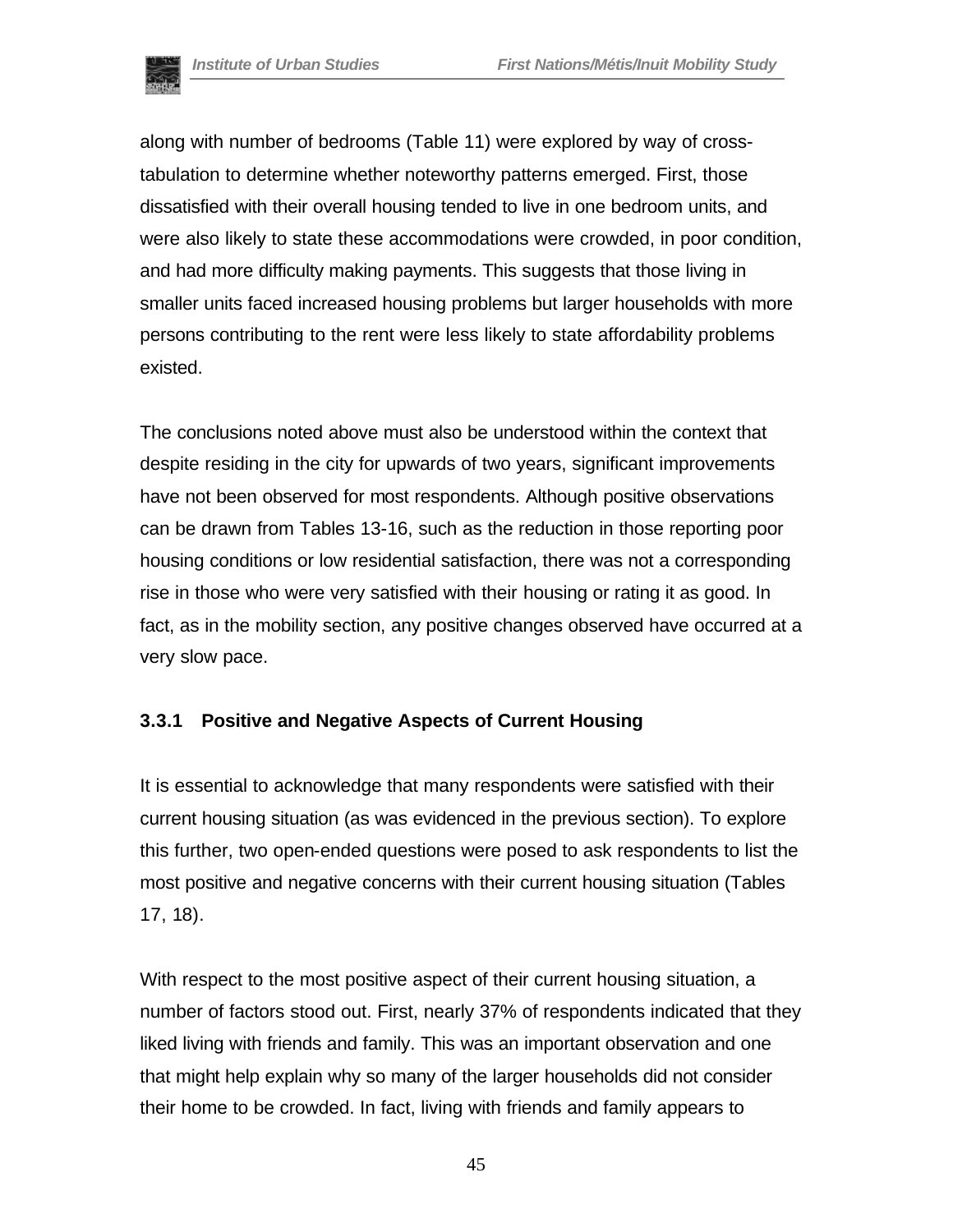

provide many with a much needed support base. In fact, it was found that those who expected to remain permanently in Winnipeg, also felt close to family and friends.

The second positive factor was that just under 25% of respondents indicated that they liked their current home, contending it was large and had the features they required. This included having amenities such as an elevator, laundry or a balcony. A further 20% indicated that the home was clean and quiet. Nearly 10% indicated that their present home was safe and secure, while the remaining 6% stated their present home was affordable.

| Table 17:<br><b>Positive Aspects of Current Housing Situation</b> |      |  |  |
|-------------------------------------------------------------------|------|--|--|
| <b>Positive Aspects of Current Housing</b><br><b>Percentage</b>   |      |  |  |
| <b>Living With Friends and Family</b>                             | 36.8 |  |  |
| <b>Adequate Size of Home and Good Amenities</b>                   | 24.4 |  |  |
| Home is Clean, Quiet and Offers Privacy                           | 21.5 |  |  |
| <b>Safe and Secure</b>                                            | 9.4  |  |  |
| <b>Affordable</b>                                                 | 6.2  |  |  |
| Other                                                             | 1.8  |  |  |
| <b>Total</b>                                                      | 100  |  |  |

The bulk of negative concerns listed by respondents ranged from problems with the building, to lack of privacy or concerns with safety (Table 18). As presented, problems with either the building itself or management were the most common concerns cited. This points to a lack of quality housing as most respondents indicated that the building or unit needed repairs that were not being done by management.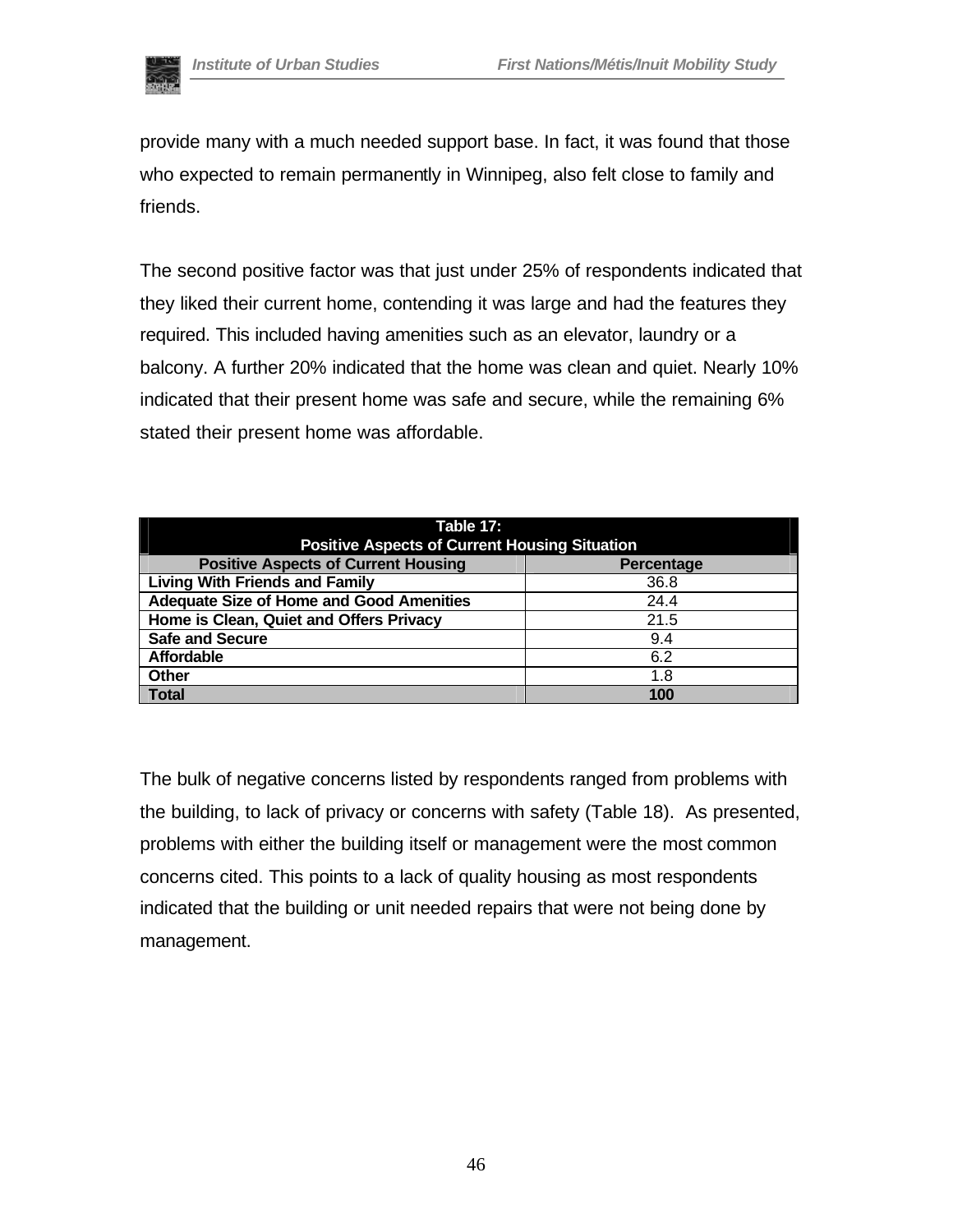

The second concern is that respondents wanted a better or bigger home. This is important in that it illustrates that, although respondents did not necessarily state their homes were crowded, many still wanted a bigger or better place. This concern is important and, again, with the dramatic rise in large households, it is important that options be available for persons to find adequate housing.

A third concern was that people wanted a place of their own. It appears that there is almost a split between those wanting to share their homes with those wanting their own place. This is an issue that is difficult to address but it does appear that many simply want to find a place of their own. Perhaps it also means that, after nearly two years in the city, people want to be able to live on their own or have the ability to do so.

| Table 18:<br><b>Concerns with Current Housing Situation</b> |     |  |  |
|-------------------------------------------------------------|-----|--|--|
| <b>Concerns</b><br><b>Percentage</b>                        |     |  |  |
| Problems with the building or Management                    | 29  |  |  |
| <b>Wanting a Better or Bigger Place</b>                     | 25  |  |  |
| Want Place of their Own                                     | 24  |  |  |
| <b>Concerned with Safety</b>                                | 10  |  |  |
| <b>Lack of Privacy</b>                                      |     |  |  |
| <b>Other</b>                                                | 5   |  |  |
| <b>Total</b>                                                | 100 |  |  |

The concerns and positive aspects of current housing, as presented in the previous two tables, mirror the findings of this report. Namely, there are many problems with housing and the most simple solution is to provide people with an affordable, safe and secure home. However, on the concern side, it does appear that problems exist with quality of housing and crowding. These are important issues to deal with and also point to the inadequate availability of quality housing.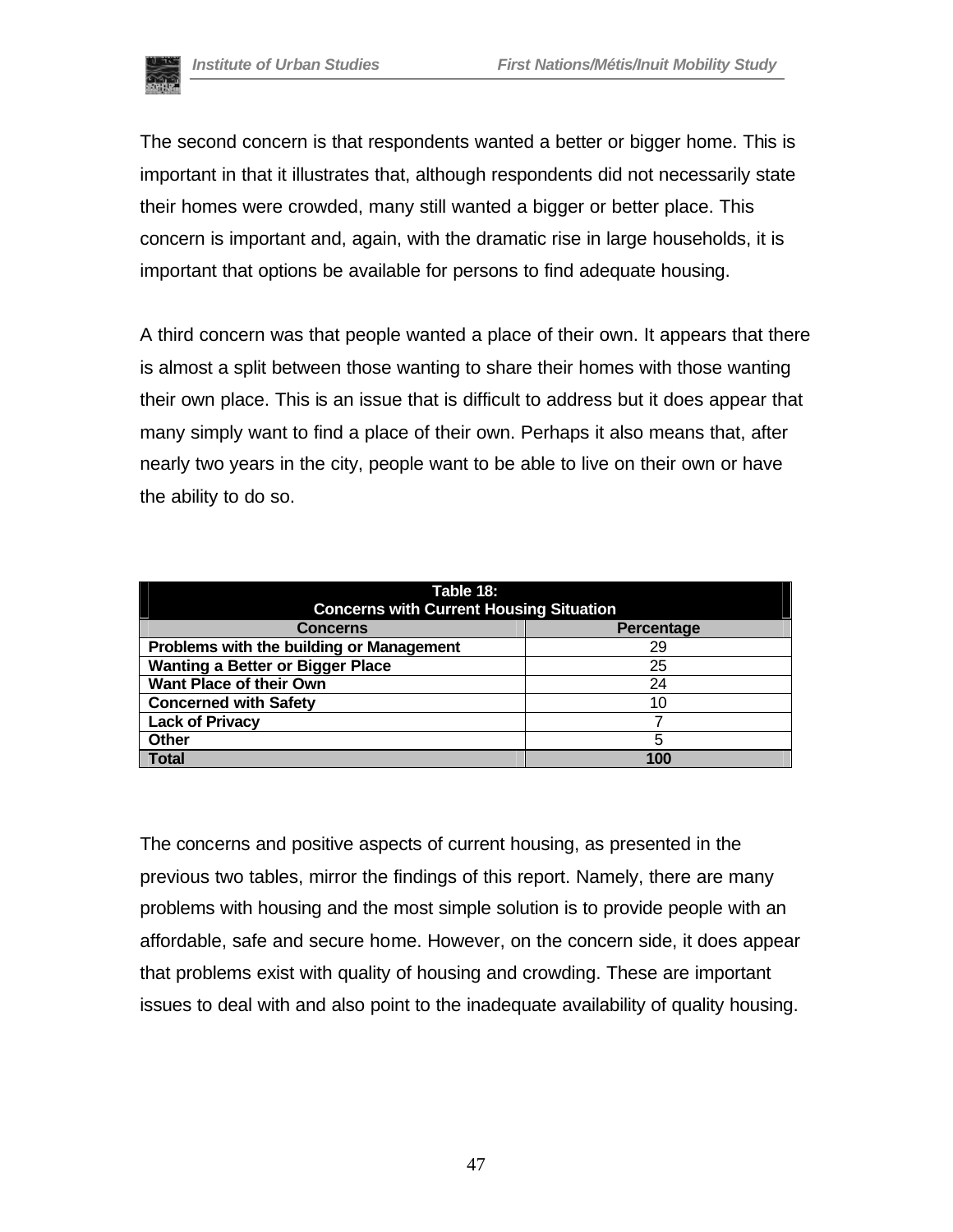# **3.3.2 Shelter Costs and Subsidy Programs**

Over the course of the study, the number of respondents indicating their monthly rent was subsidized declined substantially (Table 19). At the end of the study, 6.2% of respondents indicated they were presently on a waiting list, with the majority reporting that they have been on a list for six months or less. In comments provided by respondents, the overwhelming majority indicated that the wait lists were long and the application process difficult and time consuming.

| Table 19:<br>Subsidized Rent, Survey 1, 2 and 3<br><b>Percentages</b> |       |       |       |  |
|-----------------------------------------------------------------------|-------|-------|-------|--|
| <b>Survey 3</b><br><b>Survey 1</b><br><b>Survey 2</b>                 |       |       |       |  |
| <b>Yes</b>                                                            | 22.4  | 9.9   | 13.5  |  |
| $\overline{No}$                                                       | 77.6  | 90.1  | 86.5  |  |
| <b>Total</b>                                                          | 100.0 | 100.0 | 100.0 |  |

Of those persons currently in subsidized housing, the majority remained in Manitoba Housing, with the two Aboriginal housing agencies accounting for nearly 15% of respondents (Table 20).

| Table 20:<br>Subsidy Program, Survey 1, 2 and 3<br><b>Percentages</b> |                                                       |       |       |  |  |  |  |
|-----------------------------------------------------------------------|-------------------------------------------------------|-------|-------|--|--|--|--|
| <b>Subsidy Programs</b>                                               | <b>Survey 2</b><br><b>Survey 3</b><br><b>Survey 1</b> |       |       |  |  |  |  |
| <b>Manitoba Housing Authority</b>                                     | 70.6                                                  | 80.5  | 79.2  |  |  |  |  |
| <b>SAFER</b>                                                          | 0.0                                                   | 2.4   | 0.0   |  |  |  |  |
| <b>Winnipeg Rehabilitation Housing Corp.</b>                          | 14.7                                                  | 2.4   | 6.3   |  |  |  |  |
| <b>DOTC Housing</b>                                                   | 2.9                                                   | 4.9   | 6.3   |  |  |  |  |
| <b>Kinew Housing</b><br>11.8<br>9.8<br>8.3                            |                                                       |       |       |  |  |  |  |
| <b>Total</b>                                                          | 100.0                                                 | 100.0 | 100.0 |  |  |  |  |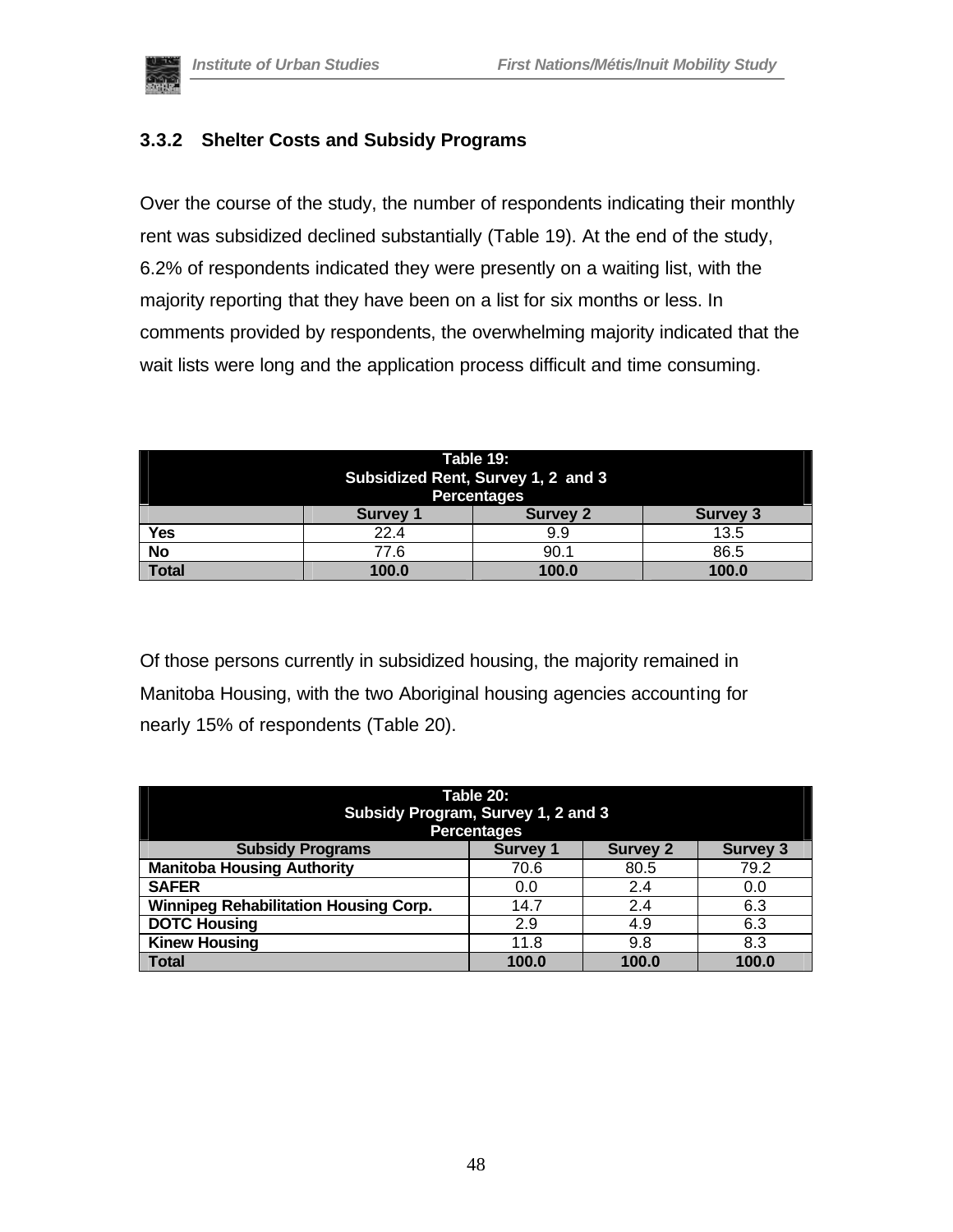

Table 21 illustrates the final changes in the rent paid by respondents. As was noted previously, the average rent was \$353 at the time of Survey 3, which marked a slight increase of 4% over Survey 1. An observation from the distribution of rents is that most are clustered in the \$200-\$400 range which accounted for more than half of all respondents.

| Table 21:<br>Monthly Rental Rates, Survey 1, 2 and 3<br><b>Percentages</b> |                 |                 |                 |  |  |
|----------------------------------------------------------------------------|-----------------|-----------------|-----------------|--|--|
| <b>Rental Rates</b>                                                        | <b>Survey 1</b> | <b>Survey 2</b> | <b>Survey 3</b> |  |  |
| Less than \$200                                                            | 9.5             | 4.7             | 3.4             |  |  |
| \$200 to \$299                                                             | 34.8            | 35.9            | 37.4            |  |  |
| \$300 to \$399                                                             | 24.1            | 22.9            | 27.0            |  |  |
| \$400 to \$499                                                             | 17.1            | 21.2            | 20.7            |  |  |
| \$500 to \$599                                                             | 13.3            | 14.7            | 10.3            |  |  |
| \$600 to \$699                                                             | 1.3             | 0.6             | 1.1             |  |  |
| <b>Total</b>                                                               | 100.0           | 100.0           | 100.0           |  |  |

### **3.4 Summary of Housing**

This section has confirmed that housing remained the most significant issue affecting the lives of respondents. It is an issue that has remained critical in each survey, and showed little signs of improvement. Most distressing was the fact that those living temporarily remained consistent, with nearly 50% of respondents effectively remaining homeless. Equally problematic is that only 10% of respondents stated that they were "very satisfied" with their current housing. Furthermore, although many reasons were cited for moving to Winnipeg, those who completed each survey noted that housing was the single most important service needed when first arriving in the city. This point cannot be overstated.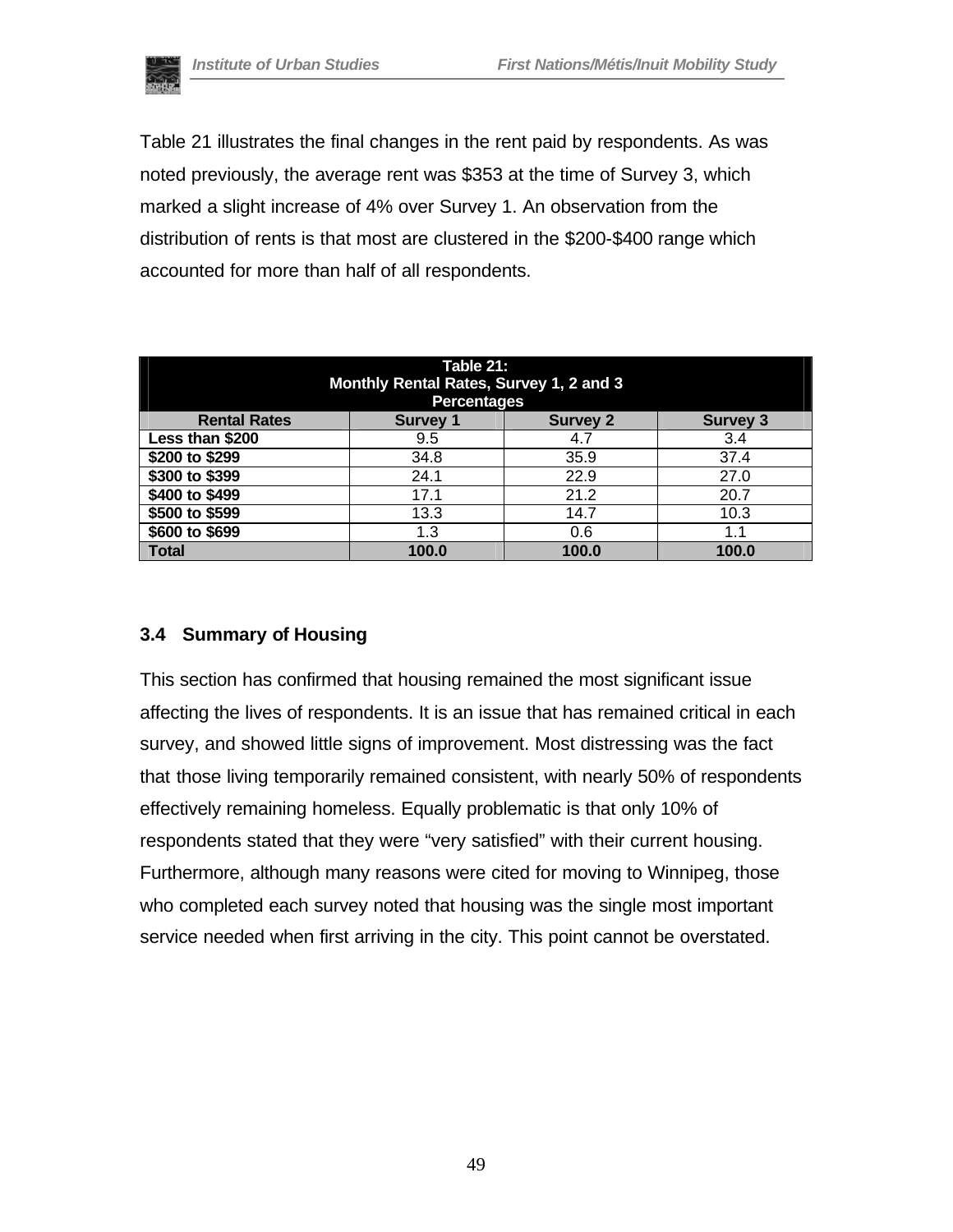



The findings also point to the need to address shelter issues from a number of perspectives including not only providing more units, but also working with people to raise incomes so they can afford better quality housing. At present, the combined factors of high and low income have contributed to the spatial concentration of respondents in the inner city. As was shown, the average rent of \$353 barely covers the average cost of a bachelor unit in the city of Winnipeg.

# **Specific Findings:**

- **1. Respondents who participated in all three surveys emphasized that the most important service when first arriving in Winnipeg is housing: including both access to rent subsidized and affordable units.**
- **2. A key reason for the concentration of respondents in the inner city is directly related to income, a factor which limits the range of options available in terms of type of accommodation and location.**
- *3.* **For the 85% of renters earning up to \$15,000, most spend in excess of 30% of income on shelter.**
- **4. 35% of households had someone contributing to the monthly rent, with 85% of these persons paying up to \$150 per month (the average for the sample was \$111).**
- **5. The number of 5+ households nearly tripled, indicating that the formation of larger households is becoming more common and either the result of the inability to afford rent or as a result of a lack of shelter options.**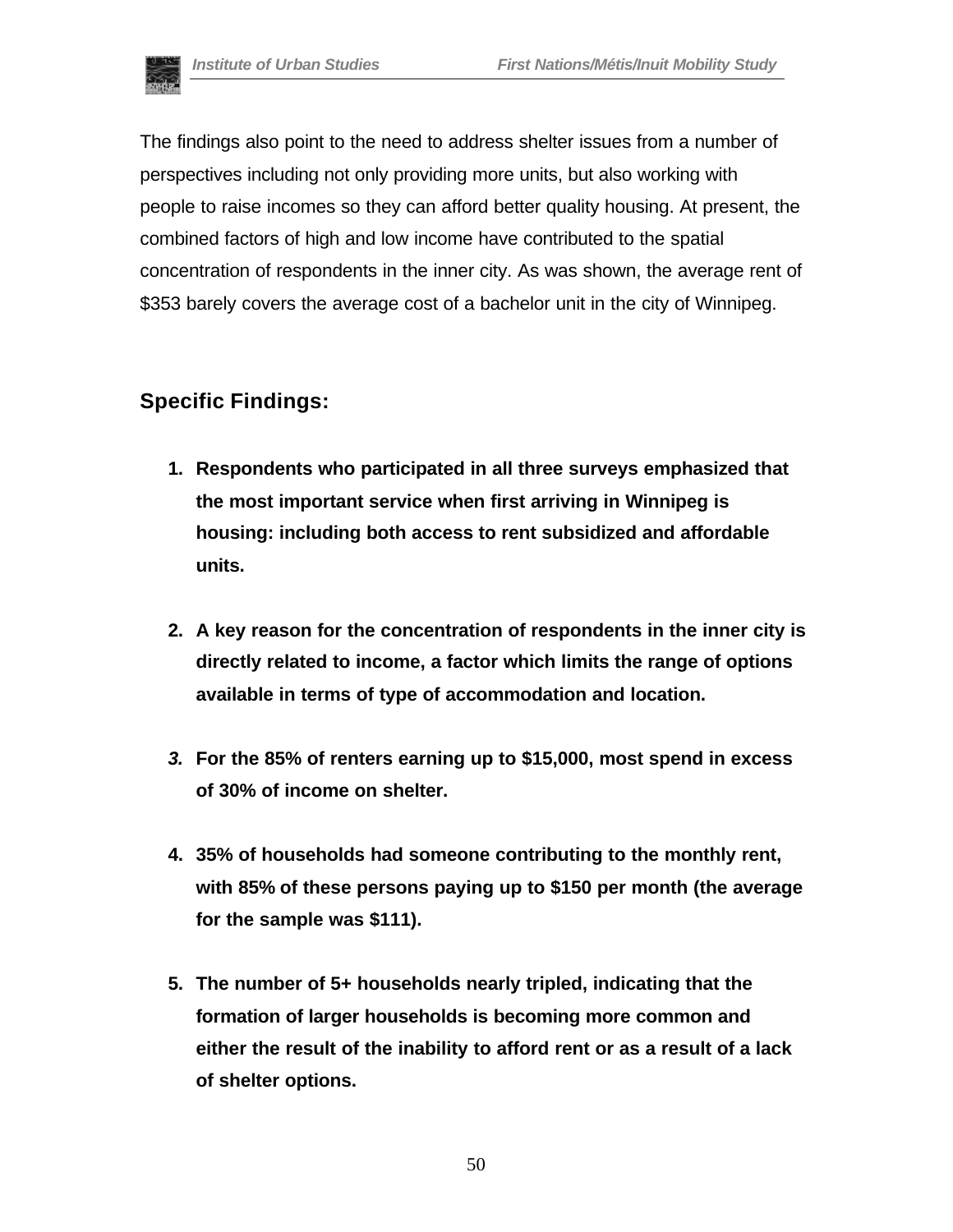

- **6. Of those planning to move in the next six months, nearly 30% are doing so because they are seeking a place of their own.**
- **7. Persons in rooming houses and apartments tended to be more dissatisfied with their present housing.**
- **8. Approximately 20% of households have some trouble making monthly rent payments.**
- **9. Crowding remained consistent over the three surveys with approximately a third indicating some crowding existed.**
- **10.Only 10% of households indicated they were very satisfied with their present housing.**
- **11.The issue of crowding may be better understood through the rise in the number of persons per bedroom which remained in excess of 2 for each survey. This finding was furthered by the fact that respondents had nearly 3 persons living with them at the time of Survey 3, which was up over one person from Survey 1. This is further evidence of larger household formation and crowding.**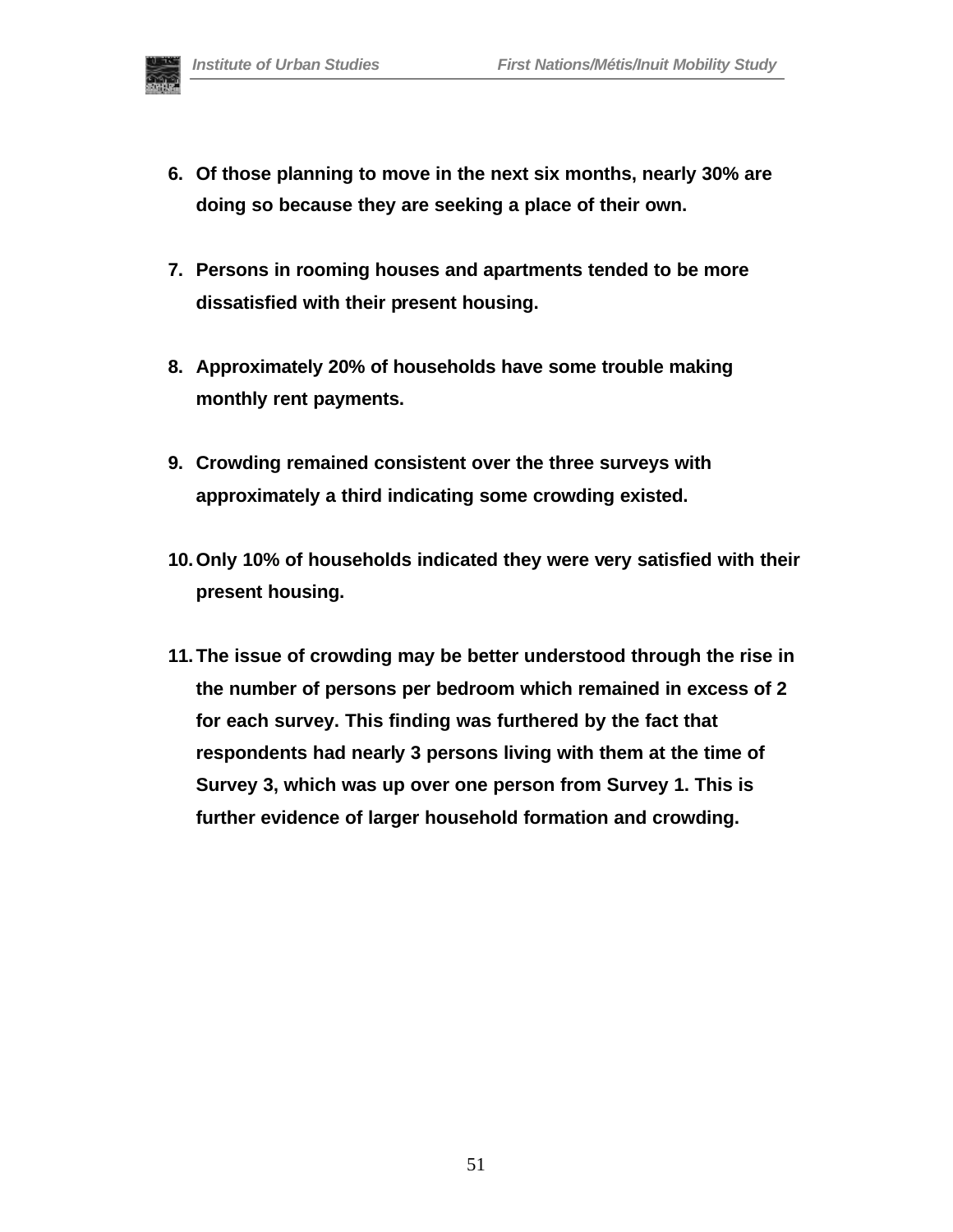# **Those Who Were Employed Told Us…**

### *"There's more job opportunities in the city."*

This 39-year-old First Nations female moved to Winnipeg for employment opportunities. She originally moved into a temporary residence with family members and was casually employed earning less than \$ 10,000 annually. By Survey 3, she had moved into an apartment, and earned between \$15,001 to \$20,000 annually in the food services industry. She plans on remaining permanently in Winnipeg.

# *"We need more programs to motivate and encourage Aboriginals to work. More support in finding work."*

This 28-year-old single male temporarily lived with a family member when he first arrived in Winnipeg and was on Social Assistance. As of Survey 2, he found parttime employment, however, his accommodations were no longer available to him and he was forced to move. His advice at the time was to be prepared and not to give up. As of Survey 3, he had causal employment, lived in his own accommodations and earned less than \$10,000 annually.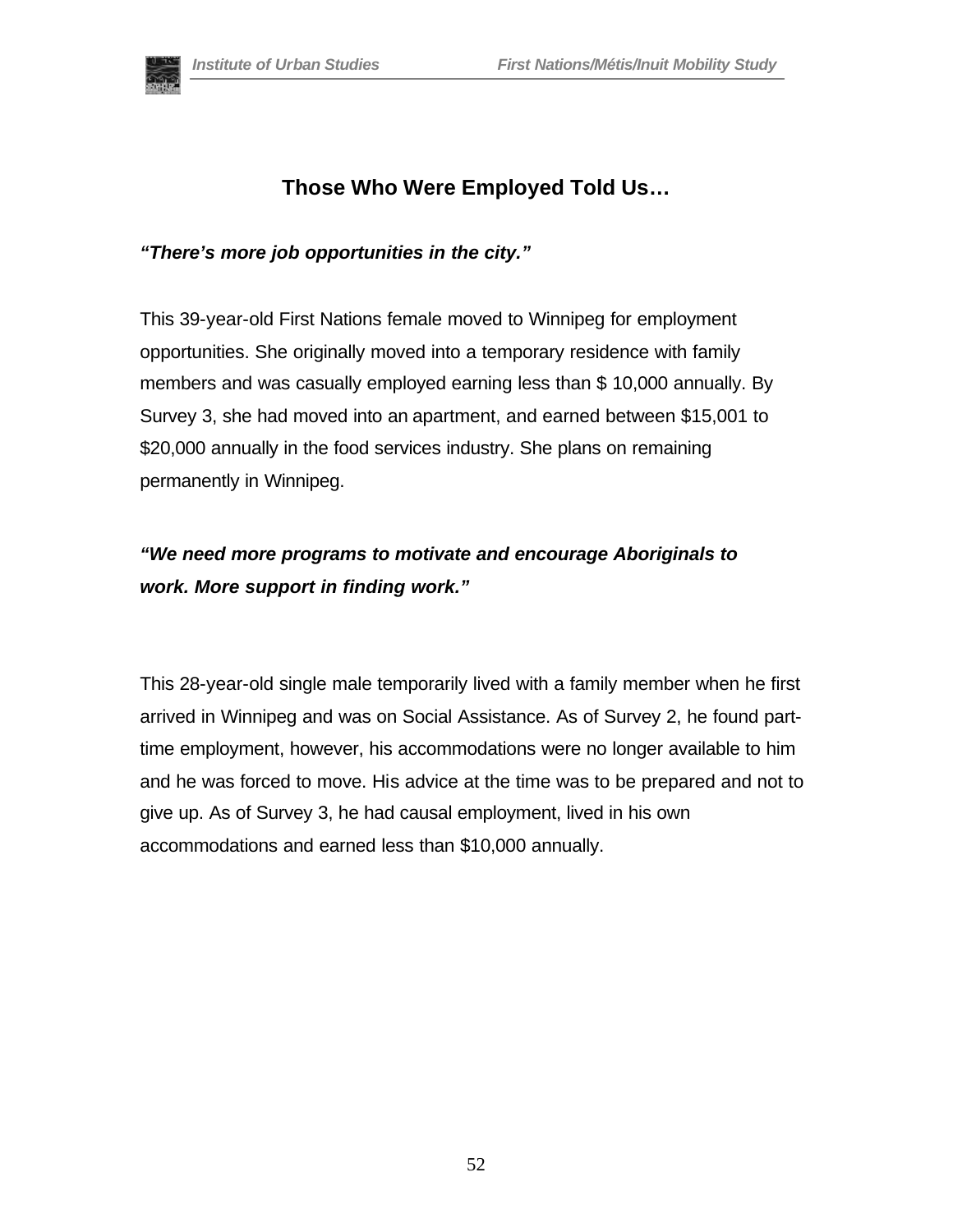

### **3.5 Neighbourhood Characteristics**

The following section reviews the final comments respondents made regarding elements of the neighbourhood. These data were drawn from two primary sources:

**1.** the ratings of neighbourhood elements and satisfaction.

**2.** open-ended questions determining positive and negative aspects of the neighbourhood.

Overall, respondents remained consistent in their rating of the neighbourhood throughout each survey (Table 22). See also Appendix F for the results of Survey 1, 2 and 3.

Of the variables listed in Table 22, *Safe Neighbourhood* remained an area of concern among respondents who consistently noted that the neighbourhood had safety issues. A positive finding was that there was a consistent rise in the number of respondents indicating that friends and family were nearby. At the time of Survey 3, 86% of respondents indicated that friends and family lived nearby.

| Table 22:<br><b>Neighbourhood Characteristics, Survey 3</b><br><b>Percentages</b> |                   |                 |                 |                 |  |
|-----------------------------------------------------------------------------------|-------------------|-----------------|-----------------|-----------------|--|
| <b>Neighbourhood</b>                                                              | <b>Strongly</b>   | <b>Somewhat</b> | <b>Somewhat</b> | <b>Strongly</b> |  |
| <b>Characteristics</b>                                                            | Agree             | Agree           | <b>Disagree</b> | <b>Disagree</b> |  |
| Safe Neighbourhood                                                                | 10.2 <sub>1</sub> | 41.8            | 39.5            | 8.5             |  |
| <b>Close to Schools</b>                                                           | 30.3              | 58.3            | 8.7             | 2.8             |  |
| <b>Good Public Transit</b>                                                        | 80.8              | 15.8            | 2.3             | 1.1             |  |
| <b>Near Friends/Family</b>                                                        | 45.6              | 40.4            | 9.7             | 4.3             |  |
| <b>Large Grocery Store</b>                                                        | 21.1              | 44.7            | 30.8            | 3.4             |  |
| <b>Adequate Shopping</b>                                                          | 51.4              | 39.0            | 7.6             | 2.0             |  |
| <b>Adequate Daycare</b>                                                           | 24.3              | 51.4            | 20.3            | 4.1             |  |
| <b>Close to Medical Centre</b>                                                    | 30.3              | 61.7            | 5.1             | 2.9             |  |
| <b>Access to Laundry</b>                                                          | 21.6              | 65.9            | 11.4            | 1.1             |  |
| <b>Parks Nearby</b>                                                               | 45.2              | 38.4            | 15.9            | 0.6             |  |
| <b>Safe Home</b>                                                                  | 20.6              | 52.9            | 21.4            | 5.1             |  |
| <b>Recreation Nearby</b>                                                          | 22.1              | 49.9            | 25.5            | 2.6             |  |
| <b>Cultural/Spiritual Needs</b>                                                   | 14.1              | 40.2            | 39.6            | 6.2             |  |
| <b>Like the Neighbourhood</b>                                                     | 17.8              | 59.2            | 18.4            | 4.5             |  |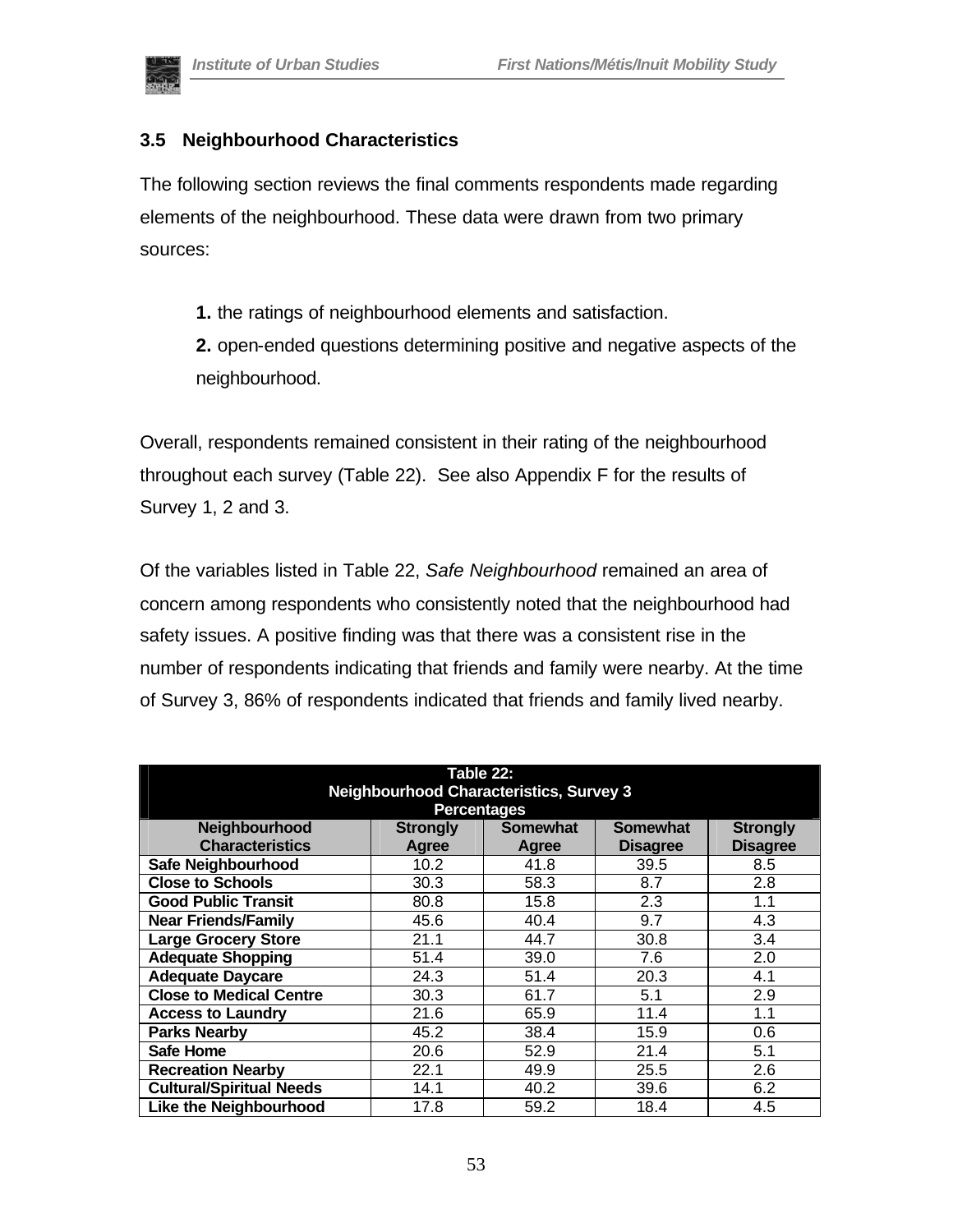

To examine the results from Table 22 in more detail, an open-ended question asked respondents to indicate positive and negative aspects of the neighbourhood. The most frequently offered comments are summarized in Table 23.

As is evident in Table 23, *proximity to services* remained the most commonly cited factor. This finding suggests that for persons to be satisfied with the neighbourhood, proximity to services plays a key role. Furthermore, a good transportation service became even more pronounced as the surveys progressed, rising from 16.7% to just over 24%. A positive finding was that *proximity to friends and family* also remained consistently important. Again, being close to friends and family is a recurring issue among respondents.

Of the factors that decreased in importance, both *safe/quiet/clean* and *friendly community* stand out as concerns. With respect to the neighbourhood being safe and quiet, a decline of nearly 10% is problematic and points to a greater level of concern among respondents. This finding is also important in that, regardless of the numbers of moves, many persons have not been able to find a safe and secure neighbourhood.

| Table 23:                                                        |                 |                 |                 |  |  |
|------------------------------------------------------------------|-----------------|-----------------|-----------------|--|--|
| Positive Aspects of the Neighbourhood, Survey 1, 2 and 3         |                 |                 |                 |  |  |
| <b>Percentages</b>                                               |                 |                 |                 |  |  |
| <b>Positive Aspects</b>                                          | <b>Survey 1</b> | <b>Survey 2</b> | <b>Survey 3</b> |  |  |
| <b>Close proximity to services</b>                               | 30.7            | 32.0            | 33.0            |  |  |
| <b>Good bus services</b>                                         | 16.7            | 23.5            | 24.1            |  |  |
| Recreation programs/facilities available<br>12.6<br>16.1<br>16.2 |                 |                 |                 |  |  |
| <b>Close proximity to family/friends</b><br>11.7<br>9.3<br>10.8  |                 |                 |                 |  |  |
| Safe/quiet/clean/                                                | 13.3            | 4.0             | 3.5             |  |  |
| <b>Friendly community</b>                                        | 7.0             | 4.6             | 3.3             |  |  |
| Safe/quiet during the day<br>3.4<br>5.3<br>6.2                   |                 |                 |                 |  |  |
| Large proportion of Aboriginal people<br>2.7<br>1.5<br>0.7       |                 |                 |                 |  |  |
| Apartment: good quality, safe, affordable<br>1.3<br>2.5<br>0.4   |                 |                 |                 |  |  |
| Security patrols/neighbourhood vigilance<br>1.3<br>1.1<br>1.1    |                 |                 |                 |  |  |
| <b>Total</b>                                                     | 100.0           | 100.0           | 100.0           |  |  |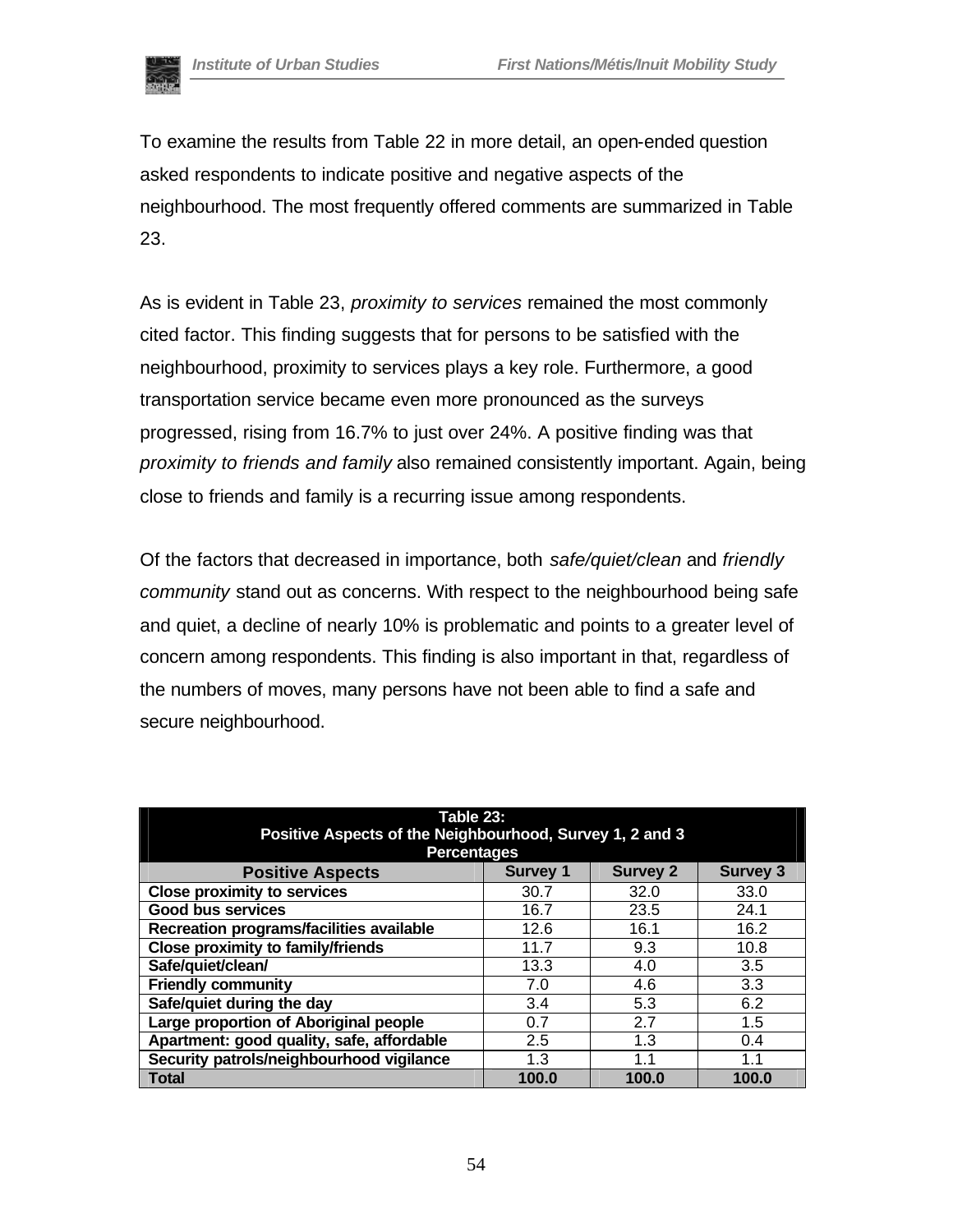

Respondents were also asked to list their concerns with the neighbourhood (Table 24). As in the previous table, the majority of factors remained consistent. However, a troubling finding is that the three most observed concerns worsened, with respondents increasingly citing the neighbourhood as being unsafe. A related observation is that relatively few concerns display substantial improvement.

These concerns remain difficult to deal with, and perhaps they should also be taken in the context of possibly being contributors to the repeated moves observed. Certainly, the fact that the top three concerns increased is an indication that finding a safe neighbourhood remains difficult.

| Table 24:<br><b>Neighbourhood Concerns Survey 1, 2 and 3</b><br><b>Percentages</b> |                                                       |         |       |  |  |  |  |
|------------------------------------------------------------------------------------|-------------------------------------------------------|---------|-------|--|--|--|--|
| <b>Negative Aspects</b>                                                            | <b>Survey 2</b><br><b>Survey 3</b><br><b>Survey 1</b> |         |       |  |  |  |  |
| Unsafe: crime, prostitution, gangs, violence                                       | 32.3                                                  | 34.9    | 36.0  |  |  |  |  |
| Alcohol/drug-use/partying                                                          | 24.3                                                  | 25.2    | 29.9  |  |  |  |  |
| <b>Noise</b>                                                                       | 10.7                                                  | 11.1    | 11.2  |  |  |  |  |
| <b>Traffic</b>                                                                     | 6.9                                                   | 2.5     | 5.4   |  |  |  |  |
| Inaccessible to services/downtown                                                  | 5.0                                                   | 6.6     | 4.2   |  |  |  |  |
| Unsupervised/neglected children                                                    | 5.8                                                   | 5.0     | 3.7   |  |  |  |  |
| Far from family/friends                                                            | 2.2                                                   | 6.0     | 2.3   |  |  |  |  |
| Neighbourhood neglected/dirty                                                      | 3.4                                                   | $2.5\,$ | 0.5   |  |  |  |  |
| Lack of community trust                                                            | 3.0                                                   | 1.5     | 1.4   |  |  |  |  |
| Poor street lighting                                                               | 2.1                                                   | 1.5     | 0.7   |  |  |  |  |
| Lack of facilities for First Nations/racism                                        | 1.1                                                   | 0.5     | 1.4   |  |  |  |  |
| <b>Lack of recreation/parks</b>                                                    | 1.1                                                   | 0.8     | 1.2   |  |  |  |  |
| Poor housing condition                                                             | 1.1                                                   | 0.3     | 0.2   |  |  |  |  |
| Inadequate/expensive housing                                                       | 0.6                                                   | 0.3     | 0.5   |  |  |  |  |
| Poor police service                                                                | 0.2                                                   | 1.2     | 0.3   |  |  |  |  |
| Far from bus routes                                                                | 0.2                                                   | 0.0     | 1.0   |  |  |  |  |
| Total                                                                              | 100.0                                                 | 100.0   | 100.0 |  |  |  |  |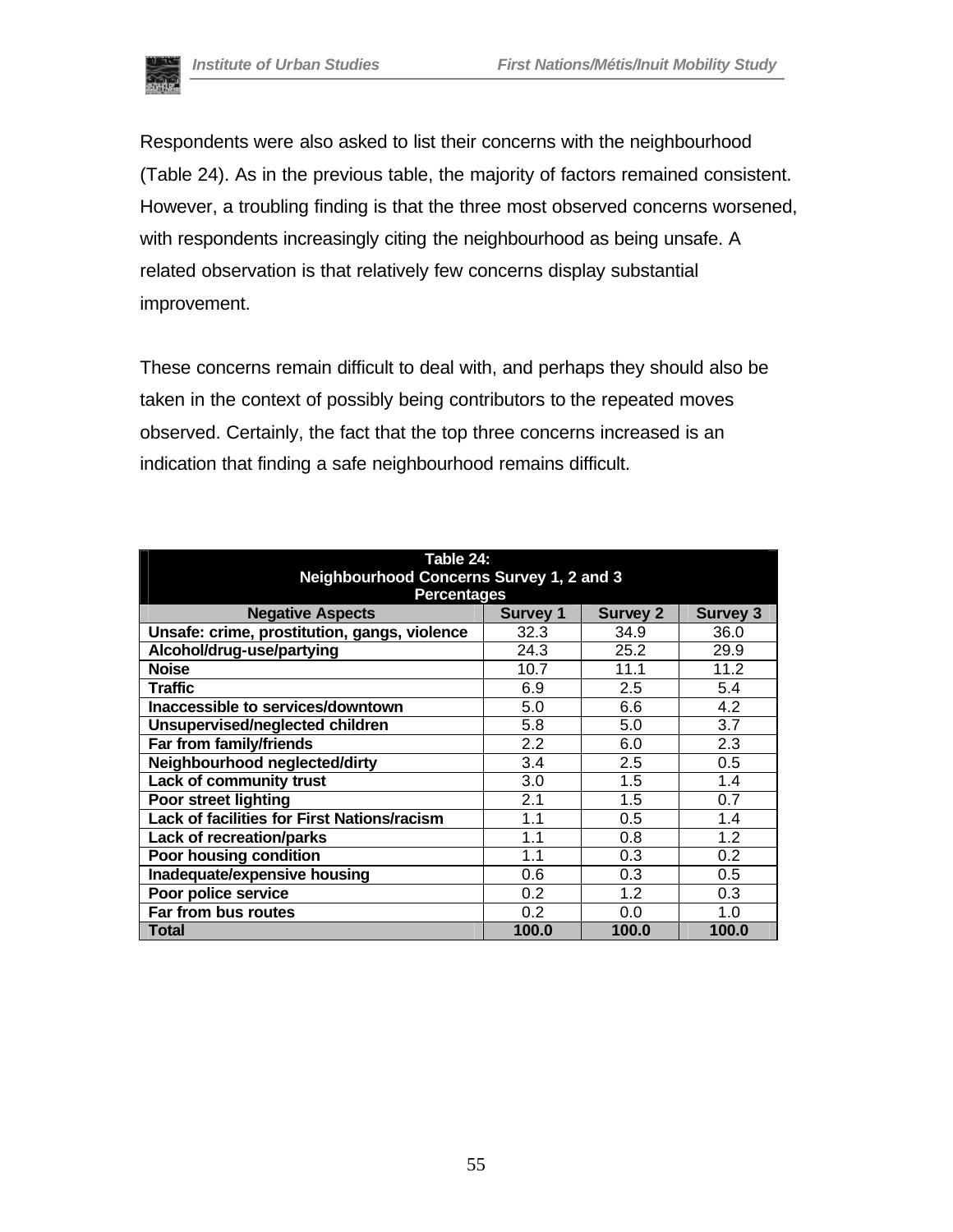

The final table in the neighbourhood series examined the changes to overall satisfaction (Table 25). The intent was to determine whether respondents felt their satisfaction with the area improved, remained the same, or worsened between surveys. The results show that few respondents reported an increase in their satisfaction with the neighbourhood. Although a slightly higher number indicated their satisfaction increased by Survey 3, the majority remained the same. This is important but one must keep in mind that the *remained the same* category includes persons who were less than satisfied previously and remained such. A positive finding is that there was a decrease in the percentage indicating that their satisfaction declined between surveys.

| Table 25:<br>Neighbourhood Satisfaction, Survey 1, 2 and 3<br><b>Percentages</b> |                                        |     |  |  |  |
|----------------------------------------------------------------------------------|----------------------------------------|-----|--|--|--|
| <b>Changes to Satisfaction</b>                                                   | <b>Survey 2-3</b><br><b>Survey 1-2</b> |     |  |  |  |
| 13.3<br><b>Increased</b><br>11.5                                                 |                                        |     |  |  |  |
| Stayed the same<br>72.5<br>76.9                                                  |                                        |     |  |  |  |
| <b>Decreased</b>                                                                 | 16                                     | 9.9 |  |  |  |

Overall, neighbourhood satisfaction displayed a high level of consistency with a number of factors remaining central in affecting the perceptions of respondents about the places where they lived. This included being in close proximity to services which emerged as an important factor as did access to transportation. In fact, these two issues are thought to be linked in terms of having services either nearby or easily accessible by transit. Furthermore, the role of friends and family cannot be discounted as anything but essential in helping people adjust and providing a necessary social support base. When the negative factors were included, there too was consistency but also a worsening of the most commonly cited issues including safety, drug use and noise.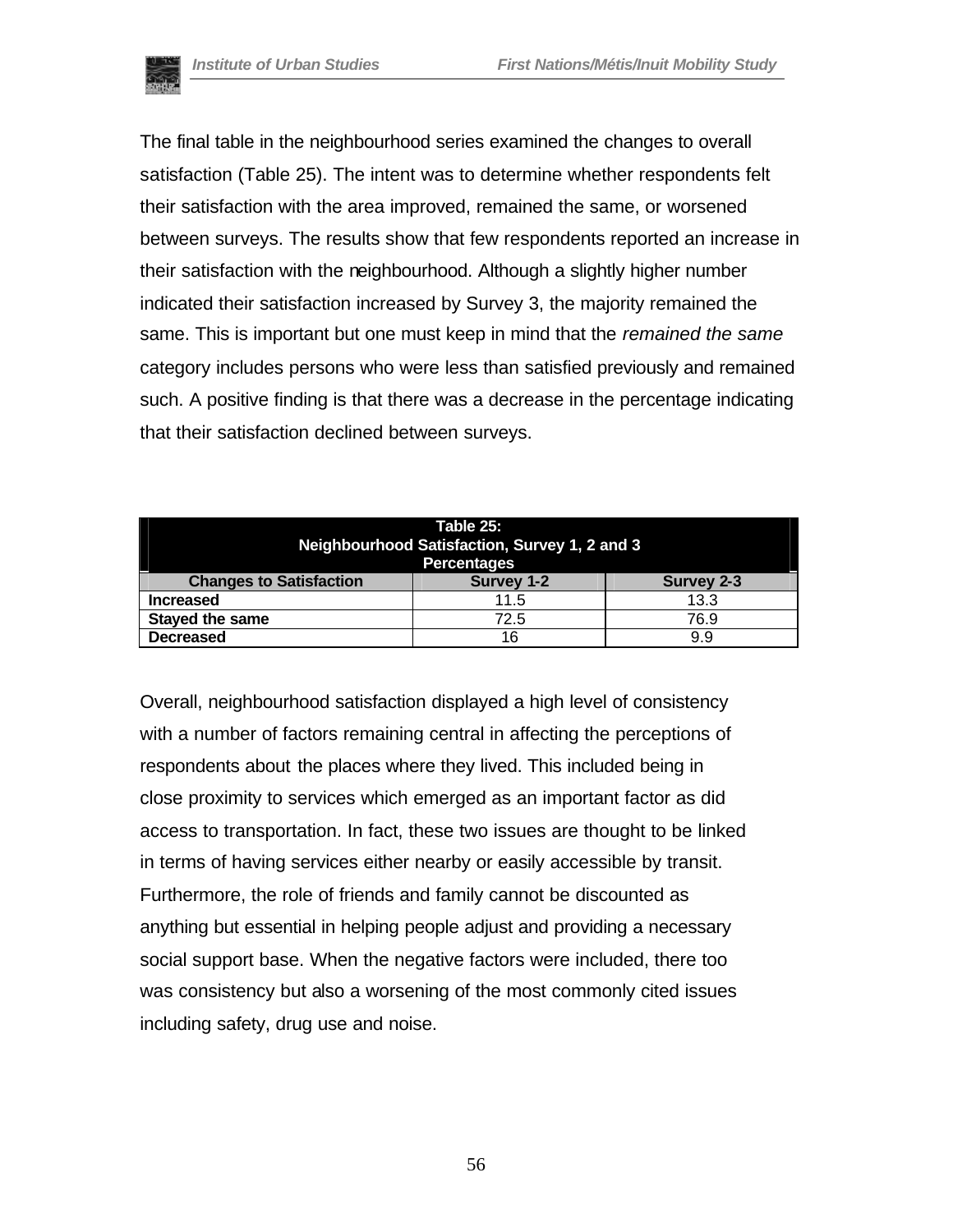# **Specific Findings:**

**1. Neighbourhood safety issues remained a concern.**

- **2. Having friends and family nearby is important.**
- **3. Close proximity to services is essential.**

**4. The top negative factors remained consistent, showing a slight deterioration over the surveys.**

**5. Few persons indicated that their satisfaction with the neighbourhood had improved.**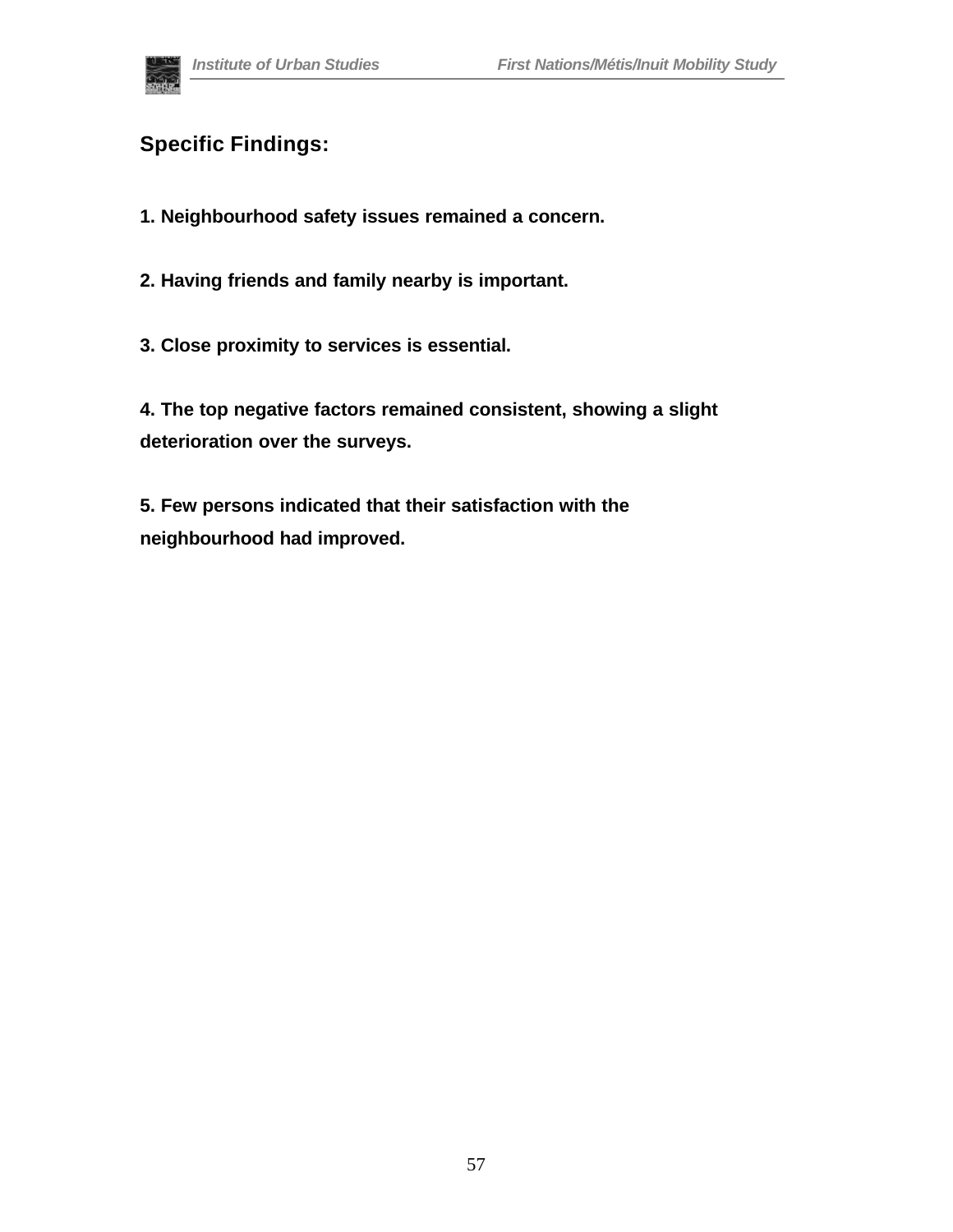

### **Those Who Were Unemployed Told Us…**

*"We are unemployed and can't buy food or get our own place or get a phone, so we stay with family or friends and show up in person at casual labour offices at 4 or 5 am to get work that allows us one or two days of work out of a week, with pay that doesn't cover much, so we are mostly stuck in that way of life in the city; if anyone has other suggestions out of this pattern/habit of working and living, I'd like to know what it is."*

This 29-year-old First Nations male moved to Winnipeg because of unsatisfactory housing conditions in his home community. As a married person with one child, he lived with family or friends temporarily in a two-bedroom apartment with a total of 4 children and 6 adult residents. He was on Social Assistance in Survey 1, but had gained casual employment as a labourer since Survey 2. His annual income remained under \$10,000 from Survey 2 to Survey 3.

### *"I'd like to see more (Friendship Centres) in smaller centres, over different areas of the city."*

This 41-year old female is a single parent of two. She moved to Winnipeg for family reasons and found temporary accommodations through word of mouth. Between Surveys 1 and 2, she had moved twice for health reasons and was employed full-time in the field of administration. As of Survey 3, she lived in temporary household, and was looking for her own place. Her source of income was from unemployment insurance.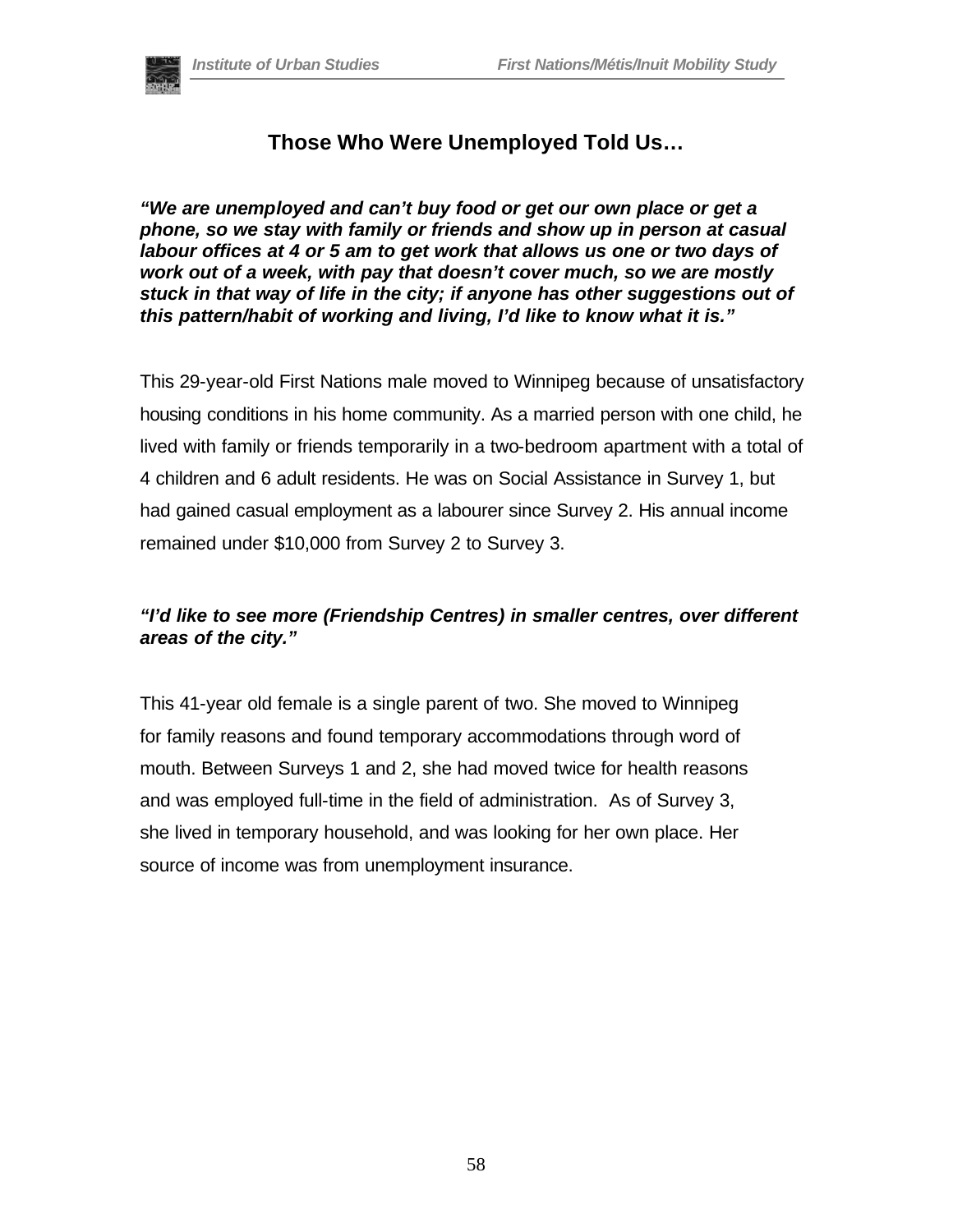#### **3.6 Expectations and Satisfaction with City**

The following section presents five tables which assess two areas: overall personal situation, and changes in satisfaction with the city (Tables 26- 30). It should be noted that data in the first three tables are drawn from questions which appeared in each survey, while the remaining tables were taken from the final survey.

In each survey, respondents had an opportunity to indicate how they felt about their overall social and economic situation (Table 26). In looking at Table 26, two trends were observed. First, those stating they were generally unsatisfied with their overall situation remained consistently high over each survey. With respect to overall dissatisfaction, the number of respondents being dissatisfied decreased from a high of 46% at the time of Survey 1, to 30% at the conclusion. This 16% drop is important and points to the fact that some positive change is occurring but at a slow pace and not to a level sufficient enough to say that the majority have improved their situation. It is particularly significant that those respondents who registered overall lower satisfaction, were planning to remain in Winnipeg at Time 3 and reported residing in crowded and unsafe housing. This highlights that more must be done to accommodate newcomers so that they will be able to remain in the city.

A less positive observation in Table 26 is that those being *very satisfied* with their present situation declined by over half, dropping to just 2.8%. It is strongly believed that this low rating is an indication that, for the majority, most have not experienced a significant improvement in their overall situation. About 67% remained *satisfied*. This finding should be viewed as having two distinct elements. First, this rating is positive in that it has steadily increased over each survey, and most likely, change is a result of those previously dissatisfied improving their outlook. A second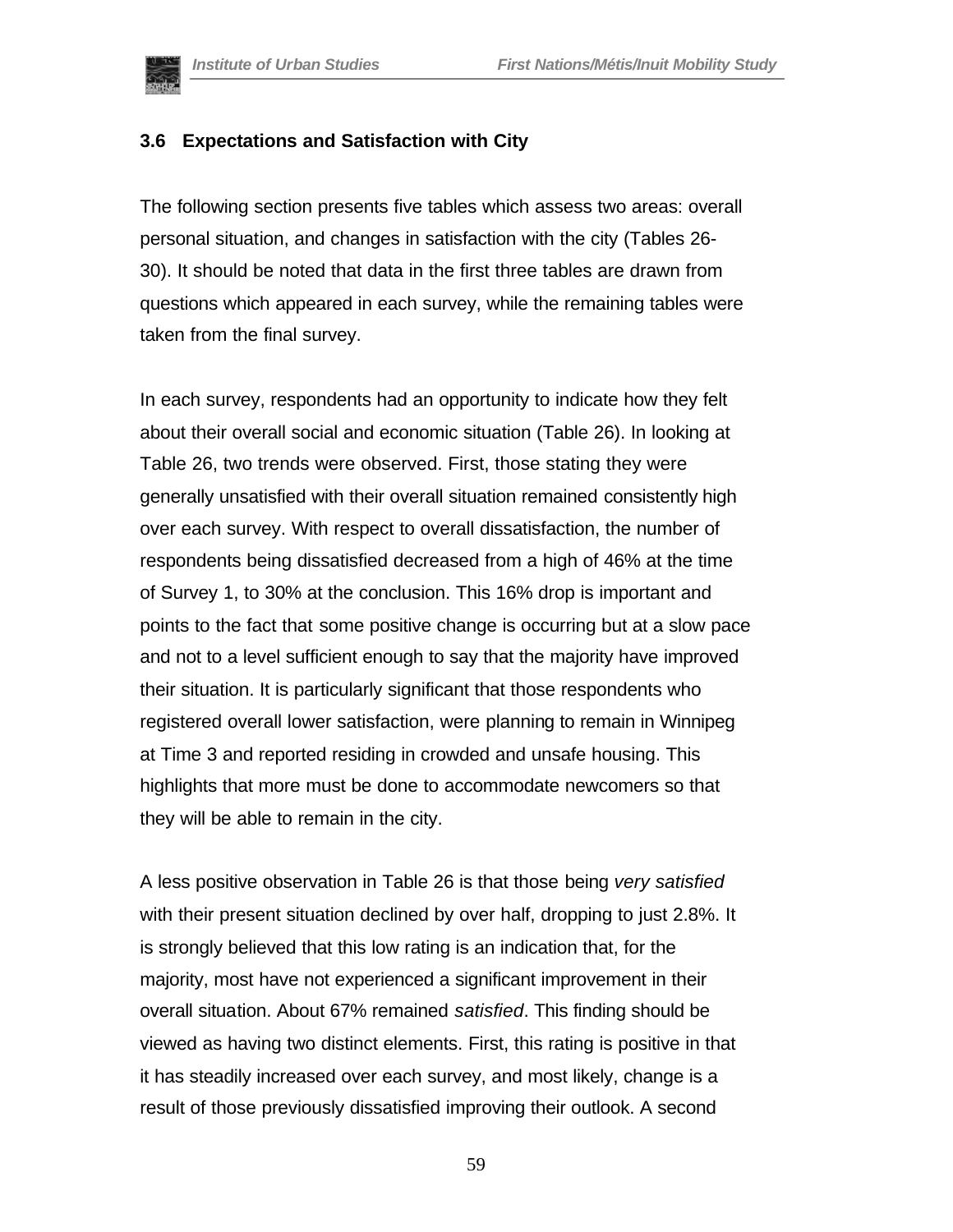

observation, which is more concerning, is that a great divide exists between the satisfied and very satisfied categories. It is contended that had respondents experienced a greater level of improvement in their overall situation, more persons would have indicated that they were very satisfied. With this category showing a decline over Survey 1 appears to indicate the reverse occurred and not enough persons are significantly improving their situation.

The results noted above provide evidence that change is occurring, but at a slow rate. It is contended that without dealing with the shortage of housing or other factors, the majority will remain less than very satisfied. Furthermore, it was expected that as persons became more adjusted to living in the city, and were able to access the services and supports needed, their overall situation should have improved more significantly.

| Table 26:<br><b>Overall Situation, Survey 1, 2 and 3</b><br><b>Percentages</b> |       |       |       |  |  |
|--------------------------------------------------------------------------------|-------|-------|-------|--|--|
| <b>Survey 3</b><br><b>Survey 2</b><br><b>Survey 1</b>                          |       |       |       |  |  |
| <b>Very satisfied</b>                                                          | 6.0   | 2.5   | 2.8   |  |  |
| <b>Satisfied</b>                                                               | 47.5  | 62.0  | 67.3  |  |  |
| <b>Unsatisfied</b>                                                             | 39.6  | 34.3  | 26.9  |  |  |
| <b>Very unsatisfied</b>                                                        | 7.0   |       | 3.1   |  |  |
| <b>Total</b>                                                                   | 100.0 | 100.0 | 100.0 |  |  |

To explore whether respondents expected their overall situation to improve, a follow-up question was posed to simply ask what they felt their situation would be in six months (Table 27). The results point to similar findings in that most expect to remain satisfied. Again, this should be viewed as a positive finding and certainly suggests that people are becoming more comfortable with the city. Furthermore, those expecting to be dissatisfied remained quite low. This too is positive and bodes well in suggesting that people do expect a better future.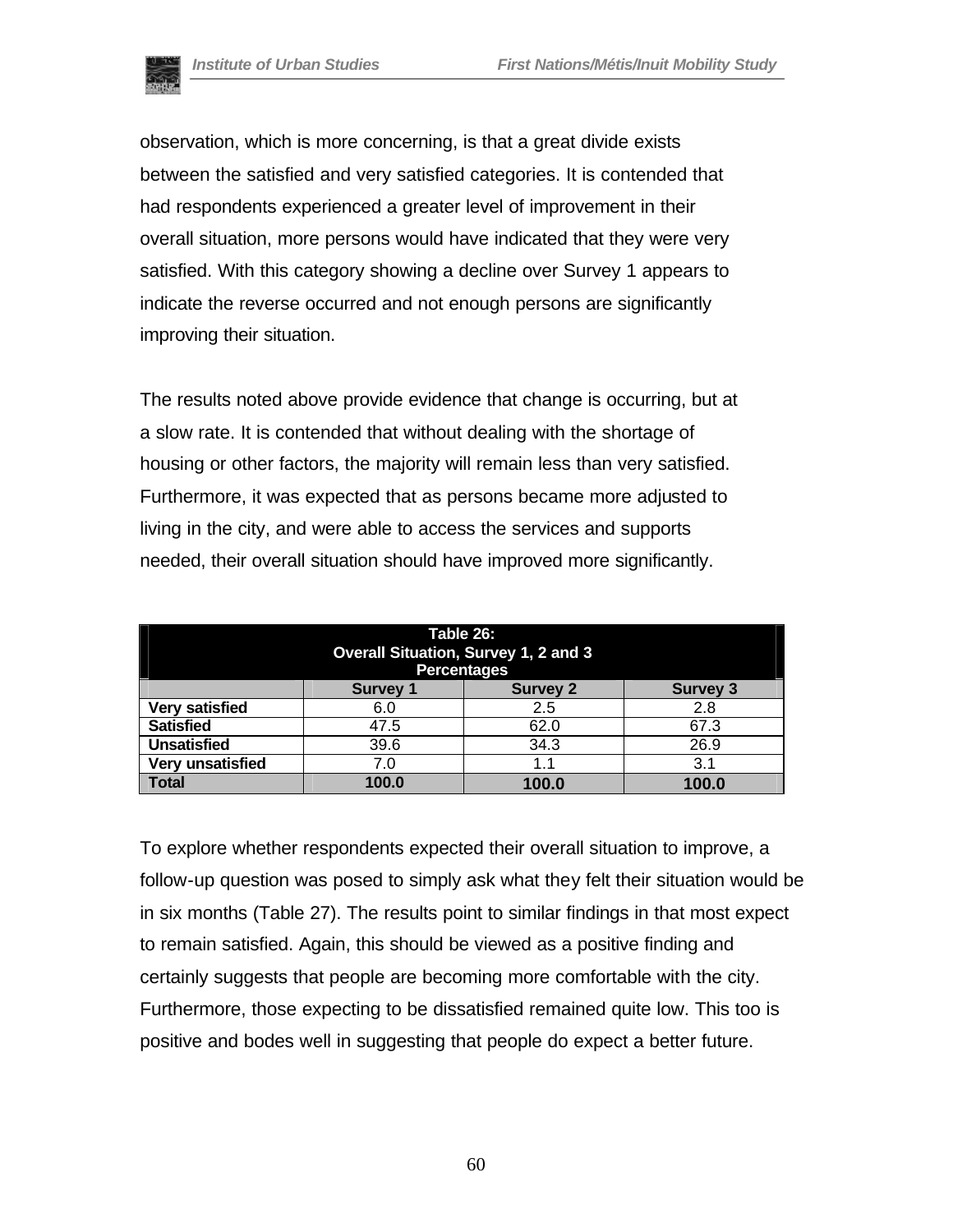| Table 27:<br>Expected Satisfaction levels in Next Six Months, Survey 1, 2 and 3<br><b>Percentages</b> |                 |                 |                 |  |
|-------------------------------------------------------------------------------------------------------|-----------------|-----------------|-----------------|--|
|                                                                                                       | <b>Survey 1</b> | <b>Survey 2</b> | <b>Survey 3</b> |  |
| <b>Very satisfied</b>                                                                                 | 17.9            | 13.3            | 11.2            |  |
| <b>Satisfied</b>                                                                                      | 75.4            | 83.6            | 86.2            |  |
| <b>Unsatisfied</b>                                                                                    | 5.6             | 2.8             | 2.3             |  |
| <b>Very unsatisfied</b>                                                                               | 1.1             | 0.3             | 0.3             |  |
| Total                                                                                                 | 100.0           | 100.0           | 100.0           |  |

When asked specifically about satisfaction with the city, the majority indicated they were satisfied (Table 28). Furthermore, those indicating they were dissatisfied declined steadily from Survey 1, to just over 6% (a drop of nearly 18%). This is a significant reduction and one that strongly suggests that people are becoming more positive about their experiences in the city. However, it must be noted that those who reported lower satisfaction with the city were more likely to be planning to remain in the city.

| Table 28:<br>Satisfaction Level with the City Today, Survey 1, 2 and 3<br><b>Percentages</b> |                 |                 |                 |  |
|----------------------------------------------------------------------------------------------|-----------------|-----------------|-----------------|--|
|                                                                                              | <b>Survey 1</b> | <b>Survey 2</b> | <b>Survey 3</b> |  |
| <b>Very satisfied</b>                                                                        | 7.4             | 4.0             | 2.8             |  |
| <b>Satisfied</b>                                                                             | 68.5            | 82.7            | 90.9            |  |
| <b>Unsatisfied</b>                                                                           | 21.9            | 11.7            | 5.6             |  |
| <b>Very unsatisfied</b>                                                                      | 2.3             | 1.6             | 0.8             |  |
| Total                                                                                        | 100.0           | 100.0           | 100.0           |  |

Overall, the ratings for present and expected satisfaction displayed similar characteristics. The majority remain either presently satisfied and expect to be the same in six months and most are positive about the city. These findings must be viewed as positives in terms of showing improvement to the rating for the city and for personal situations. The primary concern with the results is that no significant improvement was observed in those rating their situation as being very positive, nor did an increase occur in this rating for the city.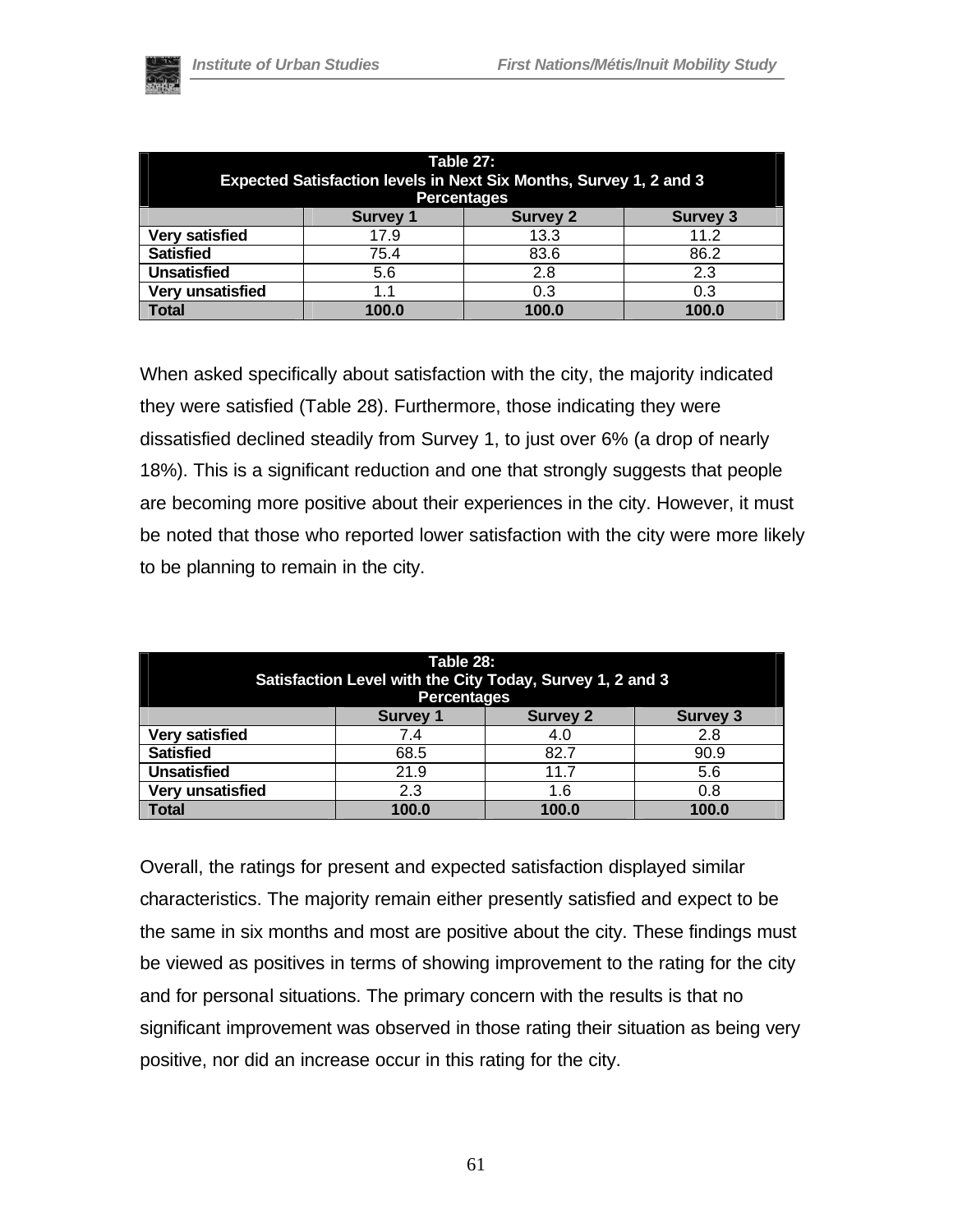

To explore the results observed in the previous questions, Survey 3 included two additional questions to assess changes taking place since arriving in the city (Tables 29,30). The first table shows that just over a third of respondents indicated that their overall satisfaction has increased since first arriving in Winnipeg. This is an important finding in that it does appear that many consider positive changes to have taken place. However, for the majority of respondents, their level of satisfaction has remained the same. These findings suggest that not much change has occurred for most respondents. Certainly the fact that relatively few persons indicated that their satisfaction level decreased is a sign that improvements are taking place.

In the final table, 38.6% of respondents indicated that their overall situation has improved since arriving in the city. Again, these results are important in that many have experienced positive change. Also, as in Table 30, relatively few persons noted that their situation worsened.

| Table 29:<br><b>Overall Satisfaction Since First Arriving in Winnipeg, Survey 3</b><br><b>Percentages</b> |      |  |  |  |
|-----------------------------------------------------------------------------------------------------------|------|--|--|--|
| <b>Overall Satisfaction</b><br><b>Survey 3</b>                                                            |      |  |  |  |
| <b>Increased</b>                                                                                          | 34.0 |  |  |  |
| Stayed the same                                                                                           | 62.5 |  |  |  |
| <b>Decreased</b>                                                                                          | 3.4  |  |  |  |

| Table 30:<br><b>Overall Situation Since First Arriving in Winnipeg, Survey 3</b><br><b>Percentages</b> |      |  |  |  |
|--------------------------------------------------------------------------------------------------------|------|--|--|--|
| <b>Overall Situation</b><br><b>Survey 3</b>                                                            |      |  |  |  |
| <b>Improved</b>                                                                                        | 38.6 |  |  |  |
| Stayed the same<br>57.7                                                                                |      |  |  |  |
| 3.7<br><b>Became worse</b>                                                                             |      |  |  |  |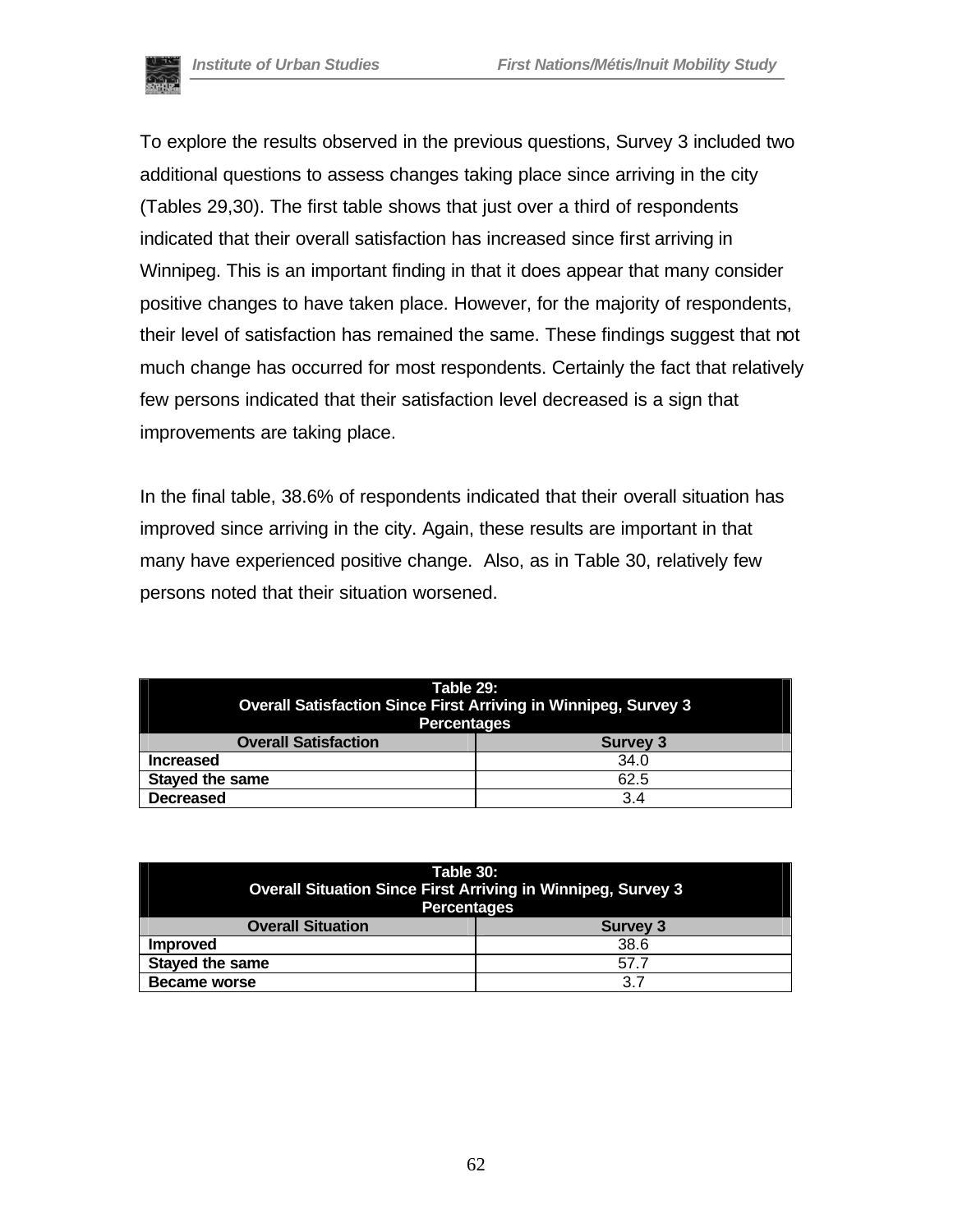

**Overall, satisfaction levels showed some signs of improvement but again, much more is needed in order to say that the expectations and outlook of respondents has gotten better since arriving in the city. The final two tables presented evidence that many are experiencing some level of improvement with just over a third indicating that they considered their satisfaction and situation to have generally improved since first arriving.** 

**1. The general level of dissatisfaction remained consistently high over each survey.**

**2. Although 67% of respondents are satisfied with their overall situation, very few indicated that they were very satisfied (which declined over the three surveys).**

**3. The outlook for the next six months appears more positive with the majority expecting to be satisfied. Also, those expecting to be dissatisfied declined over each survey.**

**4. Since arriving in the city, just over a third of respondents indicated that their satisfaction levels increased while only 3% stated they declined.**

**5. Nearly 40% believe that their overall situation has improved since arriving in the city, with only 3.7% indicating it had worsened.**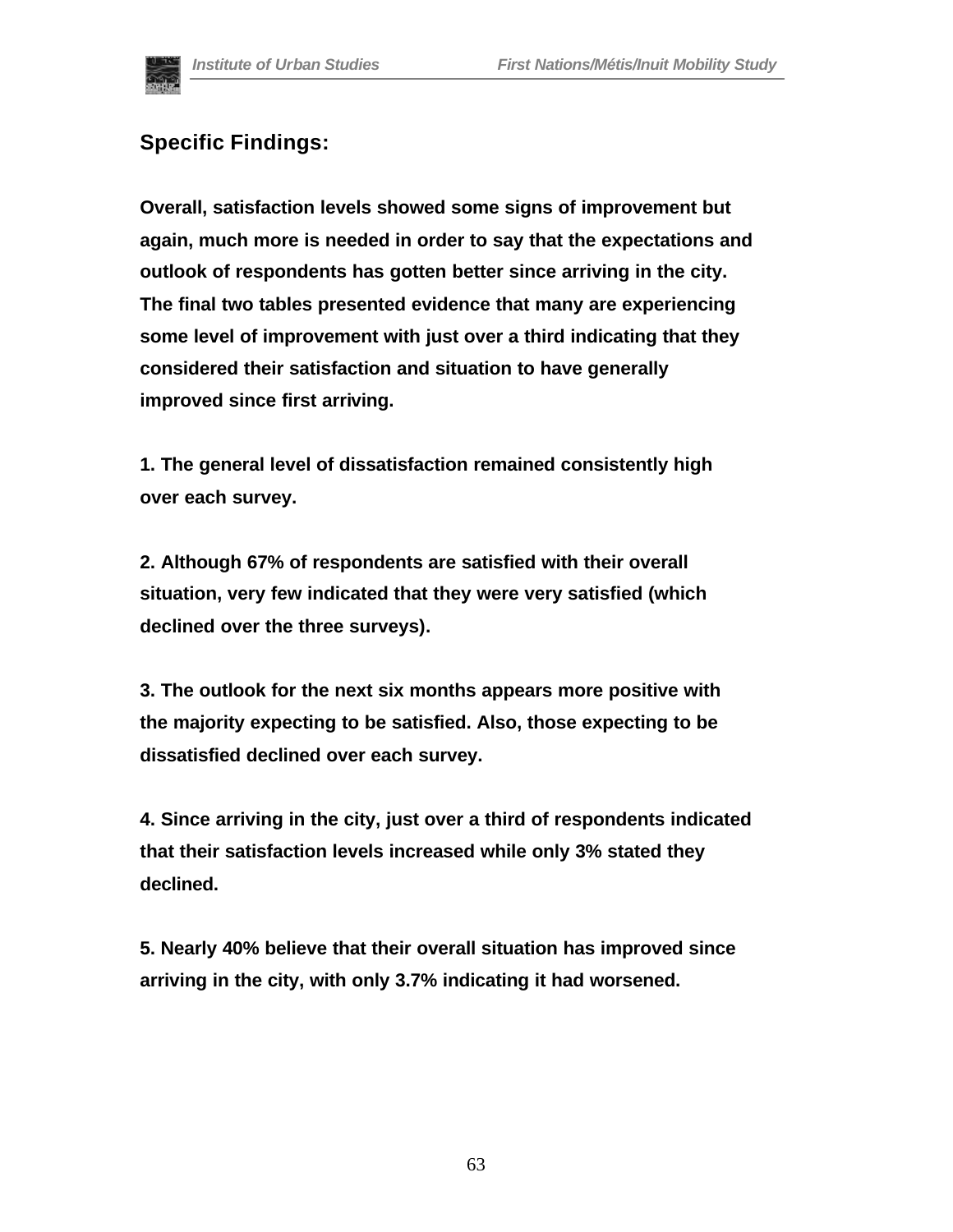# **What Those on Provincial Social Assistance Told Us…**

#### *" They could give us moving expenses from our Bands until we find work."*

This single First Nations 19-year-old male moved to Winnipeg because of justice/ correction reasons and stayed temporarily with the same friends through out all surveys. He was married by Survey 2, and became a single parent by Survey 3. He was on Band Social Assistance throughout all surveys with an annual source of income that was less than \$10,000.

## *"They could have better housing units away from the central area, for more families."*

This 20-year-old female moved from her home community to Winnipeg because of family reasons. As a single parent of one, she moved in with a family member and was on Provincial Social Assistance. As of Survey 2, she was evicted from her residence and moved into a household with three adults and three children. As of Survey 3, she had moved into a 3 bedroom subsidized home and had another child. She planned on remaining permanently in Winnipeg and believed that there should be more Aboriginal housing in the city.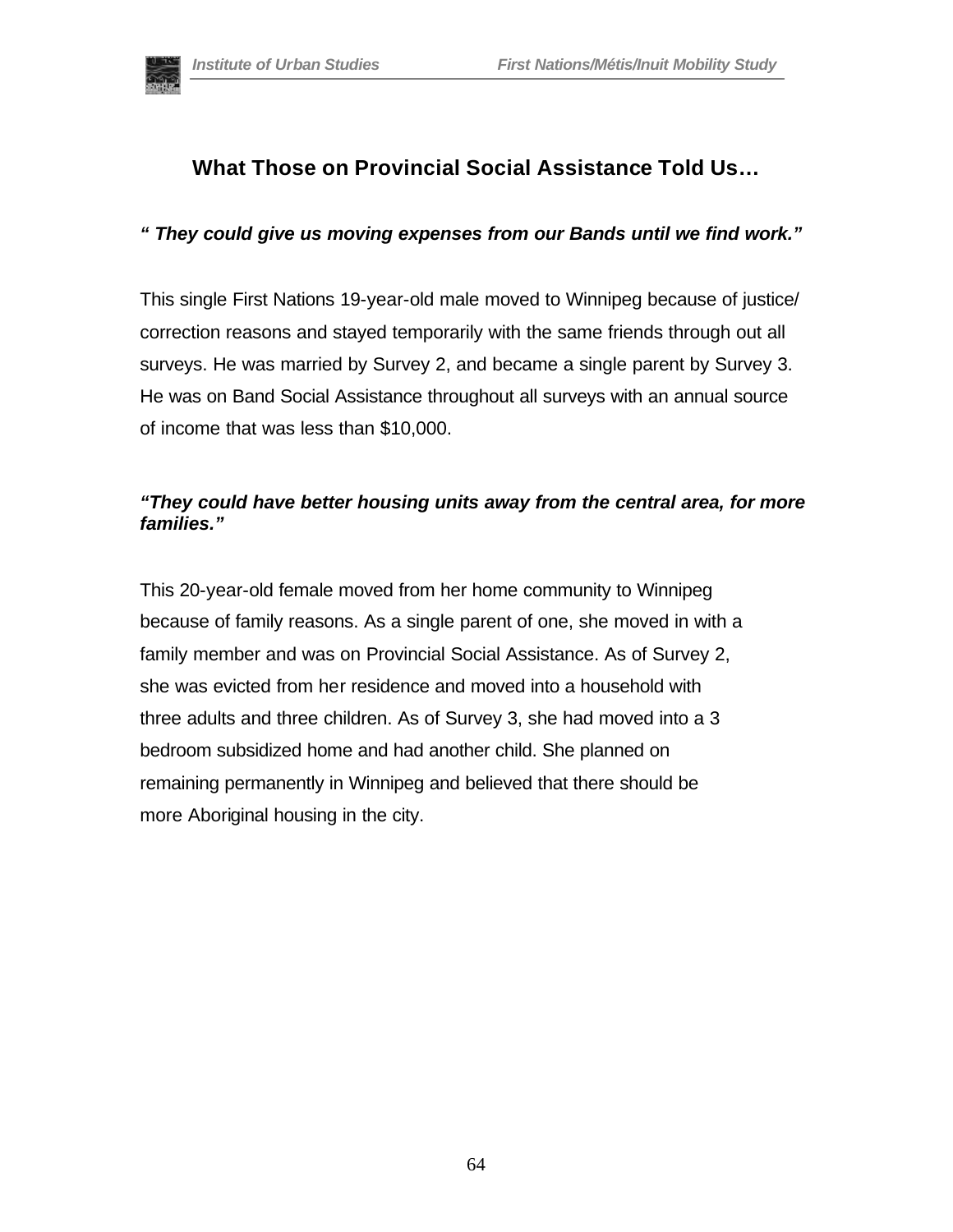

 *"Have more services like Habitat for Aboriginal people that are affordable. Bulldoze boarded up house and make way for better cheaper housinghome ownership."* **(Male, 30 to 39 years of age)**

 *"Individual Bands should look after their own off-reserve members, financially with living allowances and shelter allowances."* **(Female, 40 to 49 years of age)**

*"More supportive services for those who want to get off the Welfare rolls."*  **(Female, 50 to 59 years of age)**

 *"Native Housing for singles needed."* **(Female, 50 to 59 years of age)**

 *"Non profit housing services should handle home locators programs and services because Aboriginals have no places of there own to come to and have difficulties finding homes."* **(Male, 20 to 29 years of age)**

 *"The Bands could purchase their own housing, to rent to their people, families and singles."* **(Female, 20 to 29 years of age)**

 *"There needs to be more information, more advertising as to what type of housing there is in Winnipeg to respond to Aboriginals' crisis-housing needs."* **(Female, 30 to 39 years of age)**

 *"They could have better housing units away from the central area, for more families."* **(Female, 20 to 29 years of age)**

 *"We need our own agency to provide social assistance for us because Aboriginal workers better understand our positions and circumstances."*  **(Male, 20 to 29 years of age***)* 

*"More Aboriginal social service workers, or an information phone line to provide information to us."* **(Female, 40 to 49 years of age)**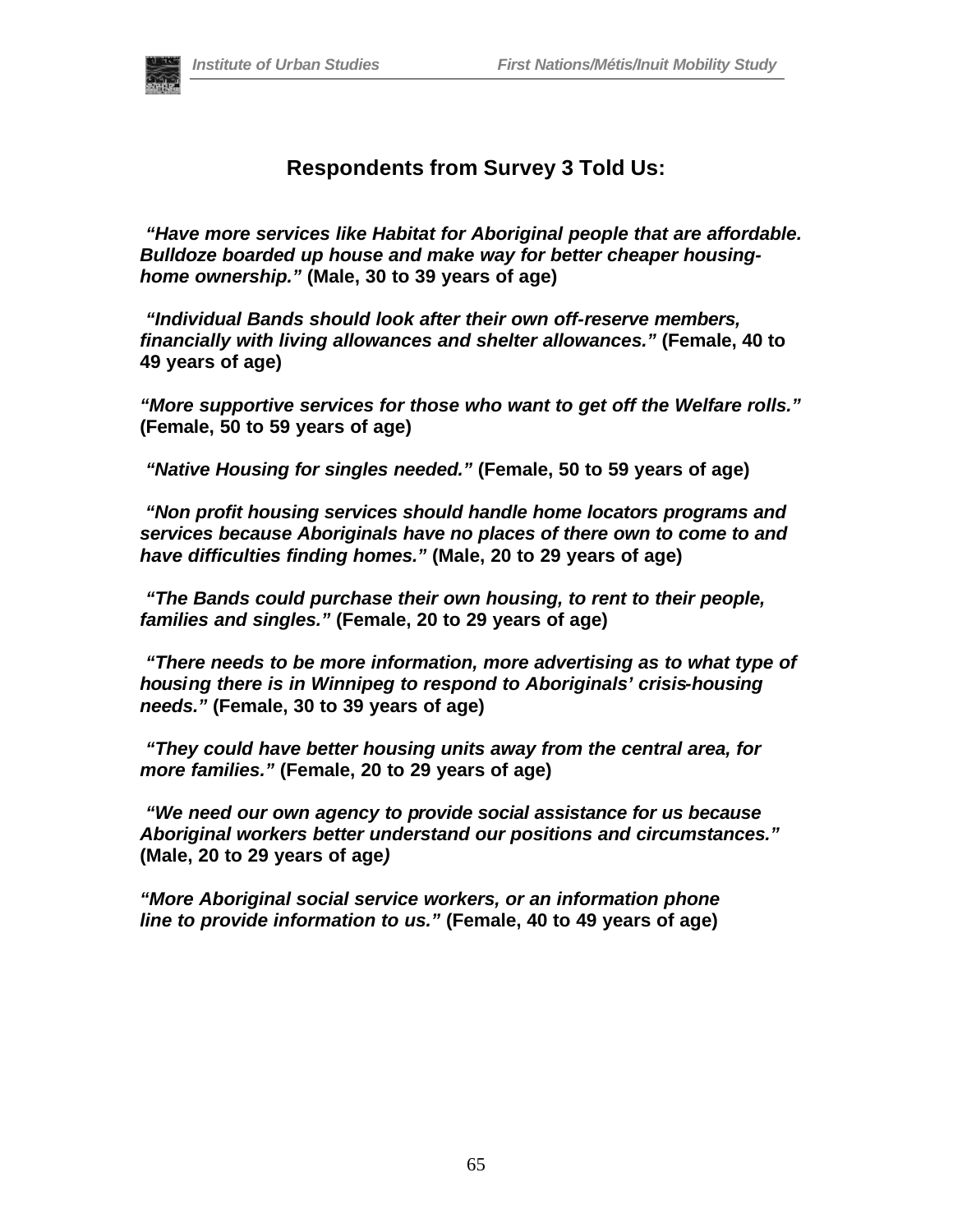# **4.0 Services Accessed in Winnipeg**

It has been noted throughout this report that the accessibility of services remains essential to the transition and adjustment process. The following discussion examines the pattern of usage and highlights the general satisfaction levels with services accessed. A key section was added in the final survey to assess two further areas. The first included a table containing Winnipeg's more frequently accessed Aboriginal services in which respondents were asked to rate their knowledge of the services. This was followed by asking respondents for specific comments and advice for improving services in key sectors including health, housing, social, employment and education.

Throughout the research, respondents highlighted the ongoing need for services and supports at two critical junctures: when respondents initially arrive in Winnipeg, and subsequently, when they remain in the city. Each period was shown to be unique, with different characteristics and requirements.

With respect to first arriving, it was noted that, although the primary reasons for moving to the city are diverse, the most important initial service required was deemed to be housing. This was echoed by 70% of respondents who stated housing was the single most important service, followed by 20% indicating employment. Once persons arrived in the city, they were most likely to access three main types of services: social, employment and medical (Table 31).

In Table 31, the distribution of services is shown for each survey. For the most part, service use has remained consistent with respect to both the total number of services used per person and the distribution by various type. The most important services remained those related to social services, employment and medical. Of the most frequently accessed services, employment experienced the largest increase over Survey 1, rising 4%. The consistent pattern in service

66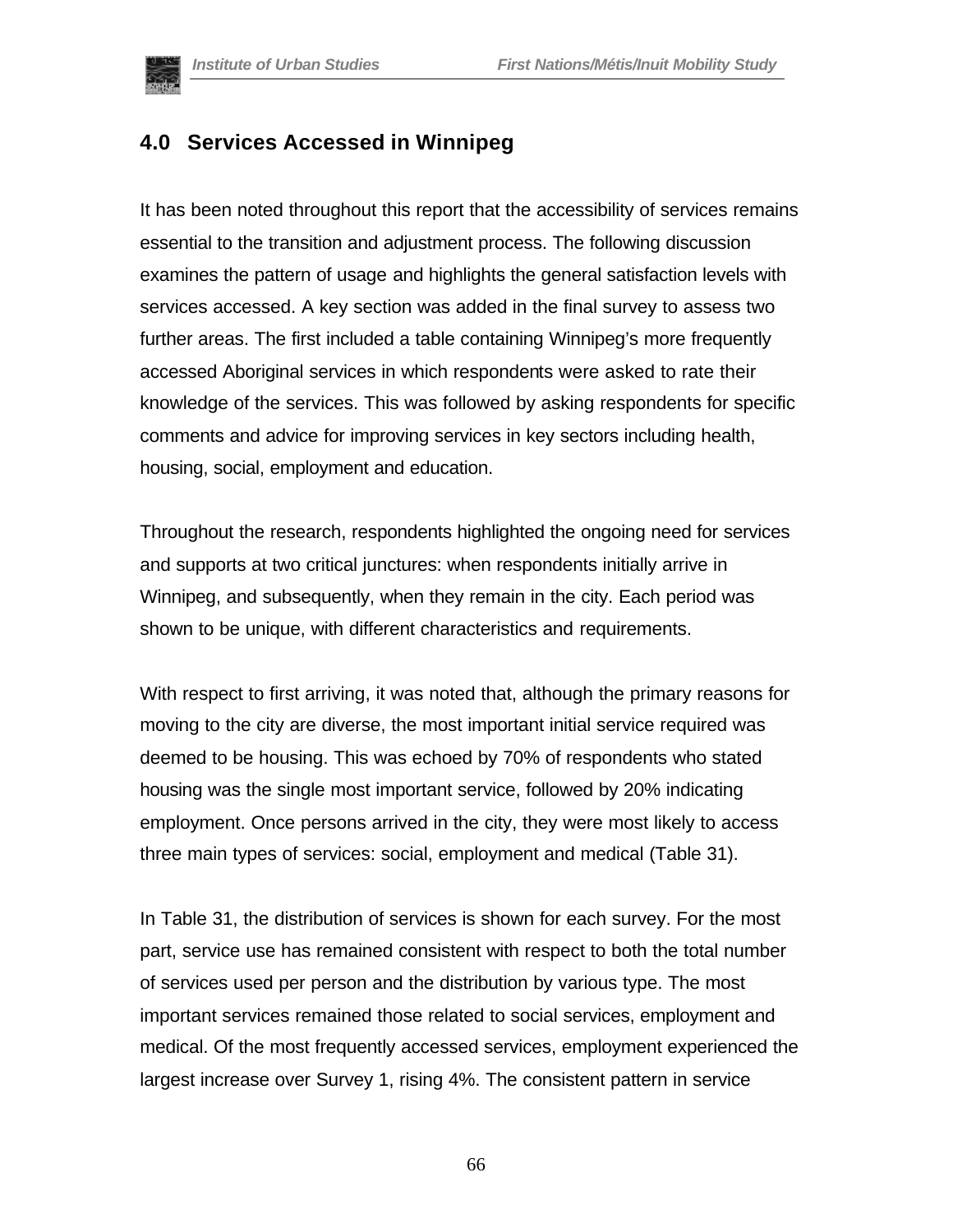

usage points to an important observation in that there does appear to be a range of services available. Furthermore, the total number of services has remained consistent with respondents using a total of 14 fewer services than at the outset of the research.

| Table 31:<br>Proportion of Respondents Accessing Service Types, Survey 1, 2 and 3<br><b>Percentages</b> |      |      |      |  |  |  |  |  |
|---------------------------------------------------------------------------------------------------------|------|------|------|--|--|--|--|--|
| <b>Services Types</b><br>Survey3<br><b>Survey 1</b><br><b>Survey 2</b>                                  |      |      |      |  |  |  |  |  |
| <b>Social Services</b>                                                                                  | 32.5 | 32.6 | 31.9 |  |  |  |  |  |
| <b>Employment Services</b>                                                                              | 21   | 20.9 | 25   |  |  |  |  |  |
| <b>Medical Services</b>                                                                                 | 13.7 | 13.9 | 14.4 |  |  |  |  |  |
| <b>Education Services</b>                                                                               | 11.9 | 11.9 | 8.2  |  |  |  |  |  |
| <b>Housing Services</b>                                                                                 | 5.5  | 5.3  | 3.8  |  |  |  |  |  |
| <b>Support Services</b>                                                                                 | 4.8  | 4.8  | 5.3  |  |  |  |  |  |
| <b>Aboriginal Services</b>                                                                              | 3.4  | 3.2  | 3.8  |  |  |  |  |  |
| <b>Transportation Services</b>                                                                          | 2.5  | 2.5  | 2.6  |  |  |  |  |  |
| <b>Legal Services</b>                                                                                   | 2.1  | 2.1  | 1.6  |  |  |  |  |  |
| <b>Services for children</b>                                                                            | 1.8  | 1.8  | 1.3  |  |  |  |  |  |
| <b>Recreation Services</b>                                                                              | 0.7  | 0.7  | 1.5  |  |  |  |  |  |
| <b>Church Services</b>                                                                                  | 0.2  | 0.2  | 0.7  |  |  |  |  |  |
| <b>Total Percent</b>                                                                                    | 100  | 100  | 100  |  |  |  |  |  |
| <b>Total Services Used</b>                                                                              | 563  | 561  | 549  |  |  |  |  |  |
| <b>Services Per Person</b>                                                                              | 1.58 | 1.57 | 1.54 |  |  |  |  |  |

It should be noted that although the total number of active services remained consistent between surveys (dropping by 14), there was a substantial amount of change within each category. In fact, respondents used a total of 727 different services over the course of the survey. This worked out to a per person service use of just over 2. It is thought that much of this change occurred early on, whereby respondents accessed services needed when they first arrived or their needs changed and they no longer required medical services. At the conclusion of Survey 3, respondents had accessed 61 new services but dropped 73 services that had been used at the time of Survey 2. This pattern of service utilization is thought to be a part of the changing needs of respondents and does not necessarily indicate that problems existed with the services.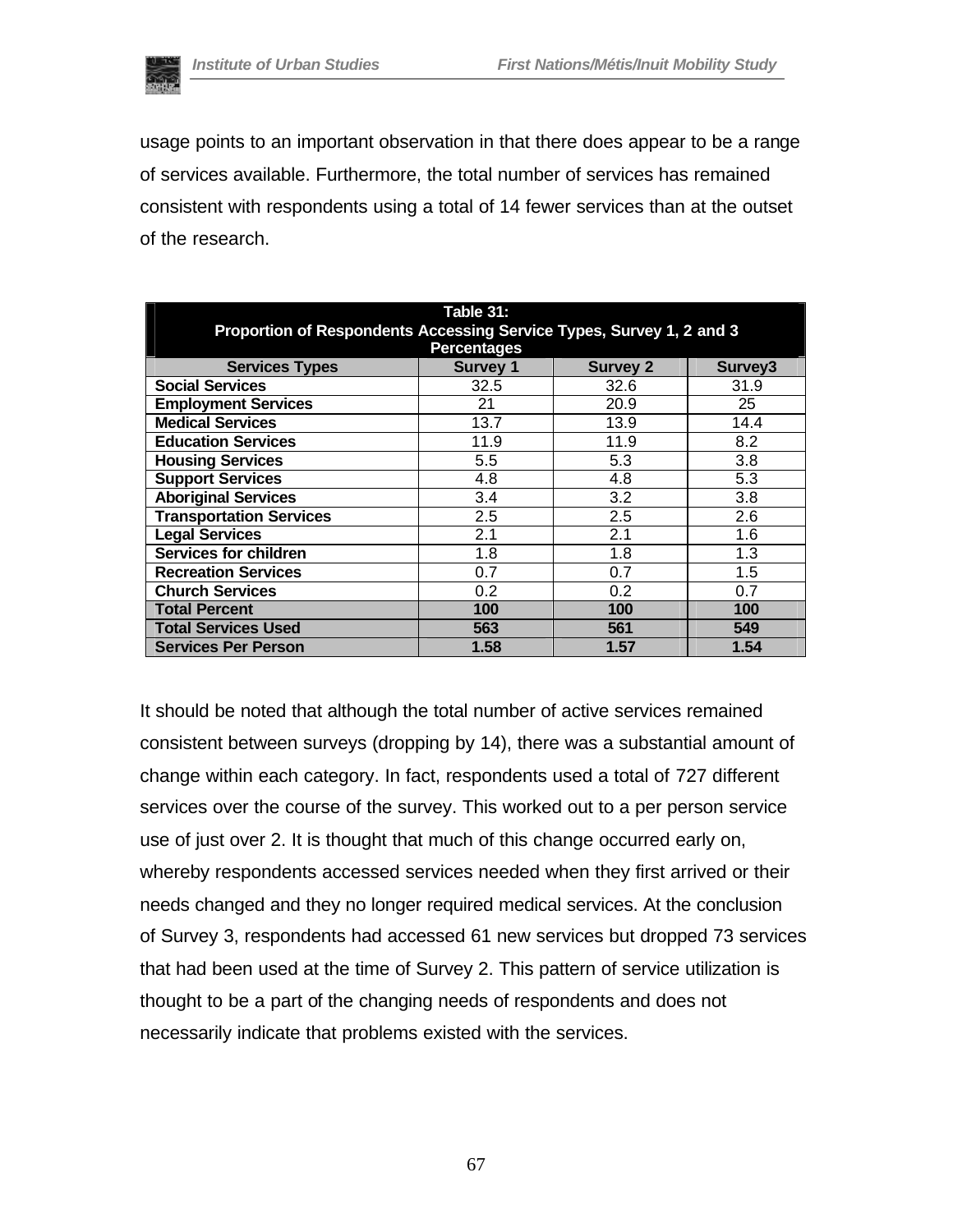

#### **4.1 Service Types Usage Patterns**

To explain the pattern of service use in more detail, the following section lists the final distribution of services accessed by respondents. As many of the services had low numbers of respondents, the total number of persons using each service are listed as opposed to displaying the results as a percentage. One of the most important findings is that, of the services being accessed, it is estimated that nearly 20% were delivered by Aboriginal agencies. This finding confirms the importance of Aboriginal services and also points to the diverse set of services being delivered.

With respect to social services, the overwhelming majority continued to access Social Assistance as their primary service. A high number also continued to report food bank use. Both of these services have remained the most frequently accessed social services over the three surveys.

#### **Social Services (175)**

|           | • Social Assistance           | 145 |
|-----------|-------------------------------|-----|
| $\bullet$ | Food banks                    | 17  |
|           | <b>Band Social Assistance</b> |     |
|           | • Child and Family Services   | 3   |
|           | • Temporary Social Assistance | 3   |
|           | <b>Disability services</b>    | 2   |
|           | <b>Shelters</b>               |     |

Employment services remained one of the most diversely accessed service with respondents looking for a variety of ways to find employment. This is a positive finding in that it appears that many persons are looking for employment skills and upgrading. A second positive aspect is that the Aboriginal Centre is playing an important role in assisting persons to find work and receive training.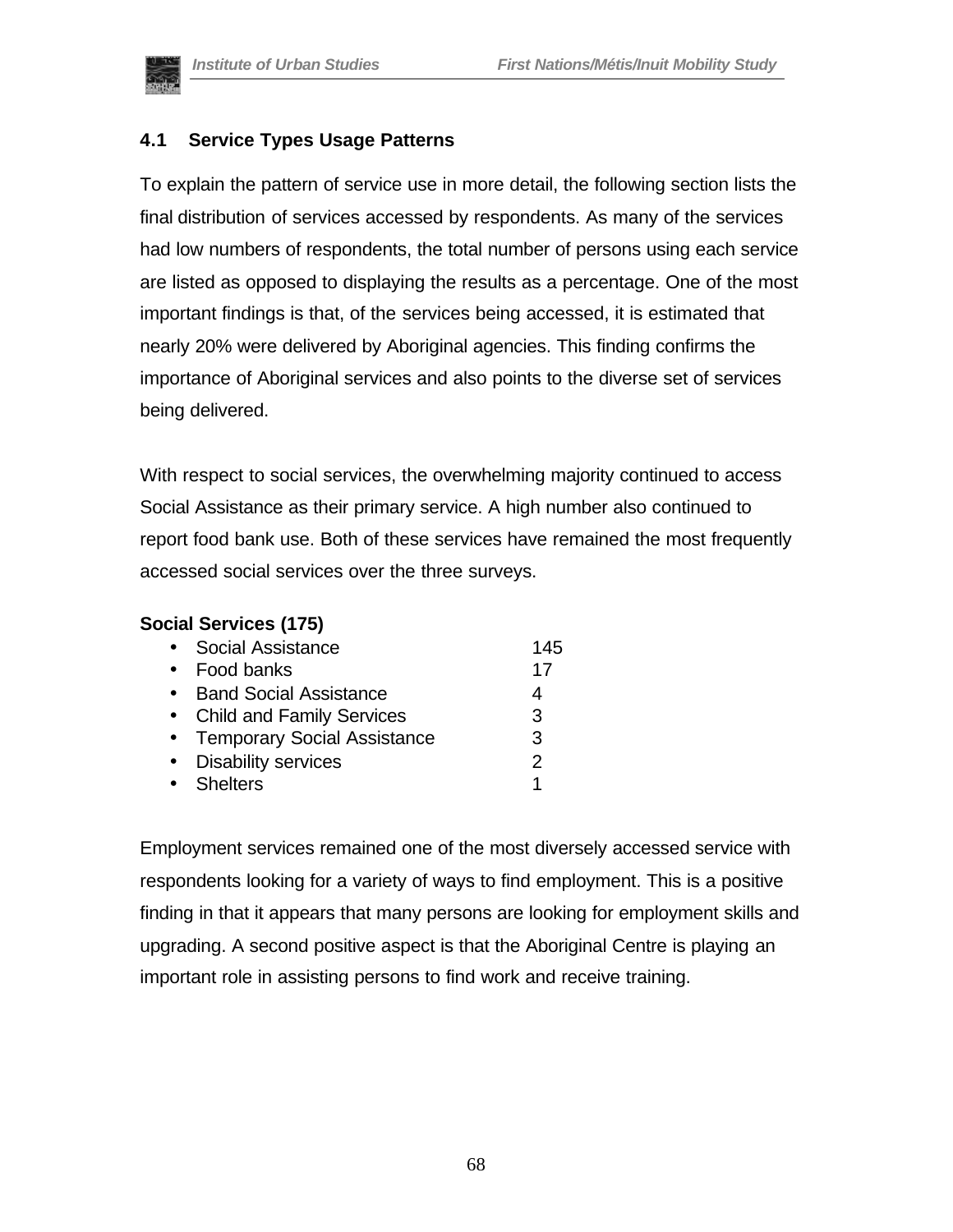

#### **Employment Services (137)**

| $\bullet$ | Human resources- support for job search |    |
|-----------|-----------------------------------------|----|
|           | • Temporary employment services         | 32 |
| $\bullet$ | Employment assistance general           | 27 |
| $\bullet$ | Aboriginal Centre- HR and training      | 22 |
|           | • Training                              | 5  |
|           | • Individual job search                 | 3  |
| $\bullet$ | Employment services (general)           | 1  |

The majority of respondents who accessed medical services used clinics and general medical services.

#### **Medical Services (79)**

| $\bullet$ | Clinic.                      | 31 |
|-----------|------------------------------|----|
|           | • Medical services (general) | 22 |
|           | • Hospital                   | 16 |
| $\bullet$ | Envoy                        | 3  |
| $\bullet$ | Pharmacy                     | 3  |
|           | • Health Canada              | 2  |
| $\bullet$ | <b>Public Health Nurse</b>   |    |
|           | • Home care <sup>11</sup>    |    |

Education services remained consistent throughout the surveys with the majority continuing to access upgrading and training programs. It should be noted that the most common reason for upgrading education was to access better employment opportunities, and combined, education and employment services are the most frequently accessed services.

 11 Service areas that contain a "0" indicate that the service had been used in previous surveys.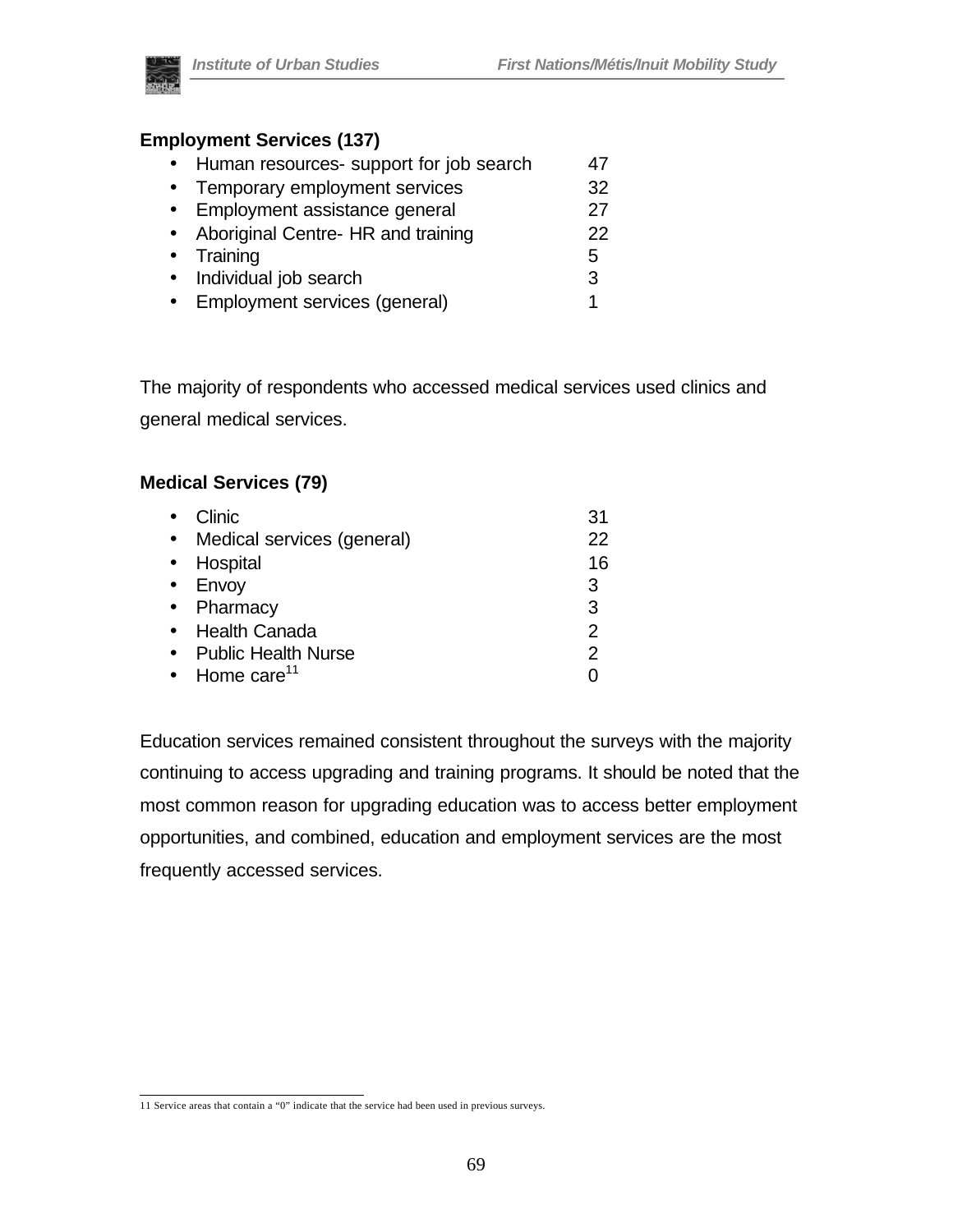

## **Education Services (45)**

| Upgrading                              | 15             |
|----------------------------------------|----------------|
| Unspecified education program          | 9              |
| <b>Financial aid</b>                   | 6              |
| <b>Red River College</b>               | 4              |
| Aboriginal Centre: education/upgrading | 3              |
| <b>Yellow Quill College</b>            | 3              |
| High school - children                 | $\overline{2}$ |
| <b>University</b>                      |                |
| <b>Aboriginal High School</b>          |                |
| Private college                        | 1              |
| Computer training                      |                |

The Aboriginal well-being program remained an important service in providing necessary support to respondents.

#### **Support Services (29)**

| • Aboriginal well-being program  |  |
|----------------------------------|--|
| • Support group                  |  |
| • Addictions                     |  |
| • Transitional housing for women |  |
| • Counseling                     |  |
| • Support services (general)     |  |

The remaining service areas were less frequently accessed but contain a few important findings. First, with many of the services listed, there does appear to be a high frequency of Aboriginal providers listed. This is a positive finding and demonstrates that there is increasing capacity among Aboriginal providers to meet the needs of clients. In fact, approximately 70 Aboriginal services were listed which would account for nearly 13% of the services used. It is thought this number is even higher as some respondents did not recall the name of a program and it was coded as simply employment training or otherwise. Therefore, it is estimated that perhaps upwards of 20% of services were provided by Aboriginal agencies.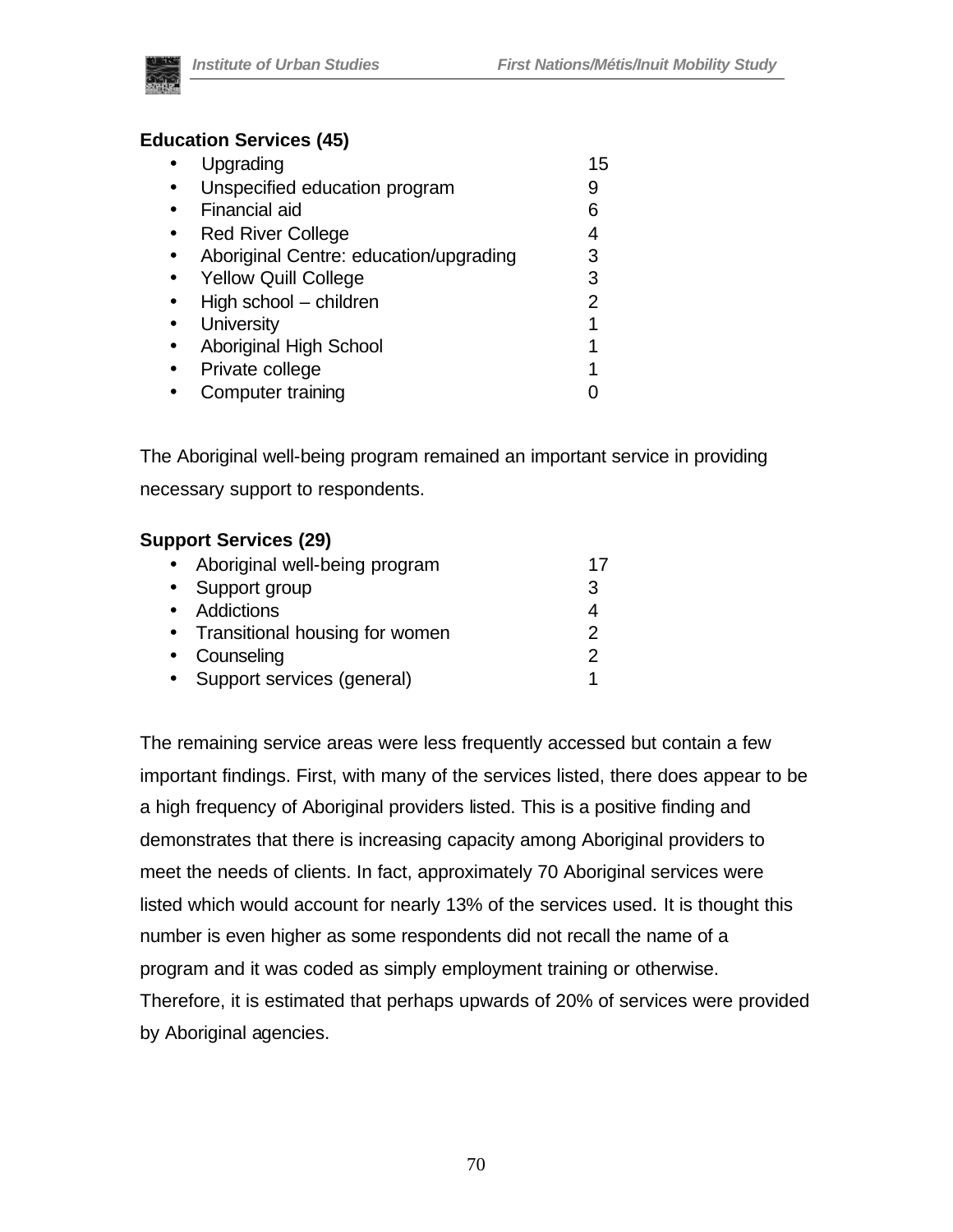

# **Aboriginal Services (21)**

| Spiritual/cultural<br>$\bullet$<br><b>Aboriginal Centre</b><br>٠<br>• Friendship Centre<br>Representative organizations (MMF, etc.)<br>$\bullet$<br>Economic development                    | 12<br>5<br>$\overline{c}$<br>$\overline{2}$<br>$\overline{0}$ |
|---------------------------------------------------------------------------------------------------------------------------------------------------------------------------------------------|---------------------------------------------------------------|
| <b>Housing Services (21)</b><br>Housing services (general)<br>Manitoba Housing Authority<br>$\bullet$<br>Aboriginal<br>$\bullet$<br>• Kinew Housing<br>Winnipeg Rehab. Housing<br>$\bullet$ | $\overline{7}$<br>10<br>1<br>1<br>$\overline{2}$              |
| <b>Transportation Services (14)</b><br>Transit<br>Taxi<br>$\bullet$<br>• Aboriginal transport<br>Transportation (general)<br>$\bullet$                                                      | 11<br>1<br>1<br>1                                             |
| Services for children/youth (7)<br>Daycare<br>School<br>Services for children/youth (general)                                                                                               | 5<br>1<br>1                                                   |
| <b>Legal Services (9)</b><br>Legal services (general)<br><b>Winnipeg Police Department</b><br>$\bullet$<br>Lawyer<br>Corrections<br>$\bullet$                                               | 2<br>3<br>$\mathbf 1$<br>3                                    |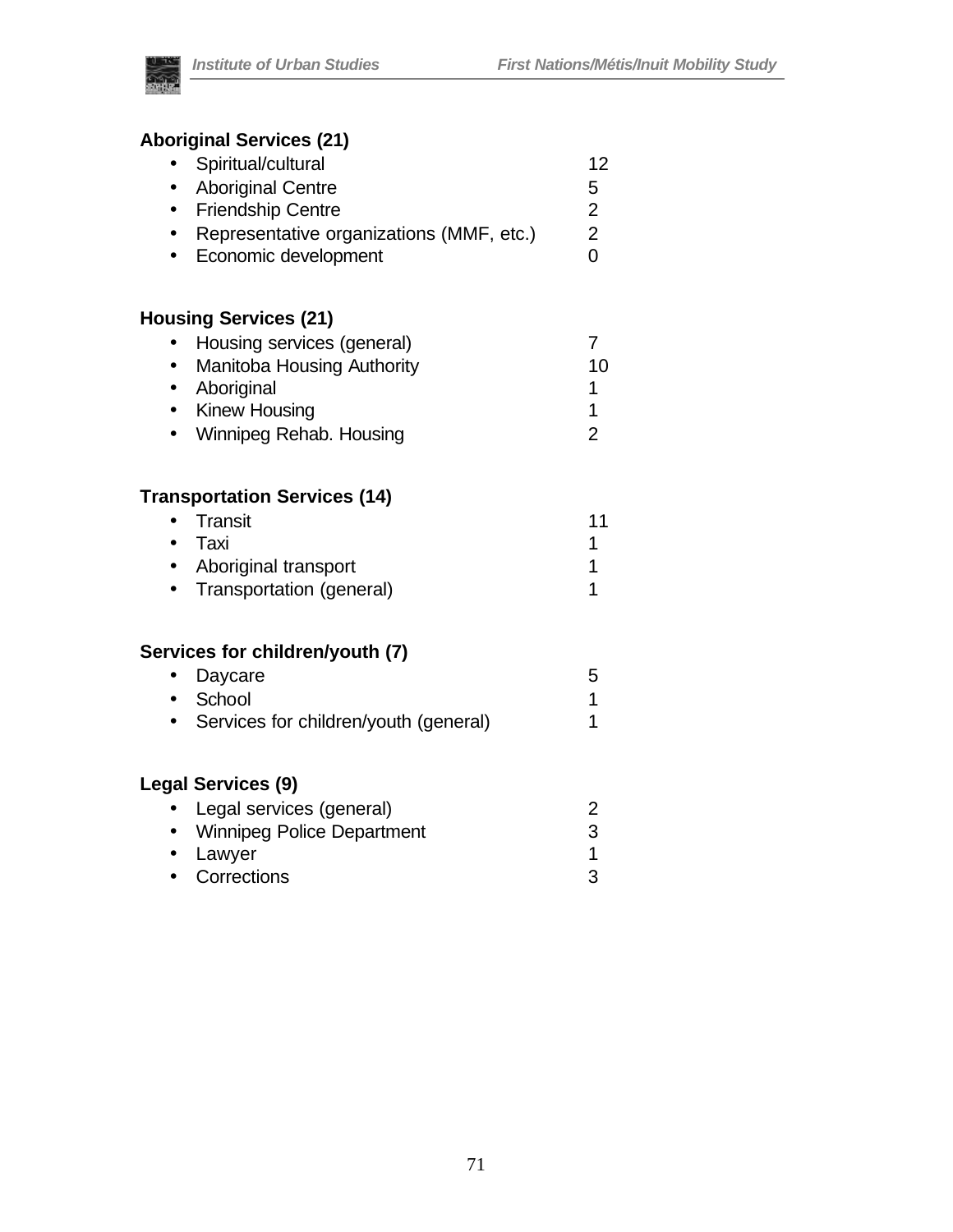

#### **4.2 Information Source**

Over the course of the research, it was observed that a high number of respondents accessed services through word of mouth and referrals. Surprisingly, more traditional methods such as pamphlets, directories, and media appeared less effective. The final result remained consistent with the previous two surveys (see Interim Report One and Two for a detailed description). A key finding is that there appears to be an informal referral network among service providers. This largely "grassroots" network is based upon the extensive knowledge of staff and their keen awareness of the services and supports existing within the community but not necessarily related to their organization. This informal network is something that is of critical importance but is difficult to implement elsewhere simply because having staff with this level of knowledge is based on experience and is not easily transferable. Nevertheless, it is strongly felt that this informal service delivery structure is currently assisting persons as they seek out various services.

At the conclusion of Survey 3, respondents added a total of 61 new services and again, the majority (64%), accessed them by word of mouth, while 16% were referred. The remaining sources of information were drawn from walk-by (6.6%), media and pamphlets at 1.6% and 'other' (9.8%).

From the data collected in each survey, it remains clear that the majority of respondents are relying on word of mouth or referrals, and to a less extent walkbys, to find the services they need. This represents an important aspect of the research in that it appears that most are relying on more informal means from which to access the services they need. A related observation is to pose the question of why more traditional methods such as pamphlets or media did not work overly well? And secondly, how can the existing "informal" system of knowledge transfer be better understood and replicated.

72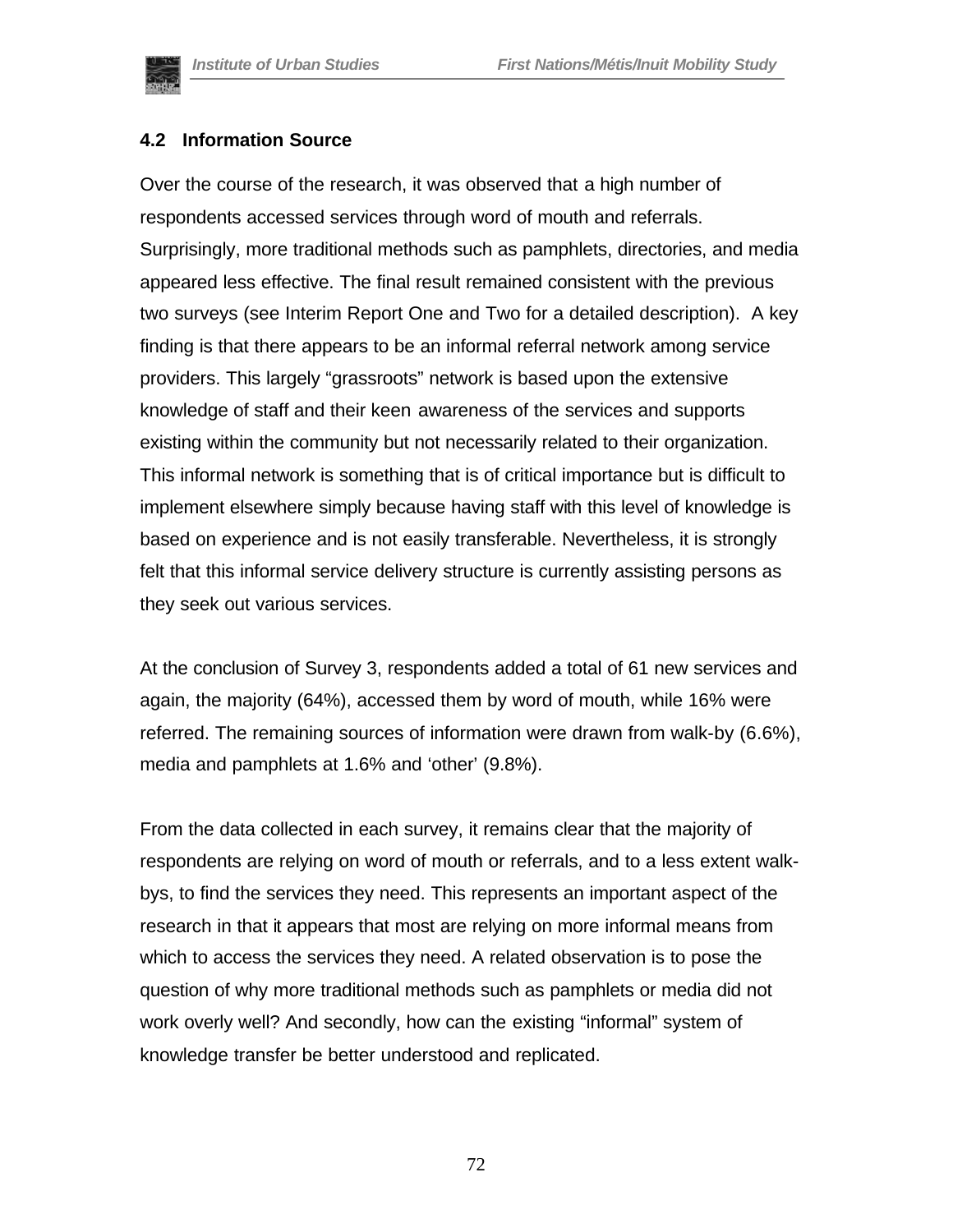

#### **4.3 Satisfaction with Services**

Measuring the level of satisfaction of various services resulted in a number of changes (Table 32). First, when examining those dissatisfied with services, all experienced a substantial drop over Survey 1. This is a positive finding as it appears that respondents have become more familiar with the services available, and are generally more comfortable in accessing them.

For the three most frequently used services (social, employment and medical), those who were dissatisfied dropped by three or four times over Survey 1. The drop observed in dissatisfaction corresponds to a rise in those persons indicating they were satisfied with various services. However, those persons who were very satisfied declined significantly for a number of key services including employment which went from 31.5% to 7.8% at the time of Survey 3. This decline, in those who were very satisfied, appears to be a signal that respondents are wanting to find employment but appear to have become frustrated by the process and inability to find work or supports such as job search or resume writing. Regardless of this drop, it does appear that respondents remain satisfied with the services they are currently accessing and the reduction in those being unsatisfied is important and contributes to the contention of this research that there are a number of adequate services in the city.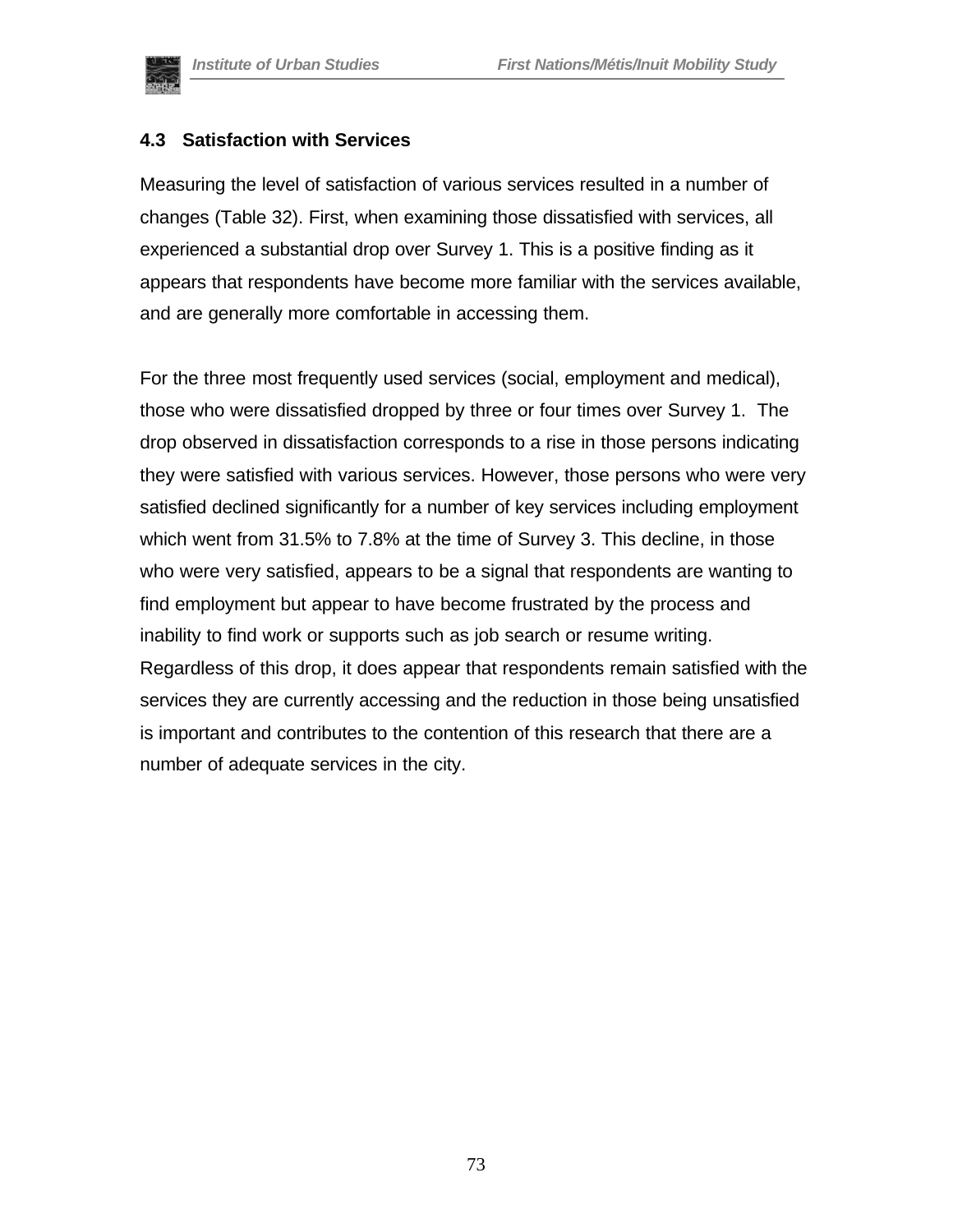| Table 32:           |                                                       |                               |                    |                    |                  |                    |               |                      |                    |
|---------------------|-------------------------------------------------------|-------------------------------|--------------------|--------------------|------------------|--------------------|---------------|----------------------|--------------------|
|                     | Service Type by Satisfaction Level, Survey 1, 2 and 3 |                               |                    |                    |                  |                    |               |                      |                    |
|                     |                                                       |                               |                    | <b>Percentages</b> |                  |                    |               |                      |                    |
| <b>Service Type</b> |                                                       | <b>Very Satisfied</b>         |                    |                    | <b>Satisfied</b> |                    |               | <b>Not Satisfied</b> |                    |
|                     | <b>Survey</b>                                         | <b>Survey</b><br>$\mathbf{2}$ | <b>Survey</b><br>3 | <b>Survey</b>      | <b>Survey</b>    | <b>Survey</b><br>3 | <b>Survey</b> | <b>Survey</b><br>2   | <b>Survey</b><br>3 |
| <b>Social</b>       | 22.1                                                  | 17.1                          | 13.9               | 41.0               | 69.8             | 73.2               | 37.0          | 13.1                 | 12.9               |
| <b>Services</b>     |                                                       |                               |                    |                    |                  |                    |               |                      |                    |
| <b>Employment</b>   | 31.5                                                  | 20.1                          | 7.8                | 41.0               | 67.5             | 85.8               | 27.5          | 12.3                 | 6.5                |
| <b>Medical</b>      | 45.1                                                  | 29.8                          | 34.3               | 32.0               | 60.3             | 58.7               | 23.0          | 9.9                  | $\overline{7}$     |
| <b>Education</b>    | 34.3                                                  | 35.8                          | 31.9               | 35.7               | 54.7             | 60.5               | 30.0          | 9.5                  | 7.5                |
| <b>Support</b>      | 51.6                                                  | 42.0                          | 34.8               | 31.9               | 47.9             | 55                 | 16.5          | 10.1                 | 10.1               |
| <b>Housing</b>      | 42.5                                                  | 33.8                          | 34.5               | 20.8               | 44.2             | 51.7               | 36.8          | 22.1                 | 13.8               |
| Aboriginal          | 31.6                                                  | 44.6                          | 42.6               | 43.0               | 51.1             | 48.5               | 25.3          | 4.3                  | 8.8                |
| <b>Transport-</b>   | 45.9                                                  | 38.2                          | 53.1               | 17.6               | 51.5             | 36.7               | 36.5          | 10.3                 | 10.2               |
| ation               |                                                       |                               |                    |                    |                  |                    |               |                      |                    |
| Legal               | 23.8                                                  | 22.2                          | 36.8               | 23.8               | 60.0             | 52.6               | 52.4          | 17.8                 | 10.5               |
| School/             | 52.2                                                  | 50.0                          | 54.2               | 21.7               | 36.7             | 29.2               | 26.1          | 13.3                 | 16.7               |
| <b>Daycare</b>      |                                                       |                               |                    |                    |                  |                    |               |                      |                    |
| <b>Recreation</b>   | 69.4<br>$\sqrt{2}$                                    | 16.7                          | 68                 | 22.2               | 66.7             | 35                 | 8.3           | 16.7                 | 0                  |

Row sums equal 100%.

To further assess satisfaction with services, two additional questions were posed. The first asked respondents to indicate whether their satisfaction had increased since the previous survey, while the second compared the services being accessed in Winnipeg with their home community.

In the first question, just over 73% of respondents indicated their satisfaction level remained the same between Survey 2 and 3, 14% stated that improvements were observed while 11% experienced a drop. When asked how the services in Winnipeg compared to the home community, 73% stated they were better, 24% said they were the same and 3% indicated they were worse. These comments support the overall positive feedback of respondents to the availability and use of services in the city.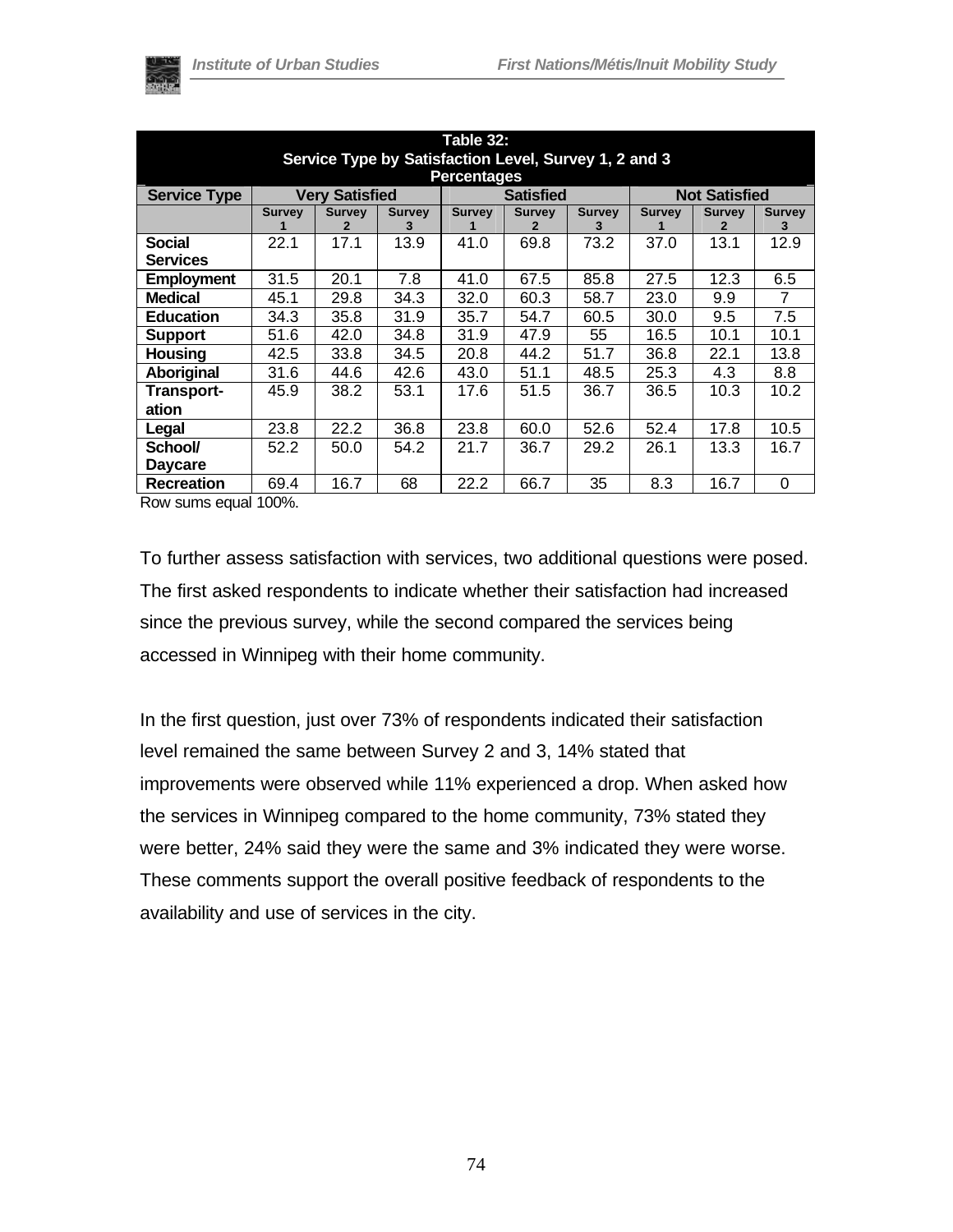

#### **4.3.1 Needs Met by Current Services and Use of Informal Services**

Respondents were asked to indicate whether the services they currently used met their expectations (Table 33). From these data, two trends are prominent. First, there has been an overall increase in "expectations being met" over Survey 1. However, between Survey 2 and 3, the results show a decline among the most frequently accessed services (social, employment, medical and education). The conclusion is that respondents generally considered their needs to have been met by the services they are accessing. It is not felt that the differences between Survey 2 and 3 display significant change in attitude among respondents to consider this result overly negative.

| Table 33:<br>Service Type by Needs Met, Survey 1, 2 and 3<br><b>Percentages</b> |                 |                 |          |                 |                 |                 |
|---------------------------------------------------------------------------------|-----------------|-----------------|----------|-----------------|-----------------|-----------------|
| <b>Service Type</b>                                                             |                 | Yes             |          |                 | <b>No</b>       |                 |
|                                                                                 | <b>Survey 1</b> | <b>Survey 2</b> | Survey 3 | <b>Survey 1</b> | <b>Survey 2</b> | <b>Survey 3</b> |
| <b>Social Services</b>                                                          | 62.4            | 84.5            | 76.3     | 37.6            | 15.5            | 23.5            |
| <b>Employment</b>                                                               | 65.5            | 78.4            | 73.9     | 34.5            | 21.6            | 26.1            |
| <b>Medical</b>                                                                  | 82.3            | 89.3            | 81.9     | 17.7            | 10.7            | 18.1            |
| <b>Education</b>                                                                | 70.3            | 89.8            | 85.8     | 29.7            | 10.2            | 14.2            |
| <b>Support</b>                                                                  | 81.8            | 92.4            | 82.2     | 18.2            | 7.6             | 17.8            |
| <b>Housing</b>                                                                  | 69.0            | 72.7            | 86.1     | 31.0            | 27.3            | 13.9            |
| Aboriginal                                                                      | 73.5            | 95.7            | 75.4     | 26.9            | 4.3             | 24.6            |
| <b>Transportation</b>                                                           | 75.0            | 97.1            | 81       | 25.0            | 2.9             | 19              |
| Legal                                                                           | 59.5            | 84.4            | 70.5     | 40.5            | 15.6            | 29.5            |
| <b>School/Daycare</b>                                                           | 80.9            | 83.9            | 74.5     | 19.1            | 16.1            | 25.5            |
| <b>Recreation</b>                                                               | 83.3            | 83.3            | 85.1     | 16.7            | 16.7            | 14.9            |

In a follow-up question, respondents listed the services they were in need of but unable to access (Table 34). Two observations from these data are that those unable to access education funding declined substantially between surveys, while those in need of employment services increased by nearly four times. With respect to employment, again it appears that respondents are in need of assistance in terms of finding employment, including the job search itself and the preparation for finding work (resume writing, interview techniques etc). Employment and access to support and services for securing employment have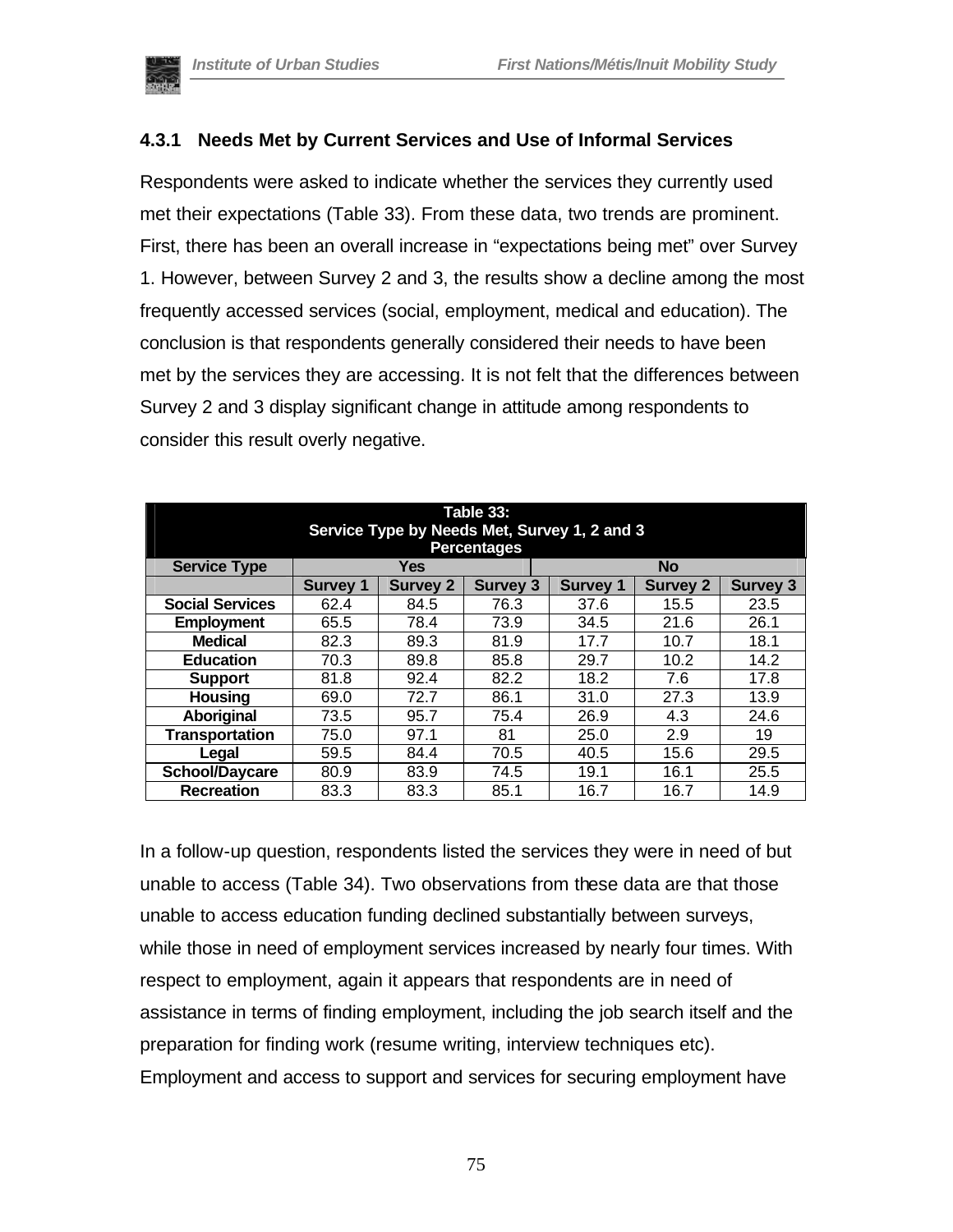

remained a significant concern of respondents who want to work but are seeking additional services for help.

| Table 34:<br>Services that Respondents were Unable to Access, Survey 2 and 3<br><b>Percentages</b> |      |      |  |  |  |  |  |
|----------------------------------------------------------------------------------------------------|------|------|--|--|--|--|--|
| <b>Service Name</b><br><b>Survey 3</b><br><b>Survey 2</b>                                          |      |      |  |  |  |  |  |
| <b>Educational funding</b>                                                                         | 21.1 | 7.8  |  |  |  |  |  |
| <b>Transportation assistance</b>                                                                   | 11.3 | 7.8  |  |  |  |  |  |
| Other*                                                                                             | 12.4 | 15.6 |  |  |  |  |  |
| Financial services (Ioans, credit cards)                                                           | 11.3 | 10.4 |  |  |  |  |  |
| <b>Issues with Social Services</b>                                                                 | 9.9  | 3.1  |  |  |  |  |  |
| <b>Housing issues</b>                                                                              | 7    | 13.4 |  |  |  |  |  |
| <b>Support services</b>                                                                            | 5.6  | 10.9 |  |  |  |  |  |
| Daycare/child care                                                                                 | 5.6  | 3.1  |  |  |  |  |  |
| <b>Employment services</b>                                                                         | 5.6  | 23.4 |  |  |  |  |  |
| <b>Furniture</b>                                                                                   | 4.3  | 0    |  |  |  |  |  |
| <b>Medical services</b>                                                                            | 4.2  | 3.1  |  |  |  |  |  |
| Difficulty obtaining a driver's license                                                            | 1.4  | 1.4  |  |  |  |  |  |
| <b>Total</b>                                                                                       | 100  | 100  |  |  |  |  |  |

## **4.3.2 Informal Service Provision**

As has been mentioned, there does appear to be an adequate number of services available to respondents who remained in the city. This determination was made based on the satisfaction ratings of the services currently being used and the fact that most indicated services are meeting their needs. To assess whether gaps existed in the provision of services, a follow-up question asked whether "informal" services were being delivered by friends and family. The intent of this question was to determine whether a significant number of persons needed services above what was available in the more formal sector.

The result was that 67% of respondents indicated they relied on friends and family to provide support in some capacity. This was down only slightly from Survey 2 where 75% of respondents listed that informal services were being used. Not surprisingly, 60% of respondents indicated they considered housing to be an informal service. This was the result of those living temporarily stating that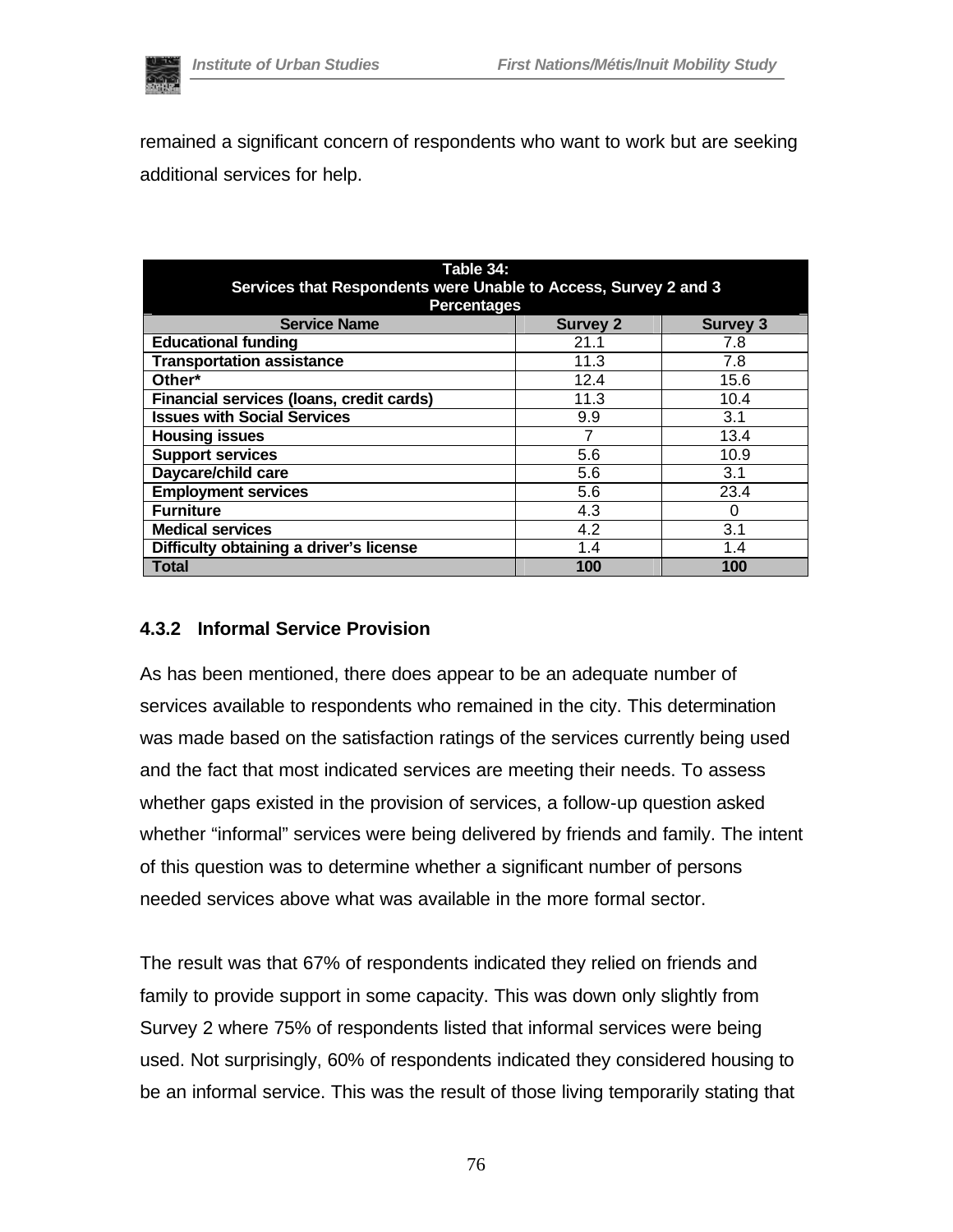

they considered their current housing to be an "informal" service provided to them. This result emphasizes the desire of respondents to find their own shelter (Table 35). The remaining categories point to a number of other issues such as those needing childcare and/or emotional or financial support.

| Table 35:<br>Informal Services Provided by Friends and Family, Survey 2 and 3<br><b>Percentages</b> |                 |                 |  |
|-----------------------------------------------------------------------------------------------------|-----------------|-----------------|--|
| <b>Response</b>                                                                                     | <b>Survey 2</b> | <b>Survey 3</b> |  |
| <b>Childcare</b>                                                                                    | 14.8            | 16.8            |  |
| <b>Elder/disabled care</b>                                                                          | 2.0             | 3.0             |  |
| <b>Emotional</b>                                                                                    | 3.6             | 6.0             |  |
| <b>Financial</b>                                                                                    | 6               | 7.7             |  |
| <b>Housing</b>                                                                                      | 68.0            | 60.8            |  |
| <b>Transportation</b>                                                                               | .8              | 1.3             |  |
| Food                                                                                                | 4.4             | 3.4             |  |
| Homemaking                                                                                          | .4              | .9              |  |
| Total                                                                                               | 100.0           | 100.0           |  |

## **4.3.3 Knowledge of Services**

To elicit knowledge of services available in the city, respondents were presented with a list of agencies and asked to state what their knowledge level of each agency, and whether they had used their services (Table 36). The services included in the table are not considered to be an exhaustive list, but are thought to represent a broad cross-section of Aboriginal agencies providing support, training and assistance.

A number of observations can be drawn from the table. First, there appears to be numerous services that are not well known. An example is Partners for Careers, which is an employment assistance agency with a storefront office just off Portage Avenue that appears to have been missed by most.<sup>12</sup> As is shown on the table, nearly 77% of respondents had not heard of this agency and only 1.4%

<sup>12</sup> It should be noted that name recognition may have played in role in persons not having heard of services.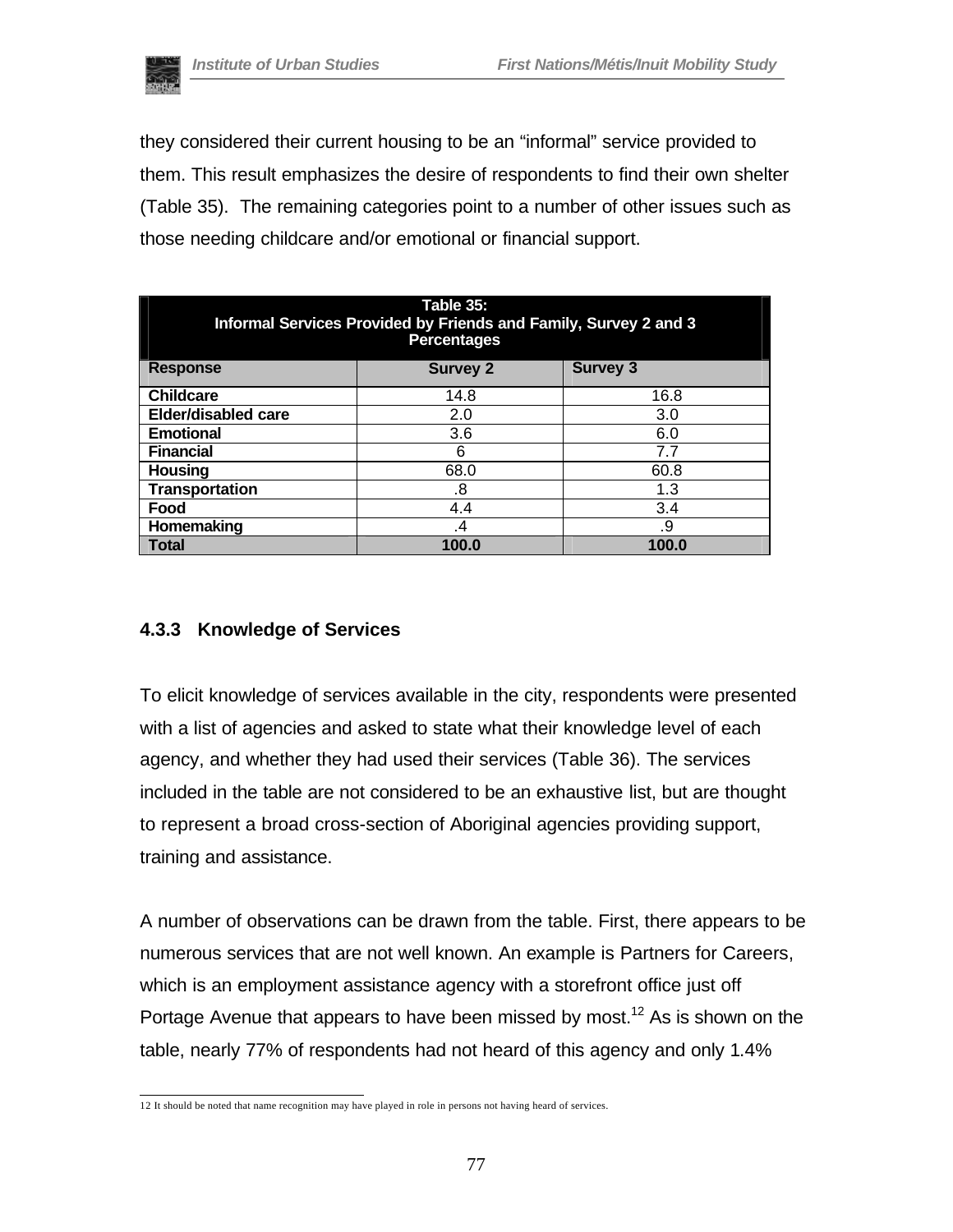

indicated that they had used their services. This is concerning in that so many respondents indicated that they needed help finding employment.

The two most frequently accessed services are the Indian & Métis Friendship Centre and the Ma Mawi Wi Chi Itata Centre. These agencies provide a variety of services and supports related to family, health and spirituality. There were also many services listed in which respondents indicated that they had not accessed the services. A good example of this would be Kinew Housing. Although nearly 75% of respondents had heard of their services, only 9.4% had used them. This finding reflects the fact that this housing organization currently has over 1000 people on its wait-list for housing.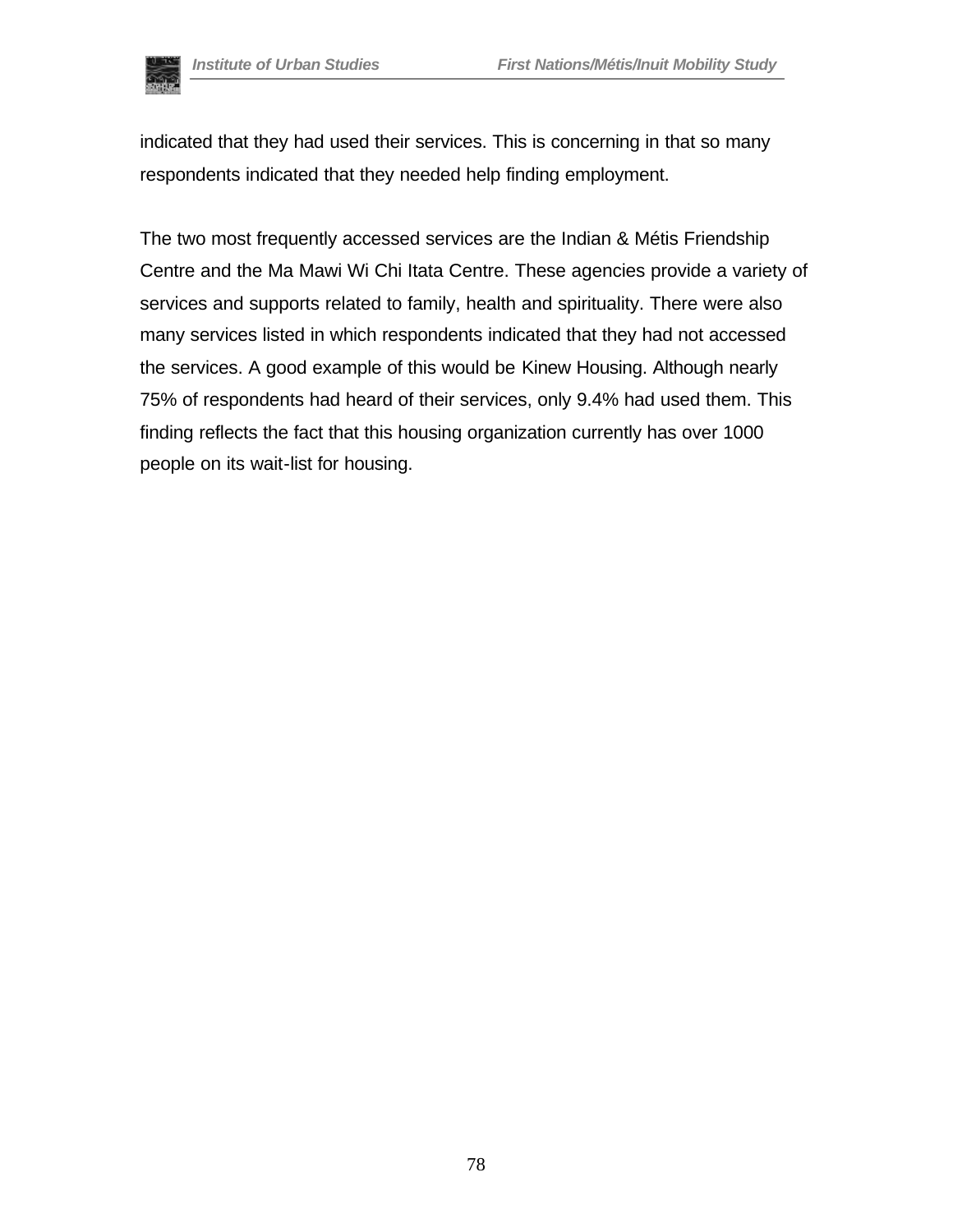| Table 36:                                           |                                    |              |        |                  |                  |
|-----------------------------------------------------|------------------------------------|--------------|--------|------------------|------------------|
| Knowledge of Winnipeg Aboriginal Services, Survey 3 |                                    |              |        |                  |                  |
|                                                     | <b>Percentages</b><br><b>Never</b> | <b>Heard</b> | Know a | <b>Know</b>      | <b>Have</b>      |
| <b>Service Provider</b>                             | heard of                           | of them      | little | them             | used             |
|                                                     | them                               |              | about  | well             | their            |
|                                                     |                                    |              | them   |                  | <b>services</b>  |
| Indian & Métis Friendship Centre                    | 3.0                                | 23.6         | 36.2   | 3.0              | 34.2             |
| Circle of Life Thunderbird House                    | 9.4                                | 52.5         | 31.4   | 1.6              | 5.0              |
| <b>Winnipeg Native Alliance</b>                     | 64.0                               | 31.4         | 3.0    | 0.7              | 0.9              |
| North End Women's Centre                            | 32.8                               | 48.2         | 16.5   | 0.9              | 1.6              |
| Aboriginal Health & Wellness                        | 28.0                               | 58.3         | 10.1   | $\overline{1.4}$ | 2.3              |
| Centre                                              |                                    |              |        |                  |                  |
| Ma Mawi Wi Chi Itata Centre                         | 8.0                                | 18.2         | 39.3   | $\overline{3.4}$ | 31.0             |
| Native Women's Transition Centre                    | 31.4                               | 36.9         | 18.6   | $\overline{0.7}$ | 12.4             |
| Native Addictions Council of                        | 17.4                               | 31.2         | 32.3   | 1.1              | 17.9             |
| Manitoba                                            |                                    |              |        |                  |                  |
| Aboriginal Head Start Program                       | 64.2                               | 29.4         | 4.4    | 1.1              | 0.9              |
| <b>Andrew Street Family Centre</b>                  | 29.8                               | 40.6         | 26.1   | 0.9              | 2.5              |
| <b>Indian Family Centre</b>                         | 23.9                               | 36.2         | 28.7   | 0.7              | 10.6             |
| Métis Resource Centre                               | 55.8                               | 40.1         | 3.2    | 0.5              | 0.5              |
| Manitoba Métis Federation Child                     | 73.9                               | 21.6         | 3.4    | 0.5              | 0.7              |
| and Family Support Services                         |                                    |              |        |                  |                  |
| Aboriginal Court Worker Program                     | 61.7                               | 29.6         | 6.9    | 0.2              | 1.6              |
| Partners for Careers Aboriginal                     | 76.6                               | 17.7         | 3.9    | 0.5              | 1.4              |
| <b>Employment Information Centre</b>                |                                    |              |        |                  |                  |
| <b>Urban Circle Training Centre</b>                 | 18.1                               | 28.4         | 38.3   | 1.1              | 14.0             |
| West Broadway Education and                         | 45.9                               | 27.4         | 21.7   | $\overline{1.4}$ | $\overline{3.7}$ |
| <b>Employment Centre</b>                            |                                    |              |        |                  |                  |
| Yellowquil College                                  | 25.1                               | 45.2         | 26.5   | 1.2              | 2.1              |
| Kinew Housing                                       | 15.1                               | 33.3         | 41.3   | 0.9              | 9.4              |
| S.A.M. Management                                   | 69.3                               | 26.8         | 1.8    | 0.7              | 1.4              |

## **4.4 Advice for Improving Services in Winnipeg**

The final area examined within the service section looked to respondents for their advice and suggestions on improving the main services (health, social, employment, housing and education). As this set of tables is large, they have been placed in Appendix F (Tables F3 –F7).

The most common area that respondents noted was in the provision of more Aboriginal based services and workers. Although, in previous sections, most indicated they were satisfied with services, it is clear that a stronger Aboriginal presence is needed in the provision of services. With upwards of 20% of current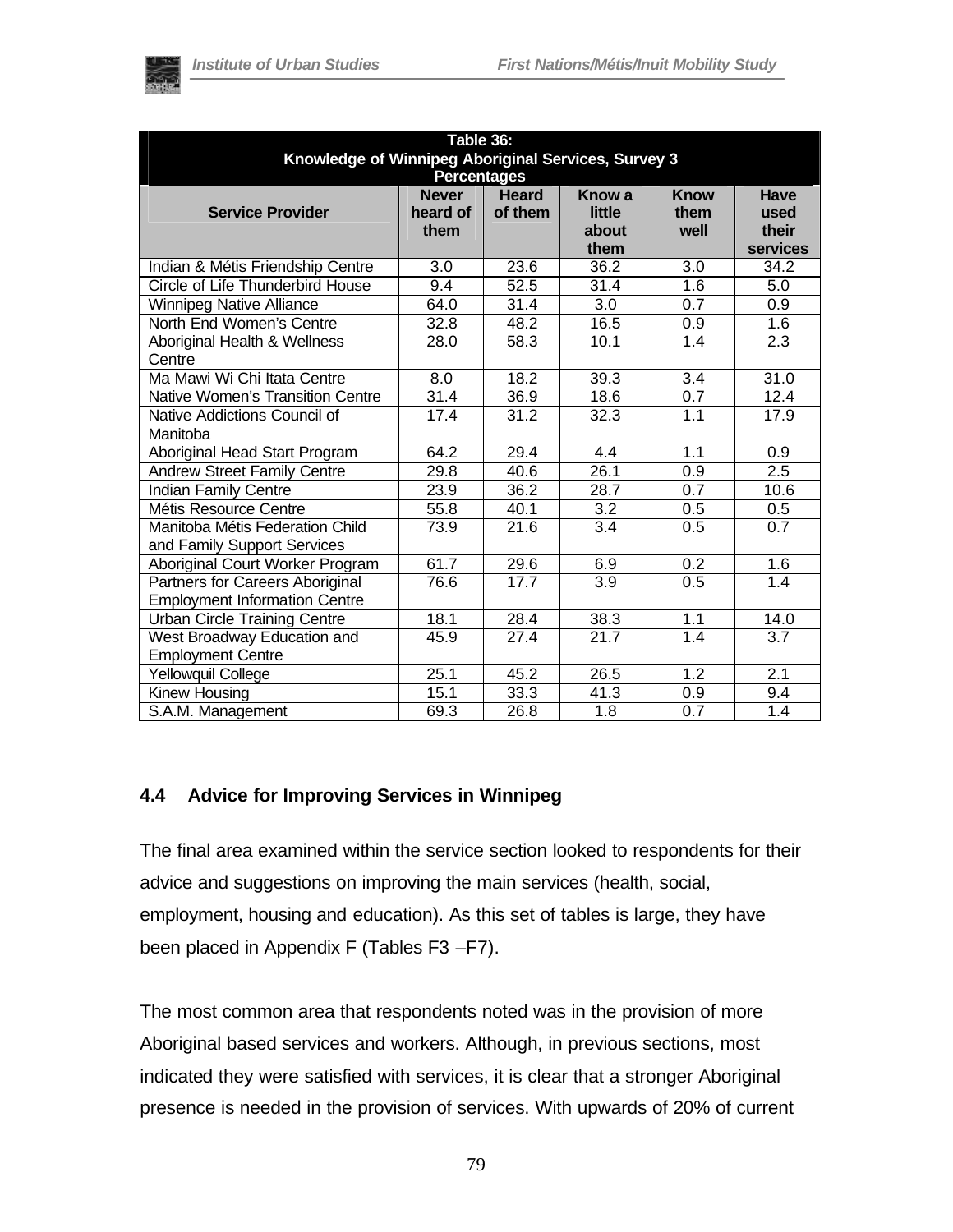

services being provided by Aboriginal agencies, respondents indicate that more Aboriginal workers and services are needed. A second common area for improvement is on providing more information about what is available. Respondents want to know how to access services and what they offer. Certainly, the findings of this report, that word of mouth and referrals are the primary means for finding services, presents a challenge on how best to supply the required additional information.

Table F3 lists the comments provided regarding what is needed to improve housing. The suggestions offered mirror those noted in previous sections with most simply wanting more housing, including rent subsidized or affordable market units. An important area identified is that more Aboriginal based housing options are needed. This included more workers and units to address the chronic shortage of housing. Furthermore people want more information about what is currently available. There is also a need to address the problems of poor quality housing through better repairs and more inspections, etc.

Generally, housing concerns related to the fact that there is a shortage of good housing. Respondents are adamant that a stronger Aboriginal voice is needed in the provision of housing, including rent subsidized and affordable and this is important.

With respect to medical services (Table F4), similar suggestions are offered. Most important, people want help with transportation to get to services. They also want more information about what is available. Again, it is also clear that respondents want a stronger Aboriginal presence among health providers.

With respect to social services, the same areas of concern are cited. More information is needed as are more Aboriginal workers and agencies. It appears that respondents are looking for increased support of Band Social Assistance programs. (Table F5). One area for improvement which did not surface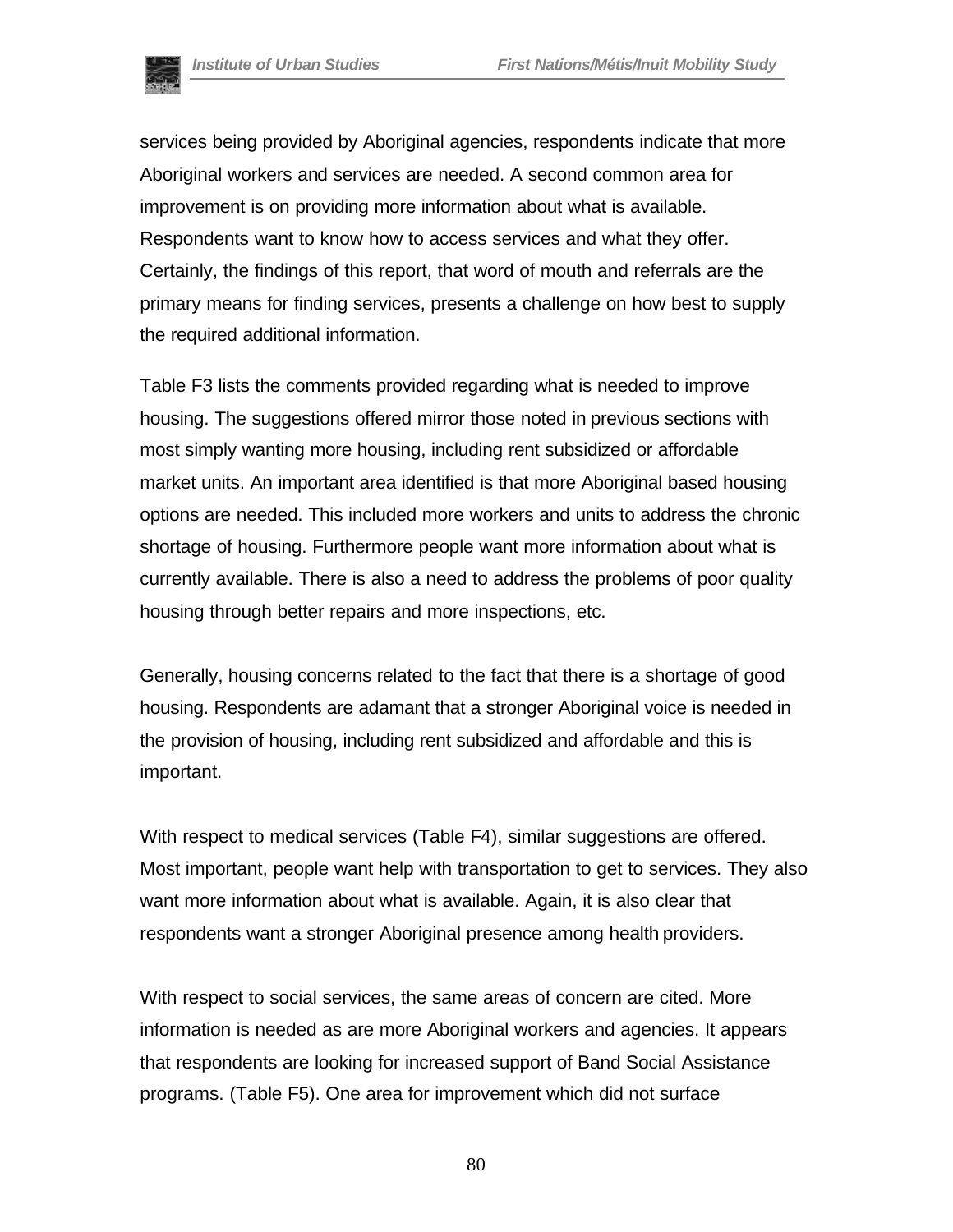

elsewhere was in the training of existing staff to be more culturally sensitive to Aboriginal issues and concerns. This was raised by nearly 15% of respondents and points to a concern which must be taken very seriously in the provision of social services.

Employment and Education (Tables C6 and C8) both point to the need for more programs and supports. With respect to employment, more training is needed as are more jobs. Also many cited the need for better information about existing services as well as training for youth. Educational advice was similar but respondents need more funding to be able to access education programs. This was seen as a stumbling block in terms of being able to take classes to upgrade skills. Again, more awareness of Aboriginal culture is also an area that is in need of improvement.

In each of the tables presented above, similar themes were noted. Again, most want more information, better funding and a greater awareness of Aboriginal culture. Furthermore, a key concern among respondents is that Aboriginal agencies must continue to expand and take ownership of various sectors including health, housing and education and training.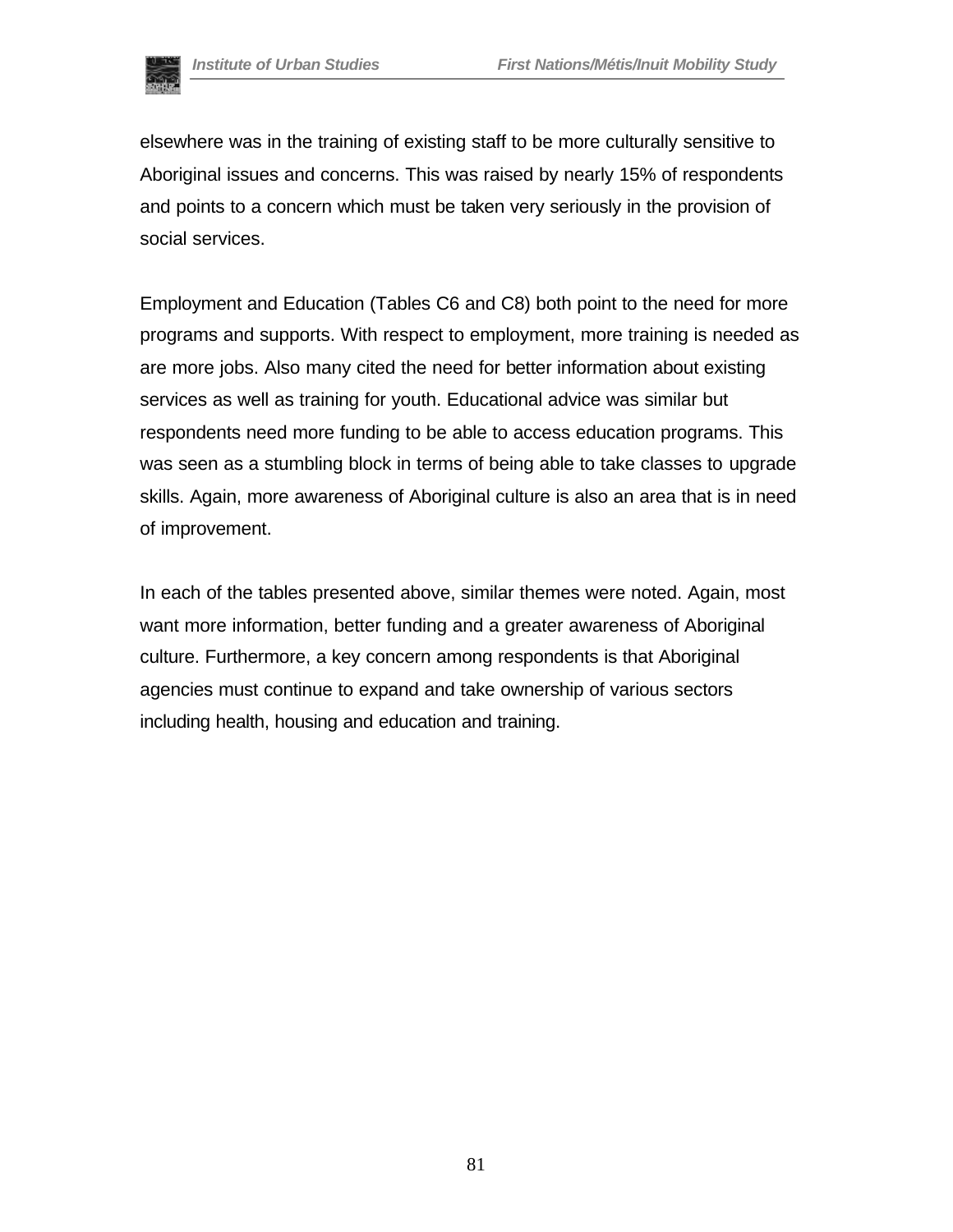

# **4.5 Summary of Service Use**

This section has highlighted the changing service use patterns among respondents. The findings reveal that two critical points exist in the provision of both services and supports to ensure people find the help they need as they adjust to living in Winnipeg. It was concluded that at first arrival into the city, people need a place to stay along with access to information about programs related to employment, education and training. Respondents want to work and they also want the skills needed to find better employment opportunities but these services are lacking. The consistency of the use of services suggests that there currently is an adequate array of choice, and although most are satisfied with those services they are currently using, there is a need to expand the range of Aboriginal based services. For non-Aboriginal agencies, there was concern about the level of awareness of Aboriginal culture and the inclusion of more Aboriginal workers.

# **Specific Findings:**

**1. Services and supports are needed at two critical junctures: when respondents initially arrive in Winnipeg, and subsequently, when they remain in the city.** 

**2. 70% of respondents stated that affordable housing was the single most important service, followed by 20% indicating employment.** 

**3. Once persons arrived in the city, they were most likely to access three main types of services: social, employment and medical.**

**4. Of the most frequently accessed services, access to employment registered the largest increase over Survey 1, rising 4%.**

**5. Of the services currently being accessed, it is estimated that nearly 20% were delivered by Aboriginal agencies.** 

**6. There appears to be an informal referral network among service providers.**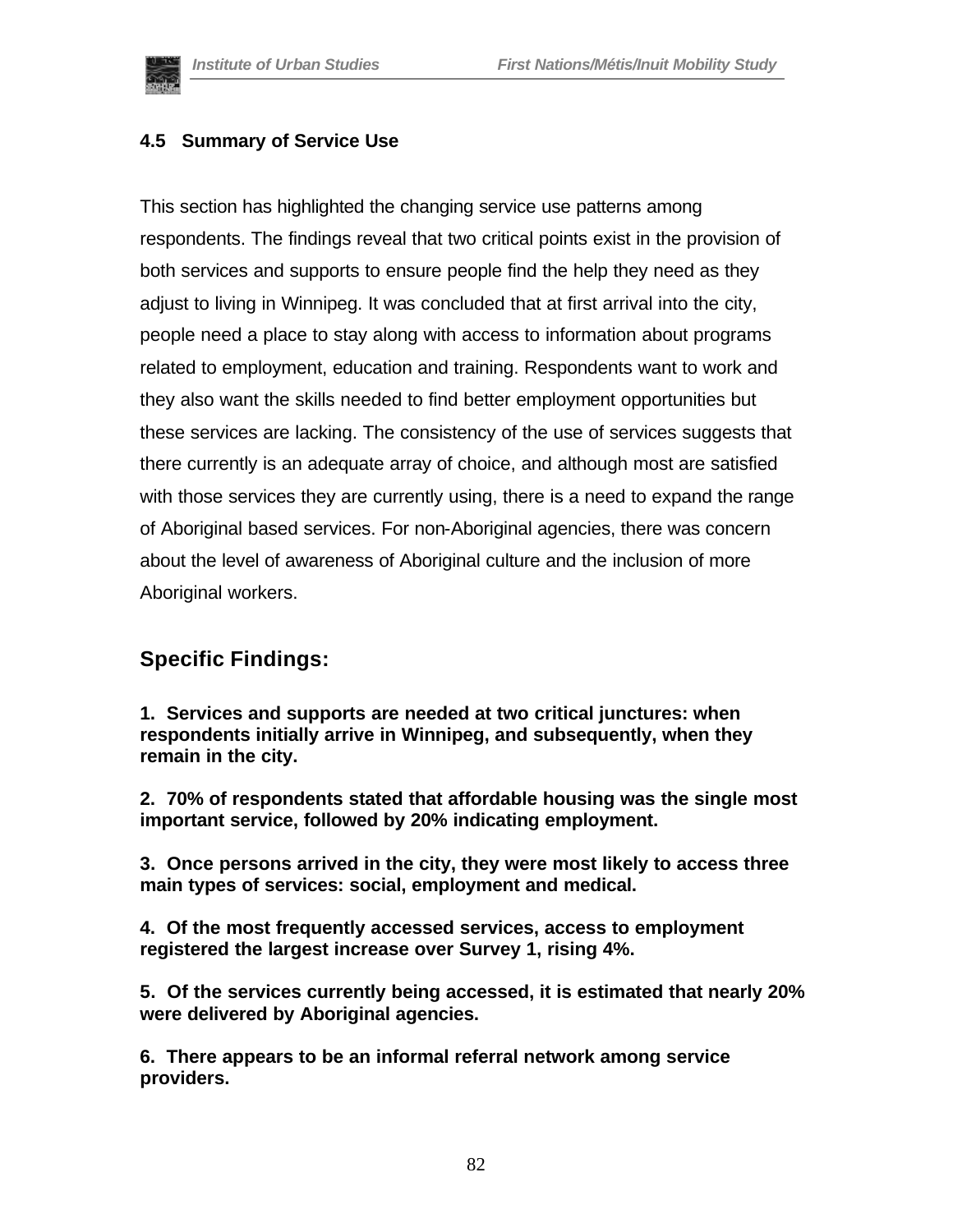

**7. This "grassroots" network is based on the extensive knowledge of staff and their keen awareness of the services and supports existing within the community but not necessarily related to their organization.**

**8. The majority of respondents rely on word of mouth or referrals, and to a less extent walk-bys, to find the services they are currently accessing.**

**9. The percentage of respondents being dissatisfied with the three most frequently accessed services (social, employment and medical), declined 80% to 75% since Survey 1.** 

**10. 73% stated services in Winnipeg were better than in their home community, 24% said they were the same and 3% indicated they were worse.** 

**11. Respondents generally considered their needs to have been met by the services they are accessing.**

**12. Those unable to access education funding declined substantially between surveys, while those in need of employment services increased by nearly four times.**

**13. Respondents are in need of assistance in terms of finding employment, including the job search itself and the preparation for finding work (resume writing, interview techniques etc).**

**14. 67% of respondents relied on friends and family to provide informal support in some capacity with 60% indicating that housing was an informal service being provided.**

**15. Although 75% of respondents had heard of Kinew Housing, only 9.4% had used their services. This reflects the fact that this organization has over 1000 people on its wait-list for housing.**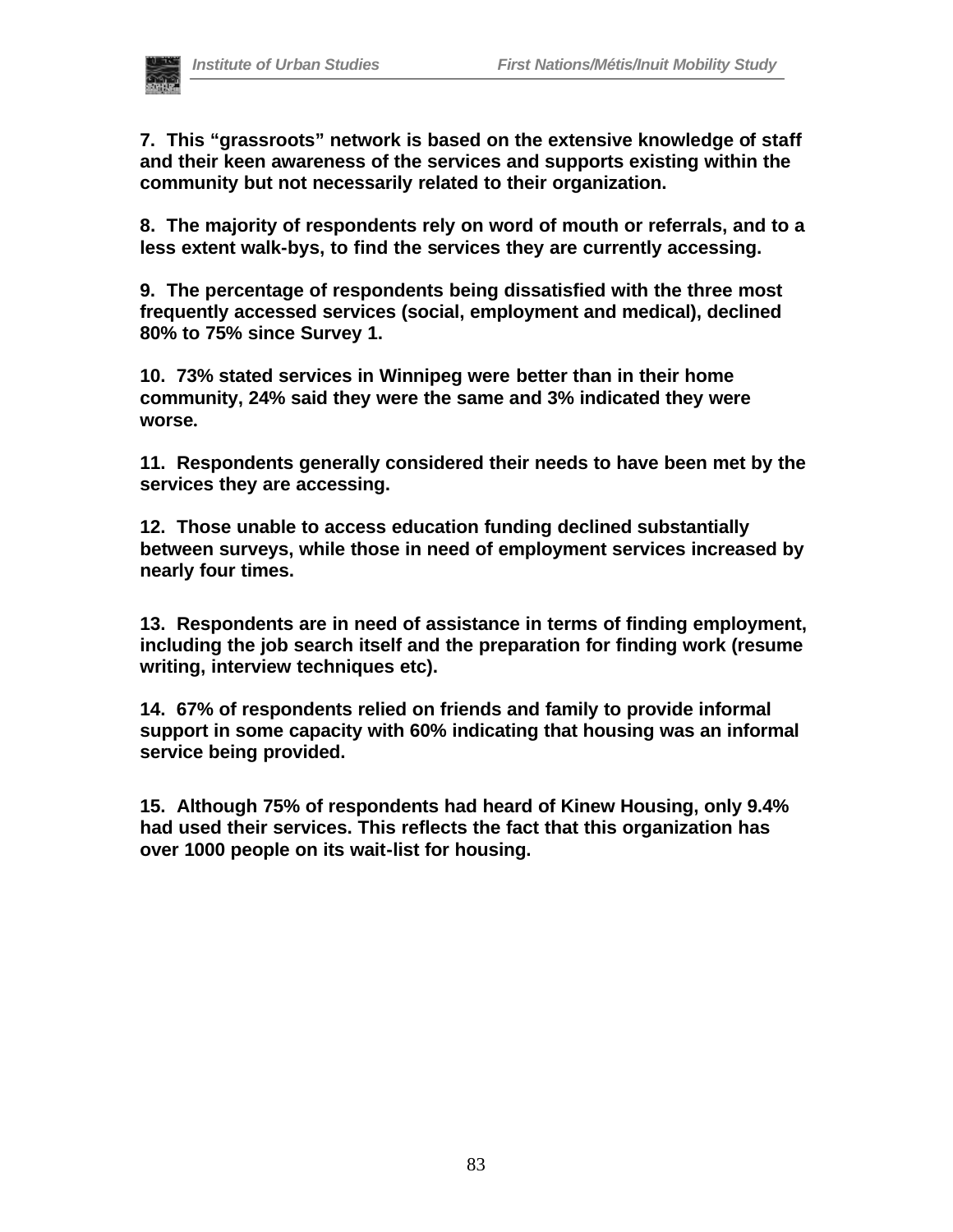

## **4.6 Profiles of Selected Groups of Respondents**

The following section will profile single parents, Aboriginal students, those who were living temporarily, employed, unemployed and those who were on Social Assistance.

#### **A Profile of Aboriginal Students…**

As of Survey 1, there were 34 respondents who were enrolled in school, compared to 26 as of Survey 3. Similar to other respondents, the lack of housing, including rent subsidized and affordable, was deemed a major issue for students as 94.6% had received no information regarding housing prior to moving to Winnipeg.

The age categories of Aboriginal Students was as follows:

| 11.5% |
|-------|
| 7.7%  |
| 46.2% |
| 26.9% |
| 7.7%  |
|       |

- 53.8% students were male.
- 19.2 % were single parents, 50% of which were female.
- A majority of student respondents were single (61.5%), while others were married or common-law (11.5%) or married or common-law with children  $(7.7\%)$ .
- Most students were between 20 to 29 years of age (46.2%).
- 69.2% lived in accommodations that had four or more residents living in their household.
- 50 % were paying an average of \$300 to \$399 for their accommodations.
- 50 % lived with family or friends. 58.3% temporarily contributed to the household finances. 28.6% contributed \$50, while 28.6% contributed \$200 per month.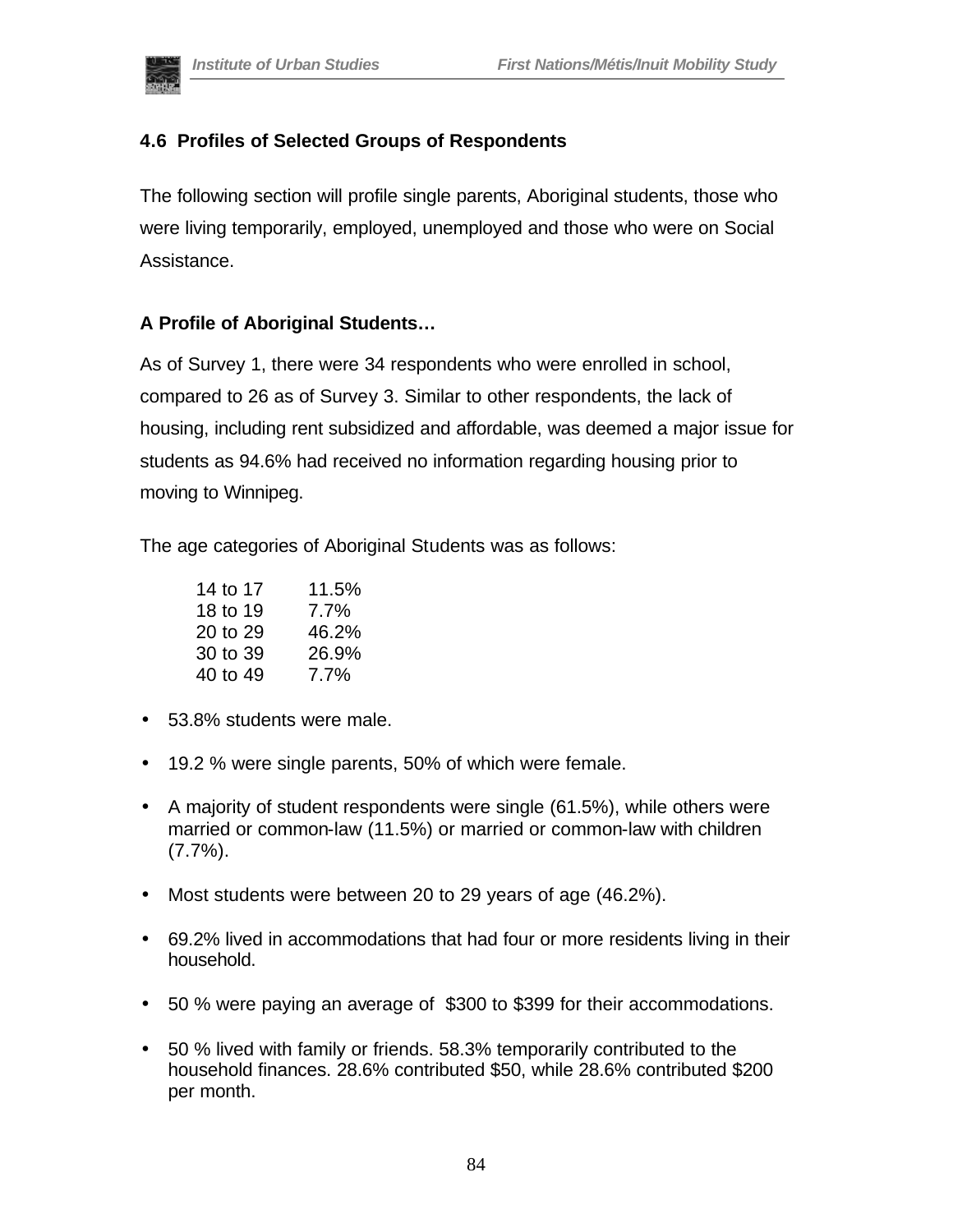

• Those accessing education were more likely to specify that they were not close to friends and family.

#### **How much Longer in Winnipeg, Survey 1, 2 and 3 Percentage**

|                          | <b>Survey 1</b> | <b>Survey 2</b> | Survey 3    |
|--------------------------|-----------------|-----------------|-------------|
| 0 to 12<br>months        | 13.5            | 9.6             | 7.6         |
| <b>Permanently</b>       | 21.6            | 16.1            | 57.7        |
| Not sure<br><b>Total</b> | 64.9<br>100     | 74.2<br>100     | 34.6<br>100 |

- 44% stated that they intended on moving in the next six months. The major reason for moving was to find a larger place (18.2%) followed by looking for their own accommodations (18.2%).
- In terms of sources of other income, the majority utilized Band sponsorship (46.7%), followed by Social Assistance (40%) and student bursaries or loans (6.7%).
- 56.5% reported annual incomes of \$10,000 or less.

| <b>Schools Attended, Survey 3</b> |      |  |
|-----------------------------------|------|--|
| <b>Percentages</b>                |      |  |
| <b>Red River College</b>          | 18.5 |  |
| <b>University of Manitoba</b>     | 7.4  |  |
| <b>University of Winnipeg</b>     | 7.4  |  |
| <b>Yellowquill College</b>        | 11.1 |  |
| <b>Aboriginal Centre</b>          | 22.2 |  |
| <b>High School</b>                | 7.5  |  |
| <b>Adult Education</b>            | 14.8 |  |
| <b>Other</b>                      | 11.1 |  |
| <b>Total</b>                      | 100  |  |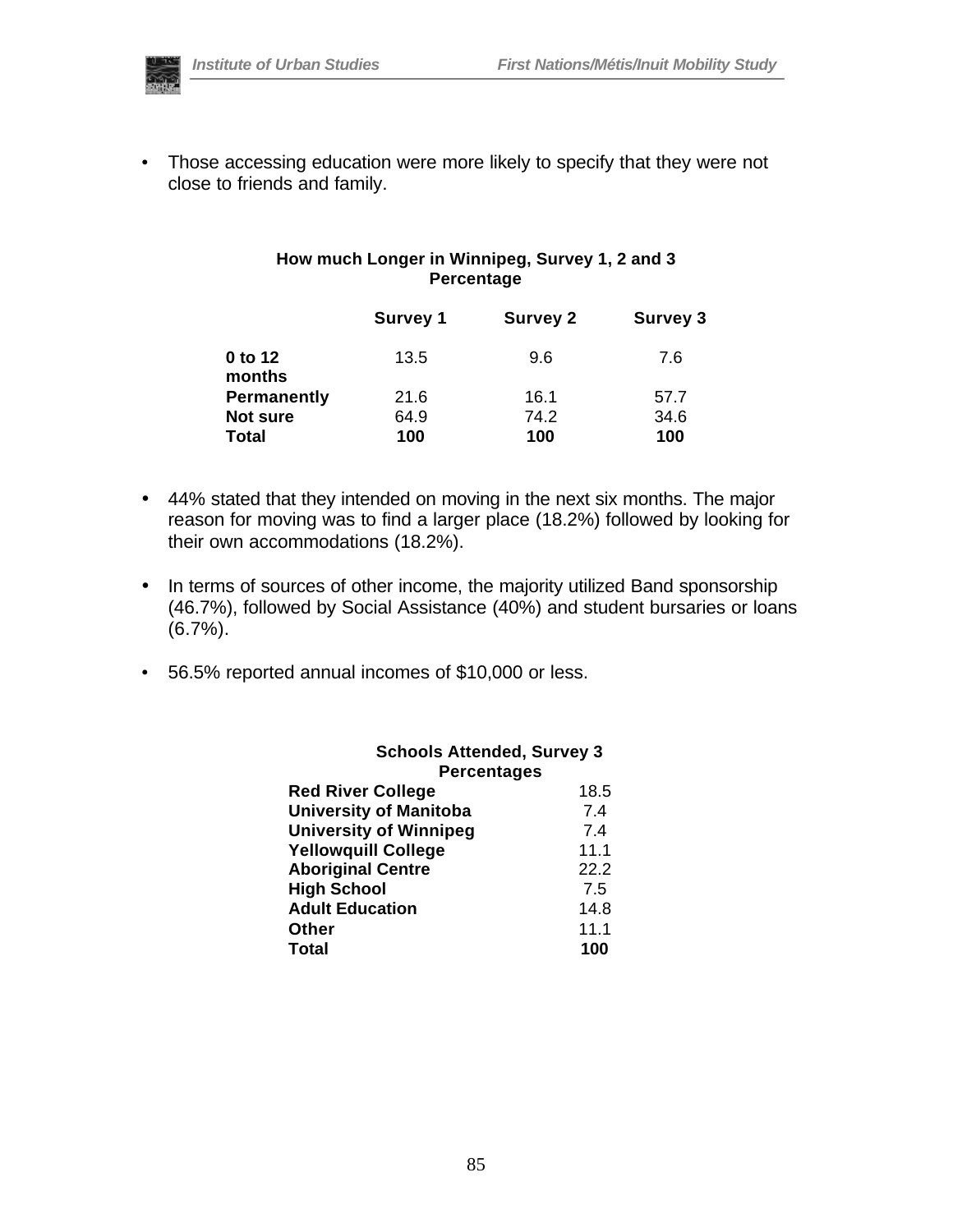

## **Profile of Persons Living Temporarily**

Those living temporarily remained high at nearly 50% for each survey. Interestingly, 94.9% of respondents indicated they had no information on housing prior to arriving in Winnipeg.

The age categories of persons living temporarily was as follows:

| 19 and under | 7.5%  |
|--------------|-------|
| 20 to 29     | 33.1% |
| 30 to 39     | 26.3% |
| 40 to 49     | 20.05 |

- Slightly over 95 % of the respondents self identified as First Nations.
- 51.4% were males.
- 64.4% were single persons, 5.6 % were single parents, 22.0% were married or common-law with no children, 7.9% were married or common-law with children.
- 39.2% have decided to remain permanently in Winnipeg.
- 72.1% of those living temporarily had an annual income of less than \$10,000.
- 47.4% were unemployed and 63.4% were on Provincial Social Assistance.
- 22.9% worked as casual labour, 10.9% worked part-time, 7.4% worked fulltime, and 7.4% were students.
- 42.6% of the respondents planned on moving within the next 6 months. The most common reasons were looking for their own place (42.6%) followed by employment opportunities (28.7%).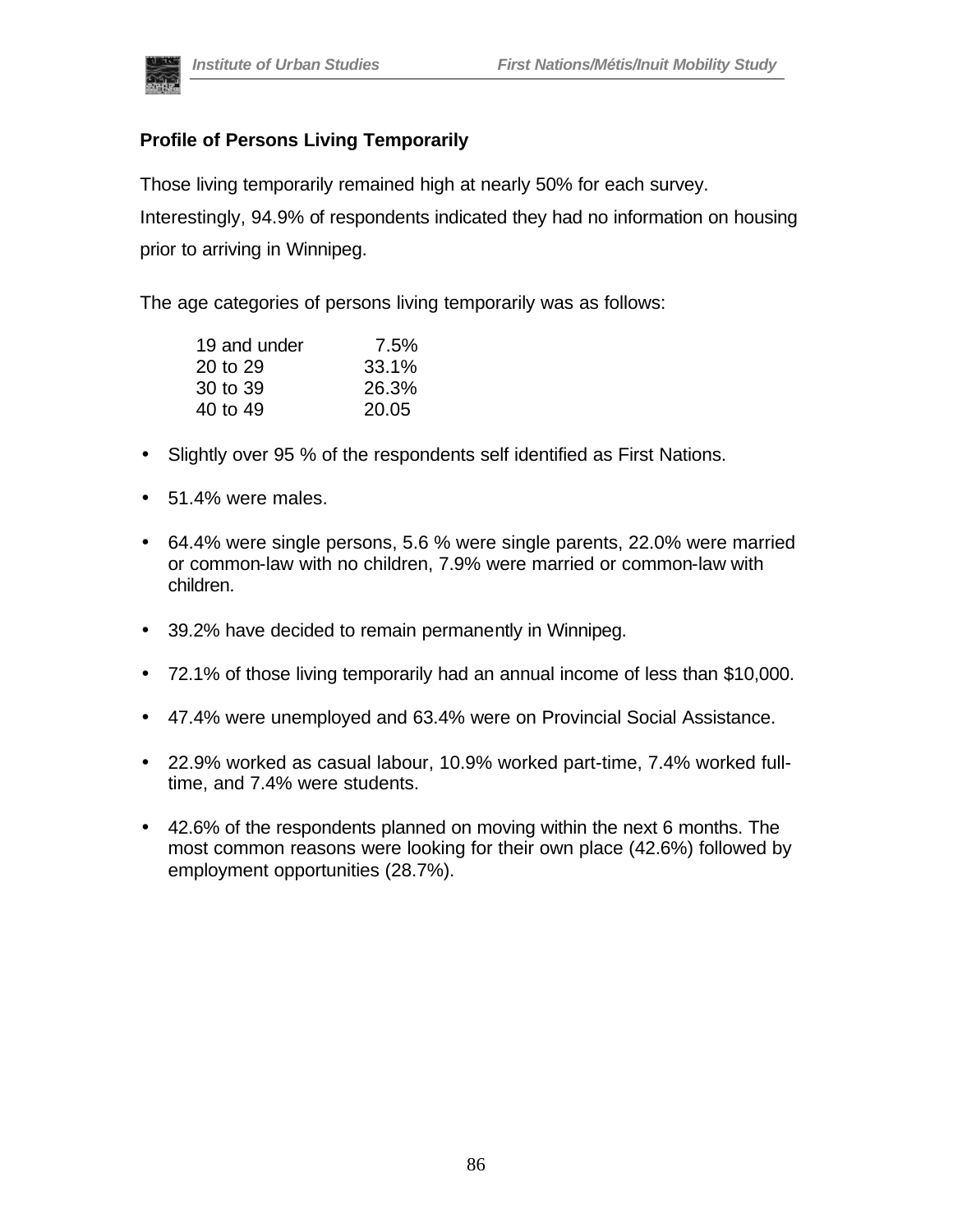

|                 | <b>Survey</b> | <b>Survey 2</b> | <b>Survey 3</b> |
|-----------------|---------------|-----------------|-----------------|
| 0 to 3 months   | 7.6           | 1.6             | .6              |
| 3 to 6 months   | 5.6           | 4.3             | 2.3             |
| 6 to 12 months  | 11.6          | 2.7             | 1.7             |
| Permanently     | 13.6          | 7.0             | 52.8            |
| <b>Not sure</b> | 61.6          | 84.3            | 42.6            |
| Total           | 100           | 100             | 100             |

#### **Expected Length of Stay in Winnipeg, Surveys 1, 2 and 3 Percentage**

The two main supports needed to remain in Winnipeg permanently were better jobs (43.1%) and better housing services (35.3%).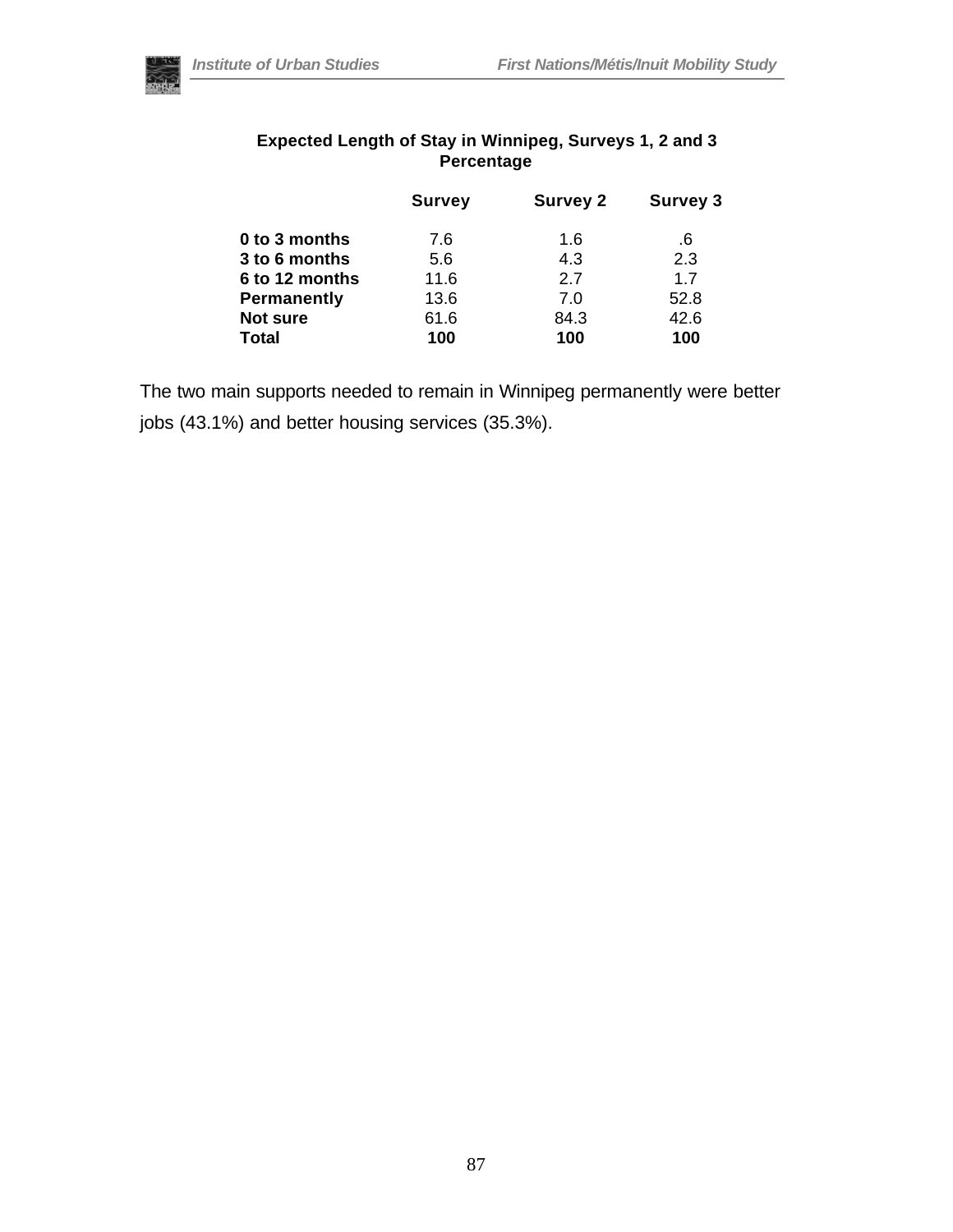

#### **A Profile of Those Employed…**

As of Survey 1, the proportion of the sample who were employed increased from 23.2% at Survey 1 to 38.7% at Survey 3. For those who were employed at Survey 3, 41% indicated that their overall satisfaction levels had increased since first arriving in Winnipeg, while 51.1% stayed the same, and 1.9% expressed that their satisfaction levels decreased.

The age breakdown of employed was as follows:

| 20 to 29 | 33.1% |
|----------|-------|
| 30 to 39 | 30.0% |
| 40 to 49 | 20.6% |

- Through the three surveys, slightly over 50% were males.
- In Survey 3, 58.6% were single, 12.3% were single parents, 17.9% were married or common-law with no children, and 11.1% were married with children.
- 90% of the single parents were female.
- 37% had no children in the home, 19.1% had 1 child, 17.9% had 2 children, 17.9% had 3 children and 8% had 4 children or more.
- The majority of employed males worked casually (28.9%), followed by fulltime (10.7%). The majority of females worked full-time (9.9%) followed by causal employment (9.9%).

#### **Employment Situation, Survey 1, 2 and 3 Percentage**

|                  | <b>Survey 1</b> | <b>Survey 2</b> | Survey 3 |
|------------------|-----------------|-----------------|----------|
| <b>Full time</b> | 34.9            | 28.1            | 22.2     |
| Casual           | 31.3            | 36.3            | 38.3     |
| <b>Part time</b> | 21.7            | 14.4            | 18.5     |
| Self employment  | 8.4             | 3.8             | 3.1      |
| <b>Temporary</b> | 3.6             | .6              | 1.9      |
| <b>Student</b>   | 0               | 16.9            | 16.0     |
| <b>Total</b>     | 100             | 100             | 100      |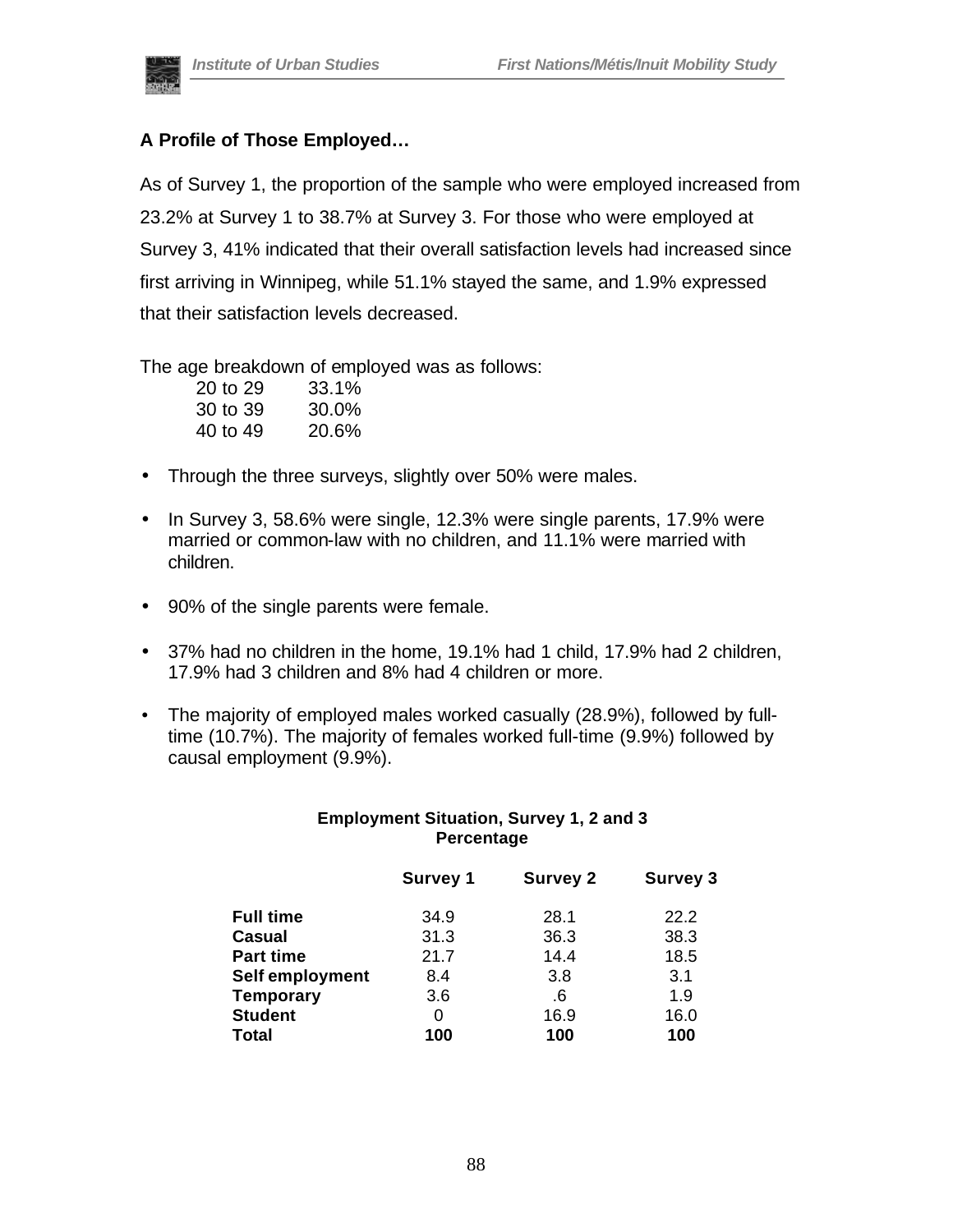

- 64.1% had an average annual income of less than \$10,000, while 19.9% had an average income of less than \$15,000.
- The majority self-identified as labourers (57.7%) followed by those who worked in the hospitality industry (13.9%) and in sales/retail (11.7%).
- The average monthly rent paid was \$200 to \$299 (34.8%), followed by \$300 to \$399 (23.2%).
- 42.9% expressed that they will move in the next 6 months. The major reason for moving was employment (33.3%) followed by those who are looking for their own place (29.0%) and family reasons (10.1%).
- 55.6% live with family or friends temporarily.
- Those employed were more likely to disagree that programs and services were adequate for cultural, spiritual and social needs.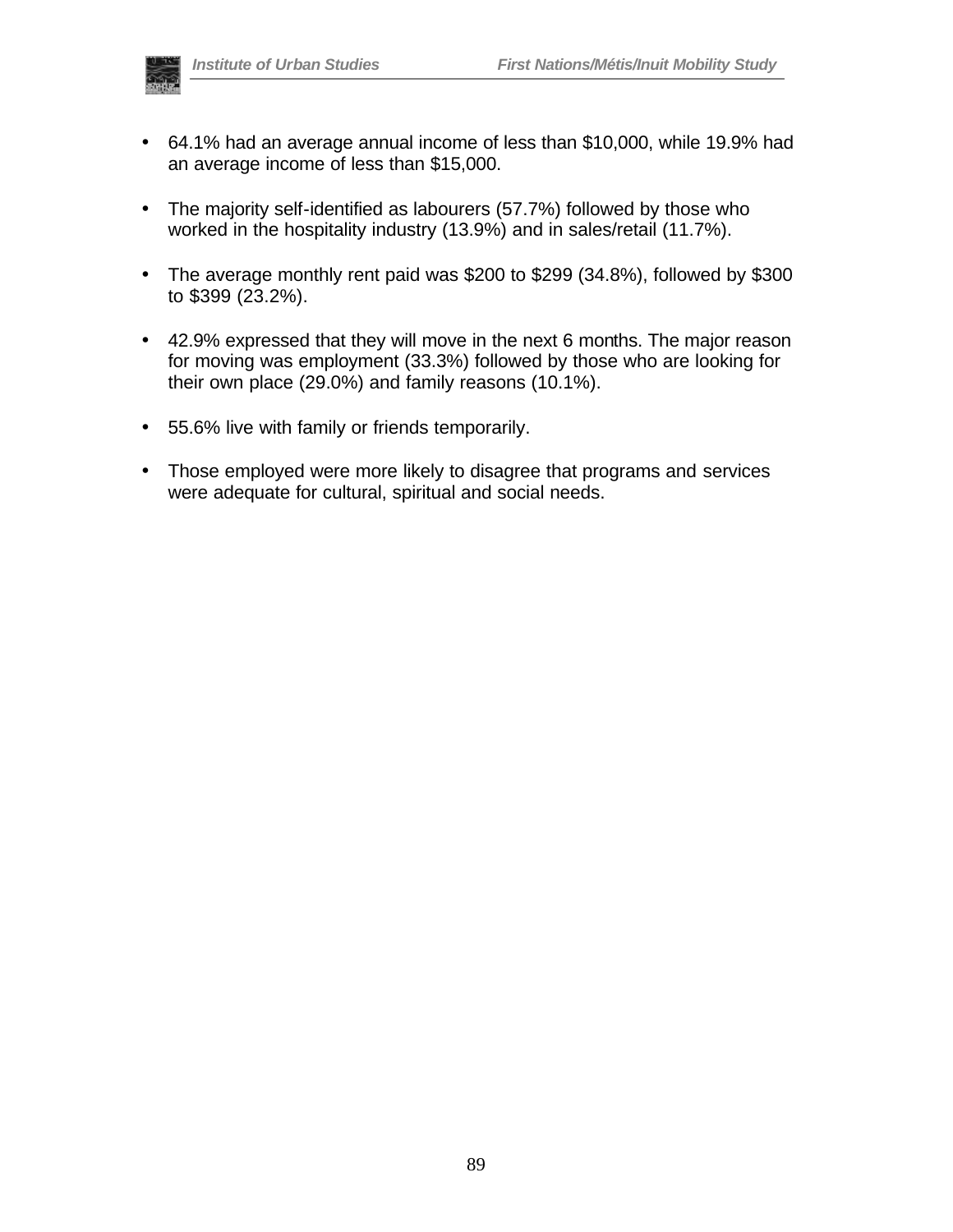

#### **A Profile of Unemployed Persons…**

The unemployment levels remained consistently high through the surveys but dropped from a high of 63% at Survey 1 to 51% at Survey 3. As of Survey 3, 47.4% of persons unemployed lived temporarily with family or friends.

The age breakdown of unemployed persons was:

| 20 to 29 | 26.6% |
|----------|-------|
| 30 to 39 | 26.1% |
| 40 to 49 | 27.7% |

- 67.7% were female.
- The majority were single (52.9%), followed by single parents (15.9%), married or common-law with no children (15.3%), and married or common-law with children (15.9%).
- 38.5% reported no children in their households, while 20.3% had one child, 19.8% had two children, 9.1% had three children, and 12.3% reported four or more children.
- 34.7% had four or more residents in the household.
- 39% reported that they intended on moving in the next six months primarily because they were looking for their own place (31.3%), followed by family reasons (25.7%).
- Those planning to stay permanently more than doubled over Survey 1, rising from 22.4% to 59% at Survey 3.

#### **Expected Length of Stay in Winnipeg, Survey 1, 2 and 3 Percentage**

|                    | <b>Survey 1</b> | <b>Survey 2</b> | Survey 3 |
|--------------------|-----------------|-----------------|----------|
| 0 to 3 months      | 5.9             | 3.2             | .5       |
| 3 to 6 months      | 6.8             | 2.6             | .5       |
| 6 to 12 months     | 10.1            | 5.3             | 1.6      |
| <b>Permanently</b> | 22.4            | 19.6            | 59.0     |
| <b>Undecided</b>   | 54.9            | 69.3            | 38.3     |
| <b>Total</b>       | 100             | 100             | 100      |

• The majority of unemployed were on Provincial Social Assistance (77.3%) followed by Band Social Assistance (13.1%) and Employment Insurance (2.3%).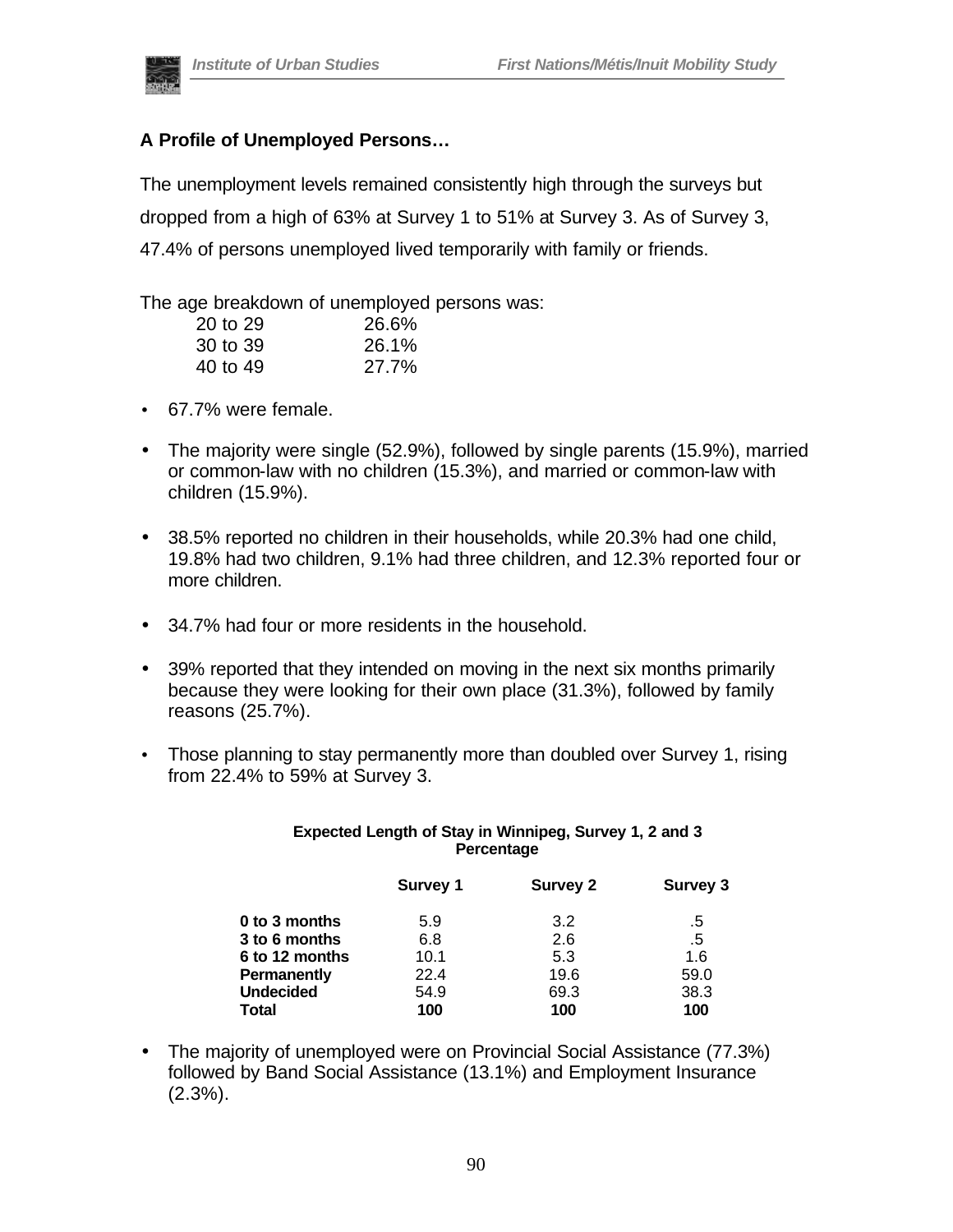

- The majority of respondents were paying \$200 to \$299 per month for accommodations (39.2%), followed by those who were paying \$300 to \$399 (29.4%).
- 43.9% had four or more residents in the household.

An important finding was that those who were unemployed at Survey 3, were more likely to be first-time movers to Winnipeg. Furthermore, the unemployed were less likely to access medical or educational services. These two points highlight the need to provide adequate information regarding the availability of services, particularly to those who have little knowledge of Winnipeg.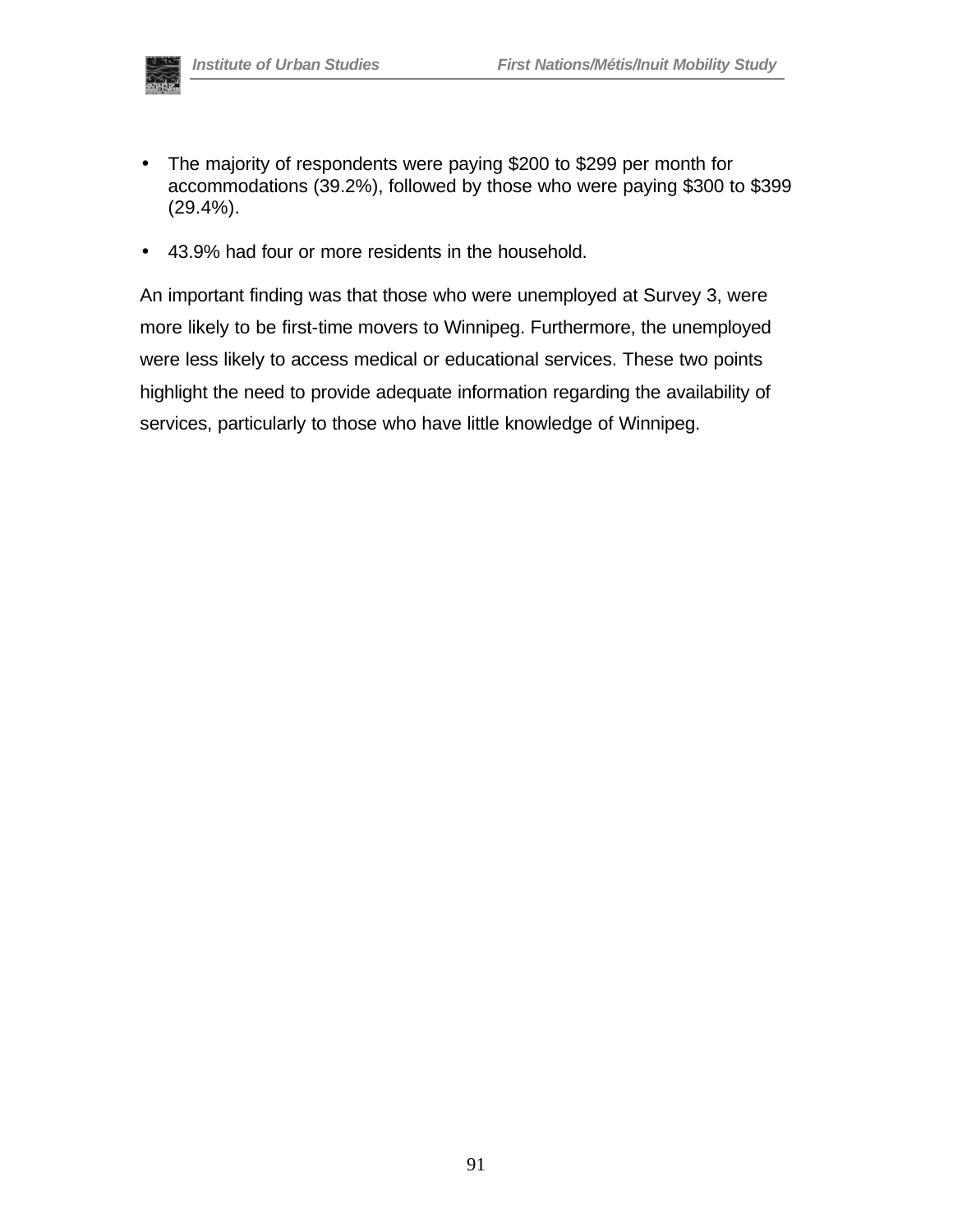

## **A Profile of Social Assistance Recipients…**

The percentage of persons on Provincial Social Assistance remained consistent over each survey, 77.7% at the time of Survey 1 to 75.4% at Survey 3. For those living temporarily with family or friends, 72.9% were on Provincial Social Assistance compared to Survey 1(63.4%).

The age breakdown of Social Assistance recipients was as follows:

| 20 to 29 | 28.0%    |
|----------|----------|
| 30 to 39 | $30.4\%$ |
| 40 to 49 | 28.0%    |

- 69.8% of females were on Provincial Social Assistance.
- 53.3% were single, 20.7% were single parents, 13.6% were married or common-law and 12.4% were married or common-law with no children.
- 41.7% reported having no children in the household, while 17.3% indicated they had one child, 20.8% had two children, 10.7% had three children, and 9.6% had four or more children.
- 34.9% lived temporarily with family or friends.
- 86.1% reported having an annual income of less than \$10,000.
- When asked if they would move in the next six months, 32.3% said yes. The major reasons included looking for their own place (32.7%), followed by family reasons (14.5%) and employment opportunities (10.9%).
- Those on Social Assistance were more likely to be renting and indicated that rent was affordable.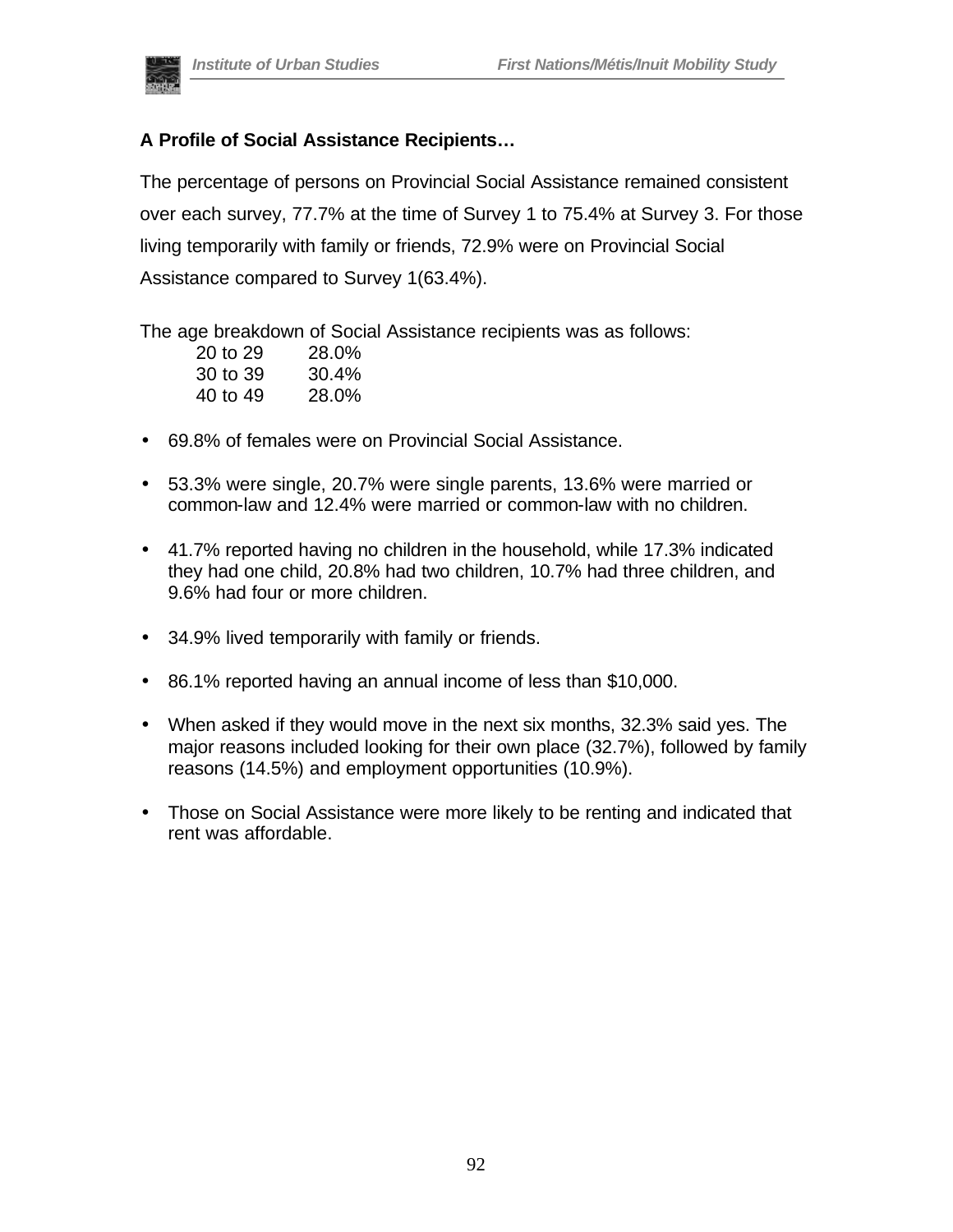

# **5.0 Spatial Analysis:**

# **Introduction**

This section of the report visually displays findings of the study. Respondent location and movement were entered into a Geographical Information System, with the results mapped (Appendix G). The first section examines density and location of respondents, while the second displays the various movement patterns.

# **Respondent Density**

Plate1 shows the locational densities of survey respondents from Survey 1 through to Survey 3. As presented, respondents have primarily remained concentrated within the inner city. Table 37 substantiated this point by illustrating that the overall percentage of persons living in the inner city remained high but did show a slight decrease.

| Table 37:<br>Respondent Density, Survey 1, 2 and 3<br><b>Percentages</b> |                 |                 |                 |  |  |  |
|--------------------------------------------------------------------------|-----------------|-----------------|-----------------|--|--|--|
|                                                                          | <b>Survey 1</b> | <b>Survey 2</b> | <b>Survey 3</b> |  |  |  |
| <b>Inside the City</b>                                                   | 85.9%           | 84.9%           | 83.7            |  |  |  |
| <b>Outside the City</b>                                                  | 14.7            | 15.1            | 16.3            |  |  |  |
| <b>Total</b>                                                             | 100             | 100             | 100             |  |  |  |

As observed on Plates 2 and 3, this pattern did not change significantly when movers and non-movers were compared. It is certainly not surprising that the survey respondents tended to be clustered in the inner city since, as of the 2001 Census, nearly 20% of the inner city's population identifies themselves as Aboriginal. Plate 4 displays three maps: The first shows the concentration of Aboriginal peoples by Dissemination Areas<sup>13</sup> (DAs) as a percentage of the total Aboriginal population contained within each DA. The second map highlights

 $\overline{a}$ <sup>13</sup> Dissemination Areas are used by Statistics Canada to aggregate data at a level smaller than the census tract.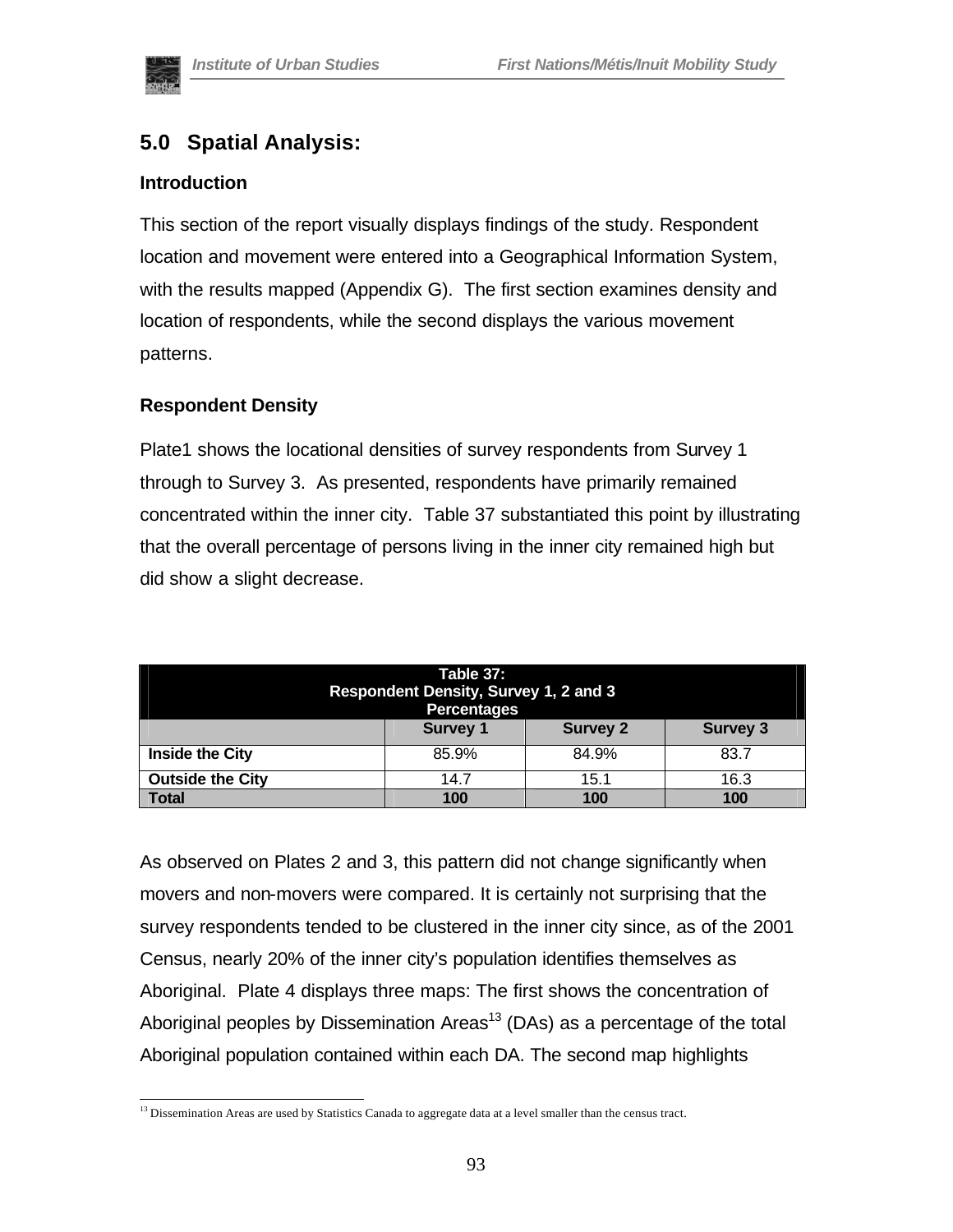

density, while the third map overlays both the first and the second map. As can be seen, in the third map, settlement patterns match those shown in the DA concentrations. A 3D perspective is shown on plate 5 and the concentrations become more evident.

#### **Mobility Spider Diagrams**

Plates 6-11 are *spider* diagrams, which graphically display the pattern and direction of each movement. Plate 6 highlight respondents who moved between surveys 1 and 2, while Plate 7 displays moves by distance. This is repeated for moves between Survey 2 and Survey 3 on plates 8 and 9, and again, for all moves through Surveys 1 to 3 on plates 10 and 11. The percentage of respondents within each distance category, as well as maximum, minimum, and average distance of move are displayed on Table 2. While there is some movement in and out of the inner city throughout the series of maps, it can be seen that the vast majority of moves occurred within the inner city. Throughout Survey 1-3 most moved less than 2km, however, at Survey 3, nearly 30% moved in excess of 4km. This increased distance may be an indication that respondents are looking to move outside the inner city.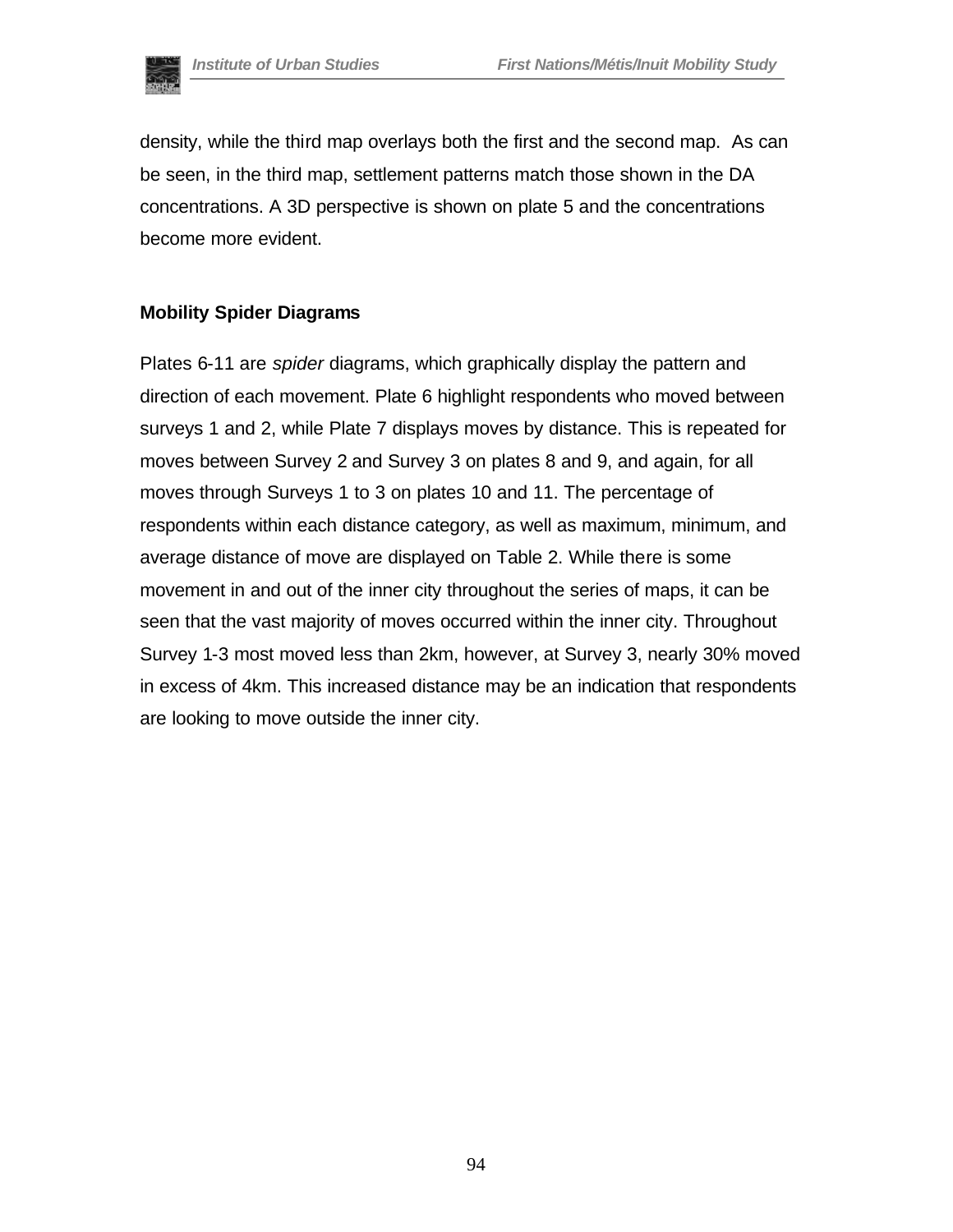| Table 38:<br>Distance - Category of Movers, Survey 1, 2 and 3<br><b>Percentages</b> |               |               |                                              |  |  |  |
|-------------------------------------------------------------------------------------|---------------|---------------|----------------------------------------------|--|--|--|
|                                                                                     | Survey 1 to 2 | Survey 2 to 3 | <b>Multiple Movers,</b><br>Survey 1, 2 and 3 |  |  |  |
| Less than 1 km                                                                      | 38.1          | 41.5          | 26.1                                         |  |  |  |
| 1 to 2 $km$                                                                         | 23.7          | 22            | 20.9                                         |  |  |  |
| 2 to 4 km                                                                           | 22.9          | 23.6          | 24.4                                         |  |  |  |
| Greater than 4 km                                                                   | 15.3          | 13            | 28.7                                         |  |  |  |
| <b>Maximum Move</b><br>Distance (km)                                                | 13.1          | 14.9          | 19.7                                         |  |  |  |
| Minimum (m)                                                                         | 100           | 100           | 100                                          |  |  |  |
| <b>Average Move</b><br>distance (km)                                                | 2.2           | 2.1           | 3.2                                          |  |  |  |
| In inner city                                                                       | 85.9          | 84.9          | 83.7                                         |  |  |  |
| <b>Outside Inner City</b>                                                           | 14.7          | 15.1          | 16.3                                         |  |  |  |
| <b>Total</b>                                                                        | 100           | 100           | 100                                          |  |  |  |

# **Further Analysis**

Using graduated symbols, Plate 12 highlights survey respondent locations by household size, revealing that those larger households are not restricted to the inner city. Plate 13 displays the Aboriginal Centre/Manitoba on Higgins Avenue, and the Manitoba Métis Federation (MMF) Building on Henry as a centre point, a 1 KM and a 2 KM radius buffer was created.

| Table 39:<br>Services - Distance Radius, Survey 1, 2 and 3<br>Percentage |                 |                 |                 |  |  |  |
|--------------------------------------------------------------------------|-----------------|-----------------|-----------------|--|--|--|
| <b>Distance Radius</b>                                                   | <b>Survey 1</b> | <b>Survey 2</b> | <b>Survey 3</b> |  |  |  |
| <b>Within 1Km of Aboriginal</b><br><b>Centre/MMF</b>                     | 8.2             | 9.6             | 8.4             |  |  |  |
| Within 1-2 Km of Aboriginal<br><b>Centre/MMF</b>                         | 24.5            | 29.2            | 29.4            |  |  |  |
| More then 2Km of Aboriginal<br><b>Centre/MMF</b>                         | 67.3            | 61.4            | 62.2            |  |  |  |
| Total                                                                    | 100             | 100             | 100             |  |  |  |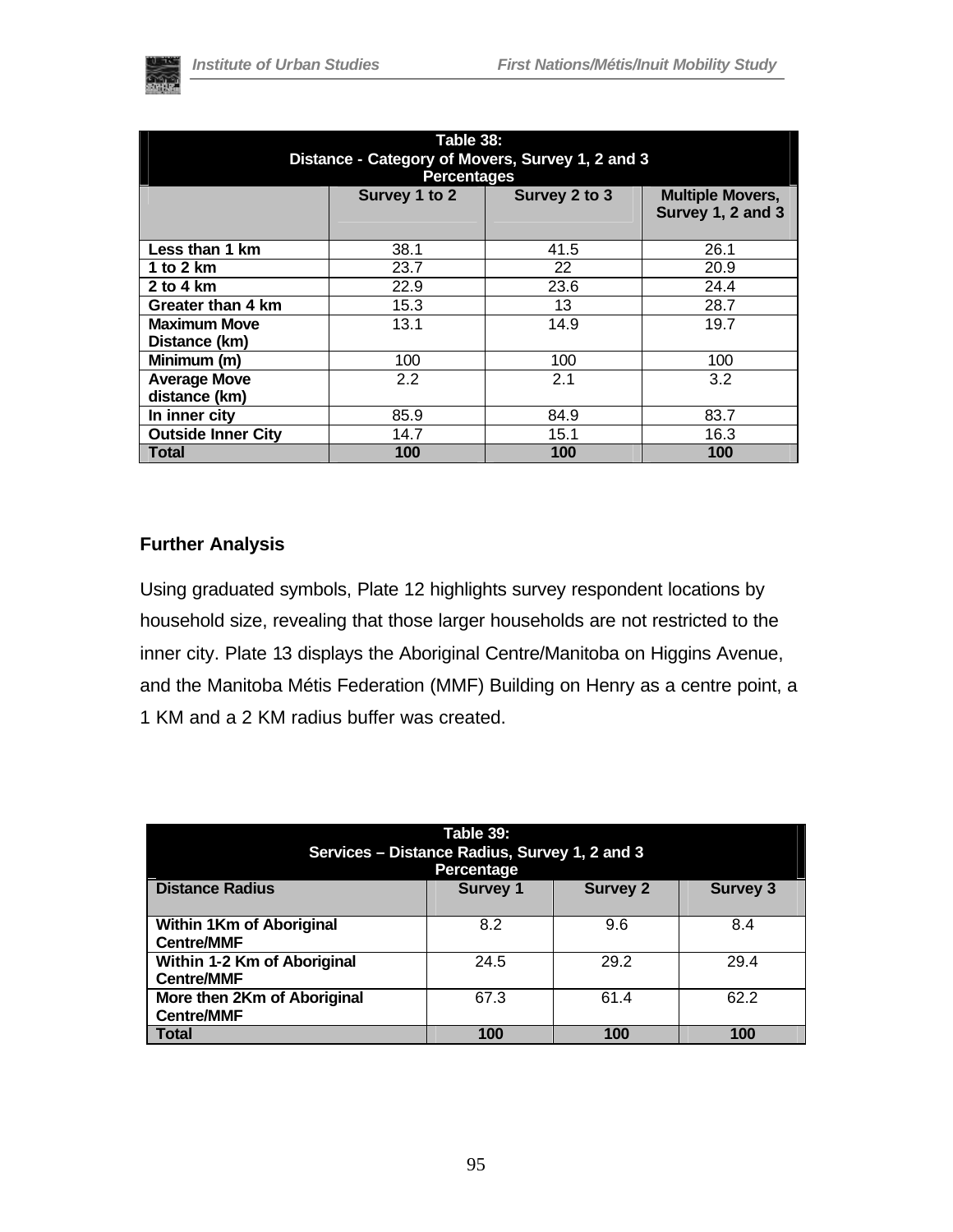

The findings of this Plate demonstrate that the majority of respondents lived at a distance of more than 2km from these points (Table 39).

The spatial analysis of these data revealed that there was a significant concentration of respondents in the inner city. This concentration was consistent with the census data. The pattern of movement also displayed a high propensity to remain within the inner city, as most moves were less than 2km. A finding with respect to distance was that at the time of Survey 3, there was a sharp rise in those persons who moved 4km or more. This may provide evidence to suggest many wanted to move outside the inner city. When services were mapped to display distance from the Aboriginal Centre/MMF, a finding was that most lived in excess of 2km. As was noted within this study, respondents with services in close proximity tended to be more satisfied. Therefore, ensuring that services are centrally located to a maximum number of persons is critical.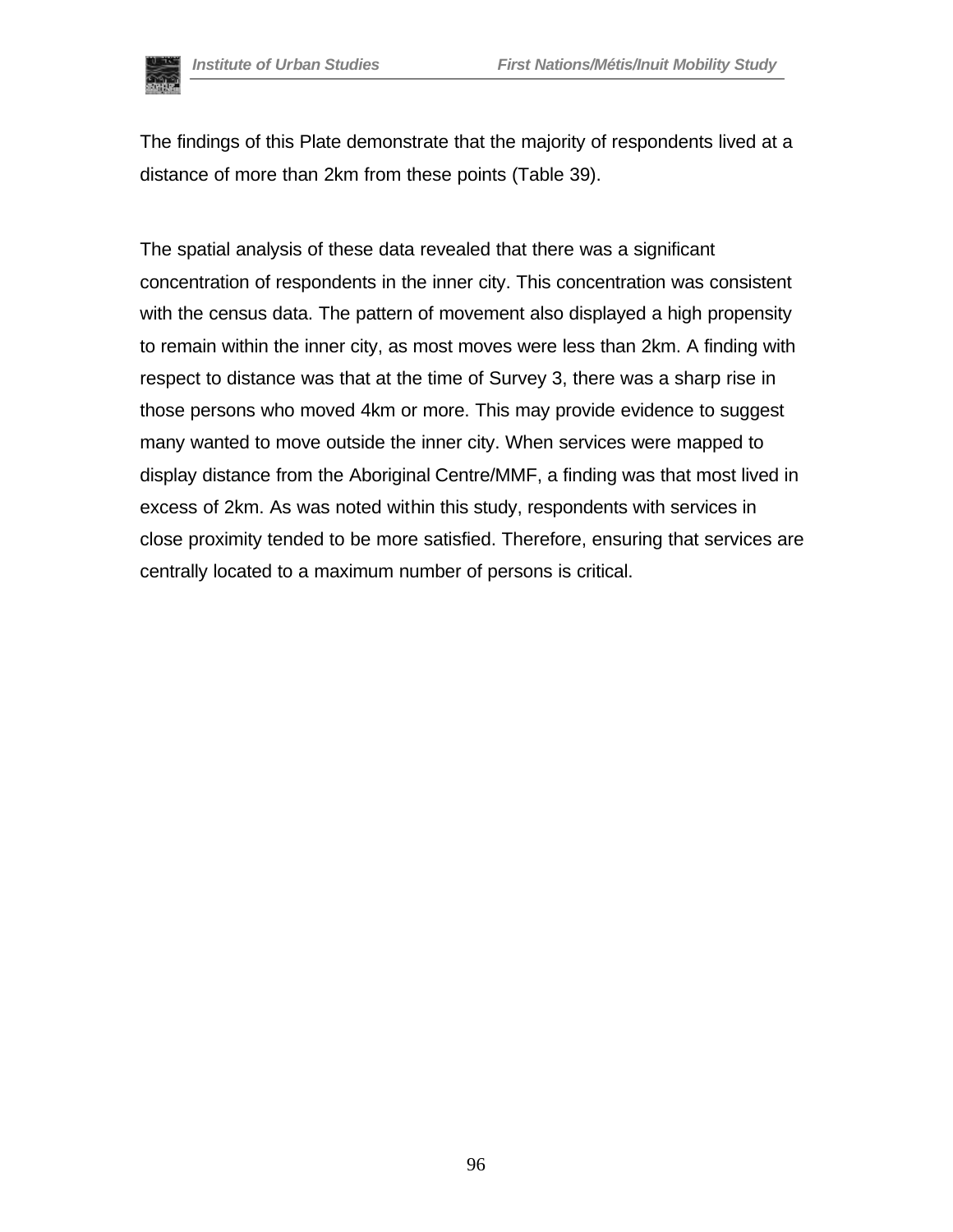# **Conclusion**

For Aboriginal persons moving to Winnipeg, the material presented in this report denoted a number of concerns. First, at the point of departure and arrival into the city, information on what help is available remains lacking. This was seen as problematic, especially in the provision of housing, which became the single most important service required upon entering Winnipeg.

A conclusion was that there is significant evidence to support the introduction of transitional services to assist newly-arrived Aboriginal persons to Winnipeg. However, it is strongly recommended that such an agency be one that *provides* critical services and supports, and not simply another clearinghouse for connecting persons in need to other service providers. There is also a need to re-examine the provision of information at the various points of departure (home communities) to ensure that those leaving are aware of not only what is available, but what struggles they may face in trying to access services should they arrive without first establishing connections.

As people remained in the city, their residential mobility, and general satisfaction levels fluctuated. It is important to note that some positive changes occurred but at a very slow pace. It is also contended that these changes are not indicative of what would be considered a vastly improved situation for most. It also became clear that the provision of quality housing was not a reality for nearly half of respondents who lived temporarily with friends and family for upwards of two years. For the other 50%, their housing situation did not fair much better. As was noted, the number of 5+ persons households tripled, with most renters needing additional persons to help supplement shelter costs. Affordability aside, the low rents and available incomes concentrated the majority of persons in the inner city. The pattern of mobility, as was displayed on various maps, furthered this contention by showing that the high frequency with which persons moved was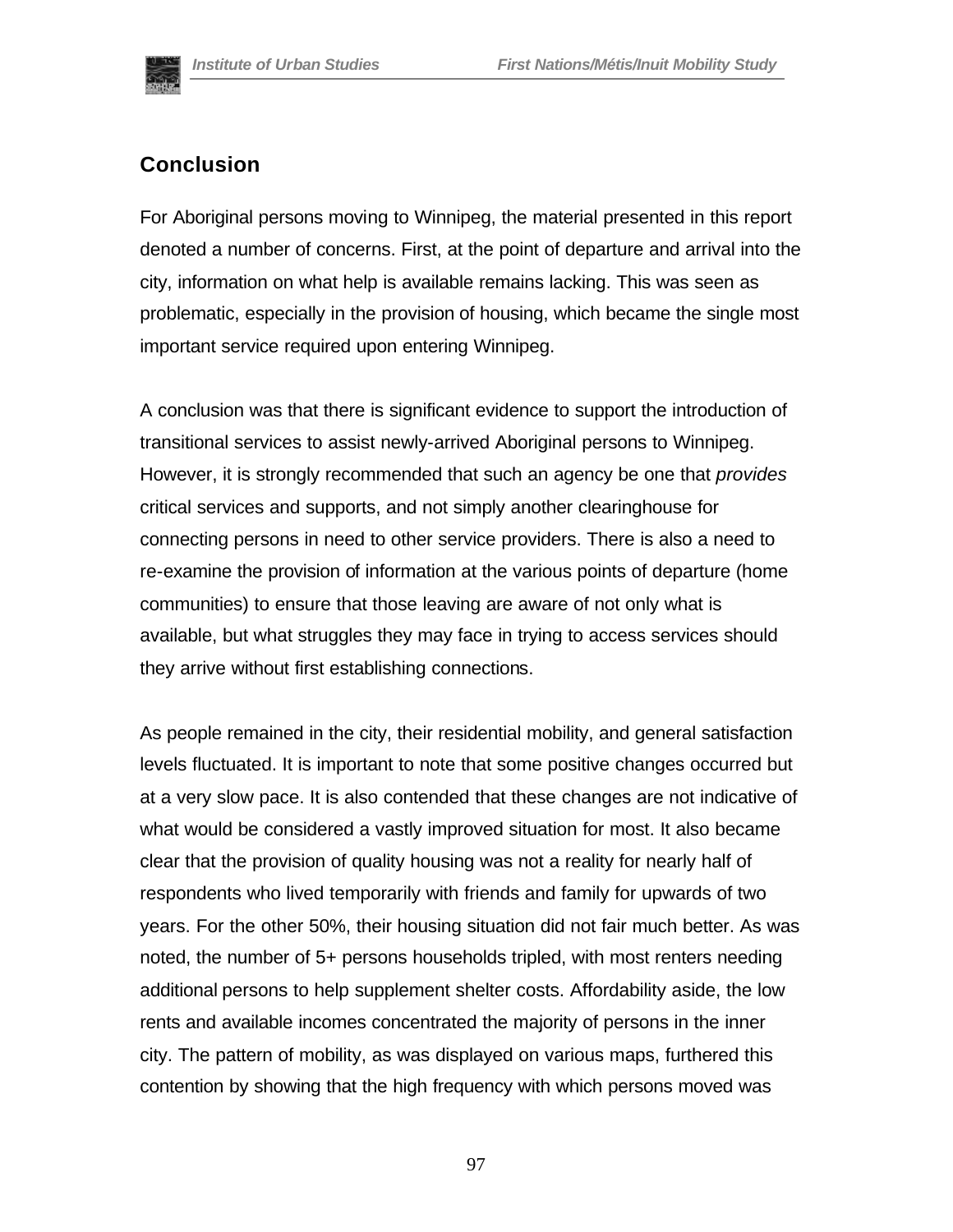

concentrated within a relatively small geographic location, and primarily in the inner city. There was some evidence to suggest that by the conclusion of the research, more persons were leaving the inner city, but this needs further examination and study.

In closing, it is thought that there is a strong resolve among the Aboriginal persons who moved to Winnipeg to remain during the course of this study. This was clear in that the number of persons expecting to remain permanently tripled from an initial 20% to 60% at the close. In light of the many issues and challenges facing respondents, there is a desire to remain and search for solutions to the problems they encounter such as a lack of housing or employment opportunities and training. Overwhelmingly, most simply want options when looking for housing and nicer neighbourhoods. But they also recognize that to do so, more employment and educational opportunities are needed.

Within the provision of services, a key shortfall was observed in providing employment assistance, training, and education. People want skills, better jobs, and higher incomes. Most appear prepared to pay a steep price for this: remain in the city, live temporarily, and hope that those in power recognize their strength and aspirations are to find opportunity and success. It is felt that the role of Aboriginal service providers will continue to offer hope but they too need additional resources and support to meet the growing demands placed before them.

In summation, it is important to recognize the importance of both family and Aboriginal culture. Although this research did not sufficiently assess the strength and value of these attributes, it is strongly believed that for many, the role of family allowed them to remain, share a residence, and wait for better opportunities, while Aboriginal cultural services and supports provided them with the spirit to endure these often long periods.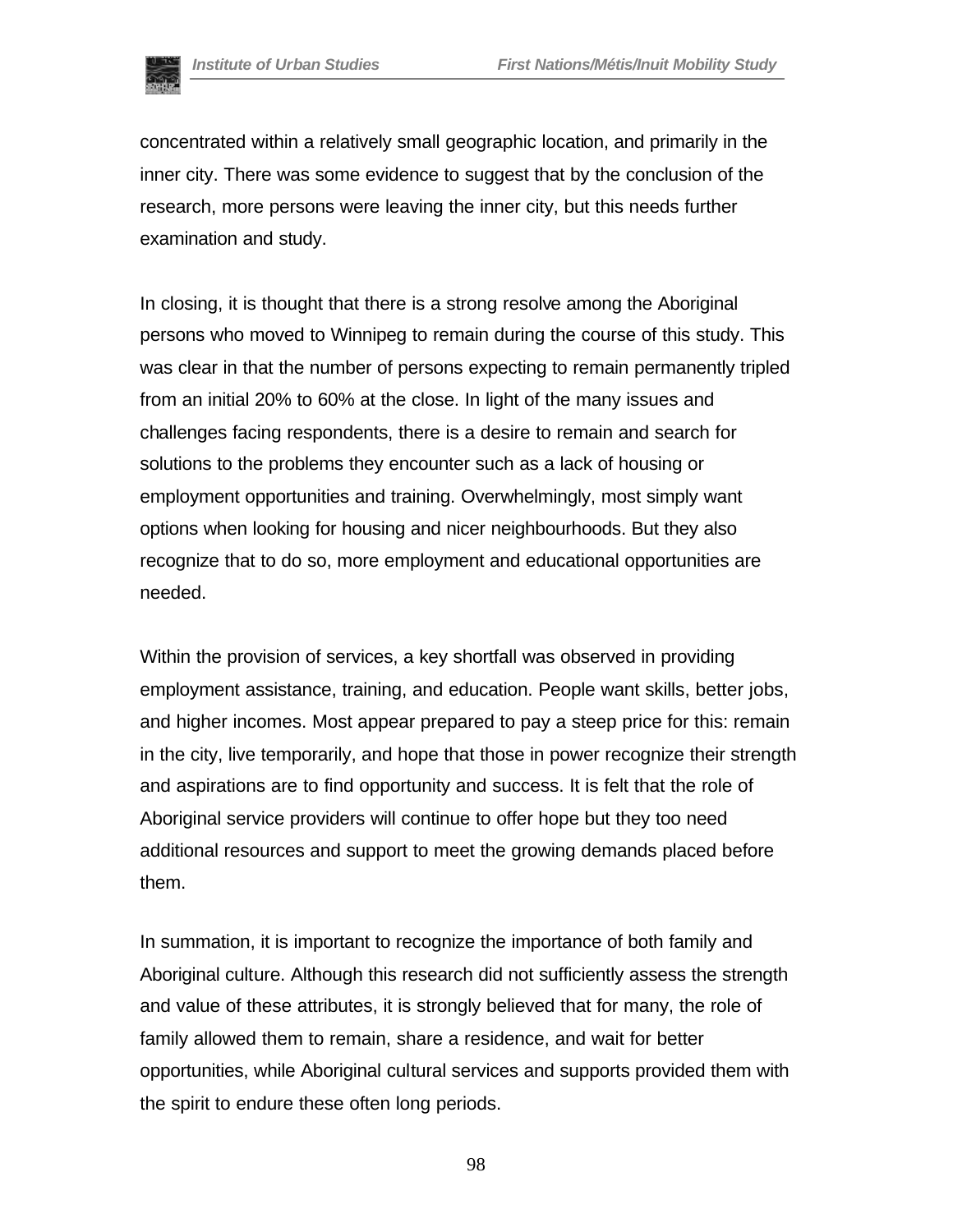

| Comparison of the Samples: Survey 1 ( $N = 525$ ), Survey 2 ( $N = 384$ ), and Survey 3 ( $N = 437$ ) |                        |                 |                 |
|-------------------------------------------------------------------------------------------------------|------------------------|-----------------|-----------------|
|                                                                                                       | <b>Survey 1</b>        | <b>Survey 2</b> | <b>Survey 3</b> |
|                                                                                                       | $%$ $\sigma$ $($ n $)$ | % (n)           | % (n)           |
|                                                                                                       |                        |                 |                 |
| <b>First Nations Status</b>                                                                           | 90.7                   | 92.3            | 90.8            |
| <b>First Nations Non-Status</b>                                                                       | $0.4\,$                | 0.3             | 0.2             |
| Métis                                                                                                 | 8.7                    | 7.2             | 7.6             |
| Inuit                                                                                                 | 0.2                    | 0.3             | $\overline{0}$  |
| Gender                                                                                                |                        |                 |                 |
| Male                                                                                                  | 45.0                   | 41.4            | 43.5            |
| Female                                                                                                | 55.0                   | 58.6            | 56.5            |
| Age                                                                                                   |                        |                 |                 |
| $14 - 17$                                                                                             | 2.3                    | 1.3             | 1.4             |
| 18-19                                                                                                 | 7.0                    | 5.5             | 3.9             |
| 20-29                                                                                                 | 31.9                   | 30.3            | 30.0            |
| 30-39                                                                                                 | 29.8                   | 28.7            | 29.1            |
| 40-49                                                                                                 | 18.6                   | 21.6            | 22.2            |
| 50-59                                                                                                 | 7.5                    | 8.9             | 8.7             |
| 60 or more                                                                                            | 2.9                    | 3.7             | 4.1             |
|                                                                                                       |                        |                 |                 |
| Marital                                                                                               |                        |                 |                 |
| <b>Status</b>                                                                                         |                        |                 |                 |
| Single                                                                                                | 70.5                   | 61.1            | 54.2            |
| <b>Single Parent</b>                                                                                  | 18.3                   | 16.7            | 14.6            |
| Married no Children                                                                                   | 4.8                    | 9.1             | 17.4            |
| Married with Children                                                                                 | 6.4                    | 13.1            | 13.7            |
|                                                                                                       |                        |                 |                 |
| Tenancy                                                                                               |                        |                 |                 |
| <b>Status</b>                                                                                         |                        |                 |                 |
| Rent                                                                                                  | 48.1                   | 49.0            | 52.4            |
| Own                                                                                                   | 0.6                    | 0.0             | 0.2             |
| Temporary                                                                                             | 51.3                   | 50.8            | 46.9            |
| #Household Members                                                                                    |                        |                 |                 |
| $\boldsymbol{0}$                                                                                      | 13.1                   | 13.0            | 13.5            |
| $\mathbf{1}$                                                                                          | 34.1                   | 20.6            | 14.6            |
| $\overline{c}$                                                                                        | 19.4                   | 19.5            | 13.0            |
| 3                                                                                                     | 16.8                   | 18.0            | 17.8            |
| $\overline{4}$                                                                                        | 6.3                    | 14.8            | 19.2            |
| 5 or more                                                                                             | 9.9                    | 12.7            | 19.9            |
| Employment                                                                                            |                        |                 |                 |
| <b>Status</b>                                                                                         |                        |                 |                 |
| Employed                                                                                              | 21.1                   | 36.6            | 38.2            |
| Student                                                                                               | 14.9                   | 9.8             | 7.8             |
| Unemployed                                                                                            | 64.0                   | 53.6            | 52.2            |
|                                                                                                       |                        |                 |                 |

# Appendix A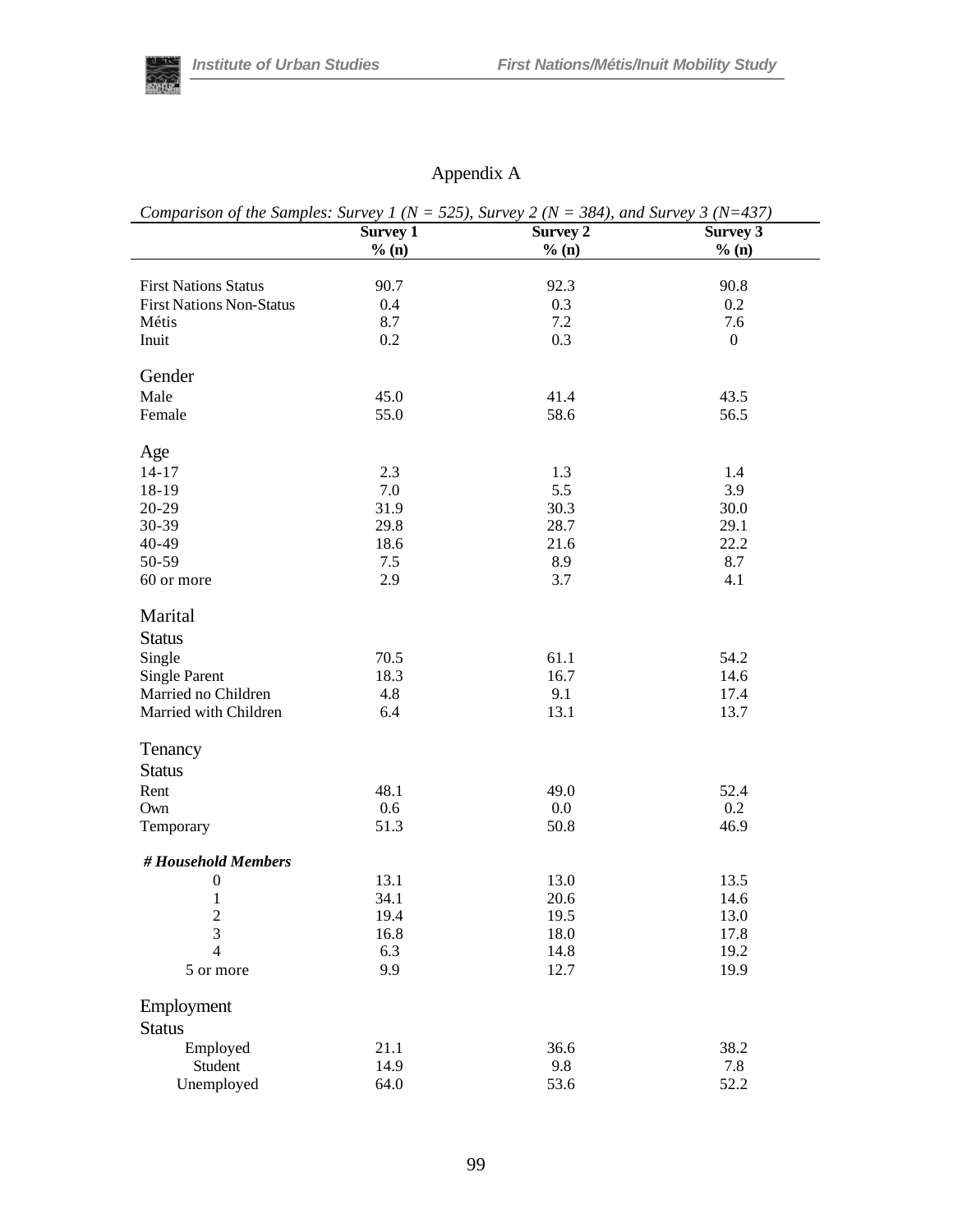

l,

| Income           |      |      |      |
|------------------|------|------|------|
| Up to \$10,000   | 58.2 | 62.1 | 65.0 |
| $$10,001-15,000$ | 15.3 | 20.5 | 14.6 |
| \$15,001-20,000  | 8.9  | 8.7  | 4.8  |
| \$20,001-25,000  | 4.0  | 3.2  | 2.3  |
| $25,001$ or more | 1.7  | 1.4  | 1.7  |
| No Income        | 11.8 | 4.2  | 3.9  |

# Appendix B

| Characteristics of the Sample for the 1 that Analysis. Survey 1-5 (1(–557)) | <b>Survey 1</b>  | <b>Survey 2</b> | <b>Survey 3</b> |
|-----------------------------------------------------------------------------|------------------|-----------------|-----------------|
|                                                                             | % (n)            | % (n)           | % (n)           |
|                                                                             |                  |                 |                 |
| <b>First Nations Status</b>                                                 | 92.6             | 92.6            | 92.6            |
| <b>First Nations Non-Status</b>                                             | 0.3              | 0.3             | 0.3             |
| Métis                                                                       | 7.1              | 7.1             | 7.1             |
| Inuit                                                                       | $\boldsymbol{0}$ | $\Omega$        | $\theta$        |
| Gender                                                                      |                  |                 |                 |
| Male                                                                        | 41.5             | 41.5            | 41.5            |
| Female                                                                      | 58.5             | 58.5            | 58.5            |
|                                                                             |                  |                 |                 |
| Age                                                                         |                  |                 |                 |
| $14 - 17$                                                                   | 2.0              | 2.0             | 2.0             |
| 18-19                                                                       | 6.3              | 6.3             | 6.3             |
| 20-29                                                                       | 29.0             | 29.0            | 29.0            |
| 30-39                                                                       | 29.0             | 29.0            | 29.0            |
| 40-49                                                                       | 21.3             | 21.3            | 21.3            |
| 50-59                                                                       | 9.1              | 9.1             | 9.1             |
| 60 or more                                                                  | 3.4              | 3.4             | 3.4             |
| Marital                                                                     |                  |                 |                 |
|                                                                             |                  |                 |                 |
| <b>Status</b>                                                               |                  |                 |                 |
| Single                                                                      | 71.8             | 61.0            | 55.2            |
| <b>Single Parent</b>                                                        | 19.7             | 17.4            | 14.3            |
| Married no Children                                                         | 3.1              | 9.6             | 16.5            |
| Married with Children                                                       | 5.3              | 12.1            | 14.0            |
| Tenancy                                                                     |                  |                 |                 |
| <b>Status</b>                                                               |                  |                 |                 |
| Rent                                                                        | 44.0             | 47.9            | 49.9            |
| Own                                                                         | 0.3              | 0.3             | 0.3             |
| Temporary                                                                   | 55.7             | 51.8            | 49.6            |
|                                                                             |                  |                 |                 |
| #Household Members                                                          |                  |                 |                 |
| $\boldsymbol{0}$                                                            | 12.3             | 13.4            | 13.6            |
| $\mathbf{1}$                                                                | 35.6             | 20.5            | 15.1            |
| $\overline{2}$                                                              | 20.4             | 19.01           | 14.5            |
| $\mathfrak{Z}$                                                              | 18.8             | 18.8            | 19.3            |
| $\overline{4}$                                                              | 4.8              | 15.6            | 19.0            |
| 5 or more                                                                   | 8.2              | 12.8            | 18.5            |

*Characteristics of the Sample for the Final Analysis: Survey 1-3 (N=357)*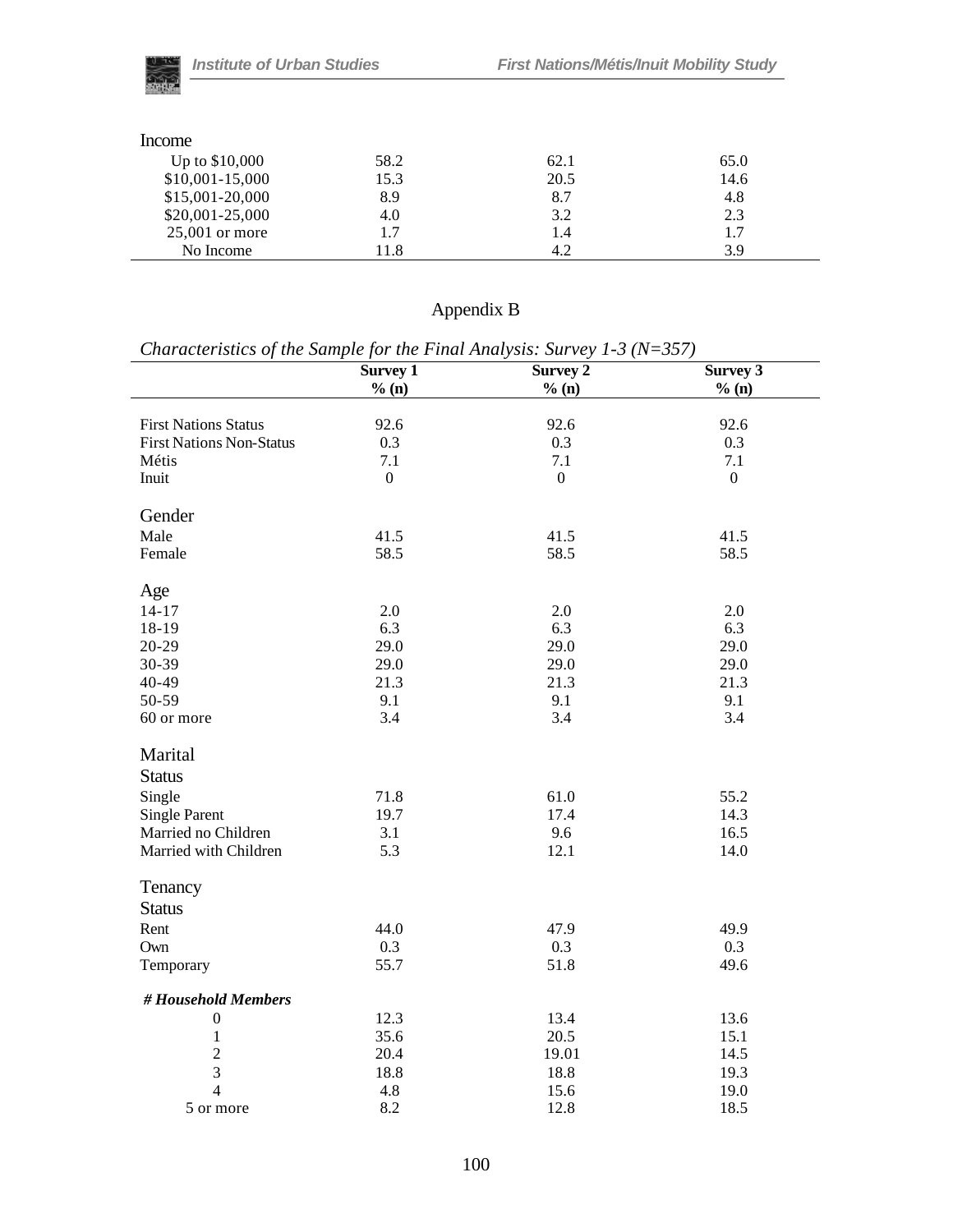| Employment       |      |      |      |
|------------------|------|------|------|
| <b>Status</b>    |      |      |      |
| Employed         | 23.2 | 36.9 | 38.7 |
| <b>Student</b>   | 10.4 | 8.9  | 7.4  |
| Unemployed       | 66.4 | 54.3 | 53.8 |
| Income           |      |      |      |
| Up to \$10,000   | 57.5 | 62.7 | 70.2 |
| \$10,001-15,000  | 14.6 | 20.1 | 16.1 |
| \$15,001-20,000  | 9.7  | 8.5  | 5.0  |
| \$20,001-25,000  | 4.5  | 3.4  | 2.6  |
| $25,001$ or more | 1.6  | 1.1  | 1.2  |
| No Income        | 12.0 | 4.2  | 5.0  |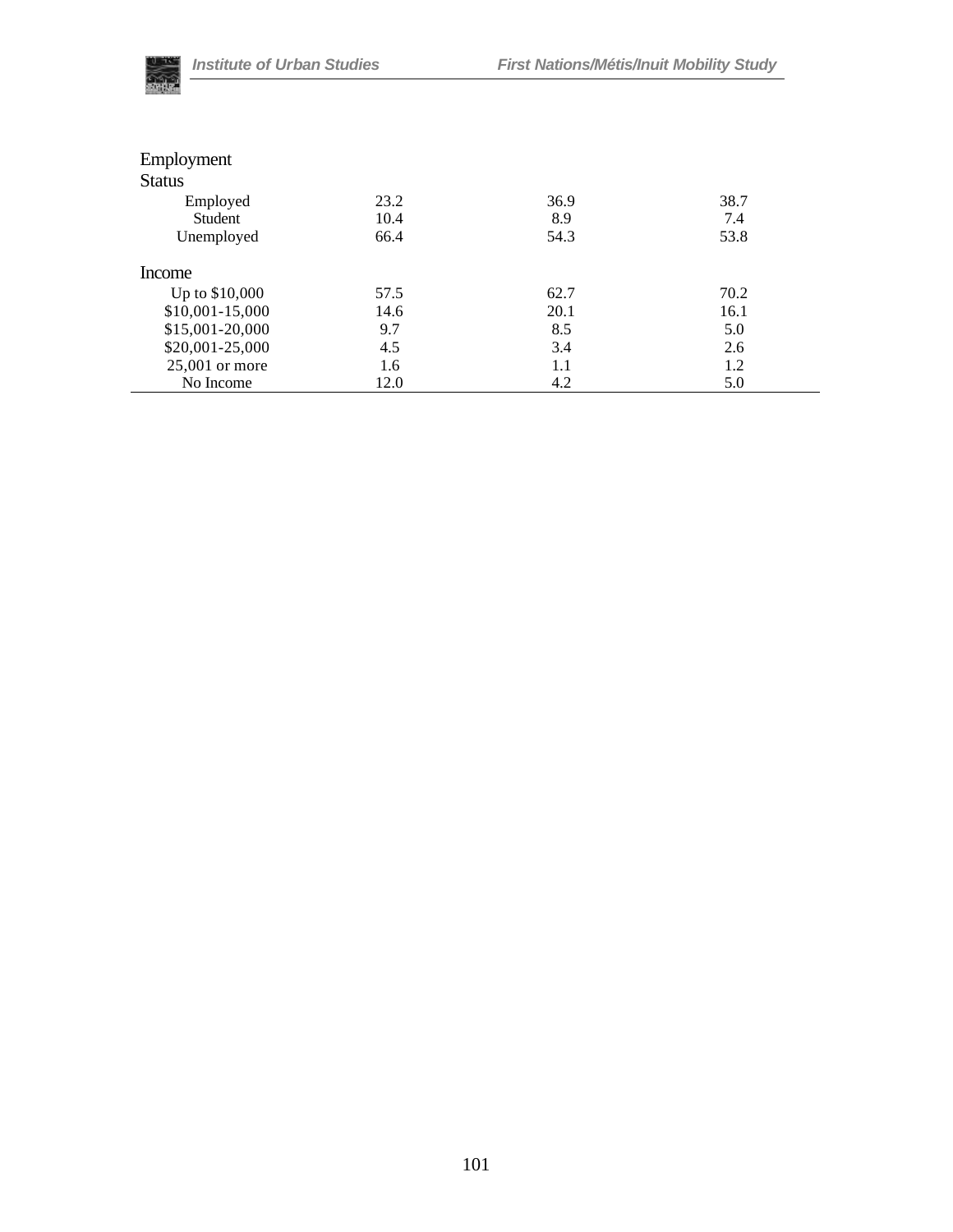

The primary focus of the analysis for this final report is on the formulation of logistic regression models to investigate those factors related to the transition of Aboriginal peoples when moving to an urban environment. While both logistic and linear regressions are predictive analyses, the distinction of logistic regression relates to the model's inclusion of a dependent variable that is dichotomous (SPSS, 1999). Logistic regression is used to examine the relationship between a dichotomous outcome measure and a series of predictor or antecedent constructs.14

The formulation of the logistic regression models is based on the identification of five areas of inquiry related to the objectives of the study. Accordingly, these areas of inquiry provide specific goals for the analysis:

- 1. To determine those factors related to the satisfaction of newly-arrived Aboriginal persons.
- 2. To evaluate the differences in the residential status of those Aboriginal persons who are new to Winnipeg.
- 3. To explore the differences in socio-economic status of Aboriginal persons who have decided to relocate to an urban centre.
- 4. To uncover the factors related to the continued residential mobility of some households after arriving in Winnipeg.
- 5. To investigate those components which contribute to an explanation of the use of services by newly-arrived Aboriginal persons.

The development of the exploratory logistic regression models was based on a framework specifying both the outcomes experienced by Aboriginal persons when moving to an urban centre, in addition to the factors hypothesized to affect these outcomes. The framework proposes that the transition process is reflected

 14 Logistic regression is also selected because the model does not require that the dependent variable be normally distributed, nor is a multivariate normal distribution necessary for the set of independent variables (Smith & Hiltner, 1988).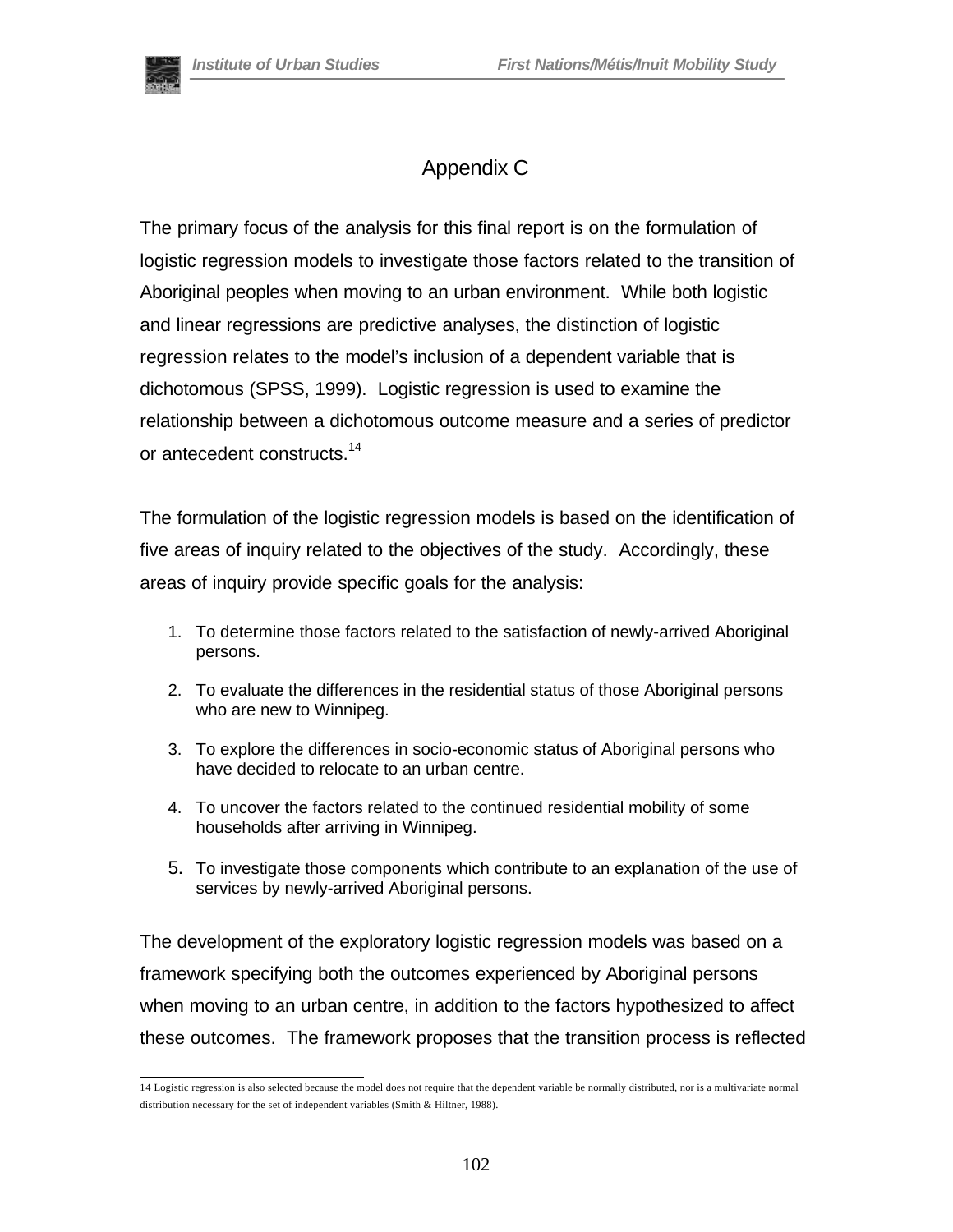

in five outcome domains. These measures are indicative of the goals specified above and include aspects of satisfaction, residential status and mobility, socio-economic status and service access. There are a total of fourteen dichotomous outcome measures that represent various facets of the individual's experience in a new city.<sup>15</sup> Furthermore, the framework postulates that a set of mediating factors or categories are associated with these outcomes representing the adaptation of Aboriginal persons in an urban area. The model defines six sets of determinants that include socio-demographic characteristics, socio-economic status, residential status, residential mobility, housing and neighbourhood characteristics, and access to services at all three time periods (Times 1-3).16 These sets of predictors are represented by dummy or indicator variables.

Logistic regression analysis was conducted to explore the possible associations that may exist between the determinants and the outcome domains described above. The first stage of the investigation was to model the effects of variables within each of the six categories of the antecedent constructs of the framework with each of the fourteen defined outcomes measures. The models were estimated using the block entry of variables with the backward likelihood ratio stepwise method. In the first step, the socio-demographic characteristics are entered as a block. Those demographic variables that are found to be significant at the *p<*0.100, are included for the remainder of the analysis and represent control variables.

The second step is to enter the significant socio-demographic variables in one block, followed by a block representing one of the six antecedent categories of variables identified above. In each regression analysis, only variables of significance were included which were selected using a backward stepwise

 15 A list of all outcome and predictor variables is included in Appendix C.

<sup>16</sup> It should be noted that the Socio-Economic Status, Residential Status and Mobility, and Access to Services categories are treated as both as outcome measures, as well as predictors for the remaining outcome domains.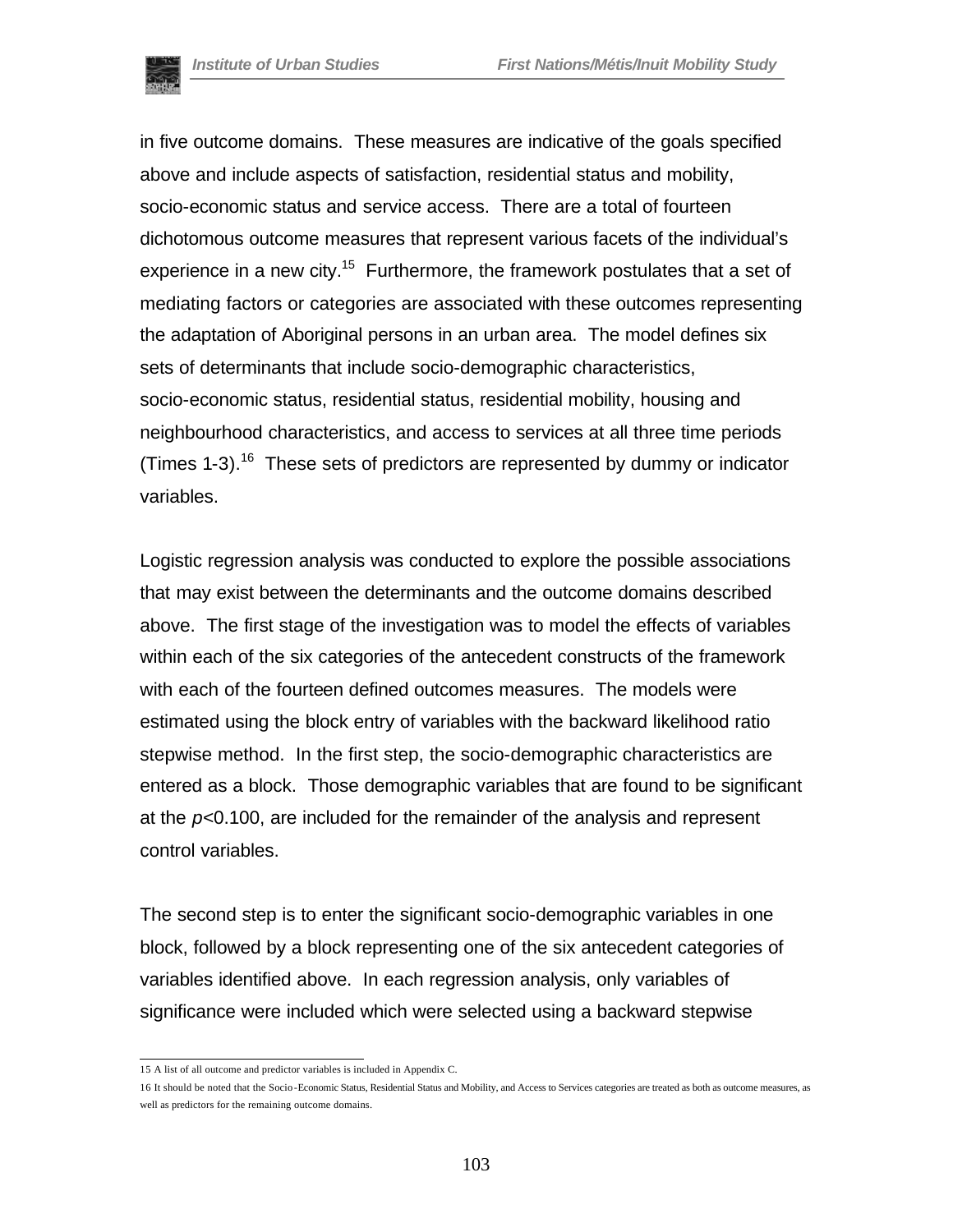

process with the criteria for removal set at  $p = 0.100$  (Finlayson, 2002). The results of these within-category models are summarized in Appendix D. The variables that were found to be significant at this stage were then used for the full predictive models.

Therefore, for the final stage of the analysis, each model consists of two blocks. The first block of the model includes the socio-demographic characteristics or control variables that were found to be associated with each outcome measure. For the second block, those independent variables pertaining to the antecedent constructs that were found to be significant in the first stage of the analysis are entered in a single step in one block. When the model was estimated, if the significance value of the predictor variable was greater than 0.56, the regression model was re-run with only those variables that remained significant. The final results of the fourteen logistic regression models are summarized in Appendix E.

To determine the significance of the individual variables in the equation and their contribution to the explanation of the model, two statistics resulting from the logistic regression analysis are examined. These results are included in tabular form in Appendix E. Along with its corresponding *p* probability level, the Wald statistic has a chi-square distribution and tests the significance of the individual logistic regression coefficients for each independent variable. In other words, it tests the null hypothesis that a particular logit (effect) coefficient is zero (Robinson, 1998). In addition, the logistic regression coefficients can be used to estimate odds ratios for each of the independent variables (SPSS, 1999). The dependent variable is transformed into a logit form that represents the natural log of the odds of the outcome occurring or not.

104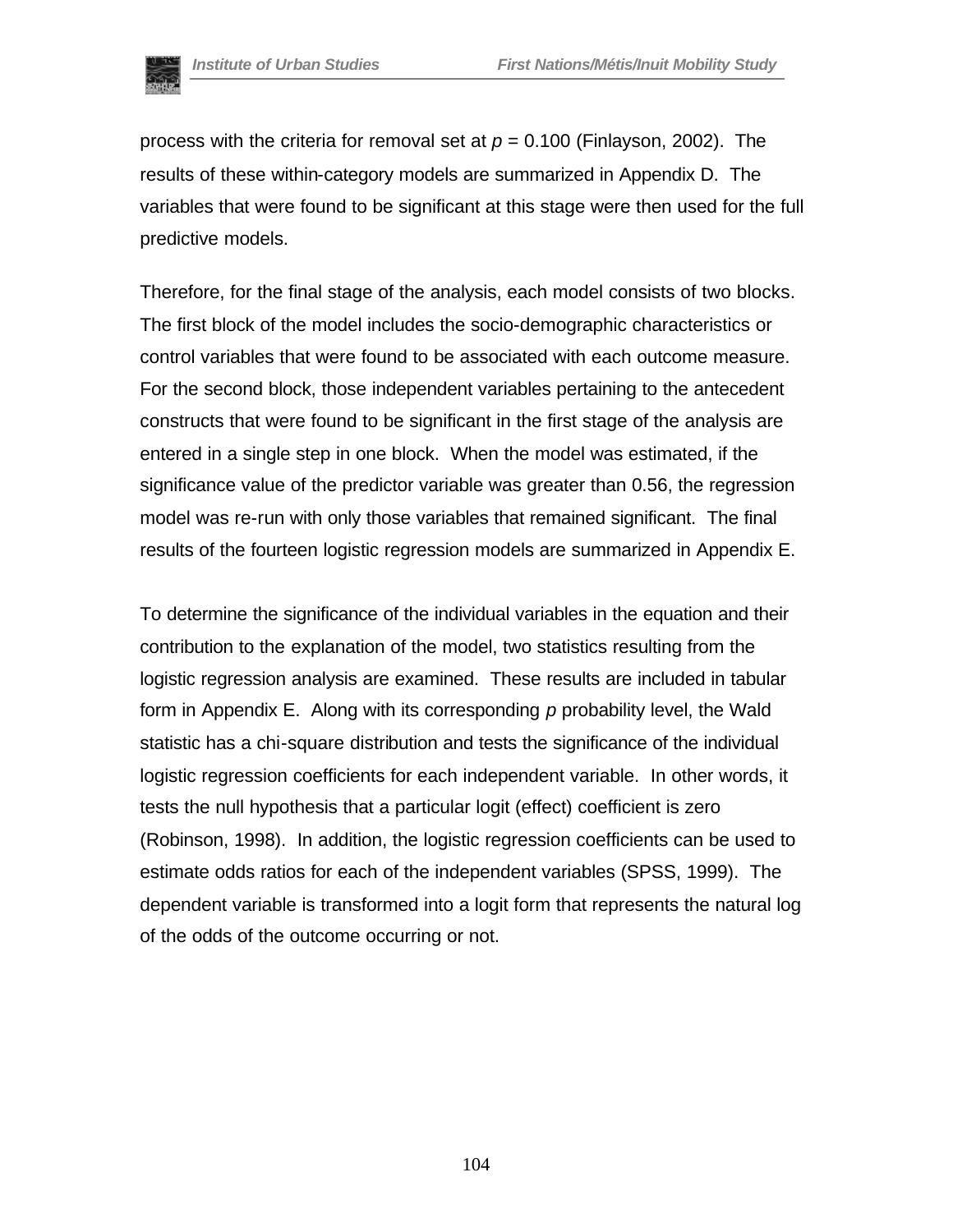

In addition to the individual measures, logistic regression also produces the "-2 times the log of likelihood" (-2*LL*) that provides a measure of the overall explanation of the model. It is a measure of how well the estimated model fits the data with a value of "0" indicating a perfect fit. The fourteen models included in this investigation produce –2*LL* values ranging from 42.137 to 431.512*.*

### **Adaptation of Newly-Arrived Aboriginal Persons: Outcome and Predictor Variables**

#### **Outcome Measures**

#### **1. Satisfaction**

#### *(0 = very satisfied/satisfied; 1 = very unsatisfied/unsatisfied)*

- $\triangleright$  General Satisfaction, Time 3
- $\triangleright$  Satisfaction with Winnipeg, Time 3
- $\triangleright$  Residential Satisfaction, Time 3

#### *2. Residential Status*

- $\triangleright$  Tenant Status, Time 3 (0 = rent; 1 = temporary accommodations)
- Expected Time in Winnipeg, Time 3 (0 = long-term; 1 = uncertain/temporary)

#### *3. Residential Mobility*

- $\triangleright$  Moved between Survey 1 & 2 (0 = no; 1 = yes)
- $\triangleright$  Moved between Survey 2 & 3 (0 = no; 1 = yes)

#### *4. Socio-Economic Status*

- $\triangleright$  Employment Status, Time 3 (0 = employed/student; 1 = unemployed)
- $\triangleright$  Social Assistance Status, Time 3 (0 = no social assistance; 1 = on social assistance)

#### *5. Access to Services*

#### $(0 = no \; access; 1 = access)$

- $\triangleright$  Access to Housing Services, Time 3
- $\triangleright$  Access to Social Services, Time 3
- $\triangleright$  Access to Medical Services, Time 3
- $\triangleright$  Access to Education Services, Time 3
- $\triangleright$  Access to Employment Services, Time 3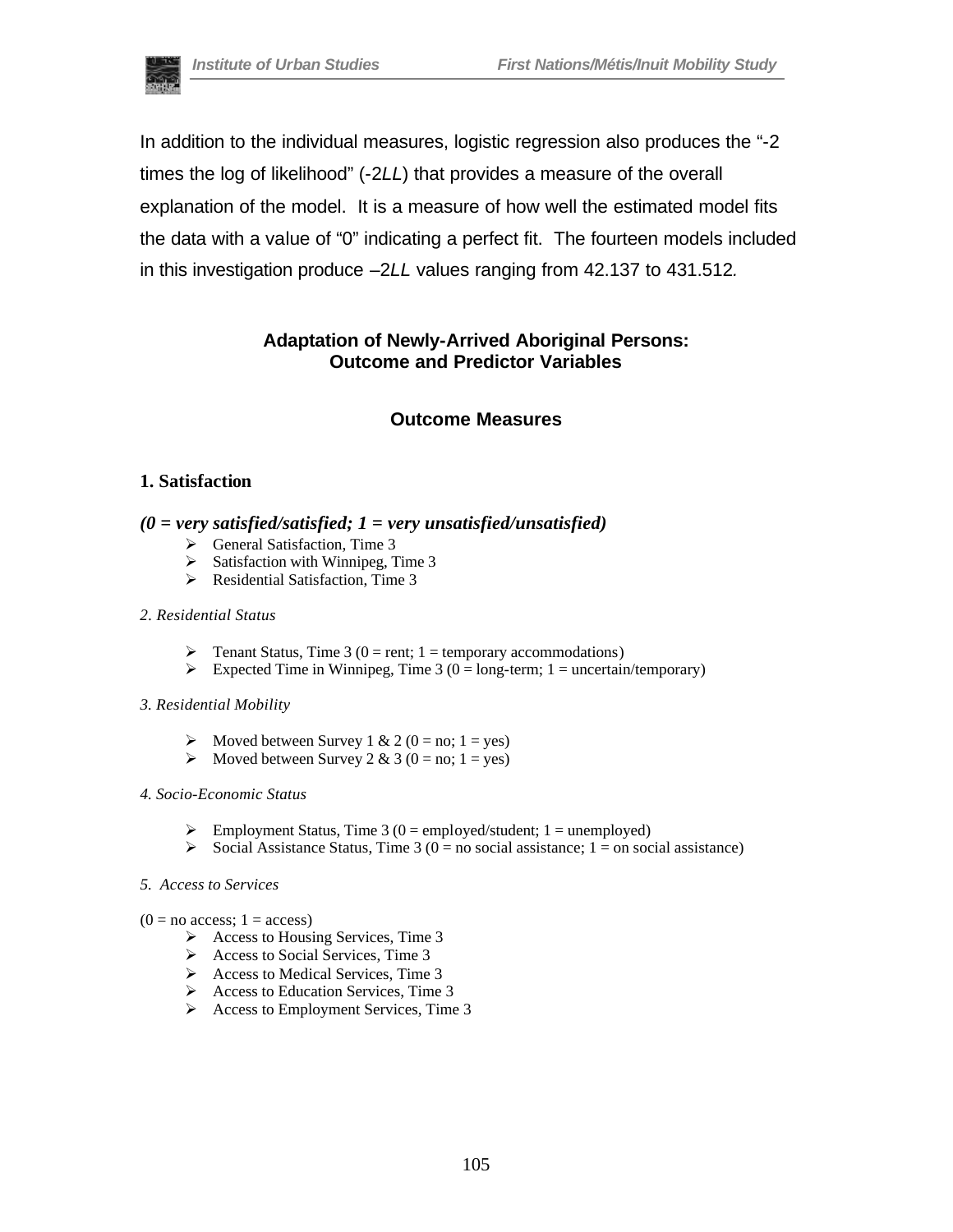

#### Explanatory Factors

#### **1. Socio-Demographic Characteristics**

- $\triangleright$  Gender (0 = male; 1 = female)
- $\blacktriangleright$  Age (1 = 14-24; 2 = 25-34; 3 = 35-44; 4 = 45+)
- Education (1 = Gr. 9 or less; 2 = Gr. 9-12, no HSC; 3 = HSC or more)
- $\triangleright$  Marital Status, Times 1-3 (0 = single; 1 = married/common-law)
- $\triangleright$  Family Status, Times 1-3 (0 = no children; 1 = responsible for children)
- Eiving Arrangements, Times 1-3 (0 = lives alone; 1 = lives w/ 1 person; 2 = lives w/ 2 or more persons)

#### **2. Socio-Economic Status**

- $\triangleright$  Income, Times 1-3 (0 = <\$10,000; 1 = >\$10,000)
- $\triangleright$  Employment Status, Times 1-3 (0 = employed/student; 1 = unemployed)
- $\triangleright$  Social Assistance Status, Times 1-3 (0 = no social assistance; 1 = on social assistance)

#### **3. Residential Status**

- $\triangleright$  Tenant Status, Times 1-3 (0 = rent; 1 = temporary accommodations)
- Expected Time in Winnipeg, Times  $1-3$  (0 = permanently; 1 = uncertain/temporary)

#### **4. Residential Mobility**

- $\triangleright$  Number of Moves to Winnipeg Prior to Time 1
- ! Number of Total Moves in Residential History Prior to Time 1
- $\triangleright$  Moved Between Surveys, Time 2-3 (0 = no; 1 = yes)
- $\triangleright$  Left Winnipeg Between Surveys, Time 2-3 (0 = no; 1 = yes)
- Expect to Move, Times  $1-3$  ( $0 = no$ ;  $1 = yes$ )

#### **5. Housing Conditions<sup>17</sup>**

- $\triangleright$  Condition of Residence, Times 1-3 (0 = good; 1 = fair/poor)
- E Housing Affordability, Times 1-3 (0 = no trouble; 1 = somewhat/very difficult)<br>
Exponential Times 1-3 (0 = not crowded: 1 = somewhat/very crowded)
- Crowding, Times  $1-3$  ( $0 = not$  crowded;  $1 =$  somewhat/very crowded)

#### **6. Neighbourhood Characteristics**

 $(0 =$  strongly agree/agree; 1 = strongly disagree/disagree) Neighbourhood Rating

- $\triangleright$  Safe Neighbourhood, Times 1-3
- $\triangleright$  Good Public Transportation, Times 1-3
- $\triangleright$  Close to Friends and Family, Times 1-3
- $\triangleright$  Close to Schools, Times 1-3
- $\triangleright$  Close to Daycares, Times 1-3
- $\triangleright$  Close to Grocery Store, Times 1-3

<sup>17</sup> Data concerning housing conditions at the time of the first survey (Time 1) was not used in this analysis because of the high number of missing values.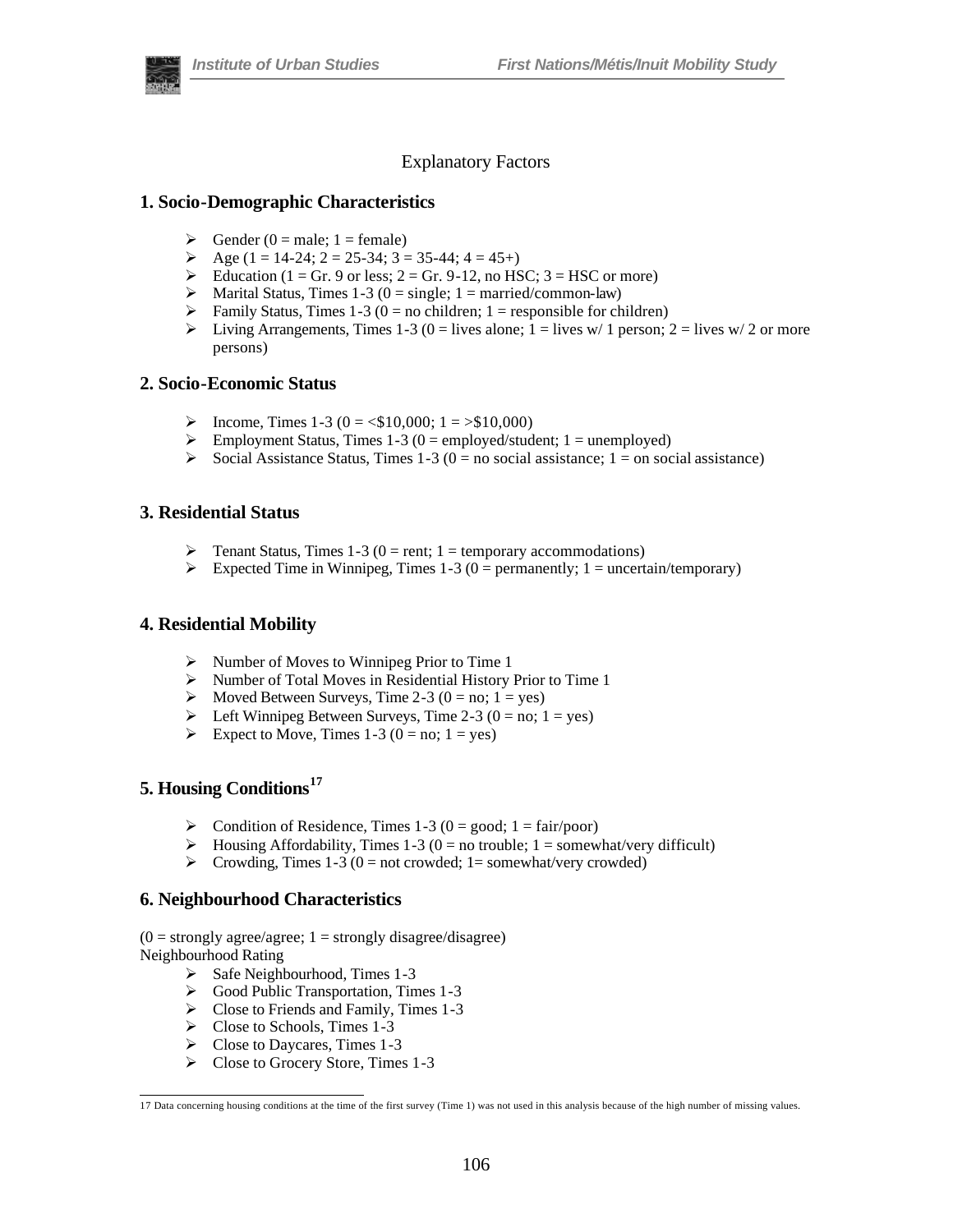- $\triangleright$  Close to Shopping, Times 1-3
- $\triangleright$  Close to Medical Services, Times 1-3
- $\triangleright$  Close to Parks, Times 1-3
- $\triangleright$  Close to Recreation, Times 1-3
- ! Adequate Services for cultural/spiritual/social Needs, Times 1-3
- $\triangleright$  Like Neighbourhood, Times 1-3
- $\triangleright$  Safe Home, Times 1-3

#### **7. Access to Services**

- $(0 = no \; access; 1 = access)$ 
	- $\triangleright$  Access to Housing Services, Times 1-3
	- > Access to Social Services, Times 1-3
	- ! Access to Medical Services, Times 1-3
	- $\triangleright$  Access to Education Services, Times 1-3
	- $\triangleright$  Access to Employment Services, Times 1-3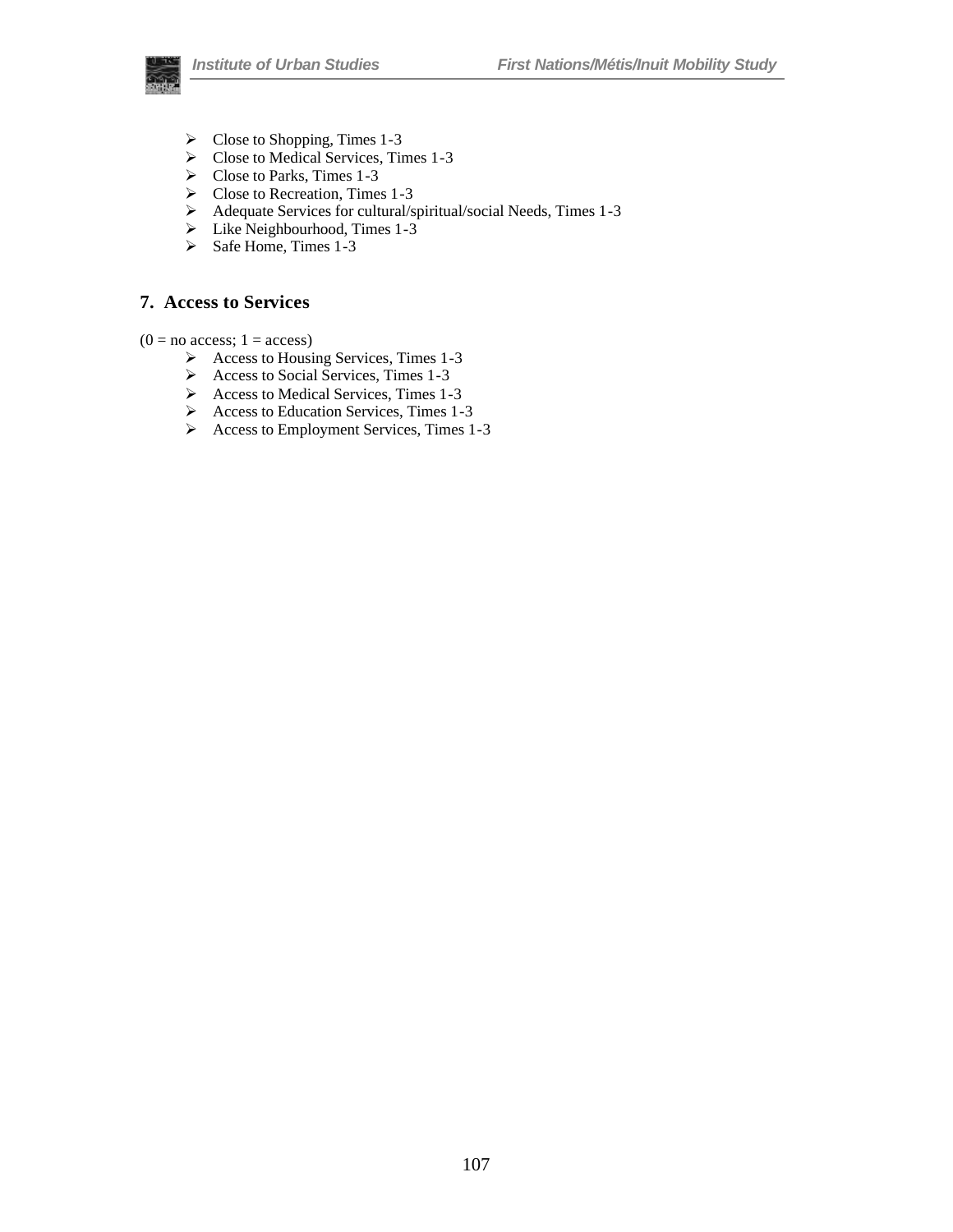

# **Appendix D**

# **The First Nations/Métis/Inuit Mobility Study, (N = 357): Stage 1 Logistic Regression Results**

|                                             | <b>General Satisfaction</b>                        | <b>Satisfaction with</b><br>Winnipeg             | <b>Residential</b><br><b>Satisfaction</b>                                                | <b>Tenant</b><br><b>Status</b>                                                                             | <b>Expected Time</b><br>in Winnipeg                                                              |
|---------------------------------------------|----------------------------------------------------|--------------------------------------------------|------------------------------------------------------------------------------------------|------------------------------------------------------------------------------------------------------------|--------------------------------------------------------------------------------------------------|
| Antecedent<br>Categories                    | Variable/<br><b>Significance Level</b>             | Variable/<br><b>Significance Level</b>           | Variable/<br><b>Significance Level</b>                                                   | Variable/<br><b>Significance Level</b>                                                                     | Variable/<br><b>Significance Level</b>                                                           |
| Socio-demographic<br><b>Characteristics</b> | Gender (.018)<br>Family 1 (.083)                   | Gender (.043)<br>Marital 3 (.075)                | Gender $(.024)$<br>Age (.019)<br>Marital 1 (.005)<br>Living 1 (.026)<br>Living $3(.000)$ | Gender (.079)<br>Age $(.091)$<br>Family 1 (.000)<br>Family 3 (.000)<br>Living $2(.011)$<br>Living 3 (.000) | Living $3(.001)$                                                                                 |
| <b>Socio-Economic</b><br><b>Status</b>      | Social Assist. 2 (.006)<br>Social Assist. 3 (.019) | Social Assist. 3 (.079)                          | Employment 2 (.041)<br>Social Assist. 2 (.011)<br>Social Assist. 3 (.021)                | Income $3(.070)$<br>Employment 3 (.028)<br>Social Assist. 3 (.001)                                         | Employment 2 (.070)<br>Employment 3 (.004)<br>Social Assist. 1 (.042)<br>Social Assist. 3 (.000) |
| <b>Residential</b><br><b>Status</b>         | Time in Wpg. $3(.003)$                             | Time in Wpg. $1(.083)$<br>Time in Wpg. $3(.000)$ | Time in Wpg. $1(.085)$<br>Rent/Temp. 2 (.022)                                            | Time in Wpg. 2 (.008)                                                                                      |                                                                                                  |
| <b>Residential</b><br><b>Mobility</b>       | Left Wpg. 3 (.045)<br>Expect to Move 3 (.005)      | Expect to Move $3(.000)$                         | Expect to Move 3 (.002)                                                                  | Left Wpg. 2 (.000)<br>Expect to Move 3 (.040)                                                              | Moved 3 (.000)<br>Expect to Move 1 (.002)<br>Expect to Move 2 (.012)<br>Expect to Move 3 (.000)  |
|                                             | <b>General Satisfaction</b>                        | <b>Satisfaction with</b><br><b>Winnipeg</b>      | <b>Residential</b><br><b>Satisfaction</b>                                                | <b>Tenant</b><br><b>Status</b>                                                                             | <b>Expected Time</b><br>In Winnipeg                                                              |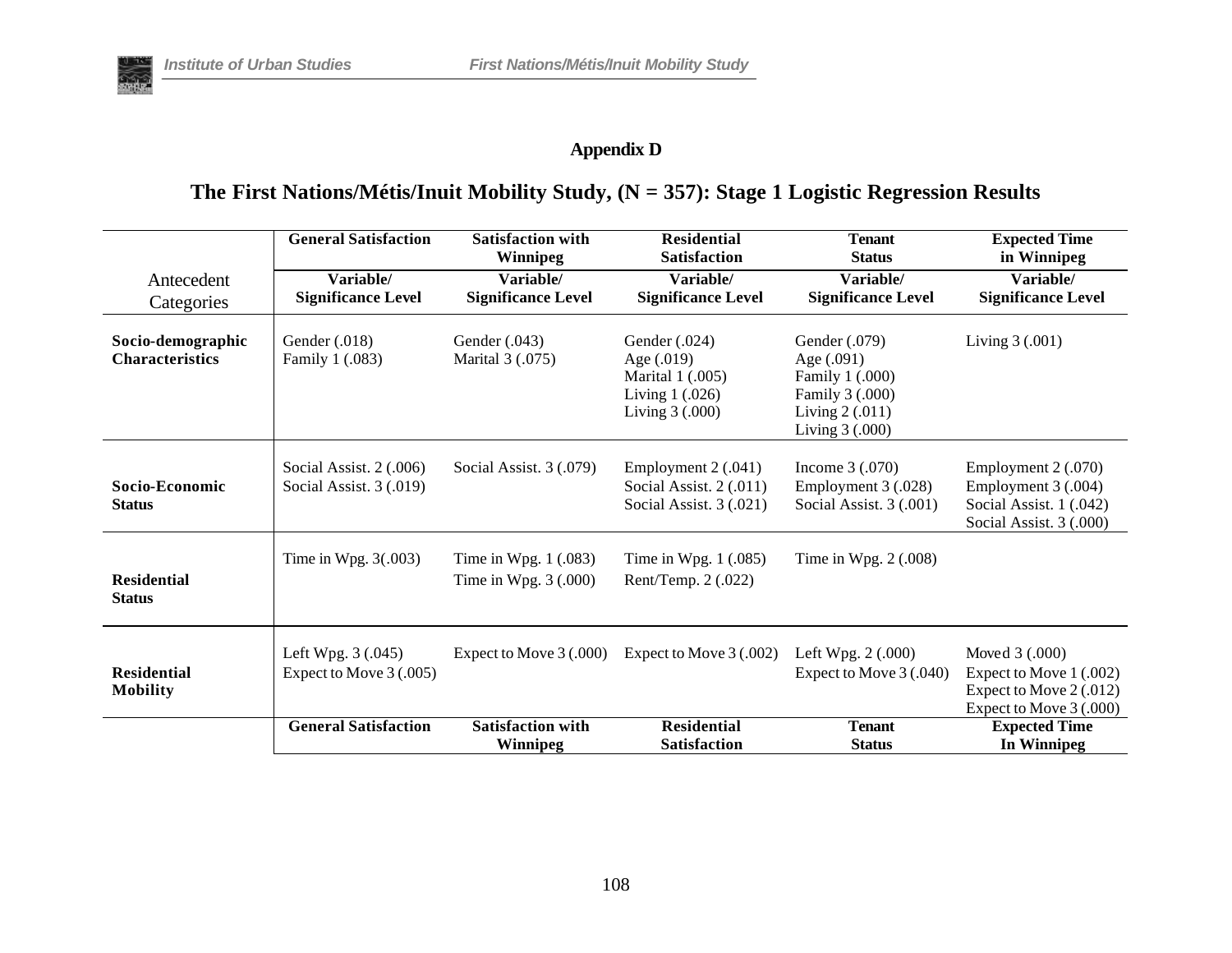

| Antecedent                              | Variable/                                                                 | Variable/                                                                                         | Variable/                                                                                | Variable/                                                              | Variable/                                                                   |
|-----------------------------------------|---------------------------------------------------------------------------|---------------------------------------------------------------------------------------------------|------------------------------------------------------------------------------------------|------------------------------------------------------------------------|-----------------------------------------------------------------------------|
| Categories                              | <b>Significance Level</b>                                                 | <b>Significance Level</b>                                                                         | <b>Significance Level</b>                                                                | <b>Significance Level</b>                                              | <b>Significance Level</b>                                                   |
| Housing                                 | Condition $2(.036)$                                                       | Condition $2(.030)$                                                                               | Condition $3(.006)$                                                                      | Condition $3(.018)$                                                    | Afford 3 (.069)                                                             |
| <b>Conditions</b>                       | Crowded $3(.025)$                                                         |                                                                                                   | Crowded $3(.005)$                                                                        | Crowded $3(.015)$                                                      | Crowded 2 (.083)                                                            |
| Neighbourhood<br><b>Characteristics</b> | Like Neighbour 1 (.010)<br>Access to Med. $3(.013)$<br>Safe Home 3 (.000) | Transit 1 (.031)<br>Access to Med. $1(.022)$<br>Like Neighbour 1 (.090)<br>Access-School 3 (.002) | Like Neighbour 1 (.077)<br>Safe Home 2 (.034)<br>Transit $3(.000)$<br>Safe Home 3 (.000) | Close to Soc. $2(.047)$<br>Access-Med. $2(.048)$<br>Safe Home 2 (.031) | Close to Soc. $3(.024)$<br>Daycare 3 (.032)<br>Parks 3 (.075)               |
| Access to<br><b>Services</b>            | Social 2 (.000)                                                           | Social 2 (.038)<br>Social 3 (.020)                                                                | Medical 1 (.057)<br>Housing $2(.032)$<br>Housing $3(.049)$                               | Social 2 (.006)<br>Education $3(.013)$                                 | Social 1 (.020)<br>Housing $2(.013)$<br>Medical 2 (.009)<br>Social 3 (.009) |

|                                             | <b>Employment</b><br><b>Status</b>                                      | <b>Social Assistance</b><br><b>Status</b>                                  | <b>Moved Between</b><br>Time 1 and Time 2      | <b>Moved Between</b><br>Time 2 and Time 3 |
|---------------------------------------------|-------------------------------------------------------------------------|----------------------------------------------------------------------------|------------------------------------------------|-------------------------------------------|
| <b>Antecedent Categories</b>                | Variable/<br><b>Significance Level</b>                                  | Variable/<br><b>Significance Level</b>                                     | Variable/<br><b>Significance Level</b>         | Variable/<br><b>Significance Level</b>    |
| Socio-demographic<br><b>Characteristics</b> | Gender (.000)<br>Family 1 (.026)<br>Living $2(.012)$<br>Living 3 (.077) | Gender $(.000)$<br>Family 1 (.018)<br>Living $2(.001)$<br>Living $3(.001)$ | Marital 2 (.018)<br>Family 1 (.000)            |                                           |
| <b>Socio-Economic</b><br><b>Status</b>      |                                                                         | Income $3(.000)$                                                           | Income $1(.001)$<br>Social Assistance 1 (.014) |                                           |
|                                             |                                                                         |                                                                            |                                                |                                           |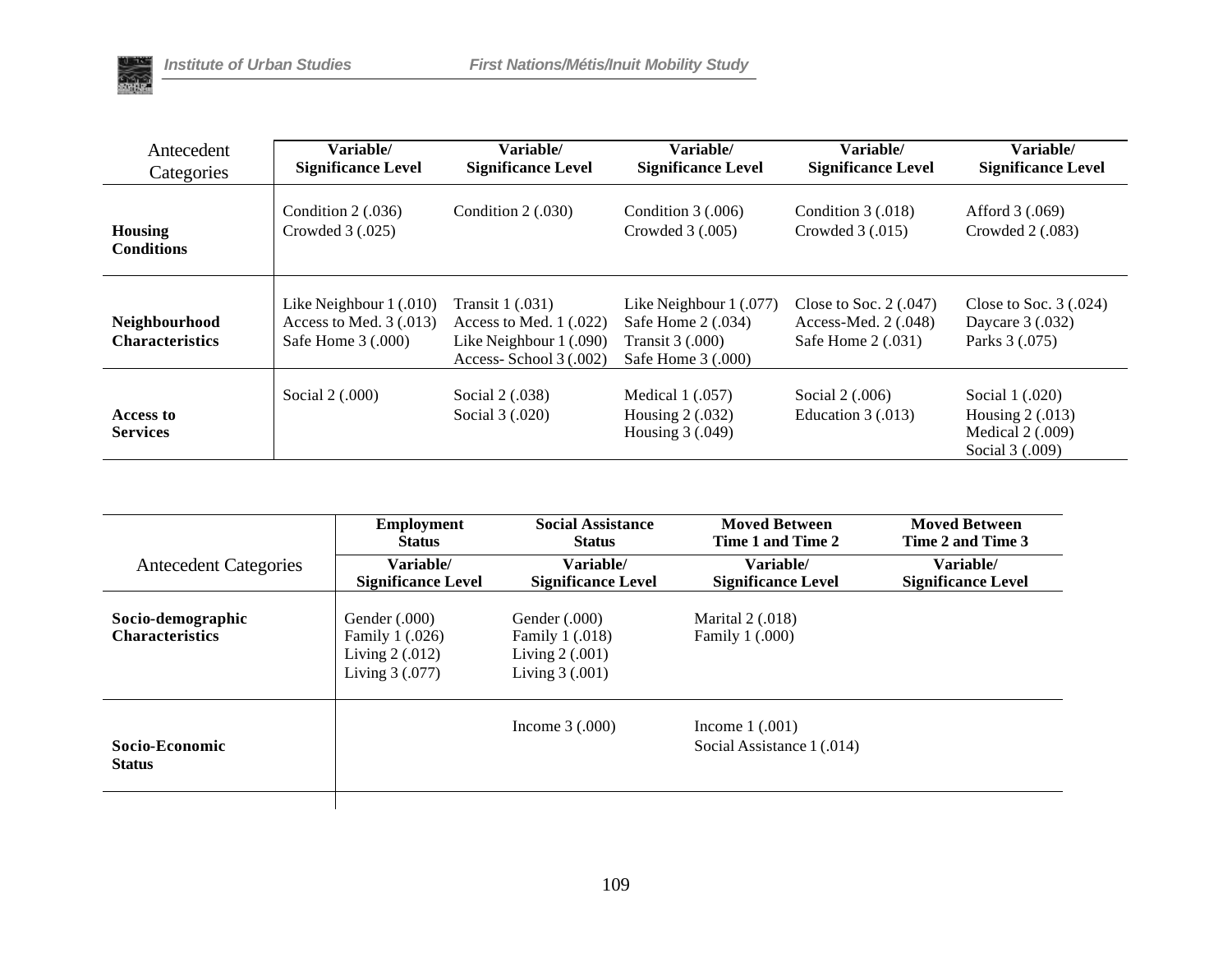

| <b>Residential</b>                    |                                           | Time in Wpg. $3(.002)$                                                                       | Rent/Temporary 1 (.000)                            | Time in Wpg. $3(.000)$                                                            |
|---------------------------------------|-------------------------------------------|----------------------------------------------------------------------------------------------|----------------------------------------------------|-----------------------------------------------------------------------------------|
| <b>Status</b>                         |                                           | Rent/Temp. $2(.000)$                                                                         | Time in Wpg. $2(.018)$                             | Rent/Temporary (.083)                                                             |
| <b>Residential</b><br><b>Mobility</b> | Total Moves (.088)<br>Left Wpg. $3(.093)$ | Moved 2 (.076)<br>Left Wpg. $2(.011)$<br>Expect to Move $2(.022)$<br>Expect to Move 3 (.090) | Expect to Move 1 (.002)<br>Expect to move 2 (.038) | Moved to Wpg. Prior (.047)<br>Left Winnipeg $2(.002)$<br>Expect to Move $3(.015)$ |

|                                         | <b>Employment</b><br><b>Status</b>                                                                                          | <b>Social Assistance</b><br><b>Status</b>                                 | <b>Moved Between</b><br>Time 1 and Time 2                | <b>Moved Between</b><br>Time 2 and Time 3                                         |
|-----------------------------------------|-----------------------------------------------------------------------------------------------------------------------------|---------------------------------------------------------------------------|----------------------------------------------------------|-----------------------------------------------------------------------------------|
| <b>Antecedent Categories</b>            | Variable/<br><b>Significance Level</b>                                                                                      | <b>Variable/</b><br><b>Significance Level</b>                             | Variable/<br><b>Significance Level</b>                   | Variable/<br><b>Significance Level</b>                                            |
| <b>Housing</b><br><b>Conditions</b>     |                                                                                                                             | Afford 3 (.002)<br>Crowded $2(.046)$                                      | Condition $2(.060)$                                      | Crowded 3 (.057)                                                                  |
| Neighbourhood<br><b>Characteristics</b> | Programs $2(.005)$<br>Daycare 3 (.029)<br>Access to Med. $3(.099)$<br>Program $3(.056)$                                     | Close to Soc. $3(.082)$<br>Access to Med. 3 (.023)<br>Recreation 3 (.047) | Safe Home 1 (.014)                                       | Safe Neighbourhood (.007)<br>Close to Social 2 (.020)<br>Close to Shops $3(.021)$ |
| Access to<br><b>Services</b>            | Housing $1(.059)$<br>Social 1 (.018)<br>Education 2 (.001)<br>Employment 2 (.039)<br>Social 3 (.000)<br>Employment 3 (.000) | Medical $2(.083)$<br>Social 3 (.000)<br>Medical 3 (.095)                  | Social 1 (.041)<br>Social 2 (.002)<br>Education 2 (.022) |                                                                                   |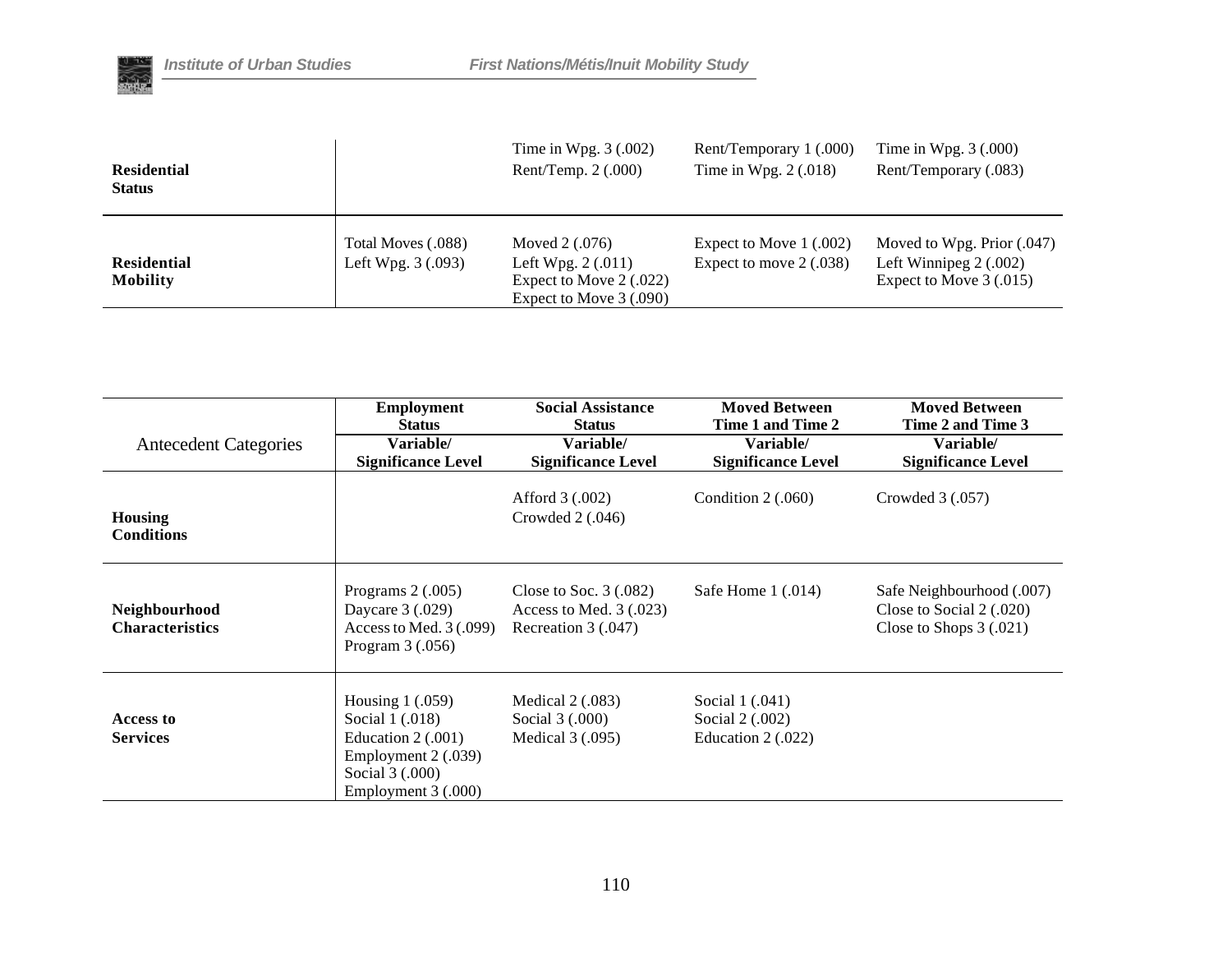

|                                             | Access to<br><b>Housing Services</b>           | <b>Access to</b><br><b>Social Services</b>                                | Access to<br><b>Medical Services</b>                                                           | <b>Access to</b><br><b>Education Services</b>                         | <b>Access to Employ-</b><br>ment Services            |
|---------------------------------------------|------------------------------------------------|---------------------------------------------------------------------------|------------------------------------------------------------------------------------------------|-----------------------------------------------------------------------|------------------------------------------------------|
| Antecedent<br>Categories                    | Variable/<br><b>Significance Level</b>         | Variable/<br><b>Significance Level</b>                                    | Variable/<br><b>Significance Level</b>                                                         | Variable/<br><b>Significance Level</b>                                | Variable/<br><b>Significance Level</b>               |
| Socio-demographic<br><b>Characteristics</b> | Family 3 (.007)                                | Gender (.002)<br>Family 3 (.023)<br>Living $1(.016)$<br>Living $3(.008)$  | Education (.004)<br>Family 1 (.000)<br>Living 1 (.049)<br>Living $2(.001)$<br>Living $3(.015)$ | Age $(.002)$<br>Education (.004)                                      | Gender (.040)<br>Family 3 (.009)<br>Living $3(.066)$ |
| Socio-Economic<br><b>Status</b>             | Employment 2 (.004)<br>Social Assist. 3 (.024) | Employment 3 (.000)<br>Social Assist. 1 (.000)<br>Social Assist. 3 (.000) | Employment 1 (.066)                                                                            | Employment 1 (.017)<br>Employment 2 (.004)<br>Social Assist. 3 (.039) | Employment 3 (.000)<br>Social Assist. 1 (.003)       |
| <b>Residential</b><br><b>Status</b>         | Time in Wpg. $3(.033)$                         | Time in Wpg. $3(.081)$<br>Rent/Temp. 2 (.009)                             | Rent/Temp.1 $(.017)$                                                                           | Rent/Temp. 2 (.017)                                                   | Time in Wpg. $2(.047)$<br>Rent/Temp. 2 (.019)        |
| <b>Residential</b><br><b>Mobility</b>       | Moved 2 (.084)<br>Left Wpg. 2 (.029)           |                                                                           | Left Wpg. $2(.012)$                                                                            | Moves to Wpg. $(.079)$<br>Expect to Move 1 (.091)                     | Expect to Move $1(.039)$                             |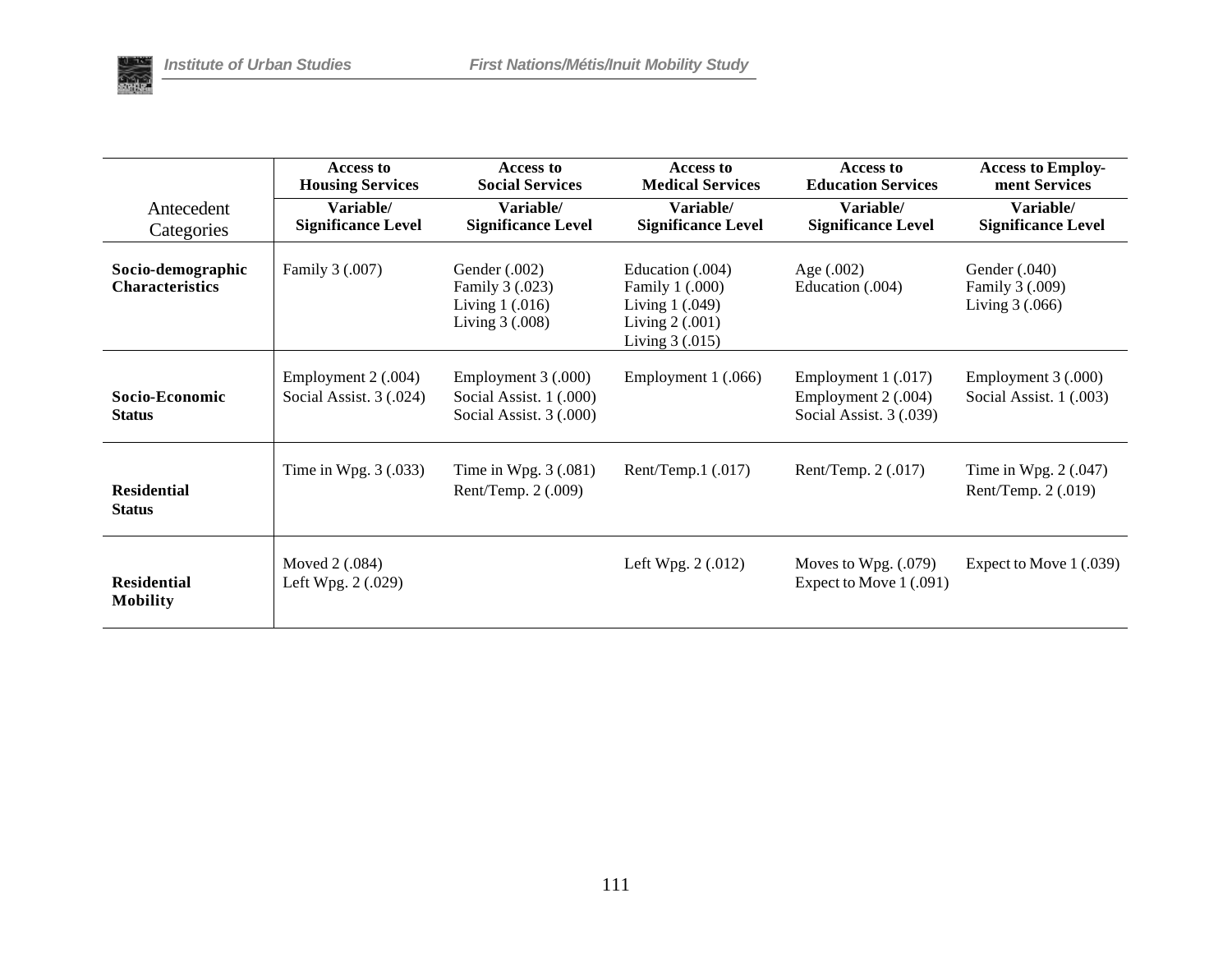

|                                         | <b>Access to</b><br><b>Housing Services</b>                                            | <b>Access to</b><br><b>Social Services</b>                                                                               | <b>Access to</b><br><b>Medical Services</b>                 | <b>Access to</b><br><b>Education Services</b>                                  | <b>Access to Employ-</b><br>ment Services |
|-----------------------------------------|----------------------------------------------------------------------------------------|--------------------------------------------------------------------------------------------------------------------------|-------------------------------------------------------------|--------------------------------------------------------------------------------|-------------------------------------------|
| Antecedent                              | Variable/                                                                              | Variable/                                                                                                                | Variable/                                                   | Variable/                                                                      | Variable/                                 |
| Categories                              | <b>Significance Level</b>                                                              | <b>Significance Level</b>                                                                                                | <b>Significance Level</b>                                   | <b>Significance Level</b>                                                      | <b>Significance Level</b>                 |
| <b>Housing</b><br><b>Conditions</b>     |                                                                                        | Condition $2(.084)$<br>Crowded $2(.074)$                                                                                 | Crowded $3(.056)$                                           | Afford 2 (.083)                                                                | Afford 3 (.032)                           |
| Neighbourhood<br><b>Characteristics</b> | Access-Shops 2 (.043)                                                                  | Close to Soc. $1(.087)$<br>Safe Neighbor. 2 (.095)<br>Access-Shops 2 (.044)<br>Recreation 2 (.093)<br>Programs $2(.026)$ | Like Neighbor. 1 (.038)<br>Access-Shops 2 (.002)            | Access-Medical 1 (.021)<br>Like Neighbour 2 (.040)<br>Close to Social 3 (.008) | Safe Neighour. 1 (.014)                   |
| Access to<br><b>Services</b>            | Employment 1 (.006)<br>Employment 2 (.000)<br>Medical $3(.026)$<br>Education $3(.003)$ | Employment 1 (.000)<br>Medical $2(.029)$<br>Employment 2 (.005)<br>Medical $3(.052)$<br>Education $3(.040)$              | Housing $2(.048)$<br>Employment 2 (.076)<br>Social 3 (.016) | Medical $1(.015)$<br>Social 2 (.008)<br>Medical $1(.015)$<br>Housing $3(.019)$ | Social 3 (.000)<br>Medical $3(.004)$      |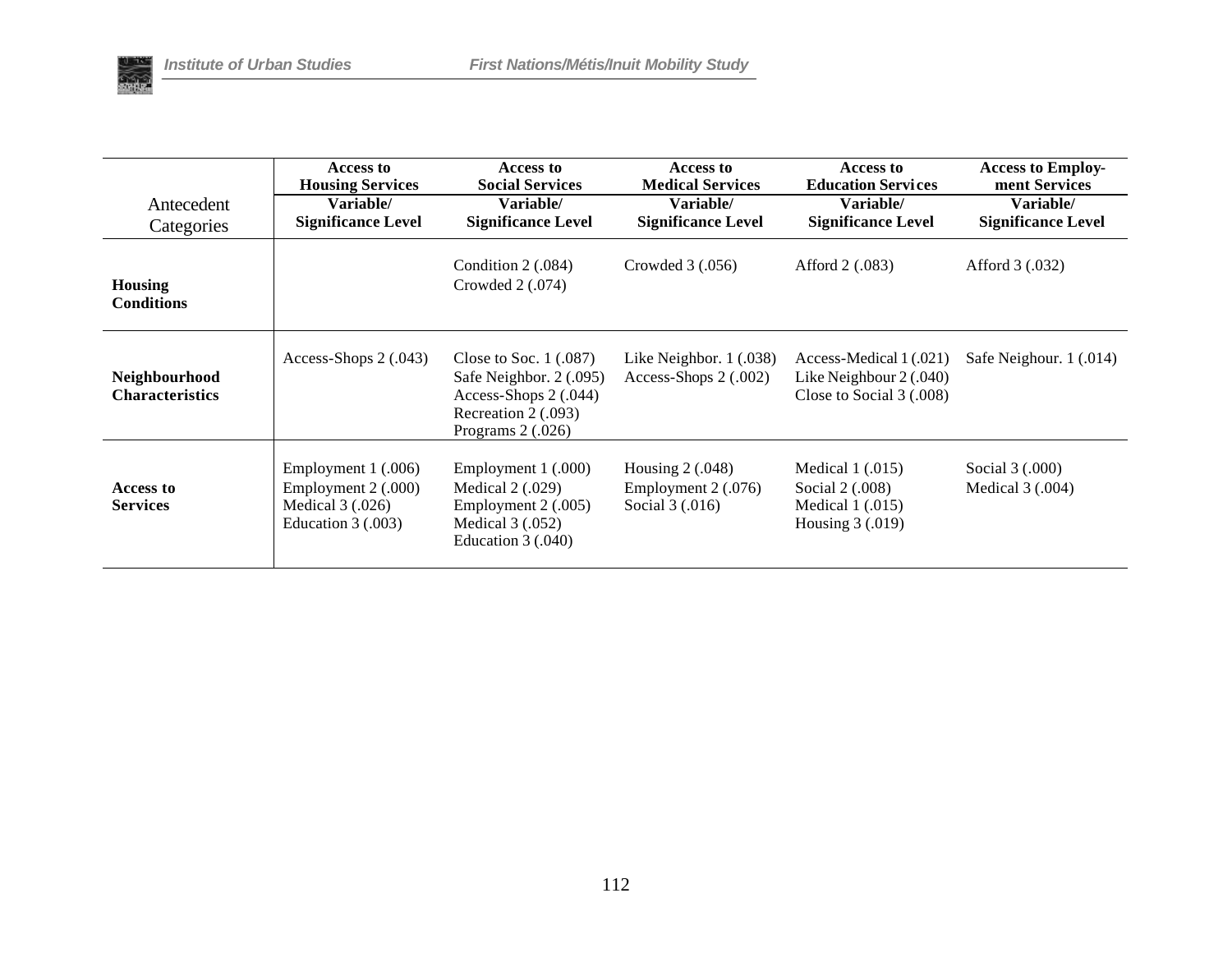# **Appendix E**

#### **Logistic Regression Models**

Predictors of General Satisfaction, Time 3

| Independent       | <b>Regression</b>                | <b>Standard</b> | Wald        | <b>Estimated</b>   |  |
|-------------------|----------------------------------|-----------------|-------------|--------------------|--|
| <b>Variables</b>  | Coefficient                      | Error           |             | <b>Odds Ratios</b> |  |
| Gender            | $-1.084$                         | .314            | $11.903***$ | .338               |  |
| Time in Wpg. 3    | $-915$                           | .300            | $9.276**$   | .400               |  |
| Left Wpg. 3       | 1.170                            | .617            | $3.597*$    | 3.223              |  |
| Crowded 3         | .975                             | .314            | $9.629**$   | 2.652              |  |
| Like Neighbour. 1 | 8.92                             | .304            | $8.585**$   | 2.439              |  |
| Close-Medical 3   | 1.503                            | .511            | $8.643**$   | 4.497              |  |
| Safe Home 3       | 1.193                            | .323            | $13.636***$ | 3.298              |  |
| Social Services 2 | 1.133                            | .313            | 13.118***   | 3.105              |  |
| $-2LL = 292.790$  | * p<0.05; ** p<0.01; *** p<0.001 |                 |             |                    |  |

#### Predictors of Satisfaction with the City, Time 3

| Independent<br><b>Variables</b> | Regression<br>Coefficient                | <u>.</u><br><b>Standard</b><br>Error | Wald        | <b>Estimated</b><br><b>Odds Ratios</b> |
|---------------------------------|------------------------------------------|--------------------------------------|-------------|----------------------------------------|
| Gender                          | $-.520$                                  | .250                                 | $4.344*$    | .594                                   |
| Marital 3                       | .479                                     | .261                                 | 3.375       | 1.615                                  |
| Time in Wpg. 1                  | .604                                     | .296                                 | $4.175*$    | 1.830                                  |
| Time in Wpg. 3                  | $-1.438$                                 | .255                                 | $31.762***$ | .238                                   |
| Like Neighbour. 1               | 1.092                                    | .262                                 | $17.333***$ | 2.981                                  |
| $-2LL = 250.288$                | * $p<0.05$ ; ** $p<0.01$ ; *** $p<0.001$ |                                      |             |                                        |

#### Predictors of Residential Satisfaction, Time 3

| Independent          | <b>Regression</b> | <b>Standard</b> | Wald                                     | <b>Estimated</b>   |
|----------------------|-------------------|-----------------|------------------------------------------|--------------------|
| <b>Variables</b>     | Coefficient       | <b>Error</b>    |                                          | <b>Odds Ratios</b> |
| Gender               | .117              | .536            | .047                                     | 1.124              |
| Age                  | $-.520$           | .265            | $3.840*$                                 | .595               |
| Marital 1            | 1.460             | .791            | 3.404                                    | 4.306              |
| Living 3             | $-1.392$          | .367            | 14.399***                                | .249               |
| Employment St. 2     | $-2.716$          | 1.077           | $6.356*$                                 | .066               |
| Social Assist. St. 2 | 2.102             | 1.081           | 3.780*                                   | 8.186              |
| Rent/Temp. 2         | $-1.380$          | .585            | 5.559*                                   | .252               |
| Expect to Move 3     | 1.903             | .589            | $10.431***$                              | 6.703              |
| Conditions 3         | 3.240             | 1.162           | $7.776**$                                | 25.528             |
| Like Neighbour. 1    | 1.145             | .535            | $4.571*$                                 | 3.141              |
| Safe Home 2          | 1.076             | .542            | $3.942*$                                 | 2.934              |
| Transit 3            | 3.883             | .969            | $16.060***$                              | 48.586             |
| Safe Home 3          | 1.613             | .572            | 7.950**                                  | 5.019              |
| Housing services 2   | 4.240             | 1.460           | 8.438**                                  | 69.395             |
| Housing services 3   | $-4.281$          | 1.871           | $5.236*$                                 | .014               |
| $-2LL = 112.045$     |                   |                 | * $p<0.05$ ; ** $p<0.01$ ; *** $p<0.001$ |                    |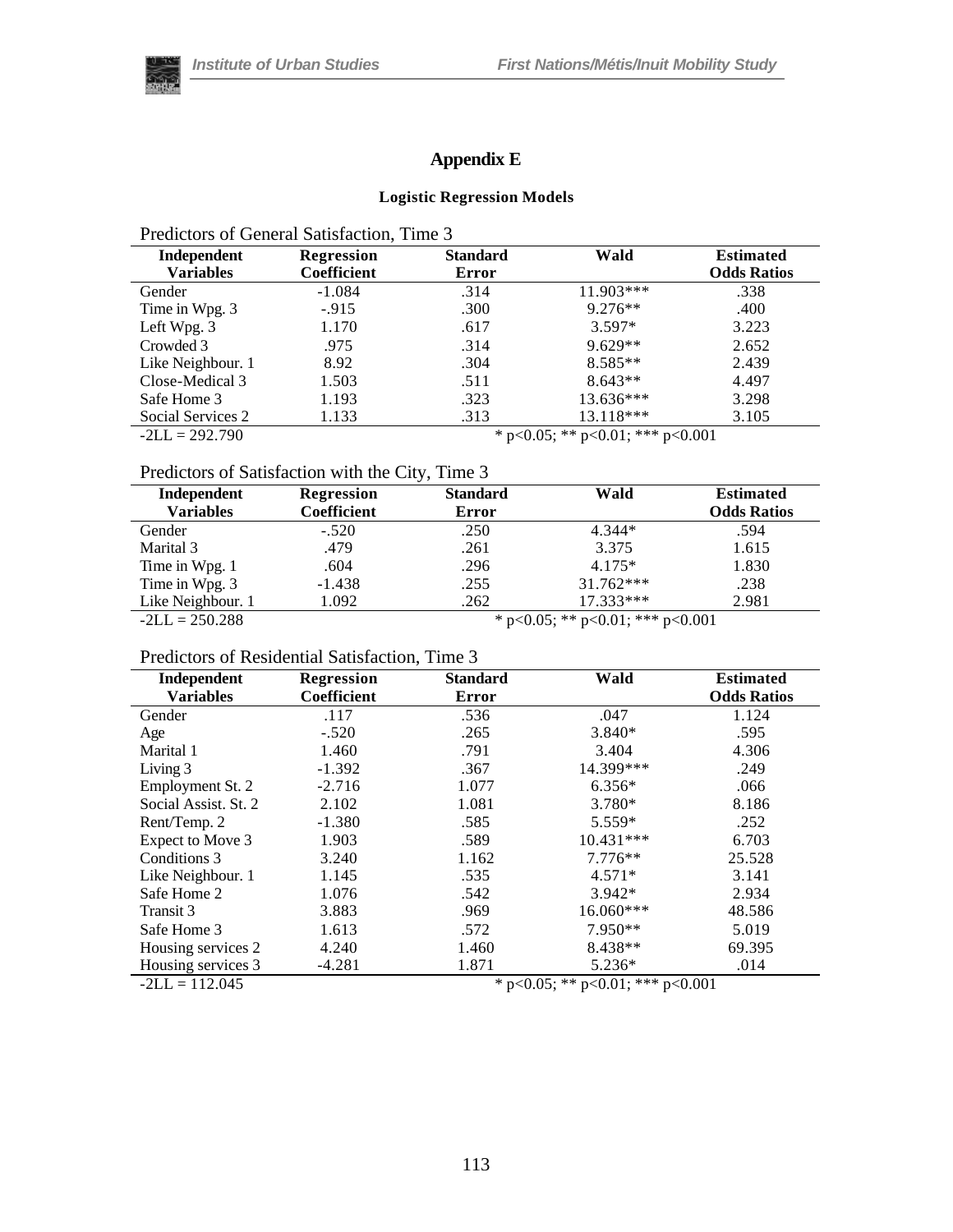| Independent       | <b>Regression</b>                        | <b>Standard</b> | Wald        | <b>Estimated</b>   |
|-------------------|------------------------------------------|-----------------|-------------|--------------------|
| <b>Variables</b>  | Coefficient                              | Error           |             | <b>Odds Ratios</b> |
| Gender            | $-1.056$                                 | .391            | 7.318**     | .348               |
| Age               | $-.296$                                  | .168            | 3.104       | .744               |
| Family 1          | $-1.655$                                 | .465            | 12.696***   | .191               |
| Family 3          | $-2.614$                                 | .416            | 39.467***   | .073               |
| Living 2          | .684                                     | .264            | $76.723**$  | 1.981              |
| Living 3          | 2.818                                    | .378            | 55.665***   | 16.740             |
| Left Winnipeg 2   | 1.353                                    | .379            | $12.761***$ | 3.870              |
| Expect to Move 3  | 1.055                                    | .369            | $8.187**$   | 2.871              |
| Close to Social 2 | $-1.112$                                 | .390            | $8.125**$   | .329               |
| Access-Medical 2  | $-1.423$                                 | .643            | 4.896*      | .241               |
| Safe Home 2       | .942                                     | .376            | $6.268*$    | 2.564              |
| Social services 2 | $-.931$                                  | .379            | $6.042*$    | .394               |
| $-2LL = 221.431$  | * $p<0.05$ ; ** $p<0.01$ ; *** $p<0.001$ |                 |             |                    |

#### Predictors of Tenant Status, Time 3

## Predictors of Expected Time in Winnipeg, Time 3

| Independent       | <b>Regression</b> | <b>Standard</b>                          | Wald        | <b>Estimated</b>   |
|-------------------|-------------------|------------------------------------------|-------------|--------------------|
| <b>Variables</b>  | Coefficient       | Error                                    |             | <b>Odds Ratios</b> |
| Social Assist. 3  | $-4.127$          | 1.909                                    | $4.672*$    | .016               |
| Moved 3           | $-3.143$          | 1.192                                    | $6.957**$   | .043               |
| Expect to Move 2  | $-2.160$          | 1.053                                    | $4.208*$    | .115               |
| Expect to Move 3  | $-4.097$          | 1.150                                    | $12.704***$ | .017               |
| Crowded 2         | 2.500             | 1.147                                    | $4.754*$    | 12.187             |
| Close to Social 3 | $-5.271$          | 1.533                                    | $11.816***$ | .005               |
| Social services 1 | $-2.937$          | 1.283                                    | $5.236*$    | .053               |
| Social services 3 | 6.682             | 2.537                                    | $6.935**$   | 798.056            |
| $-2LL = 42.137$   |                   | * $p<0.05$ ; ** $p<0.01$ ; *** $p<0.001$ |             |                    |

### Predictors of Employment Status, Time 3

| Independent             | <b>Regression</b>                | <b>Standard</b> | Wald        | <b>Estimated</b>   |
|-------------------------|----------------------------------|-----------------|-------------|--------------------|
| <b>Variables</b>        | Coefficient                      | Error           |             | <b>Odds Ratios</b> |
| Family 1                | 1.221                            | .536            | 5.188*      | 3.389              |
| Living 2                | $-.871$                          | .377            | 5.334*      | .419               |
| <b>Total Moves</b>      | $-1.064$                         | .492            | $4.667*$    | .345               |
| Cultural Progr. 2       | $-.901$                          | .466            | $3.738*$    | .406               |
| Education serv. 2       | $-2.047$                         | .842            | 5.919*      | .129               |
| <b>Employ services2</b> | $-1.514$                         | .494            | $9.387**$   | .220               |
| Social services 3       | 1.886                            | .479            | $15.509***$ | 6.594              |
| $-2LL = 123.838$        | * p<0.05; ** p<0.01; *** p<0.001 |                 |             |                    |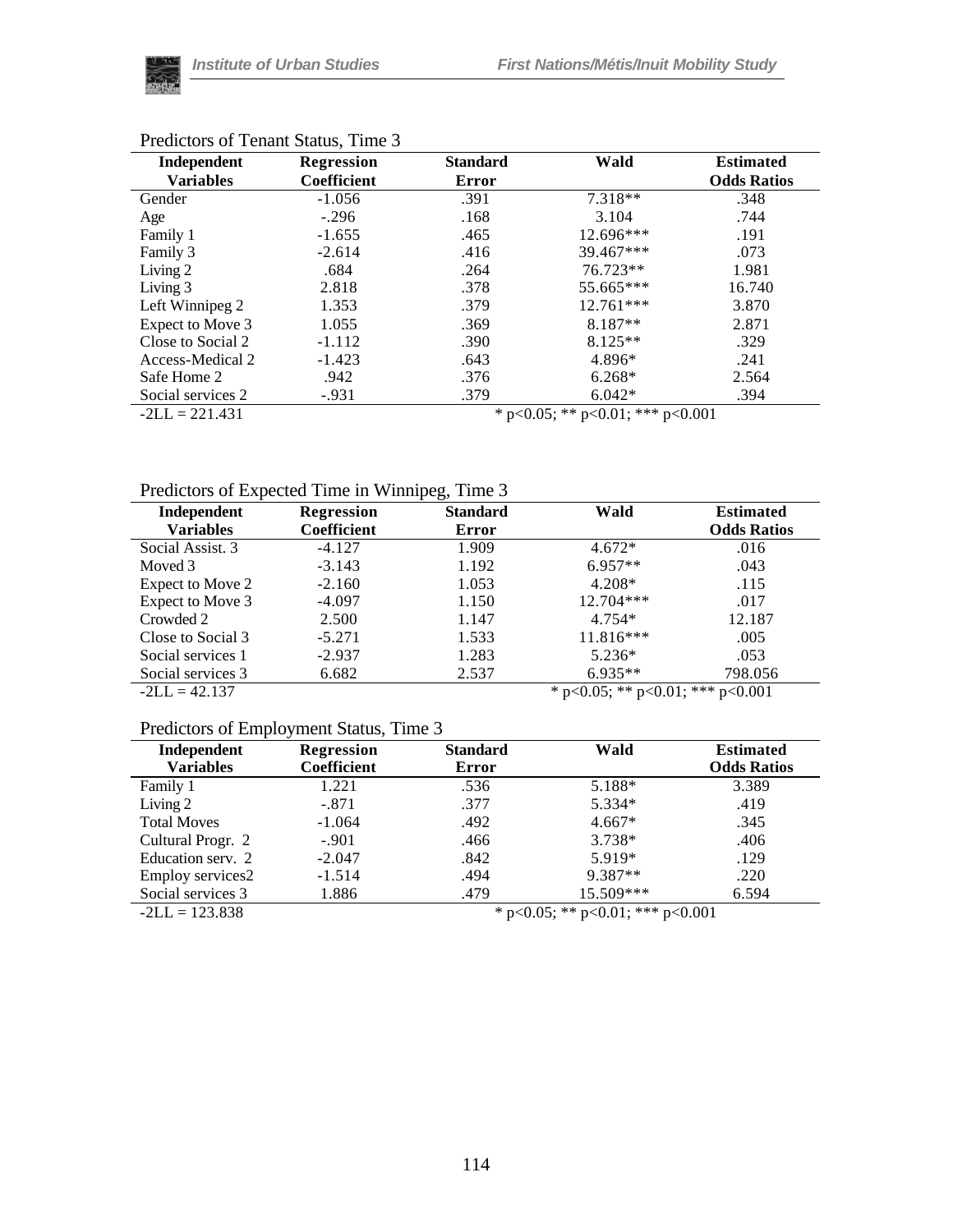| Independent       | <b>Regression</b>                        | <b>Standard</b> | Wald        | <b>Estimated</b>   |
|-------------------|------------------------------------------|-----------------|-------------|--------------------|
| <b>Variables</b>  | Coefficient                              | Error           |             | <b>Odds Ratios</b> |
| Gender            | 1.580                                    | .600            | $6.937**$   | 4.855              |
| Family 1          | 1.261                                    | .817            | 2.384       | 3.528              |
| Living 2          | $-.333$                                  | .436            | .582        | .717               |
| Living 3          | $-.589$                                  | .407            | 2.088       | .555               |
| Income 3          | $-2.335$                                 | .678            | 11.861***   | .097               |
| Rent/Temp. 2      | $-1.942$                                 | .713            | $7.419**$   | .143               |
| Affordable 3      | $-2.565$                                 | .792            | $10.483***$ | .077               |
| Social services 3 | 3.741                                    | .652            | 32.932***   | 42.144             |
| $-2LL = 96.679$   | * $p<0.05$ ; ** $p<0.01$ ; *** $p<0.001$ |                 |             |                    |

#### Predictors of Social Assistance Status, Time 3

## Predictors of Moved Between Survey 1 and Survey 2

| Independent             | <b>Regression</b> | <b>Standard</b>                          | Wald        | <b>Estimated</b>   |  |
|-------------------------|-------------------|------------------------------------------|-------------|--------------------|--|
| <b>Variables</b>        | Coefficient       | Error                                    |             | <b>Odds Ratios</b> |  |
| <b>Marital Status 2</b> | .933              | .349                                     | $7.128**$   | 2.542              |  |
| Family 2                | $-.582$           | .306                                     | 3.610       | .559               |  |
| Rent/Temp. 1            | 1.157             | .277                                     | $17.470***$ | 3.181              |  |
| Expect to Move 1        | .711              | .313                                     | $5.163*$    | 2.036              |  |
| Expect to Move 3        | 1.155             | .267                                     | $18.734***$ | 3.174              |  |
| Conditions 3            | .677              | .272                                     | $6.214*$    | 1.968              |  |
| Safe Home 1             | 1.070             | .303                                     | $12.469***$ | 2.916              |  |
| Social services 1       | 1.006             | .346                                     | $8.458**$   | 2.734              |  |
| Social services 2       | $-.956$           | .343                                     | $7.760**$   | .385               |  |
| $-2LL = 123.838$        |                   | * $p<0.05$ ; ** $p<0.01$ ; *** $p<0.001$ |             |                    |  |

#### Predictors of Moved Between Survey 2 and Survey 3

| Independent<br><b>Variables</b> | <b>Regression</b><br>Coefficient | <b>Standard</b><br>Error | Wald                             | <b>Estimated</b><br><b>Odds Ratios</b> |
|---------------------------------|----------------------------------|--------------------------|----------------------------------|----------------------------------------|
| Time in Wpg. 3                  | $-.997$                          | .233                     | $18.304***$                      | .369                                   |
| Left Wpg. $2$                   | .787                             | .237                     | $11.037***$                      | 2.197                                  |
| $-2LL = 431.512$                |                                  |                          | * p<0.05; ** p<0.01; *** p<0.001 |                                        |

#### Predictors of Access to Housing Services, Time 3

| Independent<br><b>Variables</b> | <b>Regression</b><br><b>Coefficient</b> | <b>Standard</b><br>Error | Wald                          | <b>Estimated</b><br><b>Odds Ratios</b> |
|---------------------------------|-----------------------------------------|--------------------------|-------------------------------|----------------------------------------|
| Family 3                        | 1.077                                   | .495                     | $4.735*$                      | 2.935                                  |
| Employ. Serv 1                  | $-3.153$                                | 1.098                    | $8.242**$                     | .043                                   |
| Employ. Serv 2                  | 1.938                                   | .599                     | $10.465**$                    | 6.945                                  |
| Medical services 3              | 1.309                                   | .567                     | 5.341*                        | 3.704                                  |
| Education serv. 3               | 1.511                                   | .550                     | $7.555**$                     | 4.530                                  |
| 212.27<br>$\mathbf{A}$          |                                         |                          | $4.007 + 0.01 + 0.01$ $0.001$ |                                        |

-2LL = 213.375 \* p<0.05; \*\* p<0.01; \*\*\* p<0.001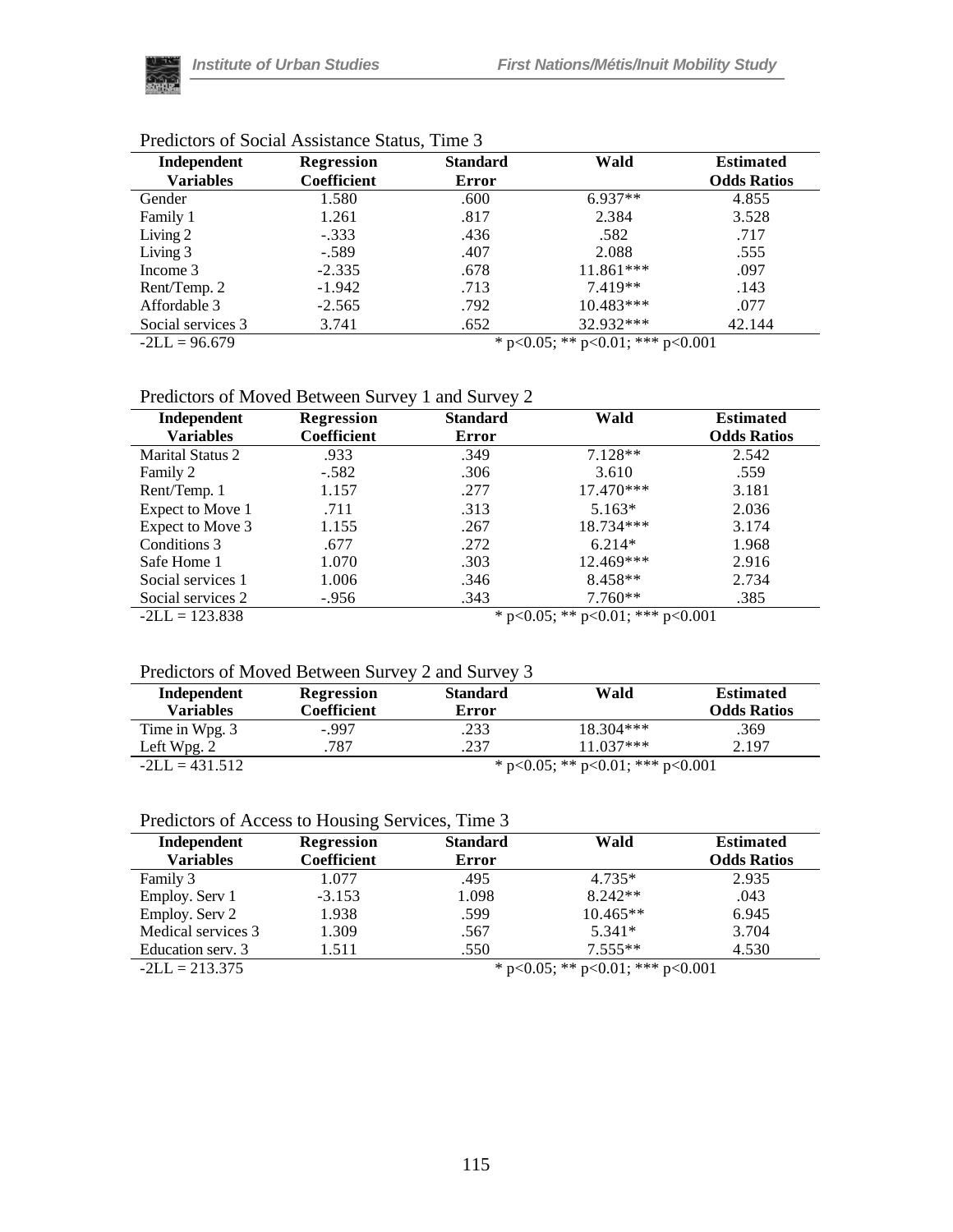| Independent        | <b>Regression</b> | <b>Standard</b>                          | Wald        | <b>Estimated</b>   |  |
|--------------------|-------------------|------------------------------------------|-------------|--------------------|--|
| <b>Variables</b>   | Coefficient       | Error                                    |             | <b>Odds Ratios</b> |  |
| Gender             | $-.019$           | .374                                     | .003        | .981               |  |
| Family 3           | .288              | .415                                     | .481        | 1.334              |  |
| Living 1           | $-.766$           | .273                                     | 7.869**     | .465               |  |
| Living 3           | .153              | .281                                     | .299        | 1.166              |  |
| Employ. St. 3      | 1.704             | .406                                     | $17.611***$ | 5.498              |  |
| Social Asst. St. 1 | 2.566             | .389                                     | $43.509***$ | 13.010             |  |
| Social Asst. St. 3 | 2.375             | .376                                     | 39.896***   | 10.756             |  |
| Conditions 2       | 1.073             | .392                                     | 7.499**     | 2.924              |  |
| Medical Serv. 2    | $-1.188$          | .470                                     | $6.387*$    | .305               |  |
| Employ. Serv. 2    | $-1.146$          | .403                                     | $8.083**$   | .318               |  |
| $-2LL = 219.734$   |                   | * $p<0.05$ ; ** $p<0.01$ ; *** $p<0.001$ |             |                    |  |

# Predictors of Access to Social Services, Time 3

Predictors of Access to Medical Services, Time 3

| Independent<br><b>Variables</b> | <b>Regression</b><br>Coefficient | <b>Standard</b><br>Error | Wald                                     | <b>Estimated</b><br><b>Odds Ratios</b> |
|---------------------------------|----------------------------------|--------------------------|------------------------------------------|----------------------------------------|
| <b>Education Level</b>          | .709                             | .253                     | $7.822**$                                | 2.031                                  |
| Family 1                        | 1.413                            | .419                     | $11.384***$                              | 4.108                                  |
| Living 1                        | $-.506$                          | .261                     | $3.760*$                                 | .603                                   |
| Living 2                        | $-.855$                          | .247                     | $12.030***$                              | .425                                   |
| Living 3                        | .835                             | .315                     | $7.044**$                                | 2.305                                  |
| Left Wpg. 2                     | $-911$                           | .385                     | $5.606*$                                 | .402                                   |
| Crowded 3                       | .774                             | .344                     | $5.063*$                                 | 2.168                                  |
| Like Neighb. 1                  | $-.903$                          | .379                     | $5.665*$                                 | .405                                   |
| Access to Shops 2               | 1.279                            | .453                     | $7.964**$                                | 3.593                                  |
| Employ. Service 2               | $-1.235$                         | .417                     | 8.778**                                  | .291                                   |
| $-2LL = 255.117$                |                                  |                          | * $p<0.05$ ; ** $p<0.01$ ; *** $p<0.001$ |                                        |

#### Predictors of Access to Education Services, Time 3

| Independent<br><b>Variables</b> | <b>Regression</b><br>Coefficient | <b>Standard</b><br>Error | Wald                             | <b>Estimated</b><br><b>Odds Ratios</b> |
|---------------------------------|----------------------------------|--------------------------|----------------------------------|----------------------------------------|
| Age                             | $-.771$                          | .223                     | $12.006***$                      | .463                                   |
| <b>Education Level</b>          | $-.800$                          | .328                     | $5.969*$                         | .449                                   |
| Employment St. 1                | $-1.527$                         | .476                     | $10.310***$                      | .217                                   |
| Employment St. 2                | $-1.883$                         | .526                     | 12.833***                        | .152                                   |
| Social Assist. St. 3            | 1.143                            | .505                     | $5.120*$                         | 3.135                                  |
| Like Neighbour. 2               | $-1.737$                         | .671                     | $6.698*$                         | .176                                   |
| Close to Social 3               | 1.833                            | .505                     | $13.172***$                      | 6.253                                  |
| $-2LL = 158.115$                |                                  |                          | * p<0.05; ** p<0.01; *** p<0.001 |                                        |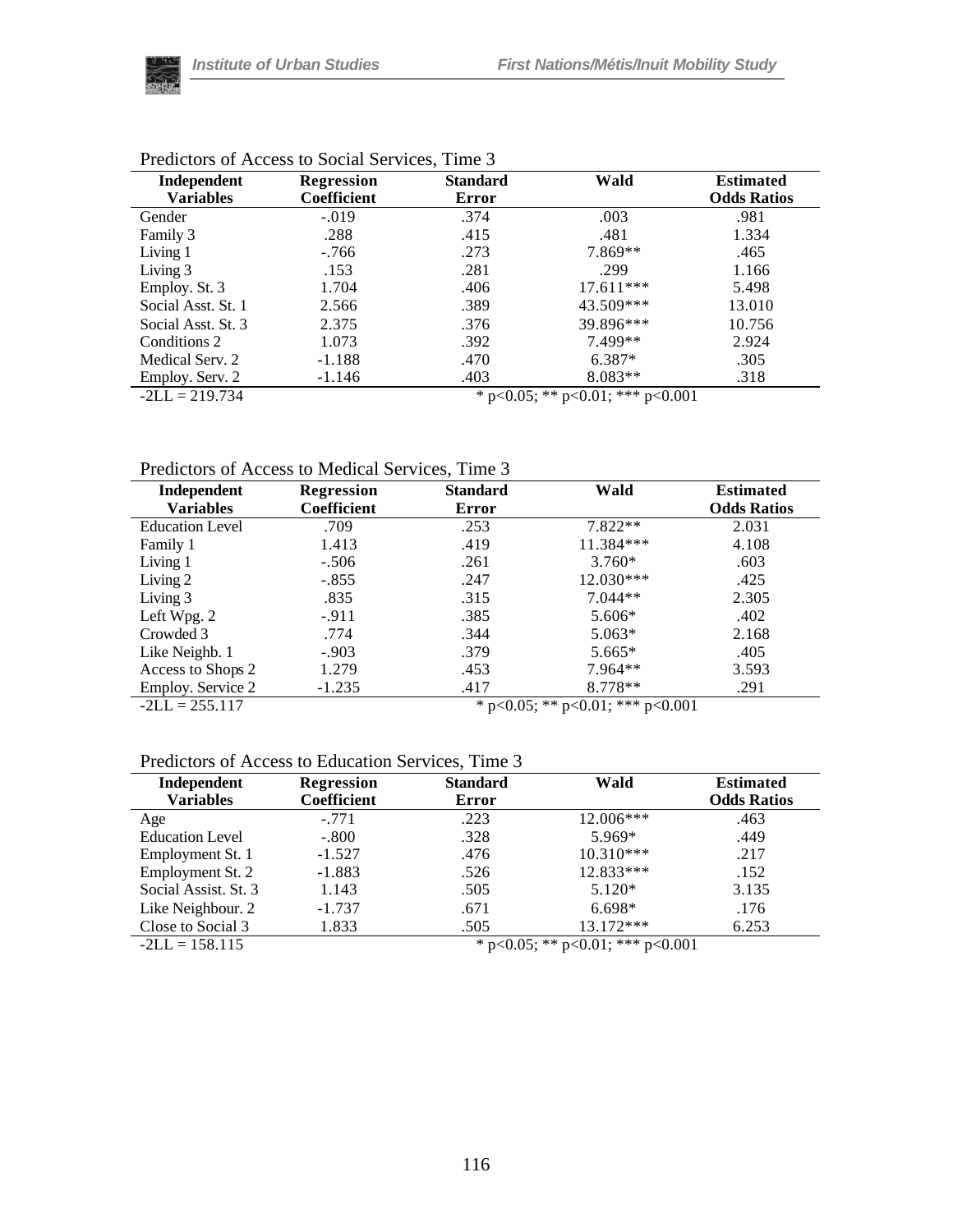| Independent       | <b>Regression</b> | <b>Standard</b>                          | Wald      | <b>Estimated</b>   |
|-------------------|-------------------|------------------------------------------|-----------|--------------------|
| <b>Variables</b>  | Coefficient       | Error                                    |           | <b>Odds Ratios</b> |
| Gender            | $-.182$           | .269                                     | .459      | .834               |
| Family 3          | $-.670$           | .322                                     | 4.329*    | .512               |
| Living 3          | .216              | .197                                     | 1.200     | 1.241              |
| Employment St. 3  | $-1.598$          | .299                                     | 28.629*** | .202               |
| Safe Neighbour. 1 | .788              | .267                                     | $8.730**$ | 2.200              |
| Social services 3 | $-.670$           | .303                                     | 4.870*    | .512               |
| $-2LL = 362.445$  |                   | * $p<0.05$ ; ** $p<0.01$ ; *** $p<0.001$ |           |                    |

## Predictors of Access to Employment Services, Time 3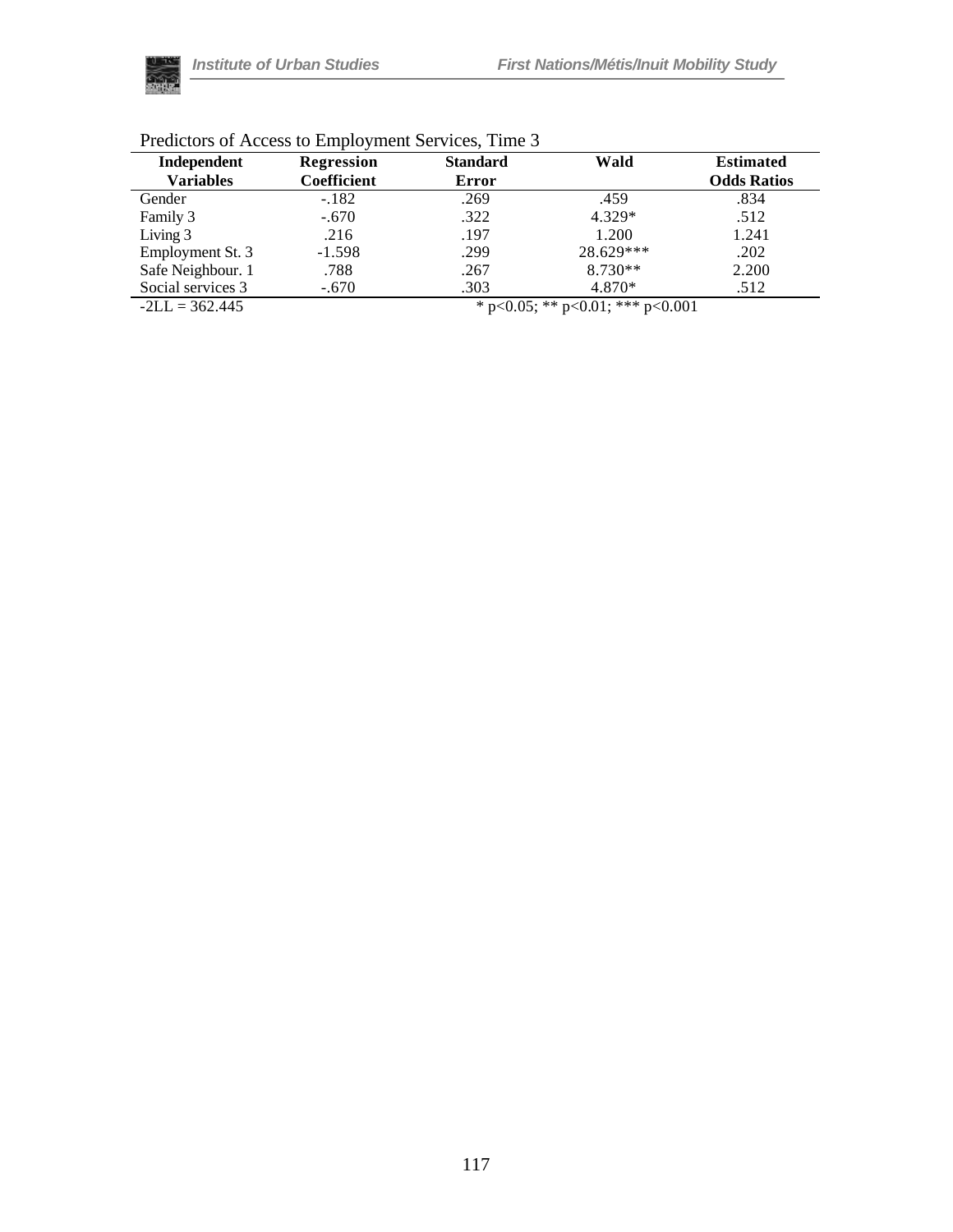

# Appendix F **Results of Survey 1, 2 and 3**

| Table F1:                                                                                 |                    |       |                 |                 |  |  |
|-------------------------------------------------------------------------------------------|--------------------|-------|-----------------|-----------------|--|--|
| <b>Neighbourhood Characteristics, Survey 2</b>                                            |                    |       |                 |                 |  |  |
|                                                                                           | <b>Percentages</b> |       |                 |                 |  |  |
| Neighbourhood<br><b>Somewhat</b><br><b>Strongly</b><br><b>Somewhat</b><br><b>Strongly</b> |                    |       |                 |                 |  |  |
| <b>Characteristics</b>                                                                    | Agree              | Agree | <b>Disagree</b> | <b>Disagree</b> |  |  |
| Safe Neighbourhood                                                                        | 11.0               | 37.6  | 45.8            | 5.6             |  |  |
| Close to Schools                                                                          | 33.8               | 52.7  | 10.7            | 2.8             |  |  |
| <b>Good Public Transit</b>                                                                | 90.7               | 8.8   | 0.6             | 0.0             |  |  |
| Near Friends/Family                                                                       | 17.3               | 52.3  | 26.7            | 3.7             |  |  |
| Large Grocery Store                                                                       | 25.9               | 47.2  | 23.0            | 4.0             |  |  |
| <b>Adequate Shopping</b>                                                                  | 54.2               | 35.6  | 8.2             | 2.0             |  |  |
| Adequate Daycare                                                                          | 24.6               | 47.2  | 22.1            | 6.2             |  |  |
| Close to Medical Centre                                                                   | 30.1               | 61.0  | 6.6             | 2.3             |  |  |
| Access to Laundry                                                                         | 25.4               | 67.2  | 6.3             | 1.1             |  |  |
| Parks Nearby                                                                              | 45.3               | 39.6  | 13.4            | 1.7             |  |  |
| Safe Home                                                                                 | 17.3               | 43.3  | 34.6            | 4.8             |  |  |
| <b>Recreation Nearby</b>                                                                  | 18.9               | 59.6  | 20.1            | 1.5             |  |  |
| <b>Cultural/Spiritual Needs</b>                                                           | 12.5               | 41.5  | 42.7            | 3.3             |  |  |
| Like the Neighbourhood                                                                    | 15.1               | 58.4  | 23.9            | 2.6             |  |  |

| Table F2:                                                                                 |       |              |                 |                 |  |  |
|-------------------------------------------------------------------------------------------|-------|--------------|-----------------|-----------------|--|--|
| <b>Neighbourhood Characteristics, Survey 1</b>                                            |       |              |                 |                 |  |  |
| <b>Percentages</b>                                                                        |       |              |                 |                 |  |  |
| <b>Strongly</b><br>Neighbourhood<br><b>Somewhat</b><br><b>Somewhat</b><br><b>Strongly</b> |       |              |                 |                 |  |  |
| <b>Characteristics</b>                                                                    | Agree | <b>Agree</b> | <b>Disagree</b> | <b>Disagree</b> |  |  |
| Safe Neighbourhood                                                                        | 19.9  | 39.6         | 26.3            | 14.2            |  |  |
| Close to Schools                                                                          | 46.9  | 33.6         | 12.0            | 7.4             |  |  |
| <b>Good Public Transit</b>                                                                | 76.4  | 18.5         | 4.0             | 1.1             |  |  |
| Near Friends/Family                                                                       | 35.8  | 32.8         | 20.5            | 10.9            |  |  |
| Large Grocery Store                                                                       | 35.5  | 29.8         | 18.4            | 16.3            |  |  |
| Adequate Shopping                                                                         | 37.8  | 40.4         | 14.8            | 7.0             |  |  |
| Adequate Daycare                                                                          | 24.1  | 22.7         | 25.6            | 27.6            |  |  |
| <b>Close to Medical Centre</b>                                                            | 42.3  | 35.2         | 15.7            | 6.8             |  |  |
| Access to Laundry                                                                         | 46.1  | 34.4         | 10.4            | 9.1             |  |  |
| Parks Nearby                                                                              | 52.9  | 33.3         | 8.1             | 5.7             |  |  |
| Safe Home                                                                                 | 35.3  | 37.6         | 16.8            | 10.3            |  |  |
| <b>Recreation Nearby</b>                                                                  | 34.9  | 37.7         | 17.6            | 9.9             |  |  |
| <b>Cultural/Spiritual Needs</b>                                                           | 18.3  | 30.4         | 30.4            | 20.9            |  |  |
| Like the Neighbourhood                                                                    | 27.9  | 40.8         | 18.5            | 12.9            |  |  |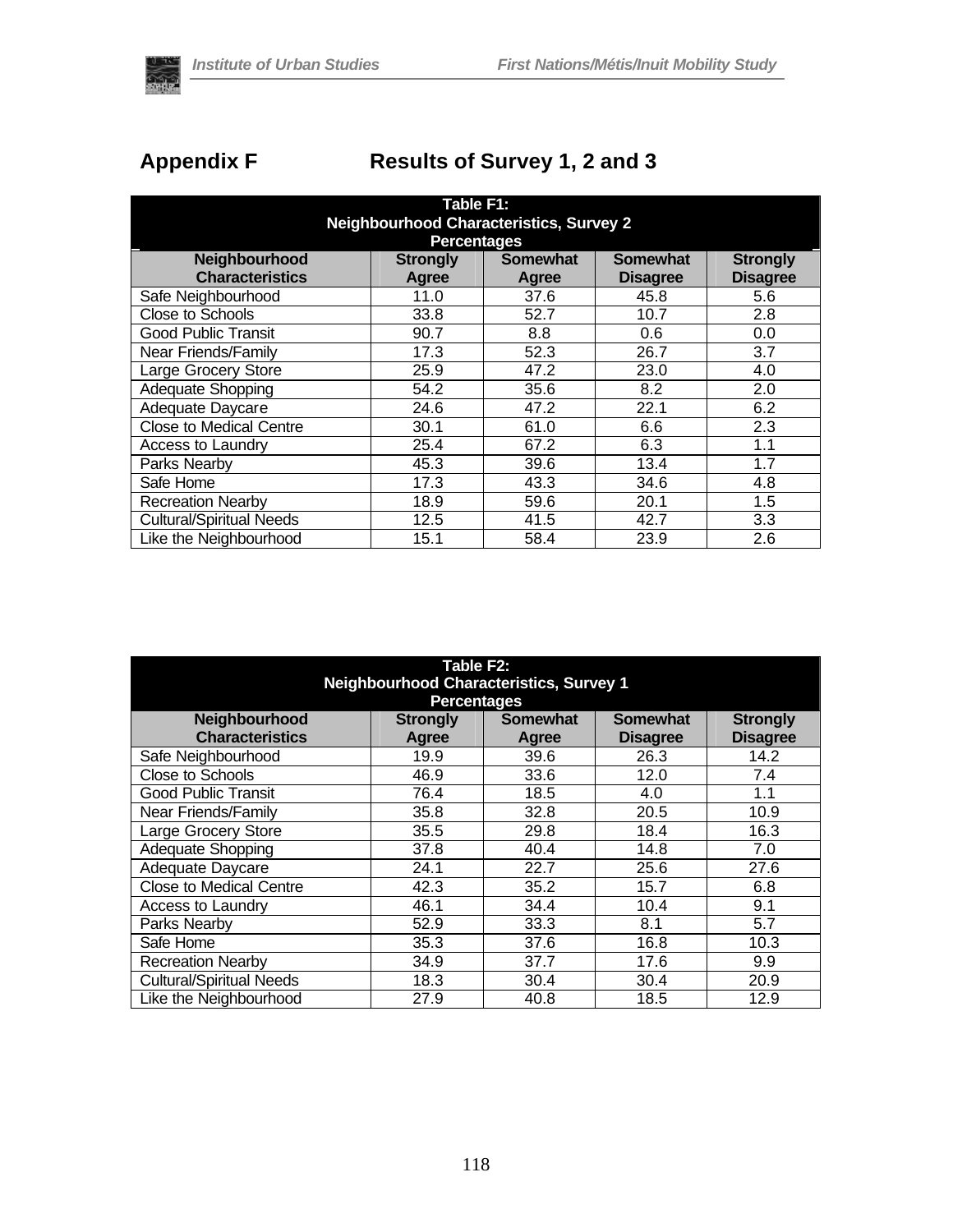| <u>Ta</u> ble F3:<br>Advice and Suggestions for Improving Housing Services, Survey 3<br><b>Percentages</b> |                 |  |  |
|------------------------------------------------------------------------------------------------------------|-----------------|--|--|
| <b>Housing Services Suggestions</b>                                                                        | <b>Survey 3</b> |  |  |
| More housing for Aboriginals                                                                               | 22.9            |  |  |
| Affordable/subsidized housing units for<br>Aboriginals                                                     | 15.6            |  |  |
| More advertising and information                                                                           | 13.8            |  |  |
| Emergency/crisis housing and shelters                                                                      | 7.8             |  |  |
| More inspectors, tenant/landlord relations,<br>advocacy                                                    | 7.3             |  |  |
| Other                                                                                                      | 6.2             |  |  |
| Aboriginal housing agency                                                                                  | 6.0             |  |  |
| Shorter waiting lists                                                                                      | 5.7             |  |  |
| Repair/renovation program                                                                                  | 5.5             |  |  |
| More security/safer area                                                                                   | 4.2             |  |  |
| More Aboriginal staff and workers                                                                          | 2.9             |  |  |
| Housing services for disabled persons                                                                      | 1.8             |  |  |
| Aboriginal housing program, like on the reserve                                                            | 0.5             |  |  |
| <b>Total</b>                                                                                               | 100.0           |  |  |

| Table F4:                                                       |                 |  |  |  |
|-----------------------------------------------------------------|-----------------|--|--|--|
| Advice and Suggestions for Improving Medical Services, Survey 3 |                 |  |  |  |
| <b>Percentages</b>                                              |                 |  |  |  |
| <b>Medical Services Suggestions</b>                             | <b>Survey 3</b> |  |  |  |
|                                                                 |                 |  |  |  |
| <b>Transportation assistance</b>                                | 29.4            |  |  |  |
| More clinics/medical services                                   | 10.2            |  |  |  |
| Better communication/more information                           | 9.1             |  |  |  |
| Need an Aboriginal medical centre                               | 9.1             |  |  |  |
| Accommodations for medical visits/lodging                       | 7.6             |  |  |  |
| Other                                                           | 7.1             |  |  |  |
| More Aboriginal staff and workers                               | 6.6             |  |  |  |
| More support services/home visits                               | 4.1             |  |  |  |
| More interpreters                                               | 4.1             |  |  |  |
| Disagree with upcoming medical changes                          | 3.6             |  |  |  |
| Better services for disabled persons                            | 2.0             |  |  |  |
| More detox/treatment programs                                   | 2.0             |  |  |  |
| Reduce waiting lists                                            | 2.0             |  |  |  |
| Urban Aboriginals get same recognition as on-                   | 1.5             |  |  |  |
| reserve                                                         |                 |  |  |  |
| <b>Traditional medicines</b>                                    | 1.5             |  |  |  |
| <b>Total</b>                                                    | 100.0           |  |  |  |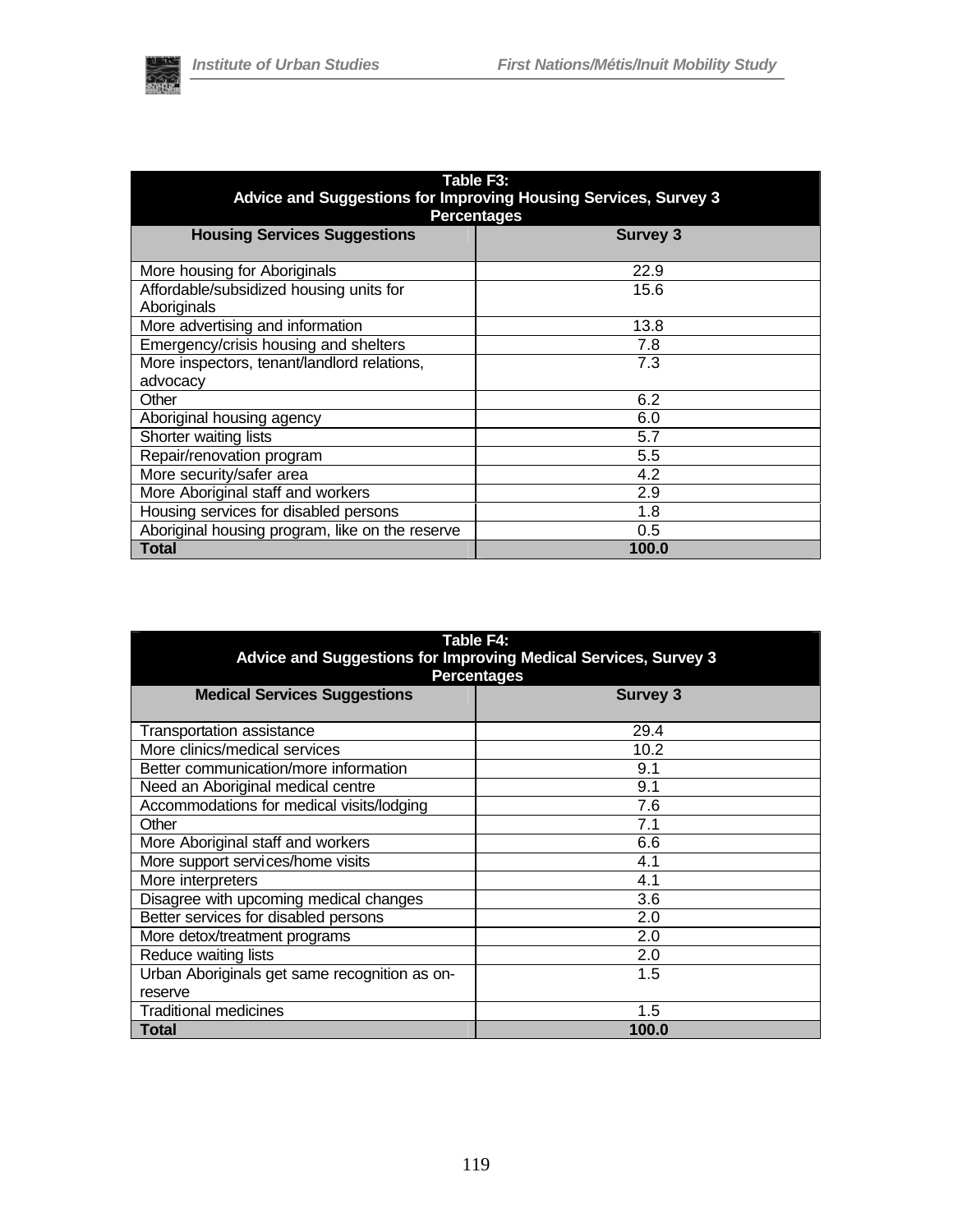| Table F5:<br>Advice and Suggestions for Improving Social Services, Survey 3<br><b>Percentages</b> |                 |  |  |  |
|---------------------------------------------------------------------------------------------------|-----------------|--|--|--|
| <b>Social Services Suggestions</b>                                                                | <b>Survey 3</b> |  |  |  |
| Band provide Aboriginal assistance program                                                        | 27.4            |  |  |  |
| More Aboriginal staff/workers &/or better                                                         | 19.9            |  |  |  |
| access to workers                                                                                 |                 |  |  |  |
| Increase assistance rates                                                                         | 18.7            |  |  |  |
| Improve cultural awareness                                                                        | 14.6            |  |  |  |
| Other                                                                                             | 7.2             |  |  |  |
| More support programs/services                                                                    | 4.8             |  |  |  |
| Better communication/more information                                                             | 3.3             |  |  |  |
| Help/more time finding jobs/training                                                              | 3.3             |  |  |  |
| Band provide relocation funds<br>0.6                                                              |                 |  |  |  |
| <b>Total</b><br>100.0                                                                             |                 |  |  |  |

| Table F6:<br><b>Advice and Suggestions for Improving Employment Services</b><br><b>Survey 3, Percentages</b> |                 |  |  |
|--------------------------------------------------------------------------------------------------------------|-----------------|--|--|
| <b>Employment Services Suggestions</b>                                                                       | <b>Survey 3</b> |  |  |
| More training/on-the-job training for all ages                                                               | 25.0            |  |  |
| Easier access to employment/less<br>discrimination                                                           | 16.2            |  |  |
| More youth training programs                                                                                 | 11.1            |  |  |
| Build Aboriginal Centres with employment<br>services                                                         | 7.7             |  |  |
| Other                                                                                                        | 7.1             |  |  |
| More advertising/better communication                                                                        | 6.0             |  |  |
| More information                                                                                             | 6.0             |  |  |
| Support services for accessing employment                                                                    | 5.1             |  |  |
| <b>Employment preparation classes</b>                                                                        | 4.8             |  |  |
| More Aboriginal staff & workers                                                                              | 3.1             |  |  |
| Increase minimum wage                                                                                        | 1.7             |  |  |
| Equal opportunity/employment equity                                                                          | 1.7             |  |  |
| <b>Employment centres across Winnipeg</b>                                                                    | 1.7             |  |  |
| <b>Employment counsellors</b>                                                                                | 1.4             |  |  |
| Improve cultural awareness                                                                                   | 1.4             |  |  |
| <b>Total</b>                                                                                                 | 100.0           |  |  |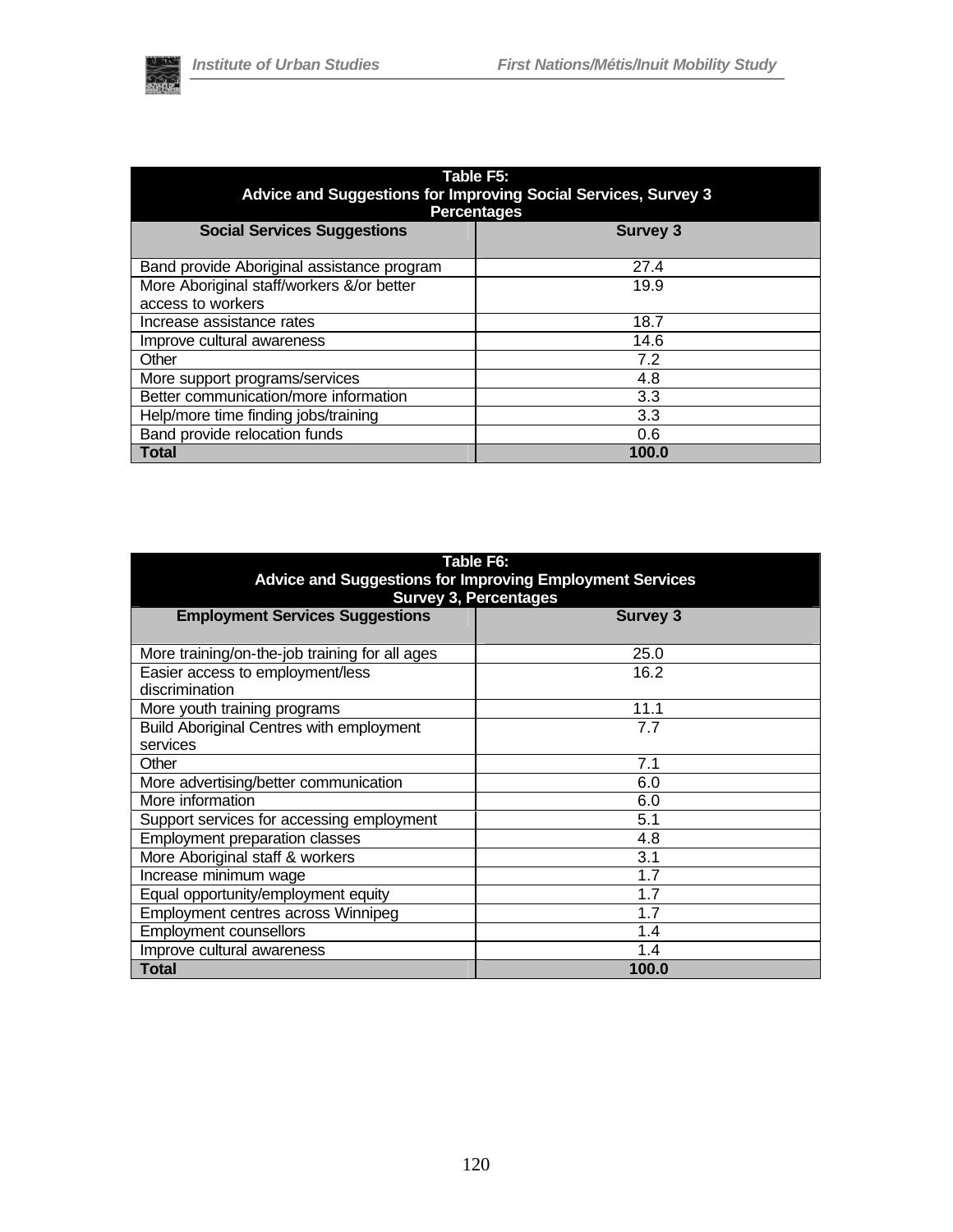| Table F7:<br>Advice and Suggestions for Improving Education Services, Survey 3<br><b>Percentages</b> |                 |  |  |  |
|------------------------------------------------------------------------------------------------------|-----------------|--|--|--|
| <b>Education Services Suggestions</b>                                                                | <b>Survey 3</b> |  |  |  |
| Easier access to & more funding/sponsorship                                                          | 35.1            |  |  |  |
| Aboriginal focus in school curriculum/more<br>Aboriginal schools                                     | 11.3            |  |  |  |
| More information/advertising                                                                         | 9.9             |  |  |  |
| More upgrading                                                                                       | 9.7             |  |  |  |
| More Aboriginal counsellors/tutors/resource                                                          | 7.5             |  |  |  |
| teachers                                                                                             |                 |  |  |  |
| Encourage education                                                                                  | 7.2             |  |  |  |
| More reliable funding                                                                                | 5.8             |  |  |  |
| Other                                                                                                | 5.5             |  |  |  |
| More Aboriginal staff & workers                                                                      | 2.5             |  |  |  |
| More free education programs                                                                         | 1.4             |  |  |  |
| Resources for special needs                                                                          | 1.1             |  |  |  |
| More Head start programs & parenting classes                                                         | 1.1             |  |  |  |
| Bands should have sub-offices in Winnipeg                                                            | 1.1             |  |  |  |
| More daycare services                                                                                | 0.8             |  |  |  |
| <b>Total</b>                                                                                         | 100.0           |  |  |  |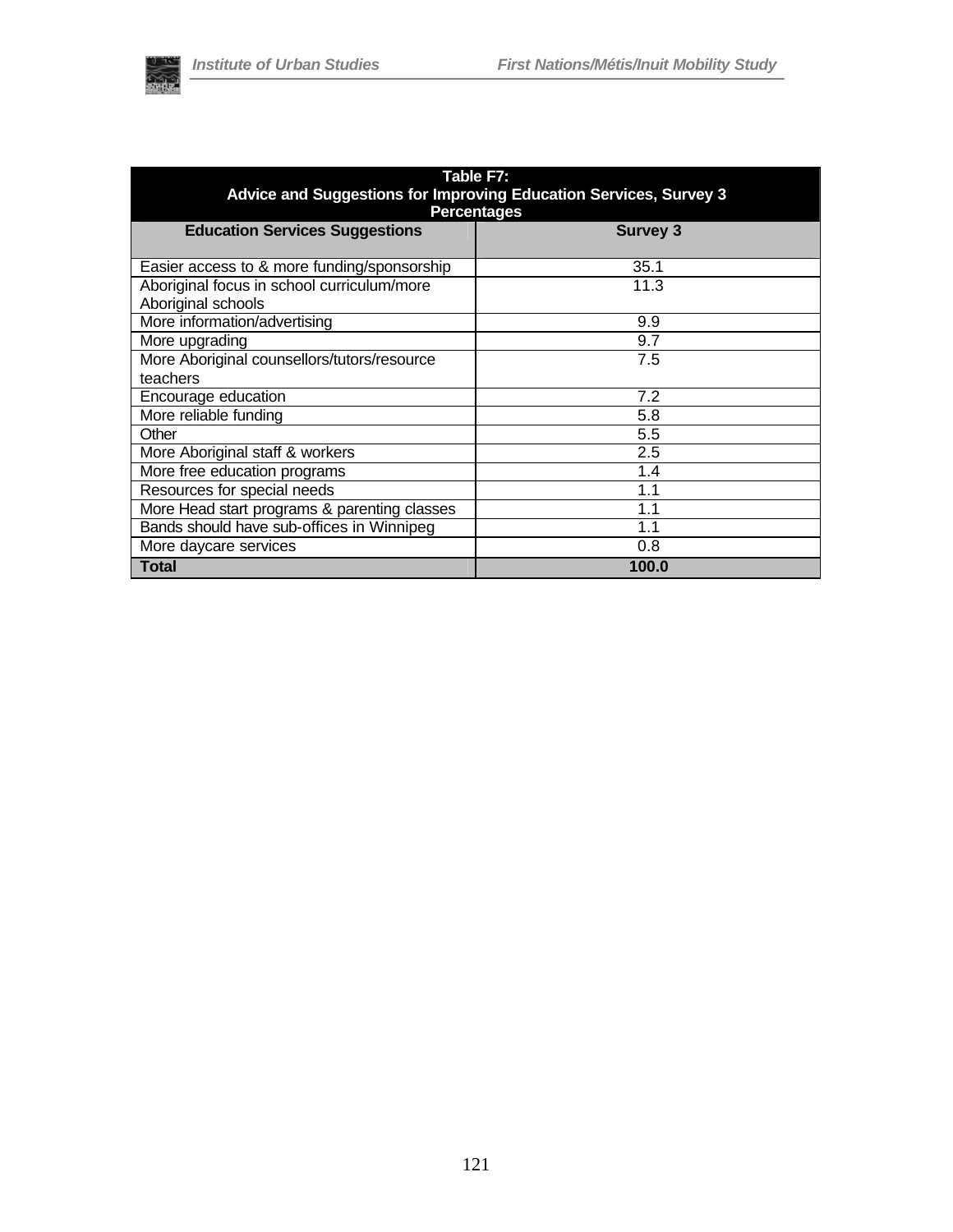

# **Appendix G:**

# **Socio-economic Profile**

This section illustrates the socio-demographic profile of the respondents. Age, family, education and employment status are considered, followed by an examination of income.

| Table G1:<br><b>Age Categories</b><br><b>Percentages</b> |                      |  |  |
|----------------------------------------------------------|----------------------|--|--|
| <b>Age Group</b>                                         | <b>Entire Sample</b> |  |  |
| 14 to 17                                                 | 1.4                  |  |  |
| 18 to 19                                                 | 3.1                  |  |  |
| 20 to 29                                                 | 29.7                 |  |  |
| 30 to 39                                                 | 28.2                 |  |  |
| 40 to 49                                                 | 24.0                 |  |  |
| 50 to 59                                                 | 9.3                  |  |  |
| $60 +$                                                   | 4.2                  |  |  |
| <b>Total</b>                                             | 100                  |  |  |

# **Age Groups**

Table G2 compares the overall number of children who lived in the households by the family status of the respondent. As of Survey 3, 37.5% of the sample reported having no children in the household, 19.6% had one child, 19.0% had two children, 12.8% had three children, and 9.8% reported having 4 children or more in their households.

| Table G2:<br>Total Number of Children in Household by Family Status, Survey 3 |                                                                                                                                                                            |      |      |      |  |
|-------------------------------------------------------------------------------|----------------------------------------------------------------------------------------------------------------------------------------------------------------------------|------|------|------|--|
| # of Children<br>ın<br><b>Household</b>                                       | <b>Percentages</b><br><b>Married or</b><br><b>Single Parent</b><br>Single *<br><b>Married or</b><br><b>Common-law</b><br><b>Common-law</b><br>with children<br>no children |      |      |      |  |
|                                                                               | 55.4                                                                                                                                                                       | ი    | 44.0 |      |  |
|                                                                               | 16.4                                                                                                                                                                       | 25.5 | 11.9 | 36.0 |  |
| 2                                                                             | 11.8                                                                                                                                                                       | 39.2 | 20.3 | 26.0 |  |
| 3                                                                             | 9.2                                                                                                                                                                        | 25.5 | 13.6 | 14.0 |  |
|                                                                               | 6.2                                                                                                                                                                        | 3.9  | 6.8  | 14.0 |  |
| 5 or more                                                                     | 1.0                                                                                                                                                                        | 5.9  | 3.4  | 10.0 |  |
| Total                                                                         | 100                                                                                                                                                                        | 100  | 100  | 100  |  |

\* Single persons may include children of other household members currently residing in the home.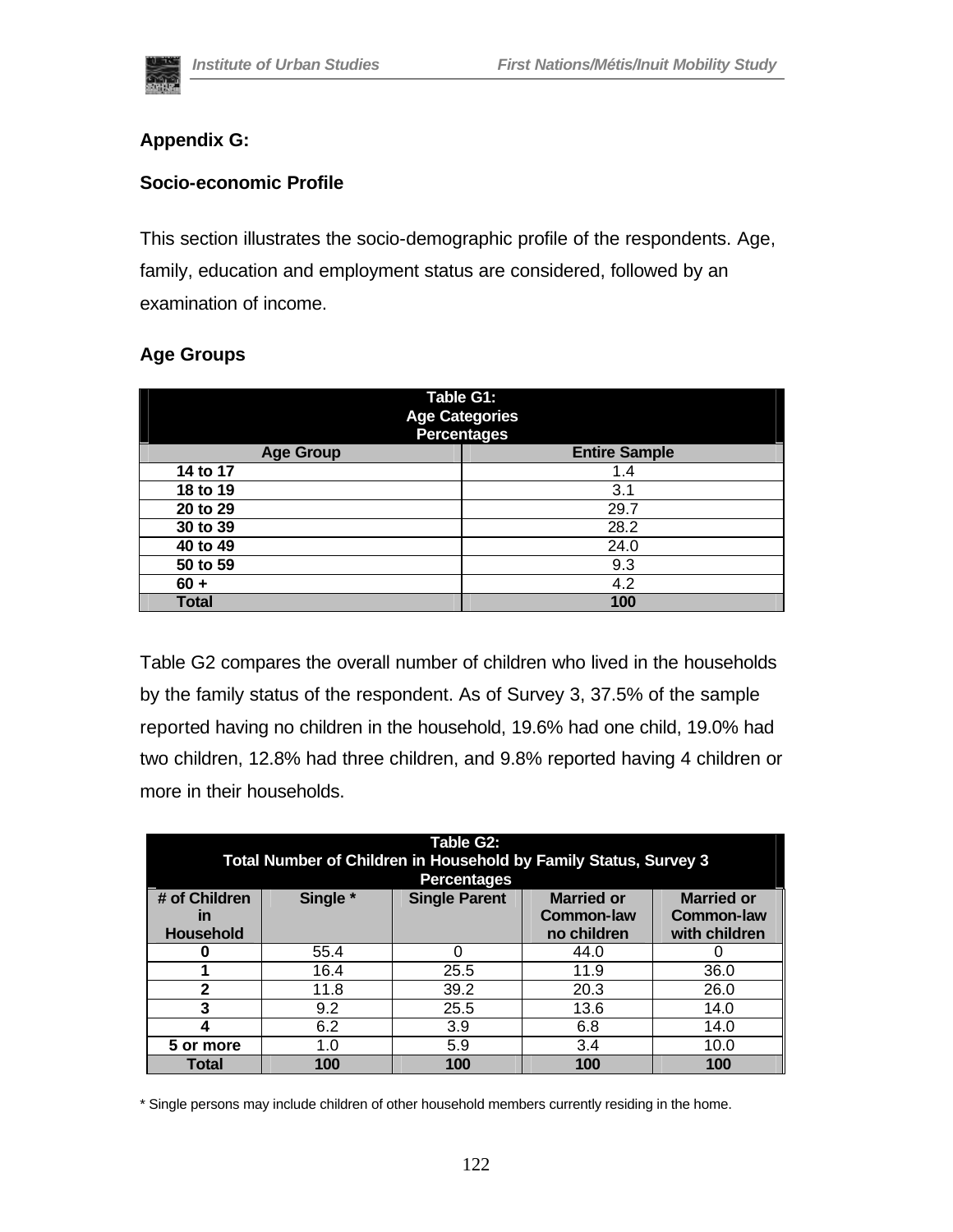# **Education and Employment**

In general, education and employment levels tended to be interrelated, for example, the higher the level of education, the better the chance of securing employment. The following table demonstrates that around 50% of the respondents reported that they had received education between grades 9 and 12, but did not receive a high school diploma. In addition, 14.3 % reported undertaking some form of upgrading.

| Table G3:<br><b>Education Level by Gender Survey 1</b><br>Percentage |             |               |  |  |
|----------------------------------------------------------------------|-------------|---------------|--|--|
| <b>Education Level</b>                                               | <b>Male</b> | <b>Female</b> |  |  |
| < Grade 4                                                            | 3.4         | 1.0           |  |  |
| Grades 5-9                                                           | 12.9        | 21.2          |  |  |
| Grade 9-12 (no certificate)                                          | 63.3        | 49.5          |  |  |
| <b>High School Certificate</b>                                       | 6.8         | 9.1           |  |  |
| <b>Basic Literacy/Upgrading</b>                                      | 6.1         | 8.2           |  |  |
| <b>Trade Certificate</b>                                             | 1.4         | 1.4           |  |  |
| <b>Non-University Diploma</b>                                        | 4.1         | 4.8           |  |  |
| <b>Some University</b>                                               | 1.4         | 3.8           |  |  |
| <b>University Degree</b>                                             | .7          | 1.0           |  |  |
| <b>Total</b>                                                         | 100         | 100           |  |  |

With regards to employment, the largest segment of the population was unemployed. Unemployment levels remained high, although, there was a slight decrease from Survey 1 to Survey 3 (the exception was females from Survey 2 to Survey 3 where there was a slight increase at 2.0%). At the time of Survey 3, more females (59.4%) were unemployed than males (39.6%).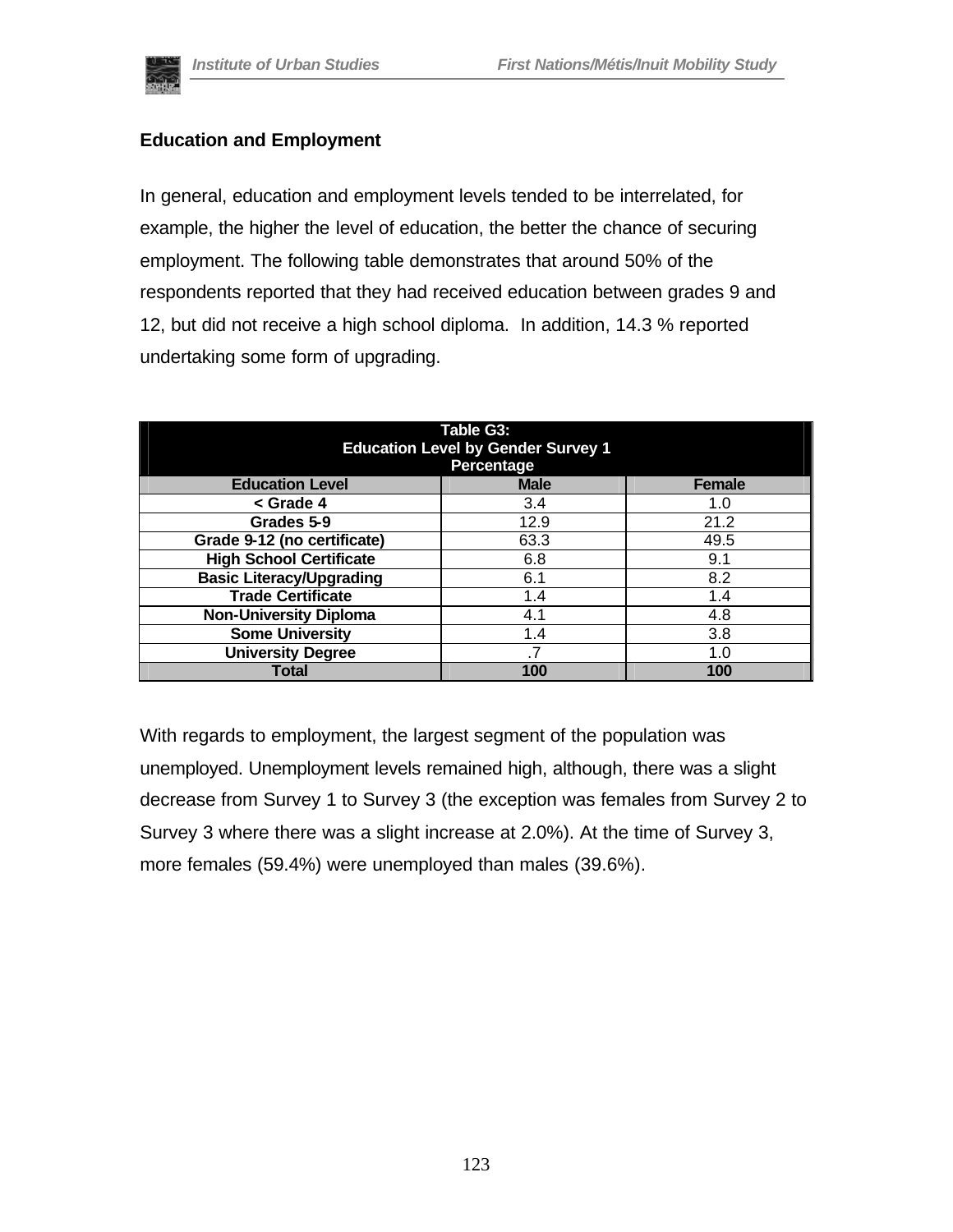| Table G4:<br><b>Employment Status, Survey 1, 2 and 3</b><br>Percentage |      |      |      |  |  |  |
|------------------------------------------------------------------------|------|------|------|--|--|--|
| <b>Survey 2</b><br><b>Survey 3</b><br><b>Survey 1</b>                  |      |      |      |  |  |  |
| <b>Full-time</b>                                                       | 8.1  | 12.9 | 10.3 |  |  |  |
| Casual                                                                 | 7.3  | 16.6 | 17.7 |  |  |  |
| <b>Part-time</b>                                                       | 5.0  | 6.6  | 8.5  |  |  |  |
| Temporary                                                              | .8   | .3   | .9   |  |  |  |
| Self-employed                                                          | 2.0  | 1.7  | 1.4  |  |  |  |
| <b>Student</b>                                                         | 10.4 | 7.7  | 7.4  |  |  |  |
| <b>Unemployed</b>                                                      | 63.0 | 52.6 | 51.0 |  |  |  |
| Homemaker                                                              | 2.0  | 1.1  | 1.7  |  |  |  |
| <b>Retired or other</b>                                                | 1.4  | .6   | 1.2  |  |  |  |
| <b>Total</b>                                                           | 100  | 100  | 100  |  |  |  |

#### **Income**

As reported in the table below the overwhelming majority (75.2%) of the sample reported either no income or an income of less than \$10,000.

| Table G5:<br>Annual Income by Employment Status, Survey 3<br><b>Percentage</b> |                 |                   |                |  |
|--------------------------------------------------------------------------------|-----------------|-------------------|----------------|--|
| <b>Annual Income</b>                                                           | <b>Employed</b> | <b>Unemployed</b> | <b>Student</b> |  |
| No income                                                                      | .8              | 6.5               | 17.4           |  |
| $<$ \$10,000                                                                   | 65.4            | 75.1              | 56.5           |  |
| \$10,000-\$15,000                                                              | 21.1            | 13.0              | 13.0           |  |
| \$15,001-\$20,000                                                              | 6.8             | 3.8               | 4.3            |  |
| \$20,001-\$25,000                                                              | 3.8             | 1.1               | 8.7            |  |
| > \$25,000                                                                     | 2.3             | .5                |                |  |
| Total                                                                          | 100             | 100               | 100            |  |

In Survey 1, there were 12 % of respondents who reported that they received no income. As of Survey 3, 5.0% persons reported no income, reducing these numbers by slightly more than 50%. A higher proportion of males (83.9%) than females (68.8%) reported either no income or an income of under \$10,000.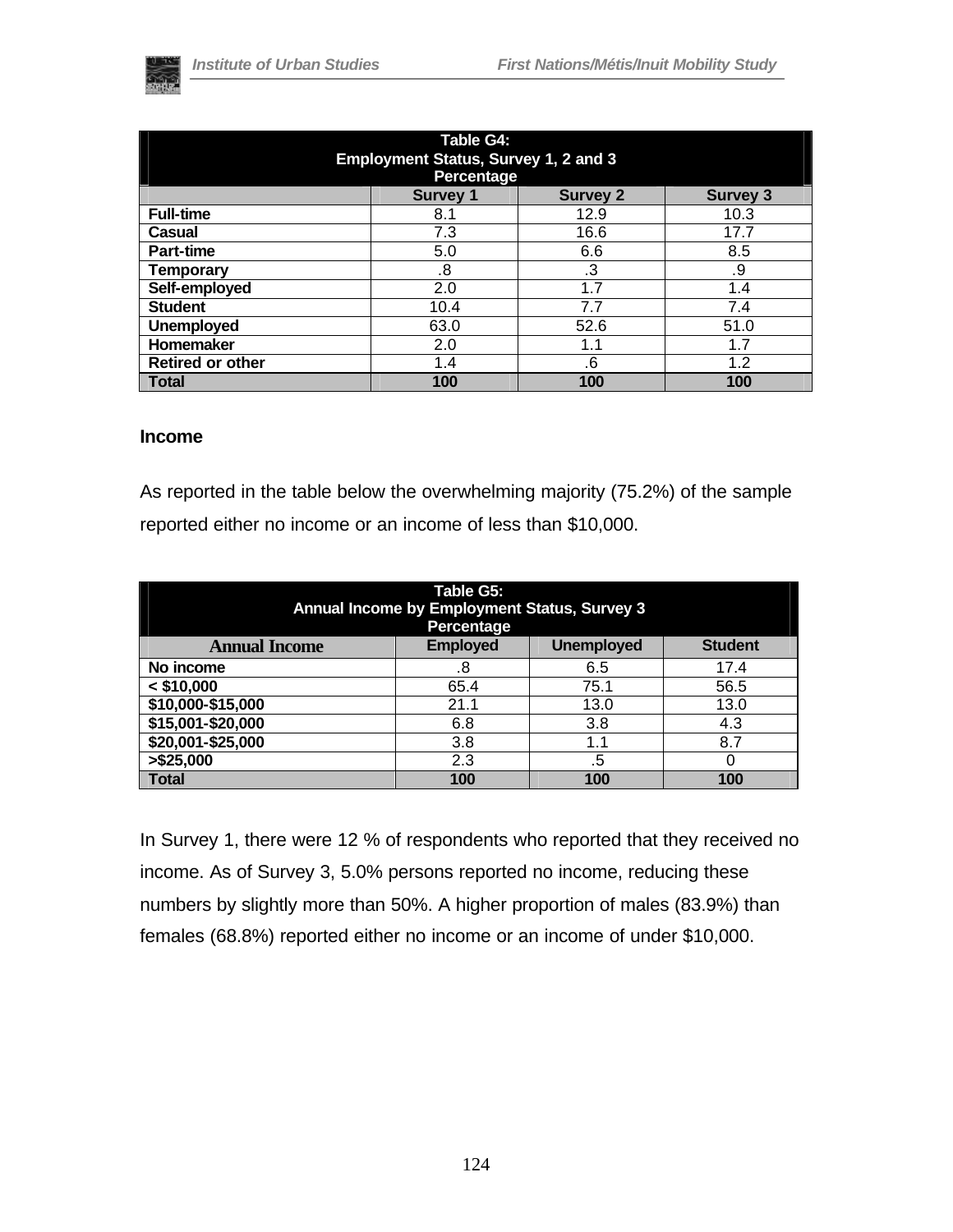| Table G6:<br>Income Level by Gender, Survey 3<br><b>Percentage</b> |             |               |  |  |
|--------------------------------------------------------------------|-------------|---------------|--|--|
| <b>Income Level</b>                                                | <b>Male</b> | <b>Female</b> |  |  |
| $<$ \$10,000                                                       | 79.0        | 63.8          |  |  |
| \$10,000-15,000                                                    | 10.5        | 20.2          |  |  |
| \$15,001-20,000                                                    | 4.2         | 5.5           |  |  |
| \$20,001-25,000                                                    | .7          | 4.0           |  |  |
| > \$25,000                                                         | .7          | 1.5           |  |  |
| No Income                                                          | 4.9         | 5.0           |  |  |
| <b>Total</b>                                                       | 100         | 100           |  |  |

Circumstances linked with moving to Winnipeg may have contributed to why some respondents had no income. Some of the reasons stated for no income include: living with or receiving money from family; enrolled in school (student); unemployed; in the process of applying for social assistance; receiving band sponsorship for studies; seeking employment; temporary or no band support while in Winnipeg; given temporary social assistance or denied social assistance; just arrived in Winnipeg; ex-offender/just out of incarceration; or in a substance abuse program/shelter.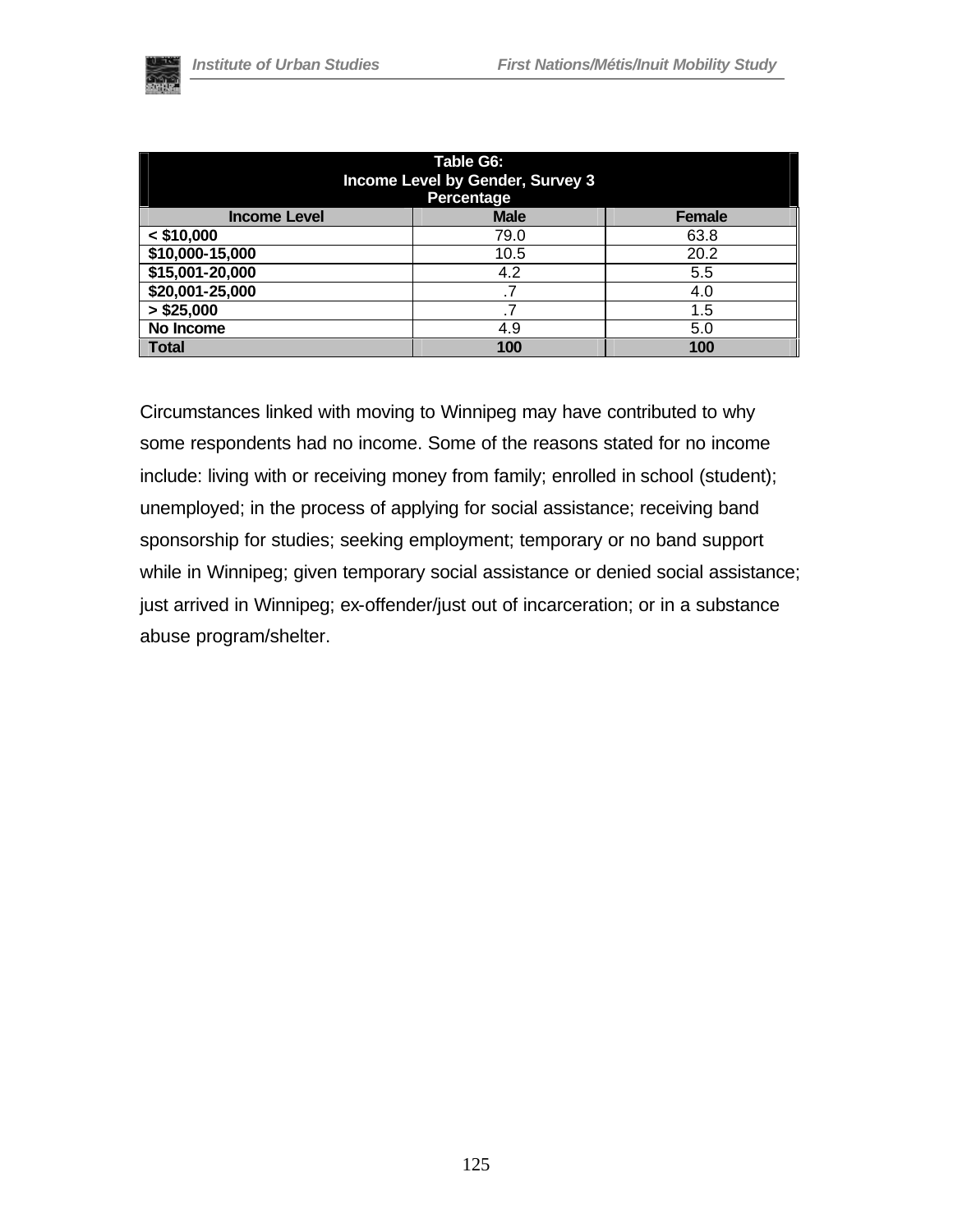The following 13 pages are blank.

Please see accompanying disc for maps.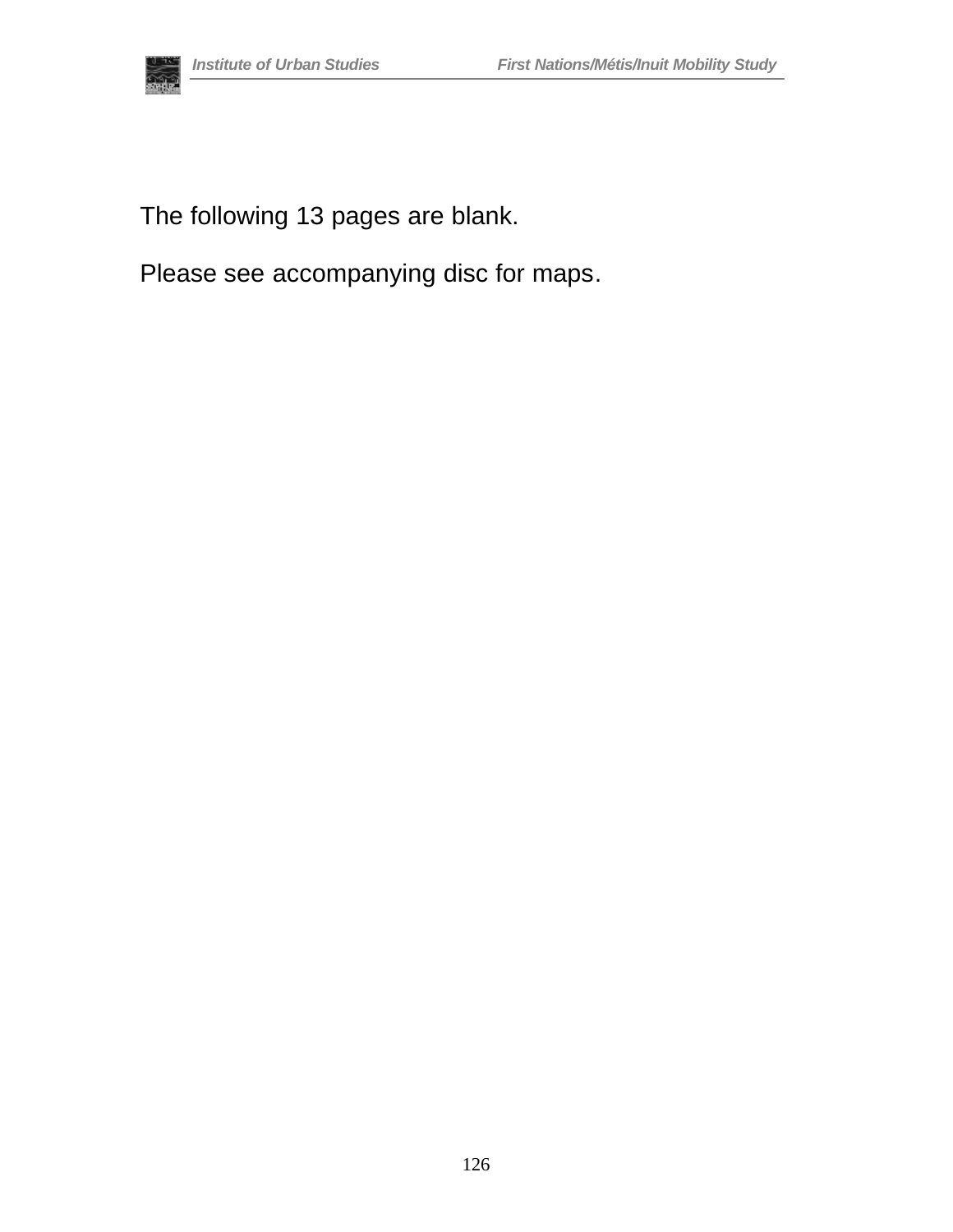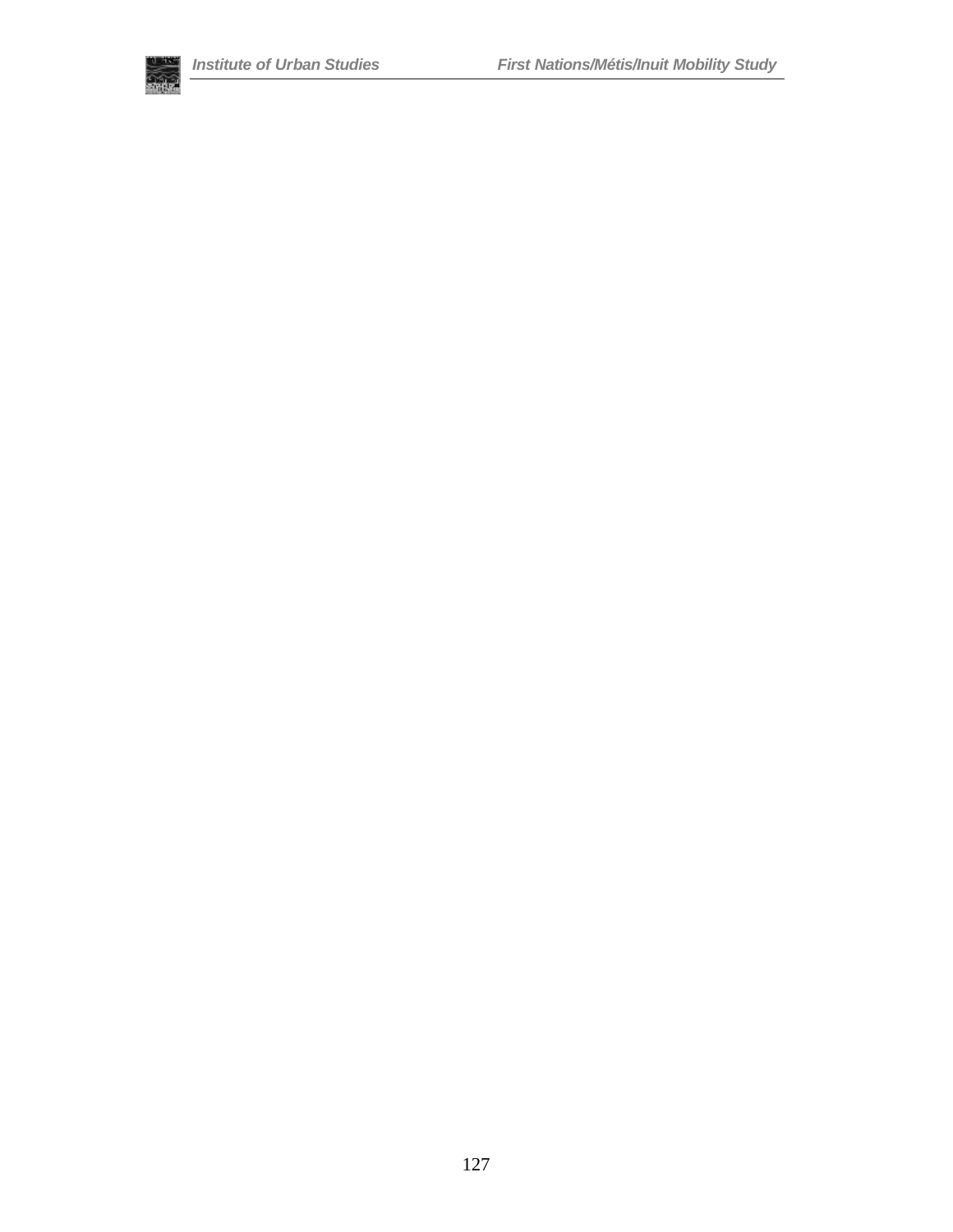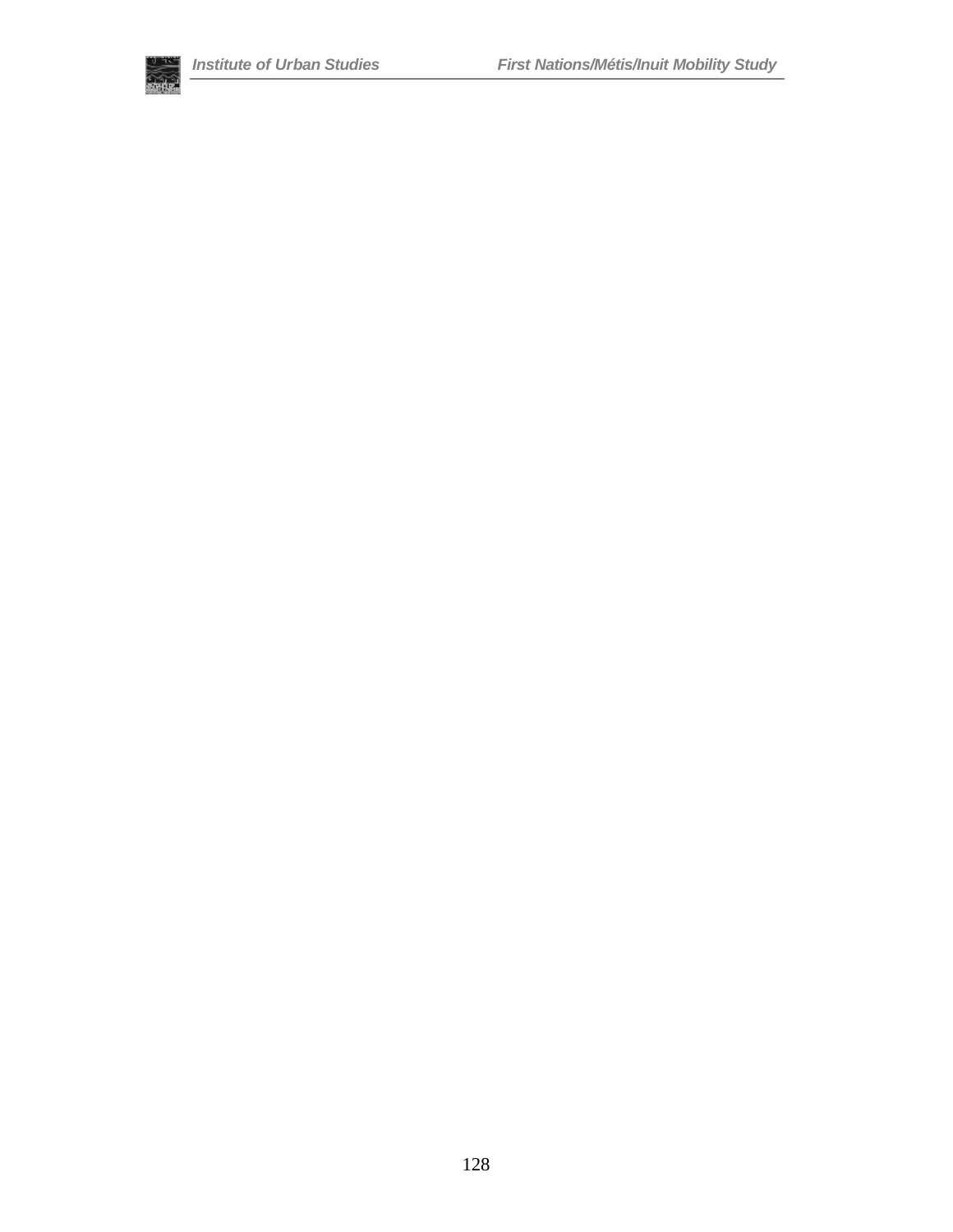

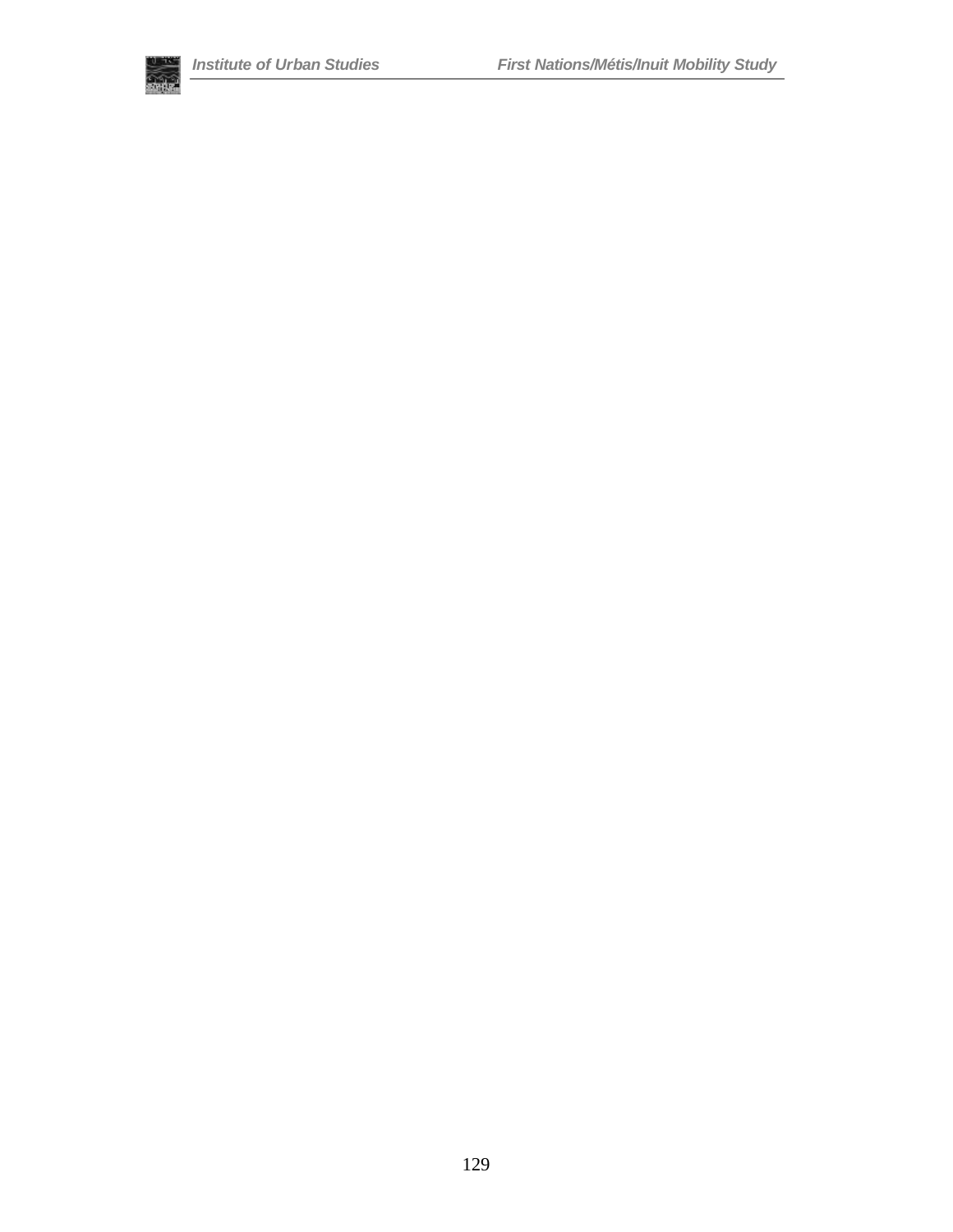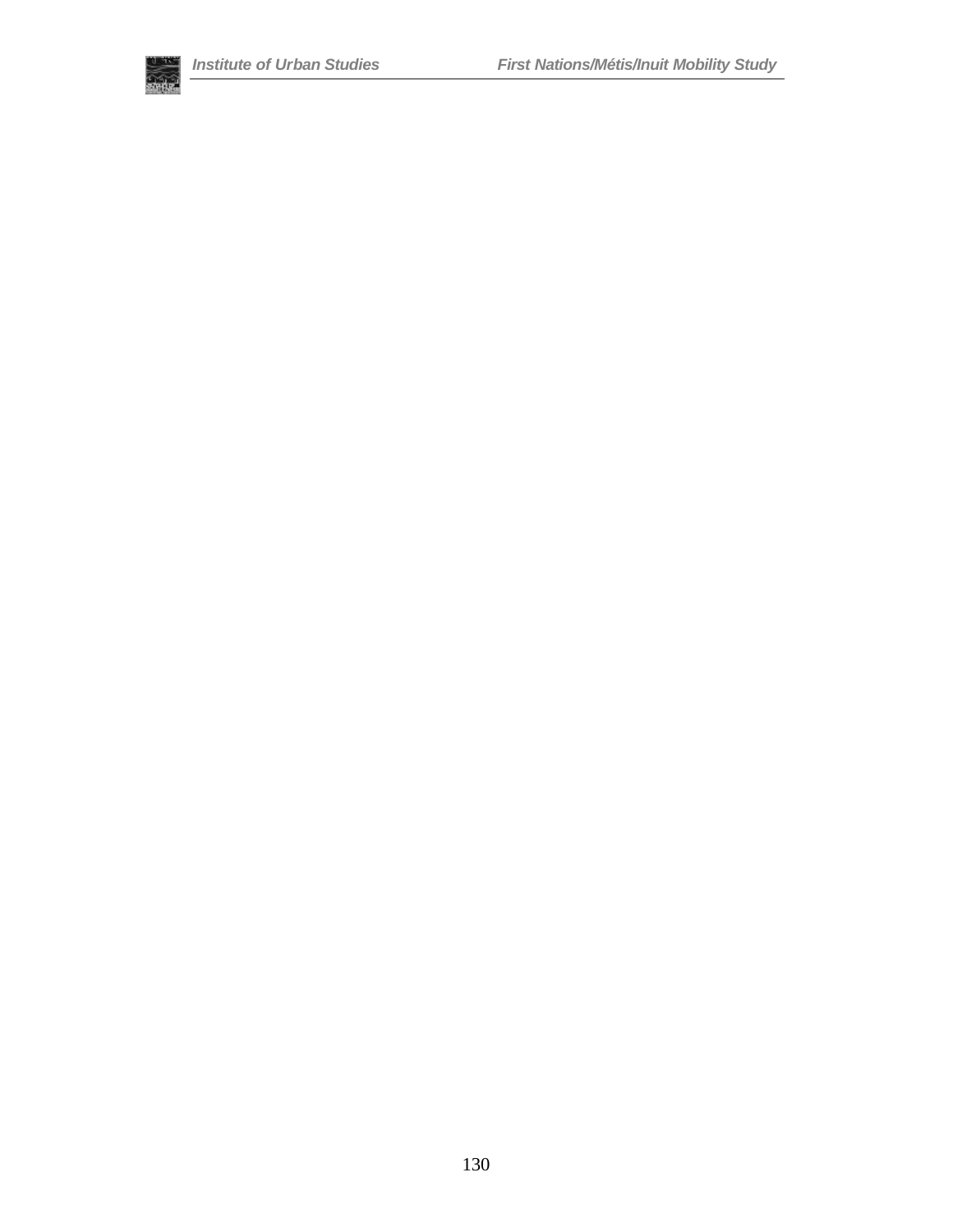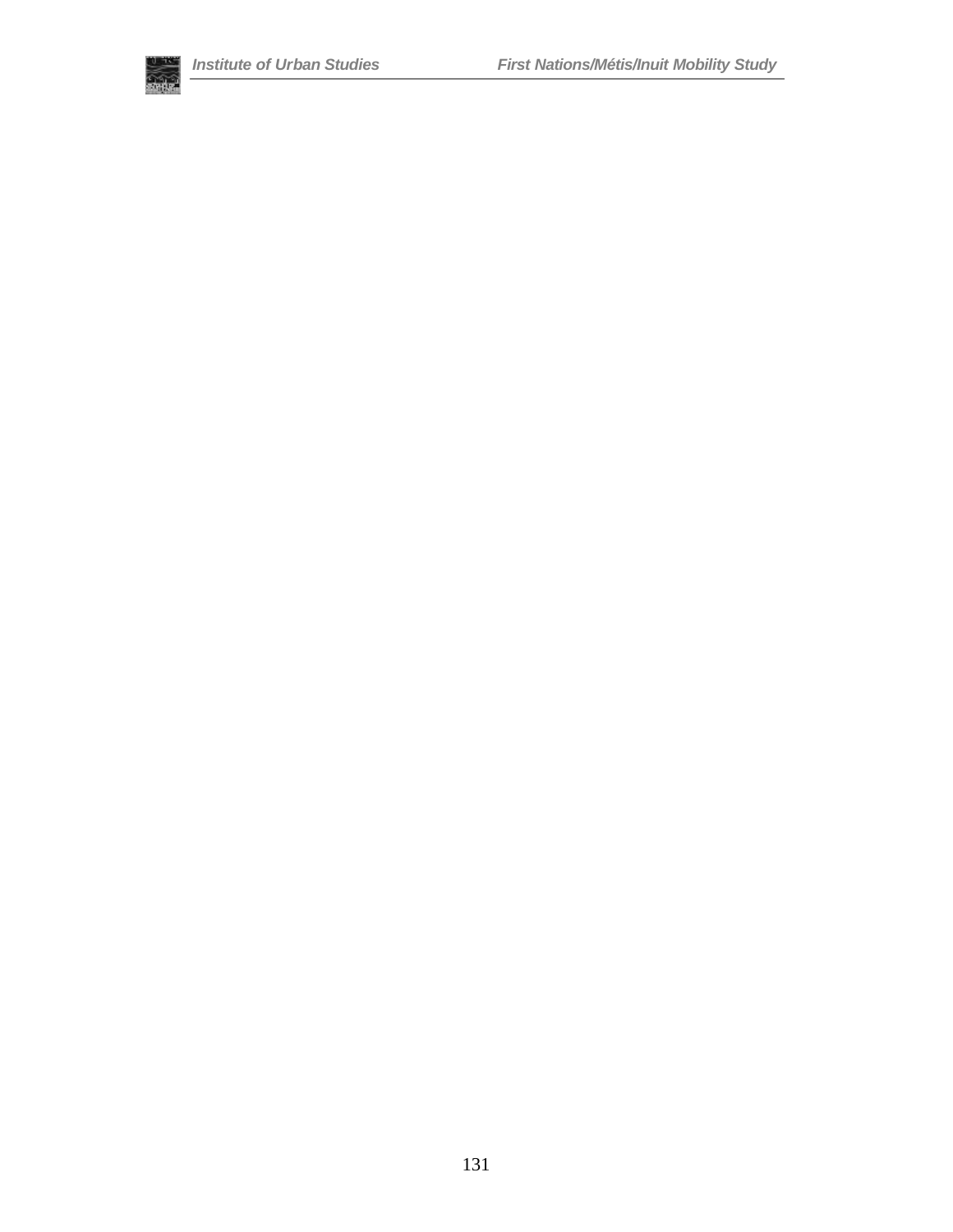

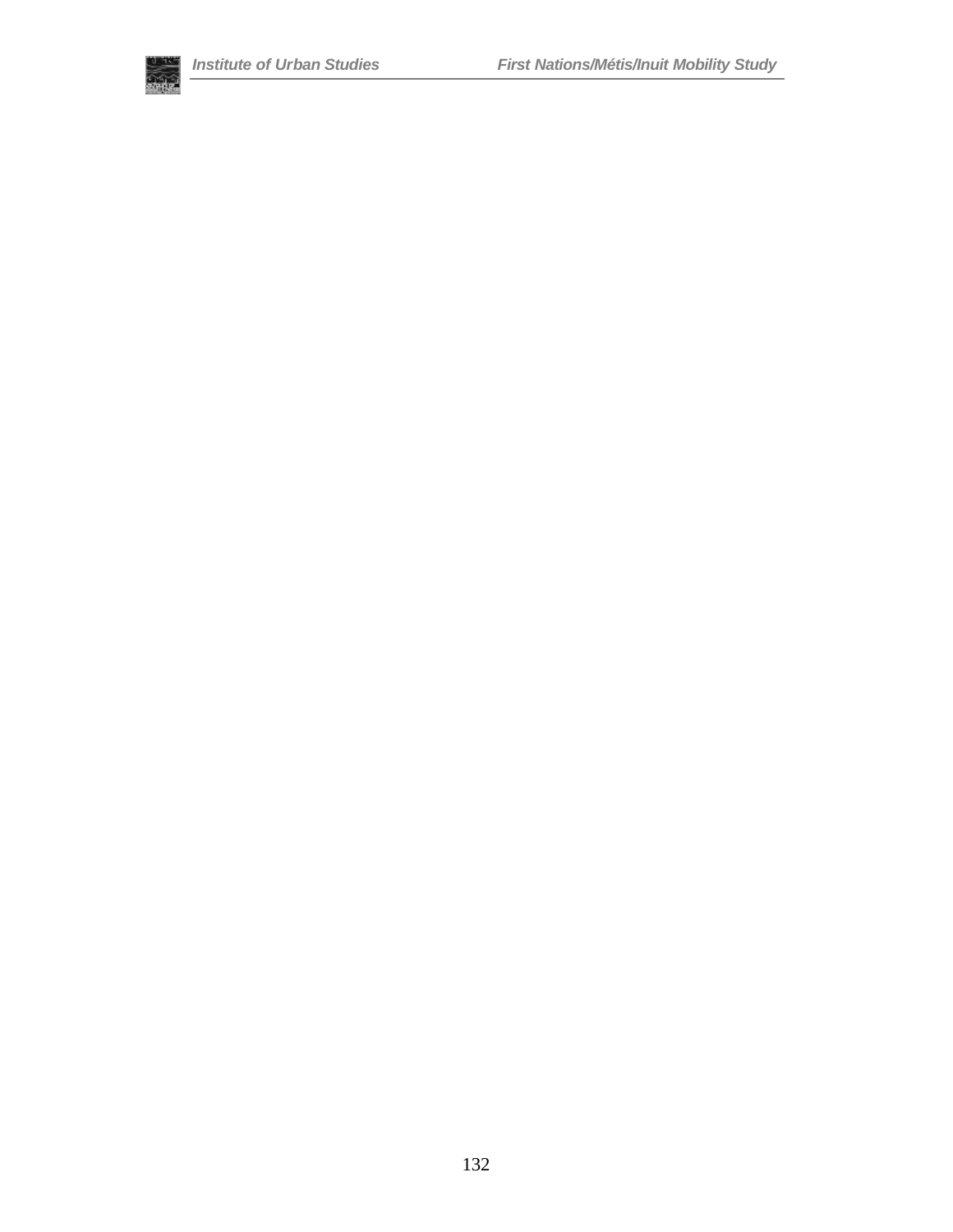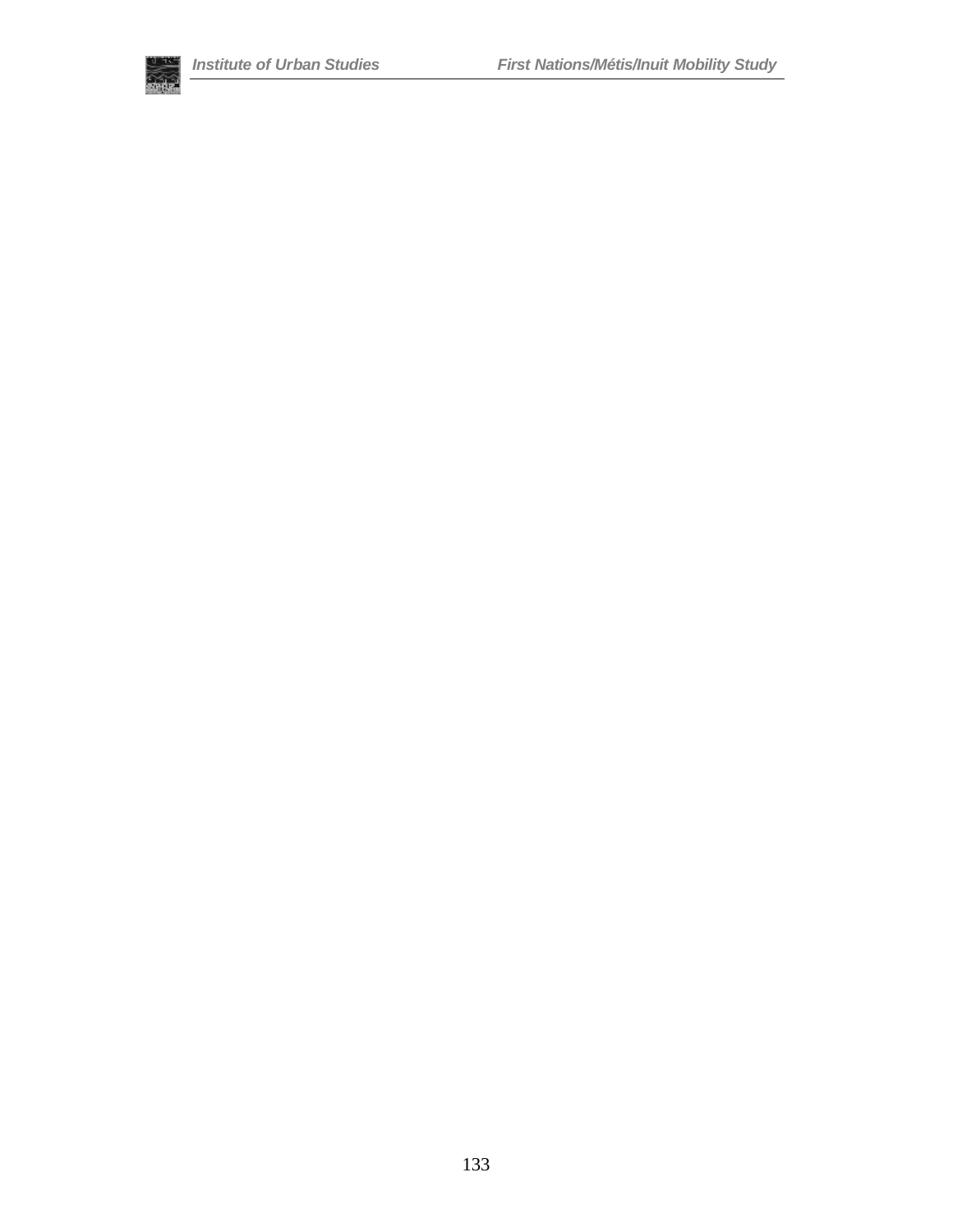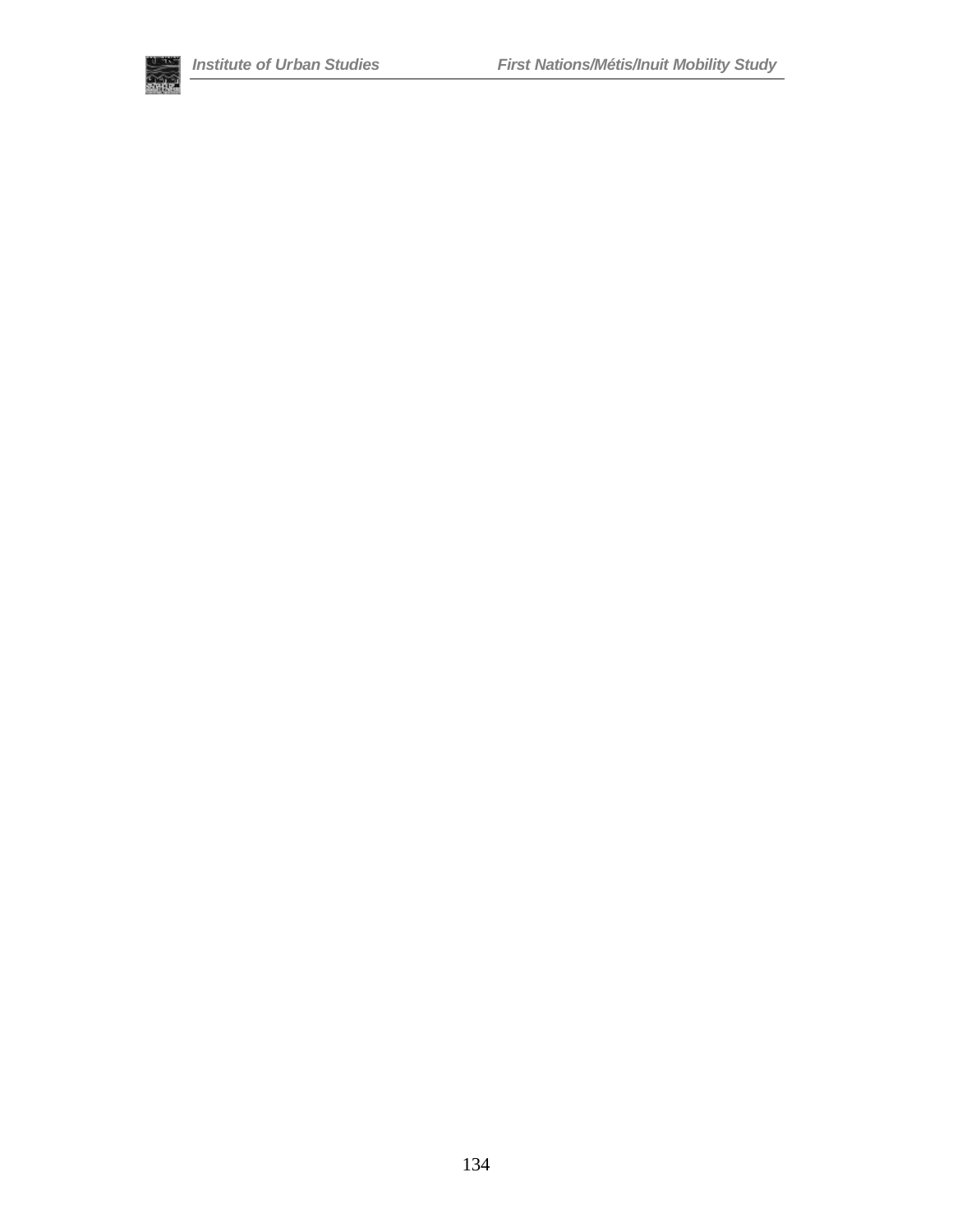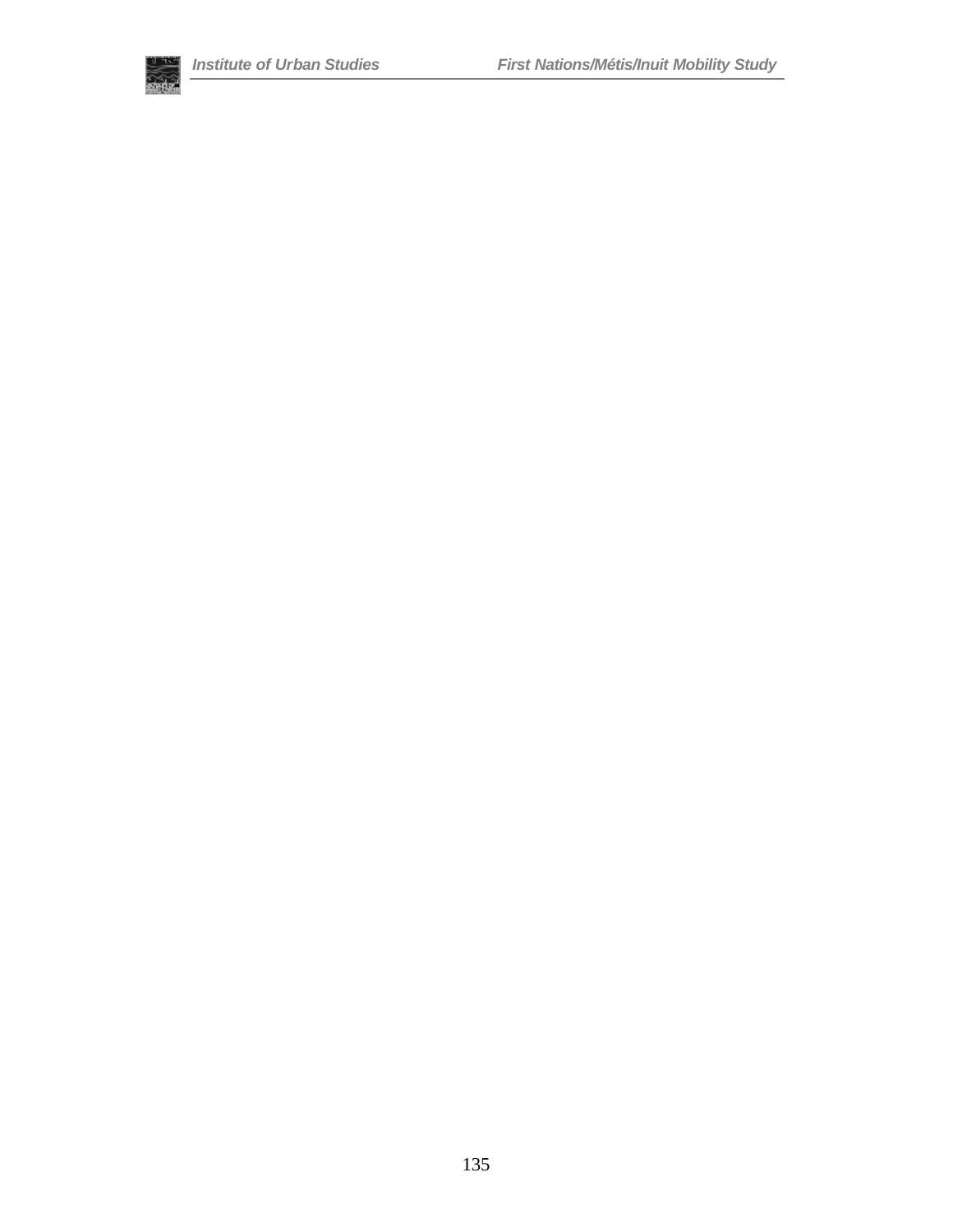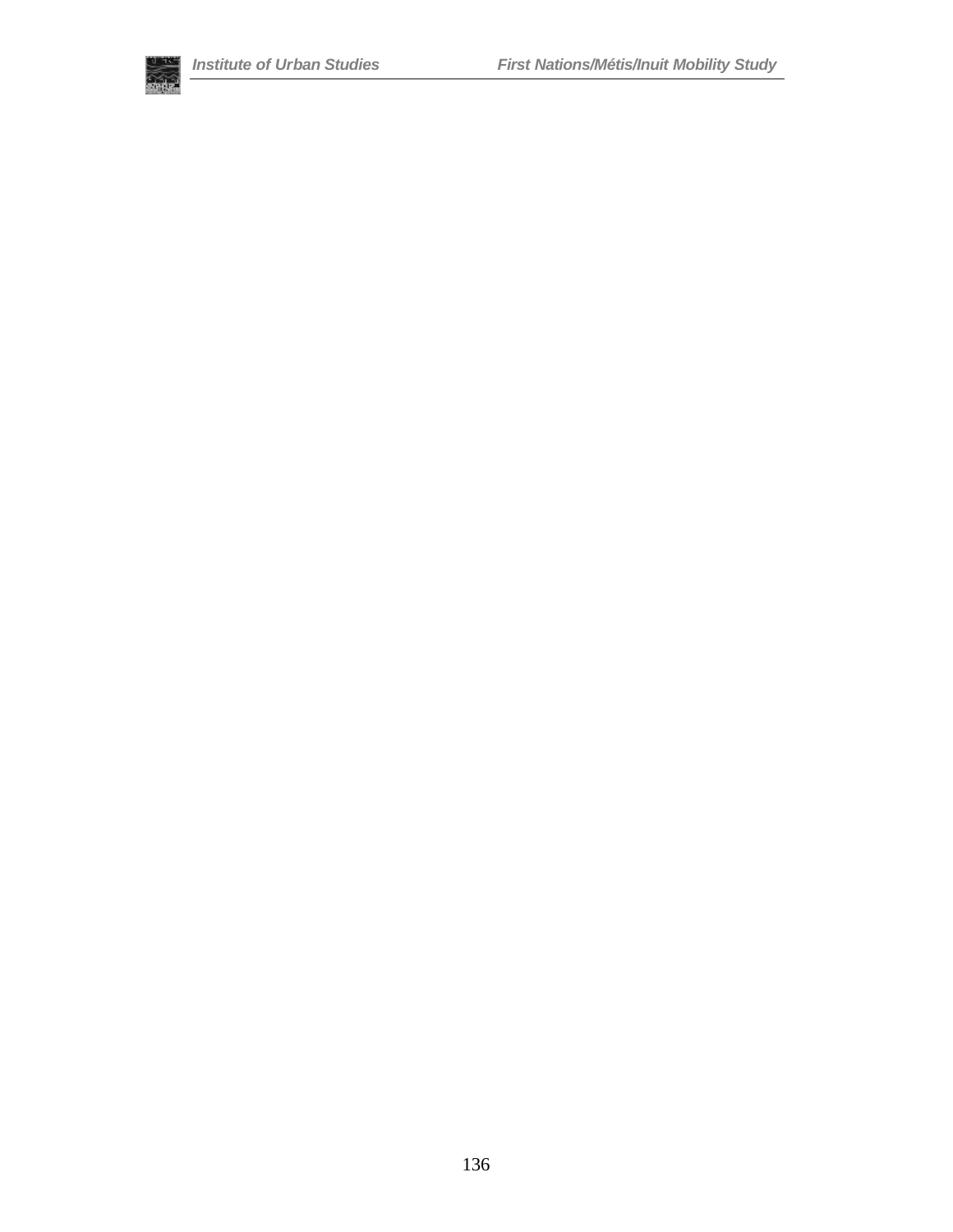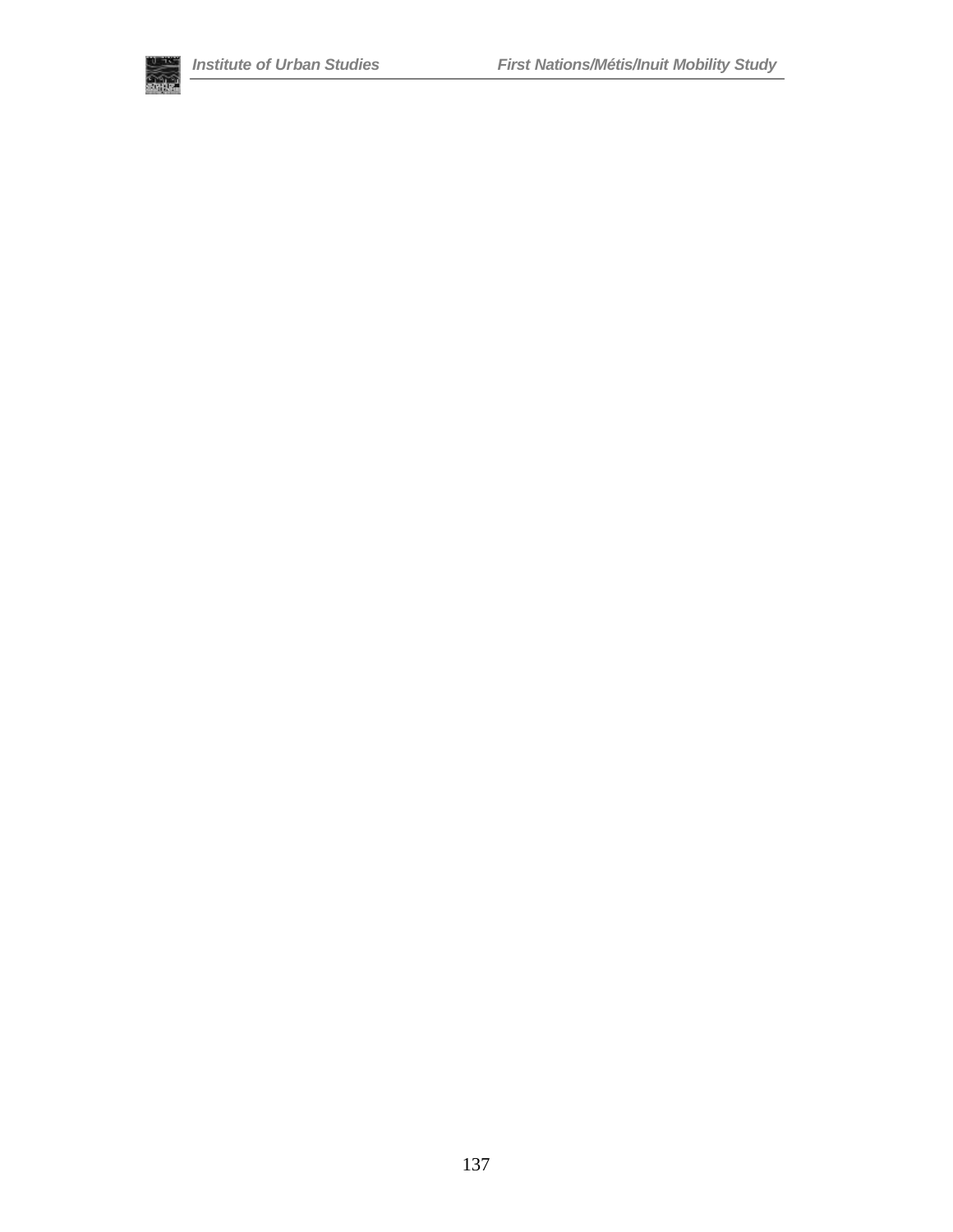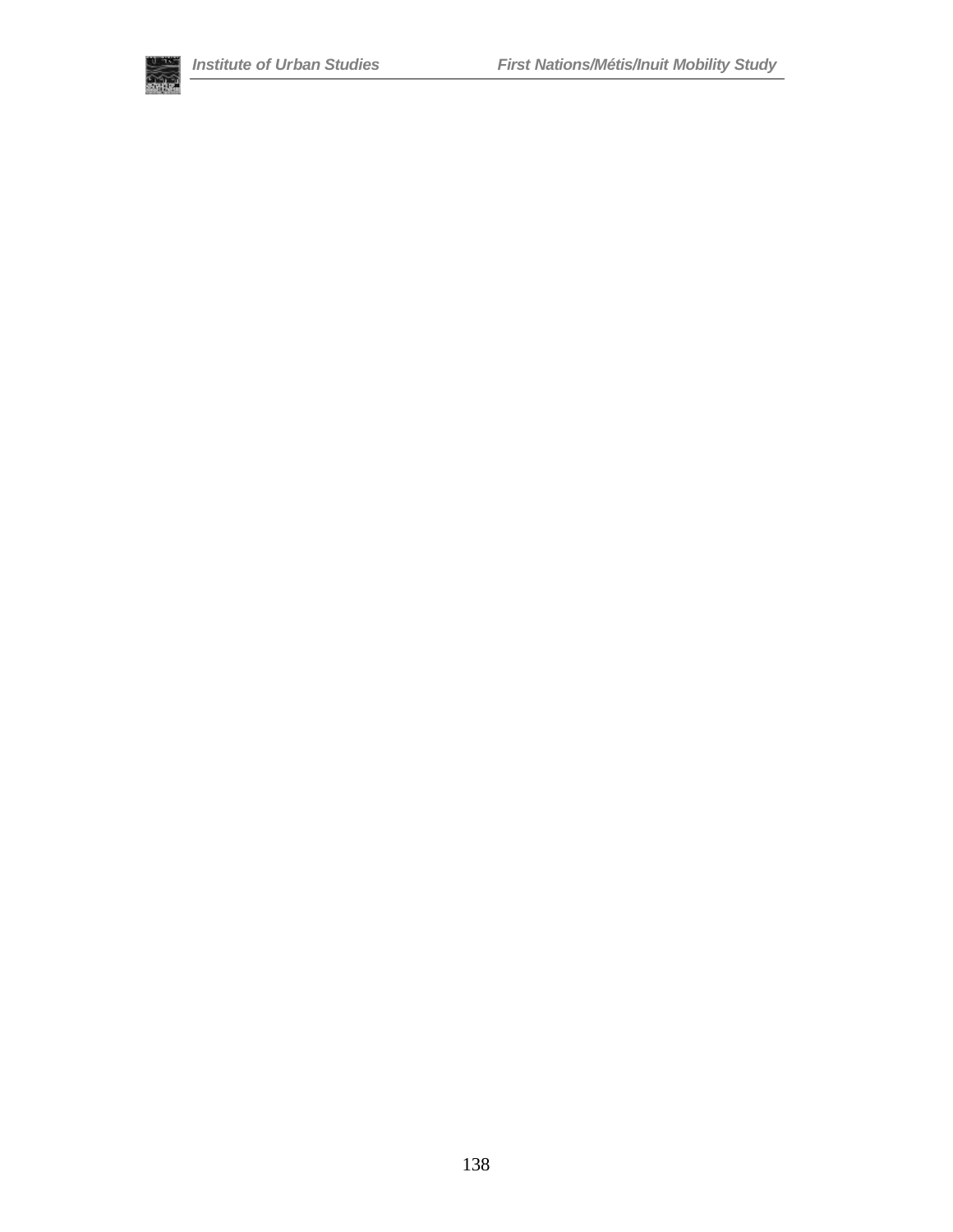

## **Appendix I -- Glossary of Terms**

**Aboriginal services:** These services tend to be offered by Aboriginal organizations to Aboriginal persons residing in Winnipeg. Types of Aboriginal services include the Aboriginal Centre, Friendship Centres, spiritual and cultural services, and representative organizations (such as AMC and MMF).

**Alcohol/Substance abuse** (reasons for moving): These reasons consisted of moving to get treatment for their substance abuse problem. Sometimes treatment was a condition of getting custody of their children back.

**Children taken by CFS** (reasons for moving): This reason for moving relates to parents moving to regain custody of their children or to be closer to their children to visit while they are in the care of Child and Family Services.

**Church services**: Church services consist of types of services like religious mass, education, and youth groups.

**Common-law:** Common-law refers to those persons who having been living with their significant other for 6 months or longer, but are not married.

**Disability reasons** (for moving): Disability reasons include that the respondent has a medical condition that has in some form or another caused them to become disabled. In some cases they have moved for treatment.

**Divorced/separated person(s):** This term refers to persons who were married at one time or still are, but do not reside in the same residence as their es-spouse.

**Education for children** (services): Education services for children and youth include daycare and school services that are offered in Winnipeg.

**Education reasons** (for moving): Educational reasons include issues related to moving due to the lack of opportunity to further one's education to the opportunity to gain post-secondary education.

**Education services**: Educational services include a wide range of services. They include upgrading, high school, college, university, computer training, and financial aid for education.

**Employment reasons** (for moving): These reasons consist of all issues related to employment, from moving in search of a job to moving due to the lack of employment opportunities in an area, or simply to live closer to work.

**Employment services**: These services include support for job searches, job training and human resources at the Aboriginal Centre, Aboriginal training programs, job searches through newspaper advertisements and the internet, as well as employment and temporary labour agencies.

**Family reasons** (for moving)**:** These reasons include any issues related to the respondent's family. For example, moved with their family because the respondent is a minor, moved to be closer to family members, moved in search of biological parents or family members, moved to escape abuse, or moved because the respondent is now legal age.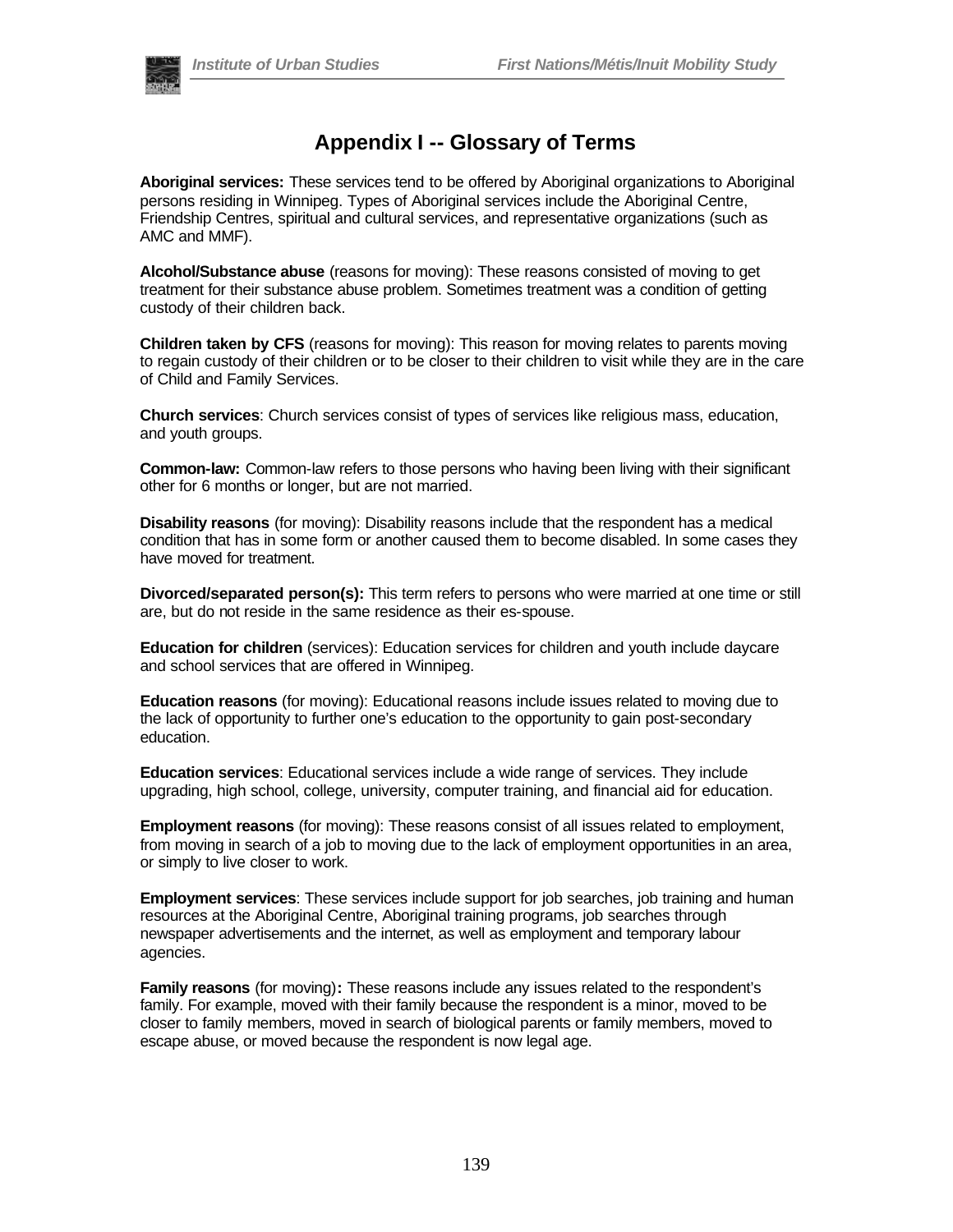

**Family structure:** Family structure refers to the marital status of those persons 18 years or older. They may be single, a single parent, married, living common-law, divorced/separated, or widowed.

**Foster placement** (reasons for moving): Reasons for moving related to foster placements tend to be either reasons for past moves during the respondent's childhood, or the respondent is presently a minor and still in the foster care system.

**Health reasons** (for moving): Health reasons generally consist of moving to be closer to health care facilities or to move away from unhealthy living conditions.

**Housing reasons** (for moving): These reasons included the following: moved due to overcrowding, moved because of inadequate housing conditions, moved into a subsidized housing unit, moved to a larger place, or moved to live on their own.

**Housing services**: Housing services tend to consist of subsidized housing programs, and they include Manitoba Housing Authority, SAFER, Sam Management, Kinew Housing, Winnipeg Rehabilitation Housing, and DOTC Housing.

**Housing shortage** (reasons for moving): Housing shortage tends to be a common reason for why Aboriginal people have moved to Winnipeg. Their prior community or reserve did not have enough housing, therefore overcrowding was occurring.

**Justice/Corrections** (reasons for moving): These reasons included being released from corrections, moved to be closer to spouse who is the a correctional facility, moved due to court case, or living in a specific place may be a condition of their parole.

**Legal services**: Legal services consist of services provided by the Winnipeg Police Department, by a lawyer, or through corrections.

**Living temporarily** (with friends or family): Respondents who are living temporarily with friends or family are those who do not have a residence of their own, and for the most part are simply staying with friends or family temporarily until they find other accommodations.

**Married person(s):** This refers to people who possess a marriage certificate and are not separated.

**Medical services**: Medical services encompass a broad range of services, from the use of hospitals, clinics, pharmacies, home care, Envoy, Public Health Nurses, and Health Canada.

**Other** (reasons for moving): This category of reasons for moving consists of all other reasons that did not fit into any other category. For example, issues of inaccessibility.

**Reasons for moving:** Respondents were asked to list their different reasons for moving, whether it was while moving into Winnipeg, to a reserve, or between communities. Also some of these reasons were for moves that occurred recently, while others were reasons for moves they had made in the past.

**Recreational services**: Recreational services involve any services that respondents may participate in for leisure. This may include such services from sporting programs to bingo.

**Residential school** (reasons for moving): Reasons for moving related to residential schools tend to be based on past moves during the respondent's childhood.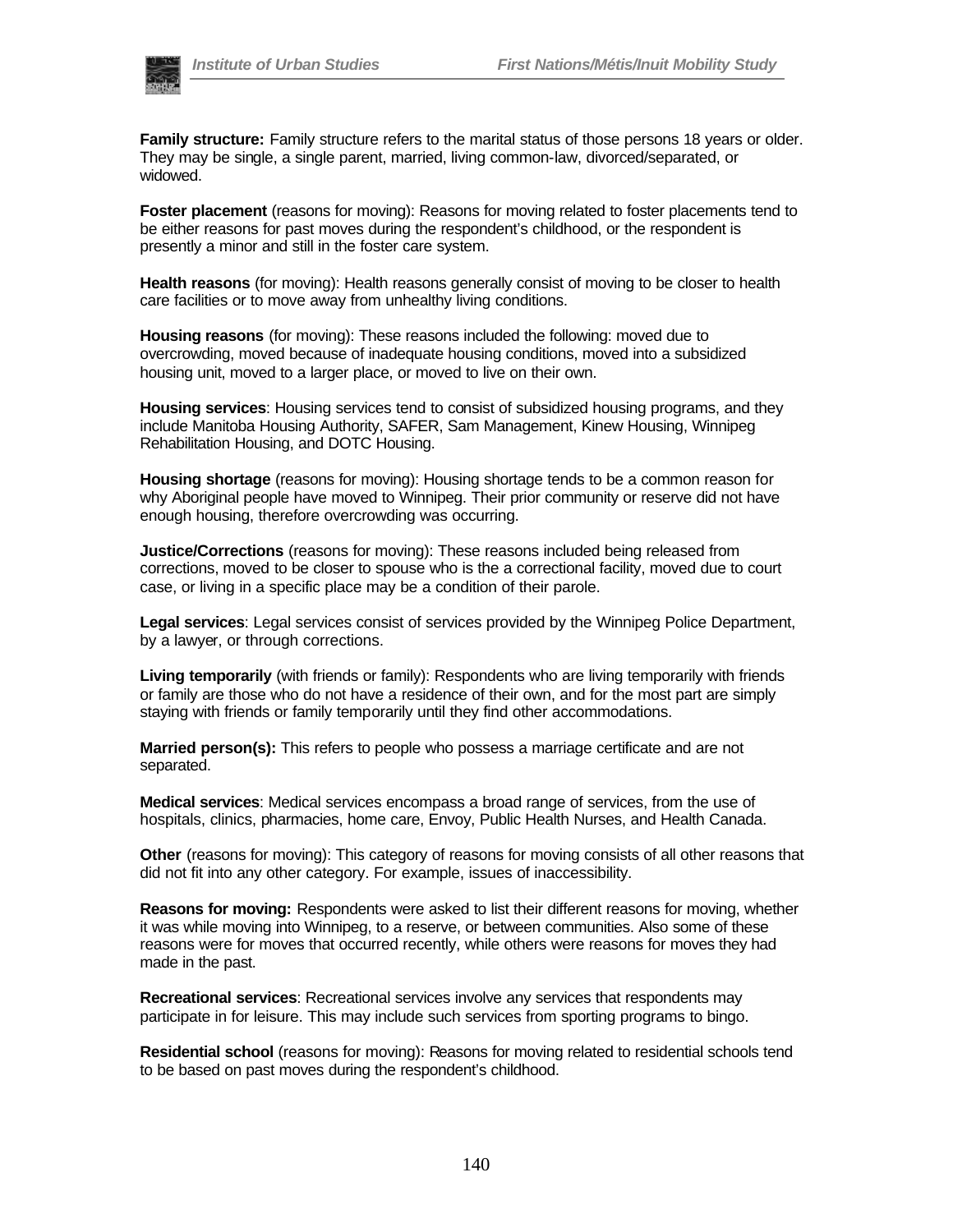**Safety reasons** (for moving): Safety has been cited as a reason for moving, for example, when the respondent feels threatened for one reason or another.

**Services**: Services consist of different programs designed to assist people living in Winnipeg. Services are offered through government department, community and church groups, as well as private and non-profit companies. Services can fall under the categories of housing, social, medical, Aboriginal, legal, educational, employment, support, children and youth, transportation, recreational, and church.

**Single parent:** This is a person who is not currently married or living common-law, but has at least one child in their care.

**Single person(s):** This refers to persons who are not married and are not living in a common-law situation. However, single persons may include children of other household members currently residing in the home.

**Social services**: These services include social assistance, shelters, food banks, Child and Family Services, and disability services.

**Socio-political reasons** (for moving): Socio-political reasons include such issues as wanting a change of scenery, feeling uncomfortable, or favoritism on the reserve or in the community.

**Support services:** Support services include counseling, support groups, transitional housing for women, Aboriginal well-being programs, and addictions.

**Transportation services:** The types of services that fall under the transportation category include the use of transit, a taxi, or Aboriginal transport.

**Widowed person(s):** This term refers to persons who were married at one time, but a spouse has passed away.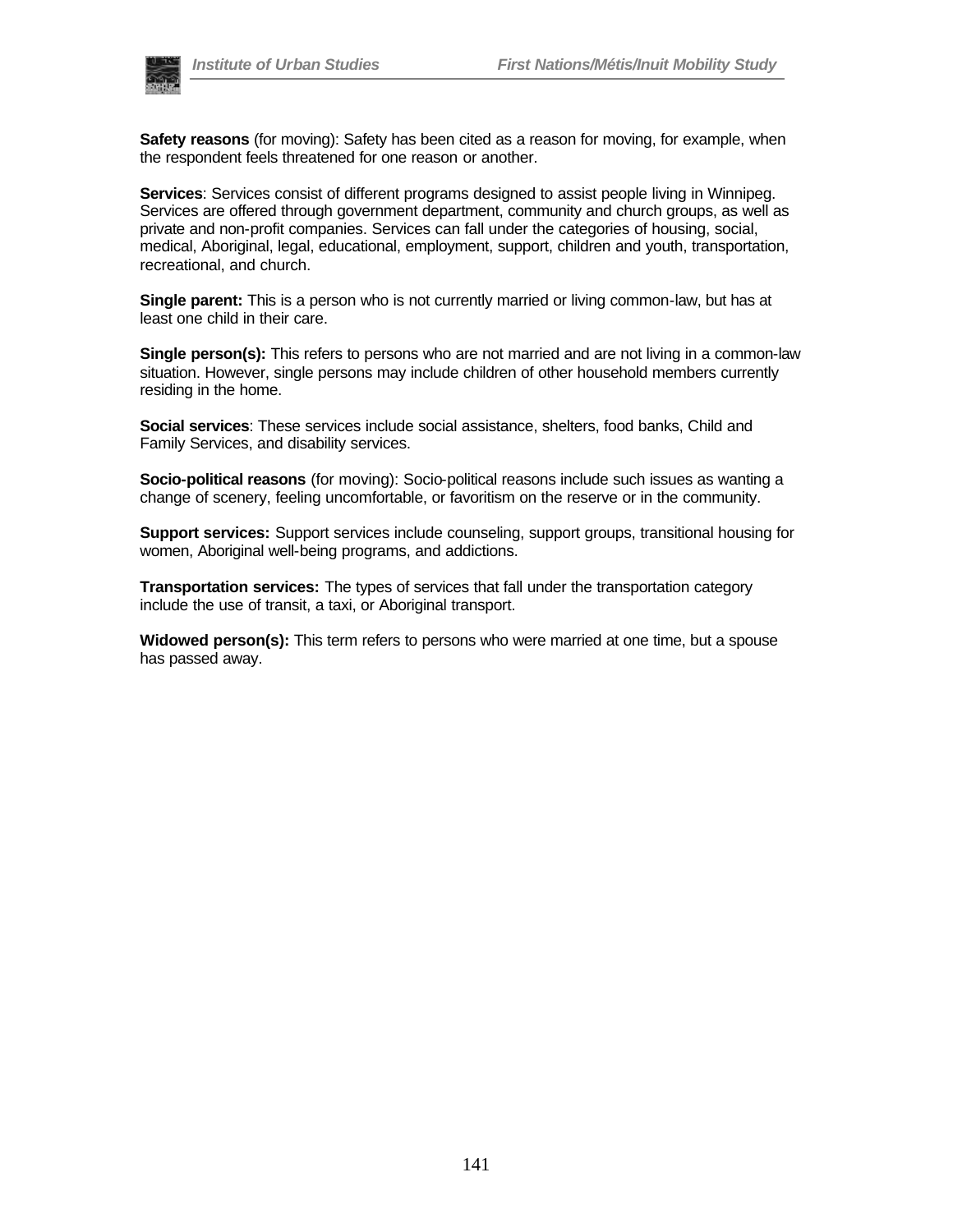

## **Bibliography & Suggested Readings**

- Aboriginal Awareness Committee of the Fort Garry United Church. 1998. *Aboriginal Organizations In Manitoba: A List of Groups Organized by and for Aboriginal People*. Winnipeg: Manitoba Education and Training and Manitoba Northern Affairs.
- Ark Research Associates. 1996. *The Housing Conditions of Aboriginal People In Canada*. Ottawa: Canada Mortgage and Housing Corporation.
- Bailey, Beverly. 2000. *A White Paper on Aboriginal Education in Universities.* Canadian Ethnic Studies, XXXII, No. 1.
- Barsh, Russel Lawrence. 1994. *Canada's Aboriginal Peoples: Social Integration or Disintegration?* The Canadian Journal of Native Studies, Vol. 14, No.1.
- Bolan, Marc. 1997. *The Mobility Experience and Neighbourhood Attachment.* Demography, Vol.34, N0.2.
- Clatworthy, Stewart. 1996. *Migration and Mobility of Canada's Aboriginal Population.* Ottawa: Canada Mortgage and Housing Corporation.
- Clatworthy, Stewart, Jeremy Hull, and Neil Loughran. 1994. *Urban Aboriginal Organizations: Edmonton, Toronto and Winnipeg.* Winnipeg: Department of Indian Affairs and Northern Development.
- Chapman, I., McCaskill, D. and Newhouse, D. 1991. *Management in Contemporary Aboriginal Organizations.* The Canadian Journal of Native Studies, Vol. 11, No.2.

Chudacoff, Howard P. 1974. *Mobility Studies at a Crossroads.* Reviews in American History*, Vol.2, No.2.* 

- Copet, Wayne. 1992. *An Approach to Community Planning in Aboriginal Settlements.* The Canadian Journal of Native Studies, Vol. 12, No. 1.
- Dreidger, Leo. 1999. *Immigrant/Ethnic/Racial Segregation: Canadian Big Three and Prairie Metropolitan Comparison.* Canadian Journal of Sociology, Vol. 24, No. 4.
- Finlayson, M. 2002. *Changes predicting long-term care use among the oldest-old*. The Gerontologist, 42 (4), 443-453.
- Gittleman, Maury and Joyce, Mary. 1999. *Have Family Income Mobility Patterns Changed?* Demography, Vol.36, No.3.
- Guimond, Eric. 1998/99. *Ethnic Mobility and the Demographic Growth of Canada's Aboriginal Populations From 1986 to 1996.* Report on the Demographic Situation in Canada 1998-1999: Current Demographic Analysis. Ottawa: Statistics Canada.
- Graham, Katherine, A.H. and Peters, Evelyn. 2002. *Aboriginal Communities and Urban Sustainability.*  Discussion Paper F/27, Canadian Policy Research Networks.
- Hallett, Bruce. 2000. *Aboriginal People in Manitoba 2000*. Winnipeg: Human Resources Development Corporation.
- Hull, Jeremy. 2001. *Aboriginal People and Social Classes in Manitoba*. Manitoba: Canadian Center for Policy Alternatives.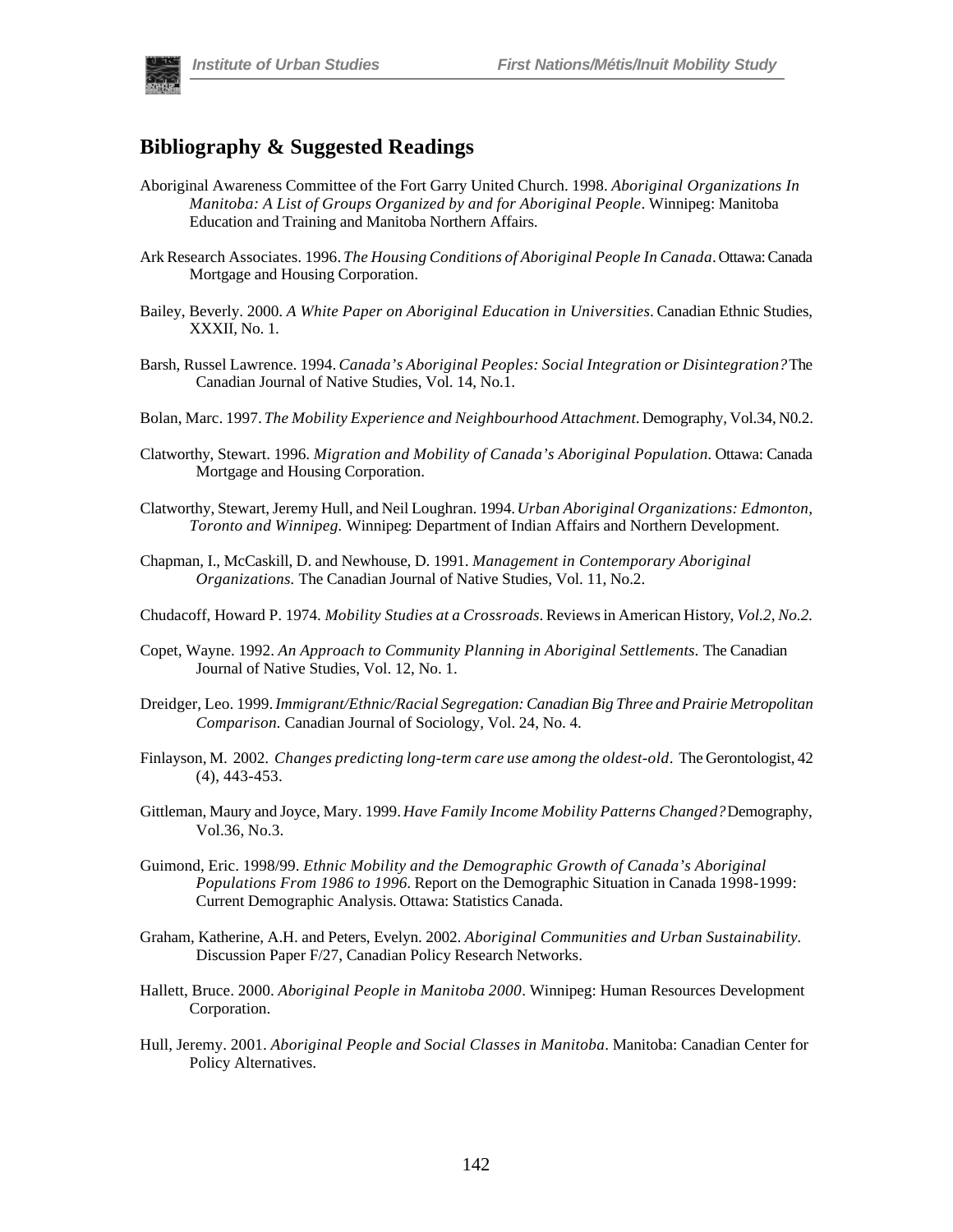- Human Resources Development Canada (HRDC). 1998. *Report on First Nations, Métis, Inuit and Nonstatus Peoples in Winnipeg's Urban Community*. Winnipeg: Human Resources Development Canada.
- Health Canada, Division of Aging and Seniors. 1998. *Reaching Out: A Guide to Communicating with Aboriginal Seniors.* Ottawa, Ontario.
- Indian and Northern Affairs Canada. 1995. *Highlights of Aboriginal Conditions: Demographic, Social and Economic Characteristics*. Ottawa: Minister of Public Works and Government Services Canada.
- Indian and Northern Affairs Canada. 2000. *Registered Indian Population Projections for Canada and Regions 1998-2008*. Ottawa: Minister of Public Works and Government Services Canada.
- Kastes, Wade G. 1993. *The Future of Aboriginal Urbanization in Prairie Cities: Selected Annotated Bibliography and Literature Review on Urban Aboriginal Issues in the Prairie Provinces*. Winnipeg: Institute of Urban Studies (Bibliographica Series).
- Kerr, Don, Andew J. Siggner and Jean Pierre Bourdeau. 1996. *Canada's Aboriginal Population, 1981- 1991*. Ottawa: Canada Mortgage and Housing Corporation.
- Lee, Barrett., Oropesa, R.S. and Kanan, James W. 2004. *Neighbourhood Context and Residential Mobility.*  Demography, Vol.31, No.2.
- Manitoba Industry, Trade and Mines. 2001-2002. *Ota-Miska 2001-2002: "Where to find it" Resource Manual*. Winnipeg: Department of Industry, Trades and Mines.
- Manitoba Round Table on Environment & Economy. 1998. *Towards a Strategy for Aboriginal People Living in Winnipeg: Final Report, Findings, and Recommendations of the Manitoba Round Table on Environment and Economy Urban Aboriginal Strategy Public Consultation Process*. Winnipeg: Manitoba Round Table on Environment & Economy.
- Manitoba Women's Advisory Council. No Date. *Parenting on your Own*. Winnipeg: Manitoba Women's Advisory Council.
- Norris, M. and Daniel Beavon. 2000. DRAFT *Aboriginal Mobility and Migration: The Urban Experience (1991-1996)*. Winnipeg: Winnipeg Inner-City Research Alliance Workshop.
- Norris, Mary Jane, Don Kerr and François Nault. 1996. *Projections of the Population with Aboriginal Identity, Canada, 1991-2016*. Ottawa: Canada Mortgage and Housing Corporation.
- Partners for Careers Aboriginal Employment Information Centre. 2001-2002. *A Guide to Winnipeg for Aboriginal Newcomers*. Winnipeg: Partners for Careers.
- Peters, Evelyn. 1992. *Self-government for Aboriginal People in Urban Areas: A Literature Review and Suggestions for Research.* The Canadian Journal of Native Studies, Vol.12, No. 1.
- Peters, Evelyn. 2000. *Aboriginal People and Canadian Geography: A Review of the Recent Literature.*  Canadian Geographer, Vol.44.
- Peters, Evelyn. 2001. *Geographies of Aboriginal People in Canada.* The Canadian Geographer, Vol. 45, No.1.
- Peters, Evelyn. 2003. *Focus: Making Native Space: A Review Symposium.* The Canadian Geographer, Vol. 47, No.1.